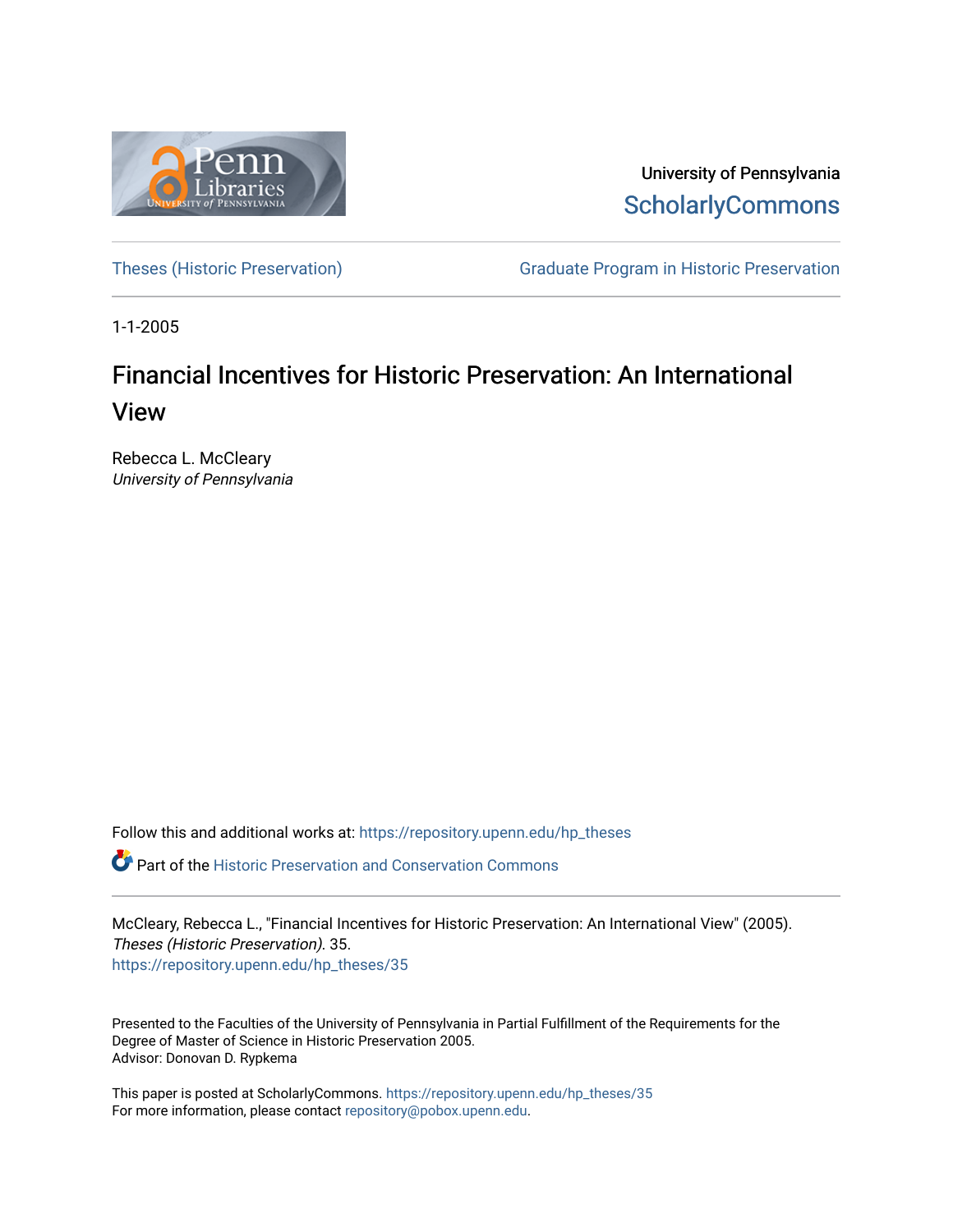## Financial Incentives for Historic Preservation: An International View

## **Disciplines**

Historic Preservation and Conservation

## **Comments**

Presented to the Faculties of the University of Pennsylvania in Partial Fulfillment of the Requirements for the Degree of Master of Science in Historic Preservation 2005. Advisor: Donovan D. Rypkema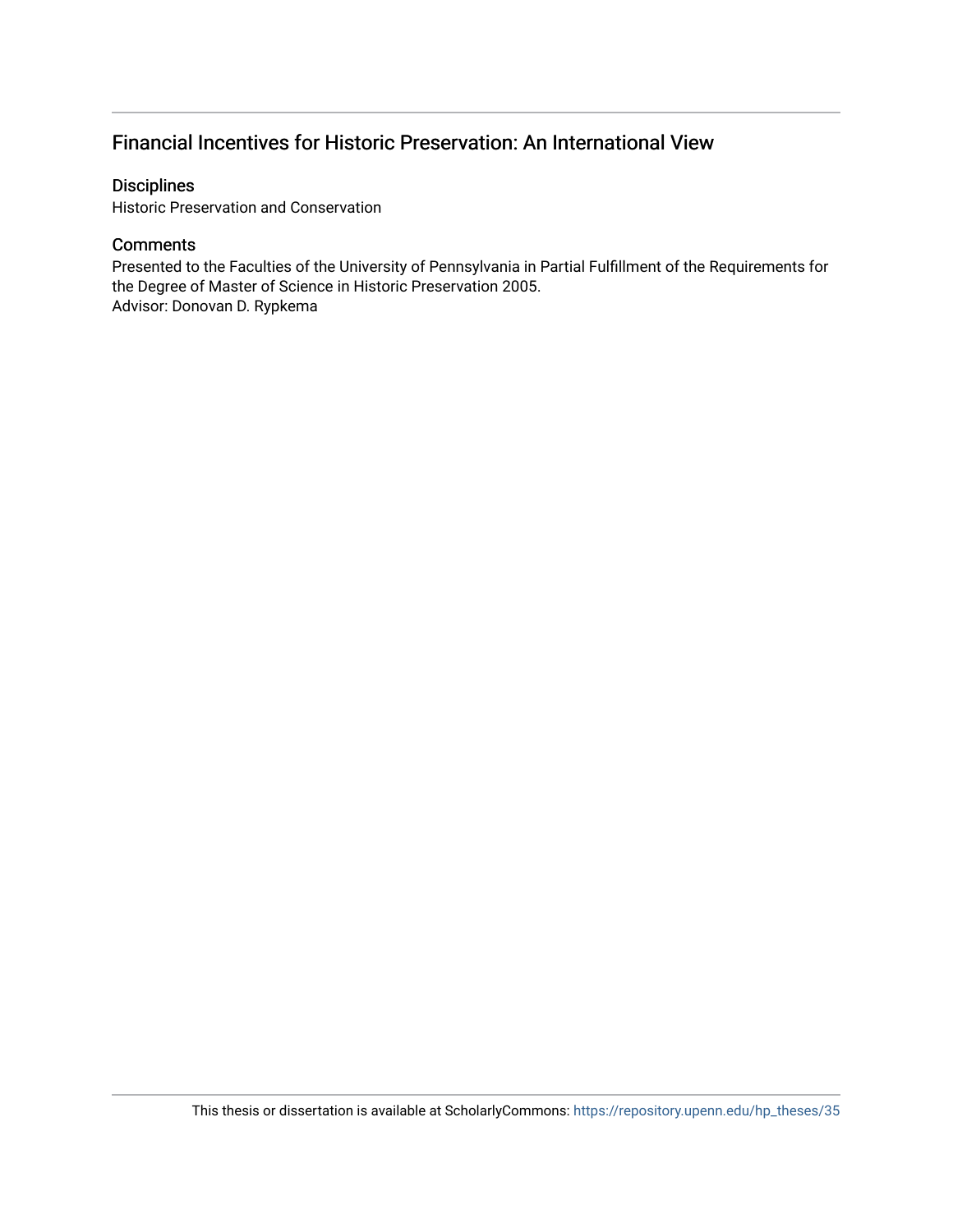## FINANCIAL INCENTIVES FOR HISTORIC PRESERVATION: AN INTERNATIONAL VIEW

Rebecca L. McCleary

## A THESIS

in

Historic Preservation

Presented to the Faculties of the University of Pennsylvania in Partial Fulfillment of the Requirements for the Degree of

## MASTER OF SCIENCE IN HISTORIC PRESERVATION

2005

\_\_\_\_\_\_\_\_\_\_\_\_\_\_\_\_\_\_\_\_\_\_\_\_\_\_\_\_\_ \_\_\_\_\_\_\_\_\_\_\_\_\_\_\_\_\_\_\_\_\_\_\_\_\_\_\_\_\_

Advisor<br>
Donovan D. Rypkema<br>
John C. Keene Donovan D. Rypkema<br>Lecturer in Historic Preservation

Professor of City & Regional Planning

Program Chair Frank G. Matero Associate Professor of Architecture

 $\overline{\phantom{a}}$  , where  $\overline{\phantom{a}}$  , where  $\overline{\phantom{a}}$  , where  $\overline{\phantom{a}}$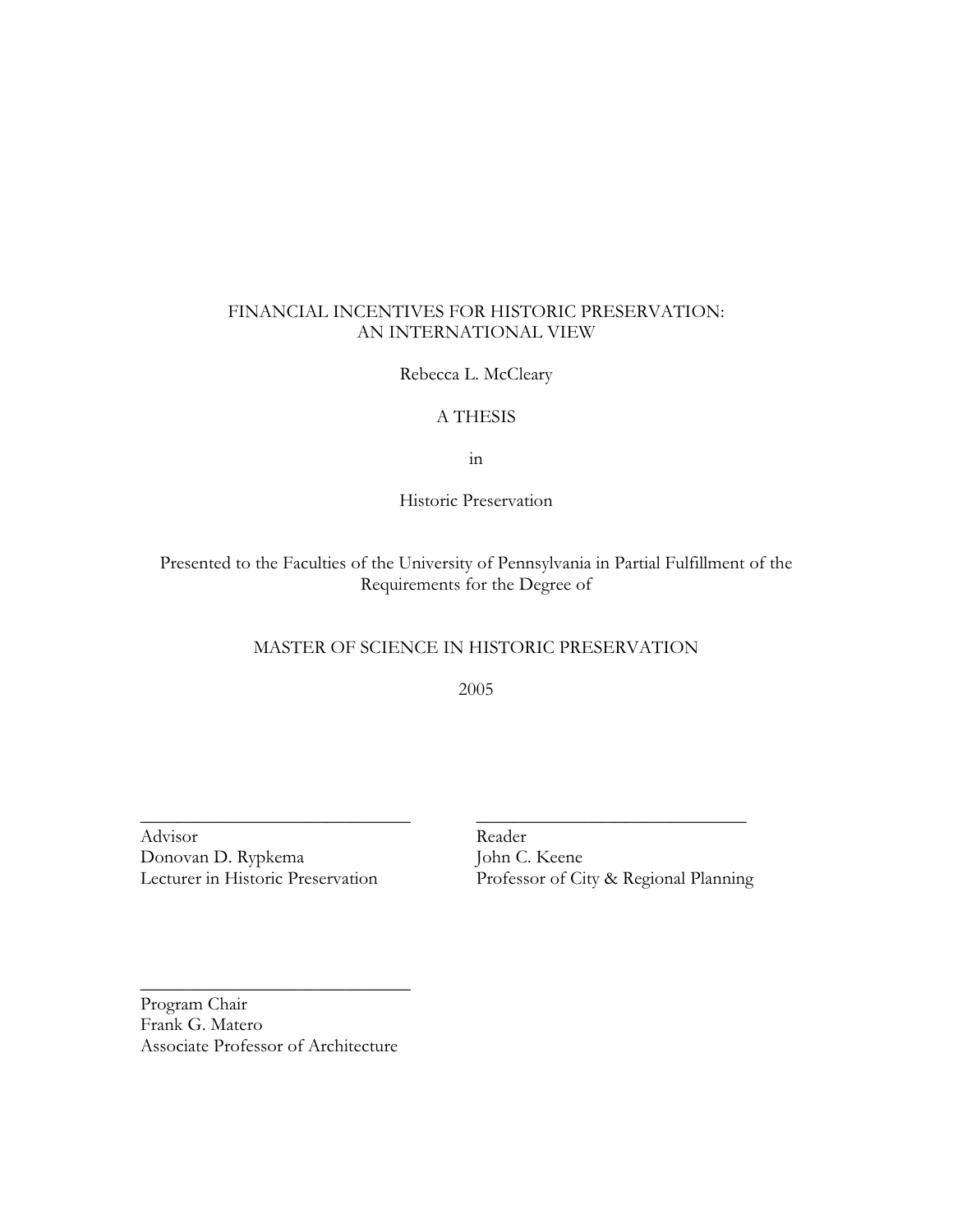#### **Acknowledgements:**

 Most instrumental in the creation of this document was my advisor, Donovan Rypkema, who conceived of the project and supplied me with every possible advantage and contact along the way. I am also incredibly grateful to Professor John Keene, whose comments and critiques are always careful, insightful, and dead-on, who agreed to be my reader on very short notice. Associates of Donovan Rypkema's who also generously supplied me with information include Ahmed Ouf, Sasi Shorey, Dinu Bumbaru, Eduardo Rojas, Anthony Bigio, Minna Orneus, Tom McInerney, Samia Rab, Belinda Yuen, Remco van der Horst, Gustavo Aroaz, Ephim Schluger, Neil Fraser, Chester Liebs, Richard Engelhardt, Silvio Mutal, Happy Harun, Silvio Zancheti, Nathaniel von Einsiedel, Montira Horayangura, Ricardo Favis, and Waikeen Ng.

 I am extremely grateful for the time and energy that these busy professionals spent helping me with my questions, and the interest and encouragement that they showed with regards to my project.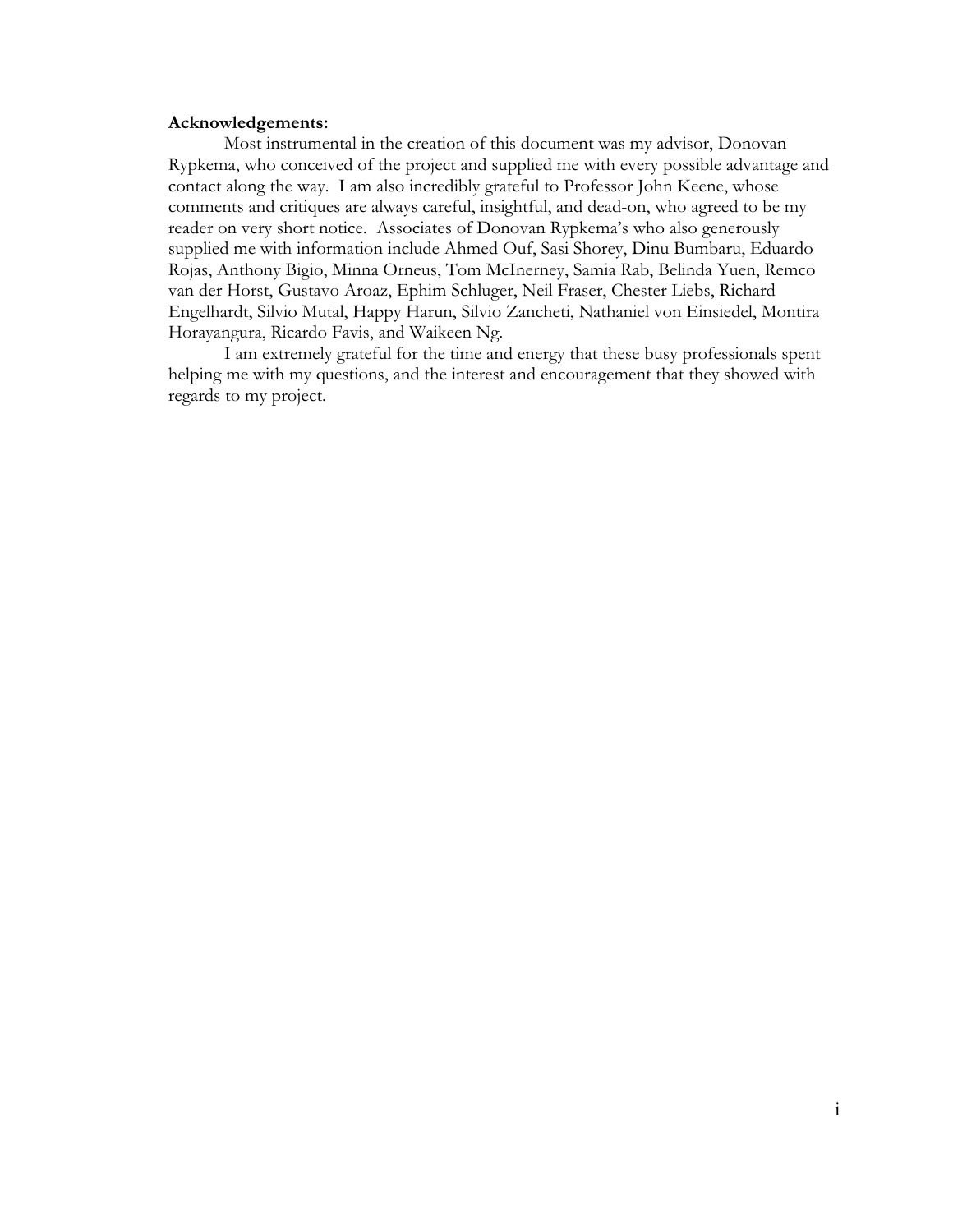Table of Contents

| Acknowledgements<br>Table of Contents |                                                                                                                                                                                                               | $\mathbf{i}$<br>$\ddot{\rm ii}$                             |
|---------------------------------------|---------------------------------------------------------------------------------------------------------------------------------------------------------------------------------------------------------------|-------------------------------------------------------------|
| Chapter 1:                            | Introduction<br>1.1 Overview<br>1.2 Methodology and Scope of Inquiry                                                                                                                                          | 1<br>$\mathbf{1}$<br>$\overline{4}$                         |
| Chapter 2:                            | Europe<br>2.1 The Council of Europe<br>2.2 Austria<br>2.3 Belgium<br>2.4 Bosnia and Herzegovina<br>2.5 Bulgaria<br>2.6 Denmark<br>2.7 France<br>2.8 Germany<br>2.9 The Netherlands<br>2.10 The United Kingdom | 5<br>5<br>7<br>14<br>21<br>21<br>23<br>25<br>28<br>33<br>37 |
| Chapter 3:                            | Australia                                                                                                                                                                                                     | 45                                                          |
| Chapter 4:                            | Asia<br>4.1 Japan<br>4.2 Singapore<br>4.3 Turkey                                                                                                                                                              | 55<br>55<br>59<br>60                                        |
| Chapter 5:                            | North and Central America<br>5.1 Canada<br>5.2 Costa Rica                                                                                                                                                     | 62<br>62<br>68                                              |
| Chapter 6:                            | South America<br>6.1 Brazil<br>6.2 Paraguay                                                                                                                                                                   | 70<br>70<br>71                                              |
| Chapter 7:                            | Africa<br>7.1 Overview<br>7.2 South Africa                                                                                                                                                                    | 74<br>74<br>75                                              |
| Chapter 8:                            | Conclusions                                                                                                                                                                                                   | 78                                                          |
| Appendix A:<br>Bibliography:<br>Index | <b>Relevant Currency Values</b>                                                                                                                                                                               | 82<br>83<br>90                                              |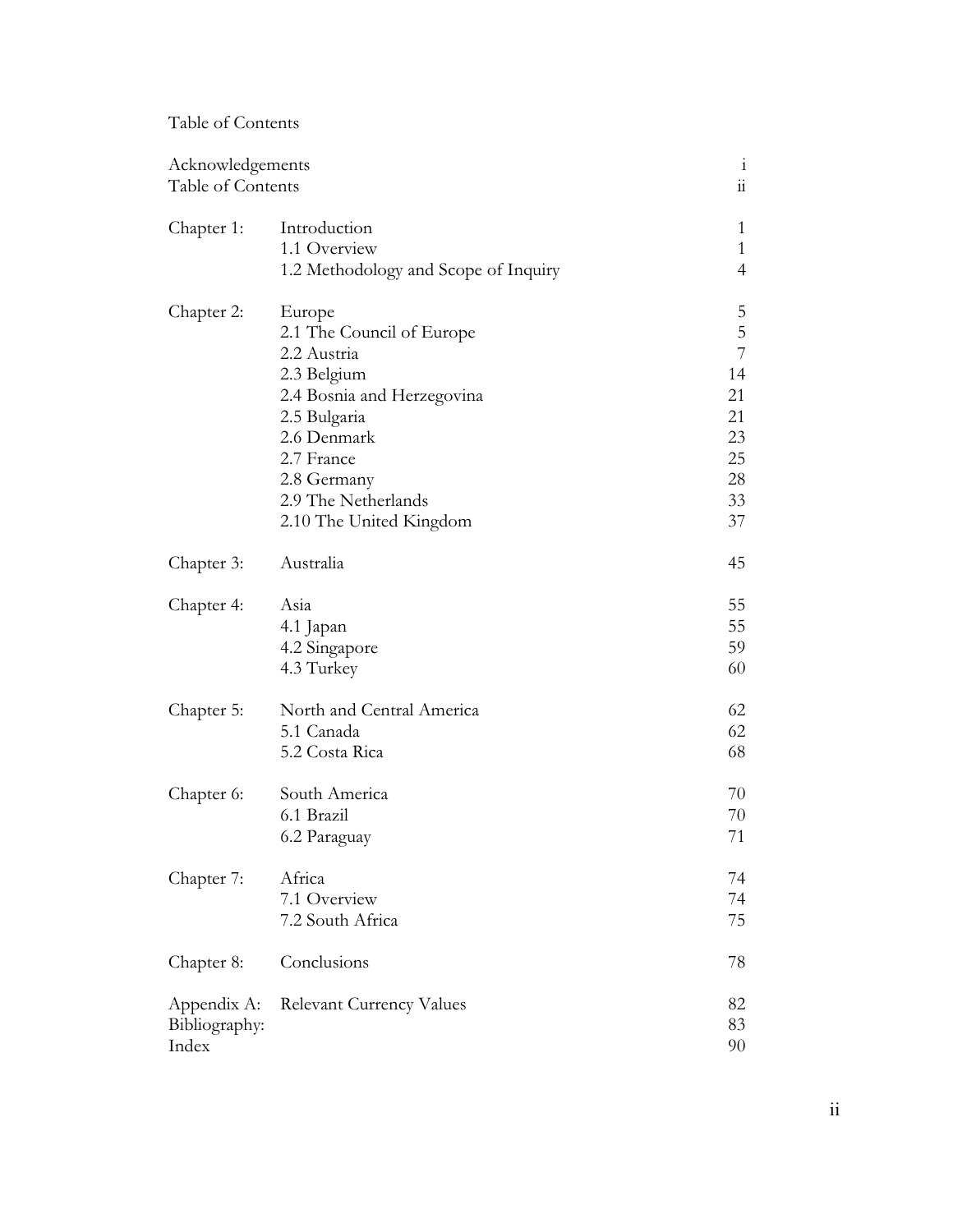## **Chapter 1: Introduction**

## **1.1 Overview**

 Market-based incentives offer a powerful reason for the public at large to retain, care for, invest in, and responsibly rehabilitate historic buildings. Though historic preservation has sometimes acquired a bad public image as a being overly regulatory and authoritarian, with no real means of rewarding those who follow imposed requirements, financial incentives offer a positive and more broadly defensible reason for the public to get involved with responsible preservation activities, other than the fact that they are being compelled to do so by the government. Much more could be said about the finer points of preservation tax incentive systems in the United States and how they have been utilized, because the topic has been well documented and is widely understood by American practitioners.

 Less well documented, however, are the preservation incentive systems in place in other nations. Around the world, a wide variety of incentive programs has been created to motivate historic property owners and investors to retain and maintain their buildings and sites. Reflecting their diverse origins, enabling legislations, financial systems, and the different roles that governments, private interests, and the public at large play in protecting heritage properties in these nations, these programs are predictably far-ranging and dissimilar. Many of the programs are unlike any system in place in any level of government in the United States.

The primary types of financial incentives to be examined in this paper are:

x **Income Tax Deductions, Credits, and Rebates for property investment** – In its most typical form, this type of incentive allows a property owner or other interested party to be compensated for rehabilitation costs associated with construction work on his building. The incentive could be given in the form of a tax "credit," which is a dollar-for-dollar diminishment of the amount of tax owed equal to the amount or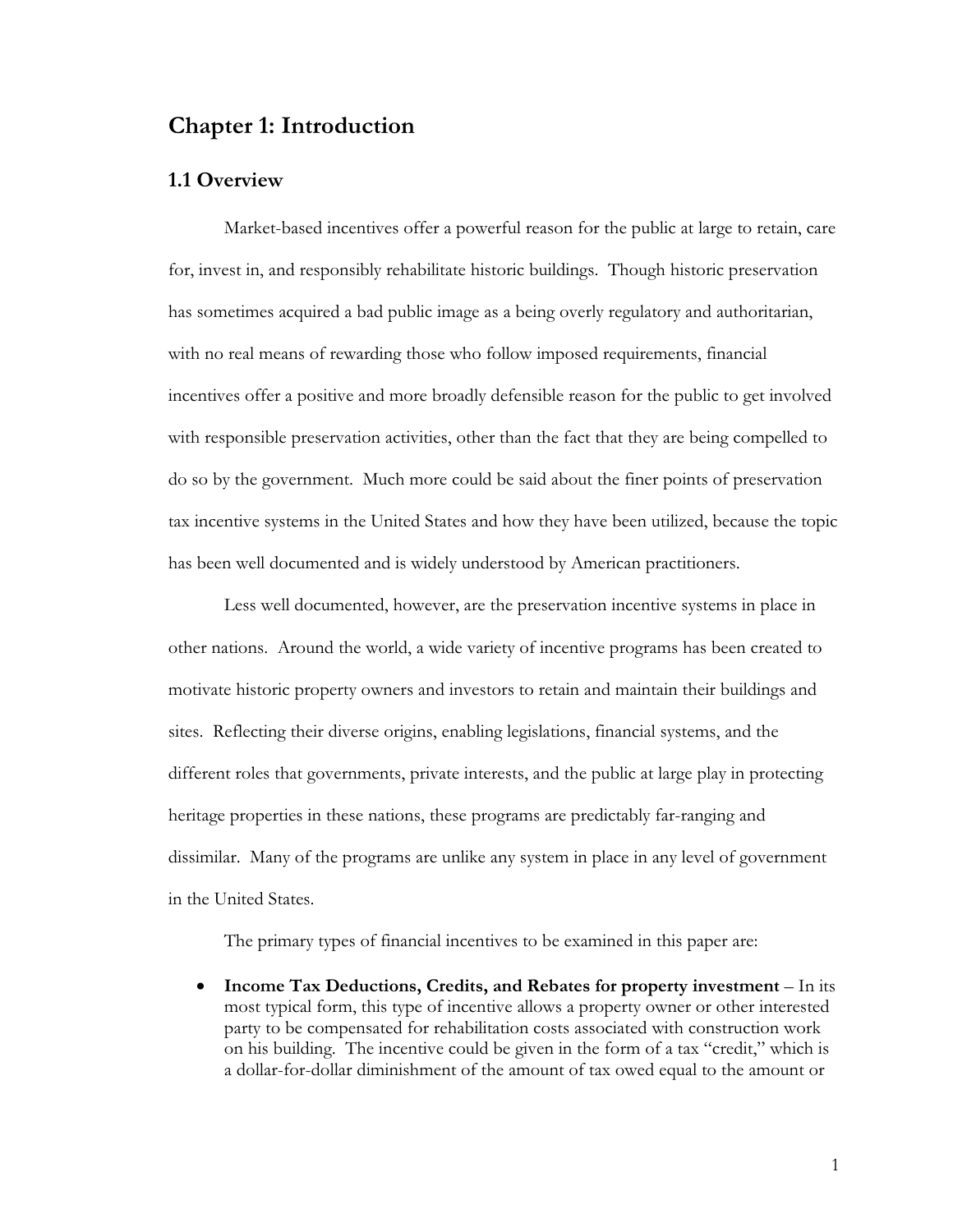percentage of the expenditure allowable, or a "deduction" which is a diminishment of the amount of "taxable income" on which the investor's tax is calculated.

- x **Tax Incentives for Donations to Heritage Organizations** This incentive works to the advantage of heritage organizations (typically non-profit corporations), and individuals or organizations who donate to the heritage organizations. Donations to some heritage organizations and charities can be deducted from the donor's total taxable income by the full amount, a percentage, or some fixed amount. In other cases, donating money or property to a heritage organization may free the donor from paying some portion of another tax, such as inheritance or capital gains tax.
- x **Easement**s A form of donation, easements allow property owners to receive tax deductions or other financial benefits in exchange for agreeing to a diminishment of their property rights. A typical form is a "façade easement," in which property owners agree not to alter some aspect of the exterior of their property by "donating" that right to a non-profit organization or government body in perpetuity. The donation can never be rescinded, and the non-profit is then charged with enforcing the agreement over the entire life of the property.
- x **Tax Exemptions for Heritage Organizations** In addition to being eligible to receive tax-deductible donations, many heritage organizations are also free from paying some taxes or duties, such as property, land, or inheritance tax.
- **Property Tax Abatements** Typically offered at the local level, this incentive permits historic property owners or investors to claim a full or partial reduction, freeze, or deferment or property taxes or rates, sometimes to help control the costs of a rehabilitation which has increased a property's value. The incentive could be achieved either by adjusting the property's mill rate, or by assessing it at a lower value than would be otherwise applicable.<sup>1</sup>
- Sales Tax Concessions or Rebates Some countries allow the sale of building materials or services relating to historic property maintenance to require no sales tax, or reduced sales tax. This is the case in some European nations which assess a standard VAT (Value Added Tax) for all transactions within the nation's boundaries.
- **Other Tax Benefits** Less common varieties of tax benefits for historic properties include exemption from Stamp Duty and accelerated depreciation for heritage buildings.
- **Grants** The most common form of government funding is grant assistance, taking the form of either entitlement grants (which are guaranteed as-of-right to every interested party who meets certain set qualifications), or discretionary/performance

<sup>1</sup> National Incentives Taskforce for the Environment Protection and Heritage Council of Australia, *Making Heritage Happen: Incentives and Policy Tools for Conserving Our Historic Heritage – Summary Report*, (Adelaide, Australia: Environmental Protection and Heritage Council, 2004), 4, http://www.ephc.gov.au/pdf/EPHC/Summary\_Making%20Heritage%20Happen.pdf.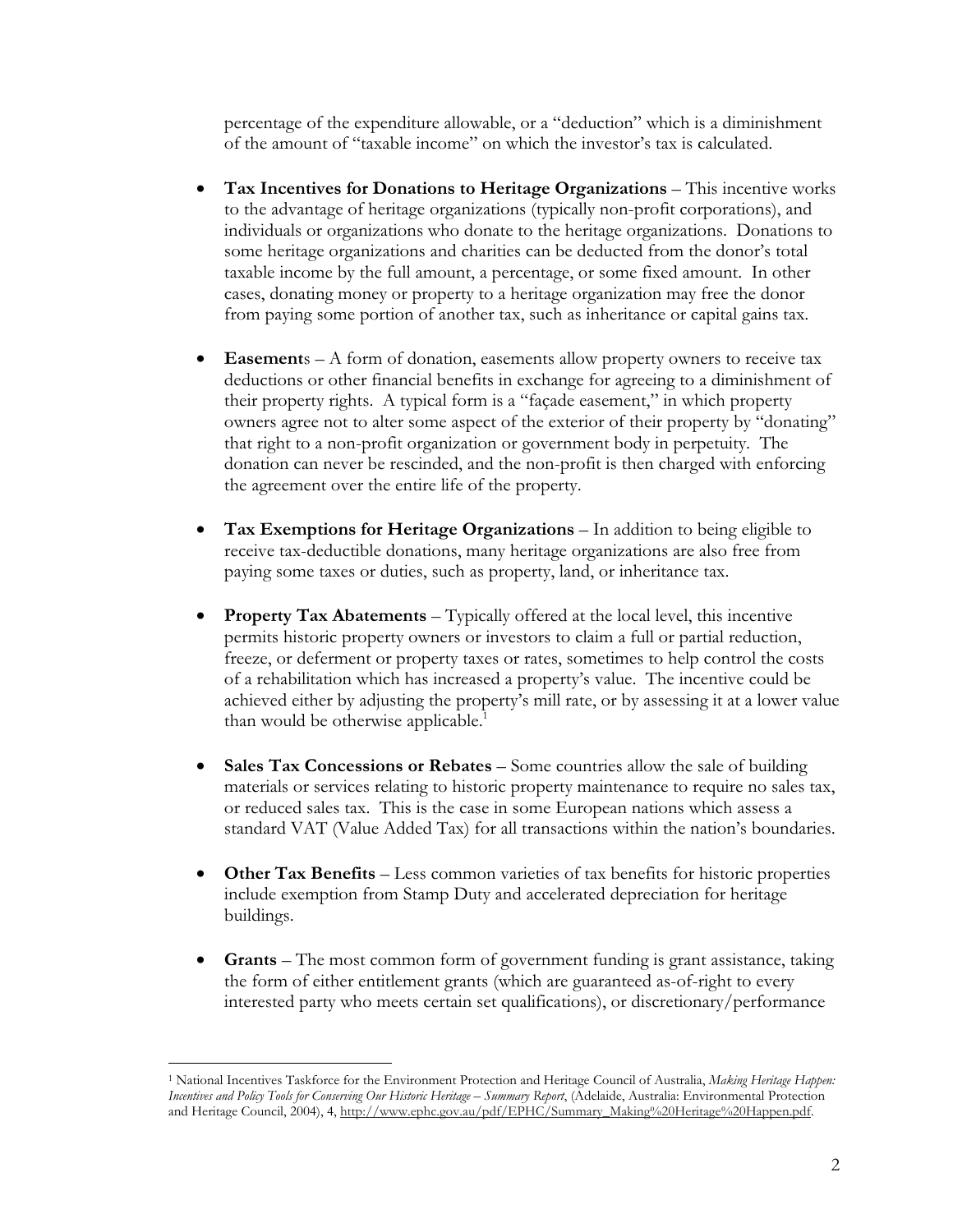grants (which are only given to certain applicants based on their quality of application, their financial need, the amount of funds available, or other factors).

- Loans These funds can be made available either in the form of low interest or no interest loans directly from the government, or as an interest-rate subsidy on a loan from a private lender.
- **•** Direct Subsidies for Private Heritage Organizations Many heritage organizations, although they are private, receive funding directly from the government. Sometimes they then pass the governmental funding onto individuals or other private organizations in the form of grants or loans, acting as an intermediary and manager for the government money.
- Other Programs Some programs exist which fit none of these categories but do have some measurable positive effect on heritage investment. In many cases, these programs are not necessarily intended to fund heritage, but cause secondary financial benefits for heritage properties.

In some instances, governmental programs and laws can have the effect of diminishing the financial benefits of investing in or owning a heritage property. Some of those cases will also be examined here. In most countries, different aspects of these programs could be available on the national, provincial, and local levels.

 A great deal can be learned about a nation's conception and valuation of heritage from an examination of its financial incentives. Such a study sheds light on the level of personal responsibility for heritage that is accepted or expected of members of that society. The assumptions and expectations illustrated through these programs expose deeply rooted ideas about whom a culture belongs to – individuals, the people as a body, or the state as an autonomous authoritative force separate from the people.

 While these systems may be reasonably well-known to preservationists living and operating in their own countries, few in the international preservation community know much about these programs. As ties between preservation practitioners are ever more frequently extending across national boundaries, a shared knowledge of these programs would greatly aid preservationists operating outside their home countries, as well as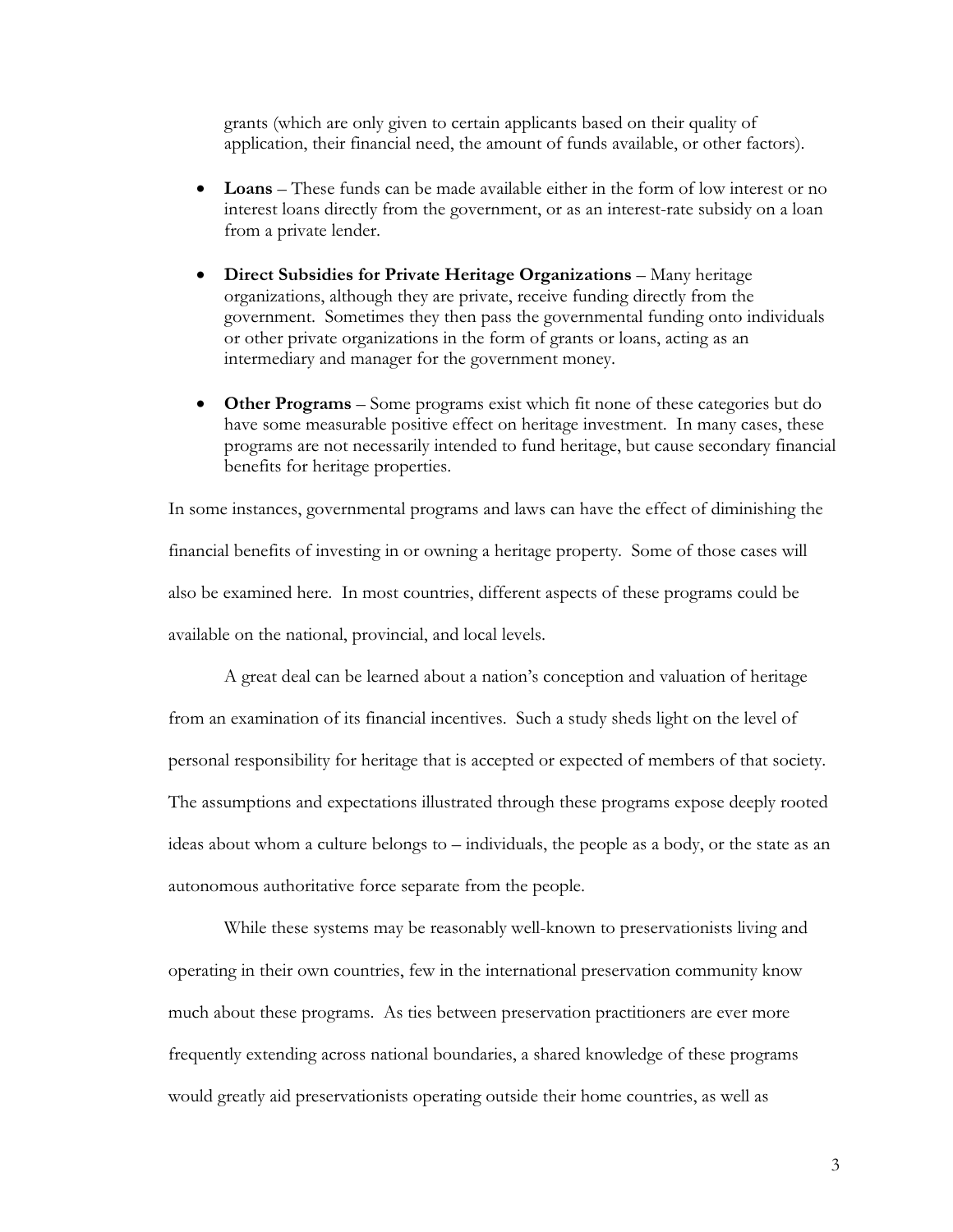preservation policy-makers around the world. For these reasons, my thesis will investigate the following questions:

- What financial incentives for private preservation projects exist outside of the United States?
- What are the scopes and bases of these programs?
- What relevant relationships exist among these programs and governments, individuals, non-profit organizations, and for-profit corporations?
- How successful are these programs?
- What patterns emerge from these observations? What conclusions can be drawn about relationships between these nations and their incentive programs?

## **1.2 Methodology and Scope of Inquiry**

 Because of space and time constraints, this thesis will not attempt to describe every non-American incentive program. In fact, preliminary research has identified at least 36 additional national or multi-national governmental programs that have not been included in this paper, but would ideally be included in a more expansive future study. The nations represented here have been selected based on a variety of factors, including the relative magnitude and importance of their incentive programs, the level of preservation activity present within the country, and the availability and accessibility of information about their programs. The selection was influenced by a desire to achieve some measure of geographic, cultural, and economic diversity among the sample. Programs covered here are arranged roughly geographically, and start with Europe, the region with by far the largest number and variety of programs.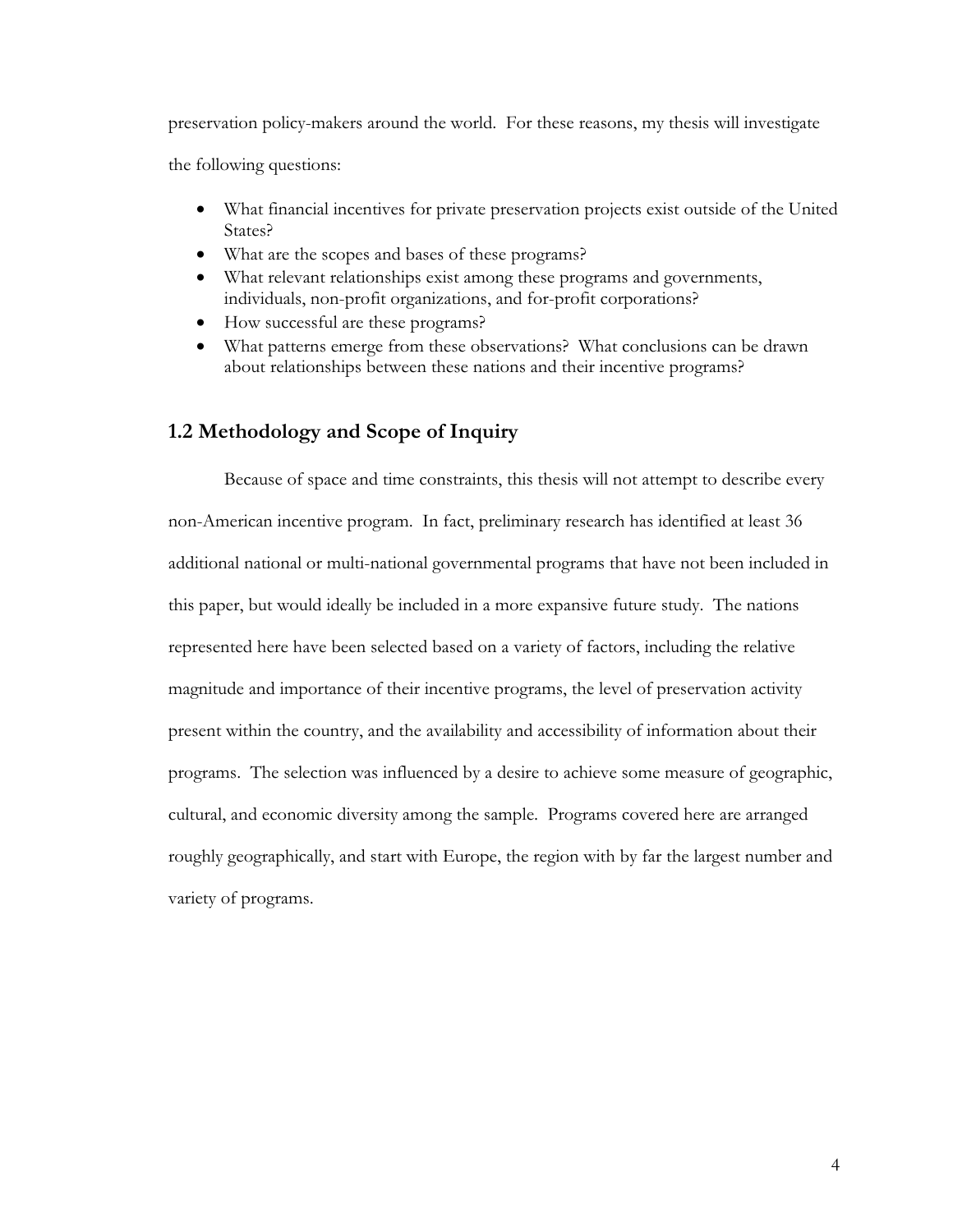## **Chapter 2: Europe**

 In addition to the preservation policies and incentives set by individual nations, European heritage preservation is also affected by recommendations and rules set by two international organizations: the Council of Europe and the European Union (EU). Formed as a response to the devastation and discord that Europe suffered during World War II, the Council of Europe exists to promote a shared European identity, defend human rights, and peacefully develop pan-European agreements. The Council's parliamentary decisions are sent to the individual governments of its 46 member states either in the form of non-binding recommendations, or as declarations that are included in European conventions that legally bind member states that ratify them. A newer entity, the European Union, is an intergovernmental organization of 25 countries that has more robust political and economic powers than the Council of Europe. The EU's most notable achievements have been economic, creating a unified currency and system of free trade among member states, and instituting a common system of taxation, the VAT (Value Added Tax). The VAT system is compulsory for member states, though nations can individually decide to apply VAT at different rates for different goods and services. The standard rate of VAT throughout the EU is 15%, although special rates ranging between 5-25% can be applied as exceptions for certain goods and services. Some EU member states have used this freedom in charging VAT as a means of indirectly subsidizing heritage.

## **2.1 The Council of Europe**

 The oldest multi-national political organization on the European Continent, the Council of Europe is comprised of full representatives from 46 countries, including 21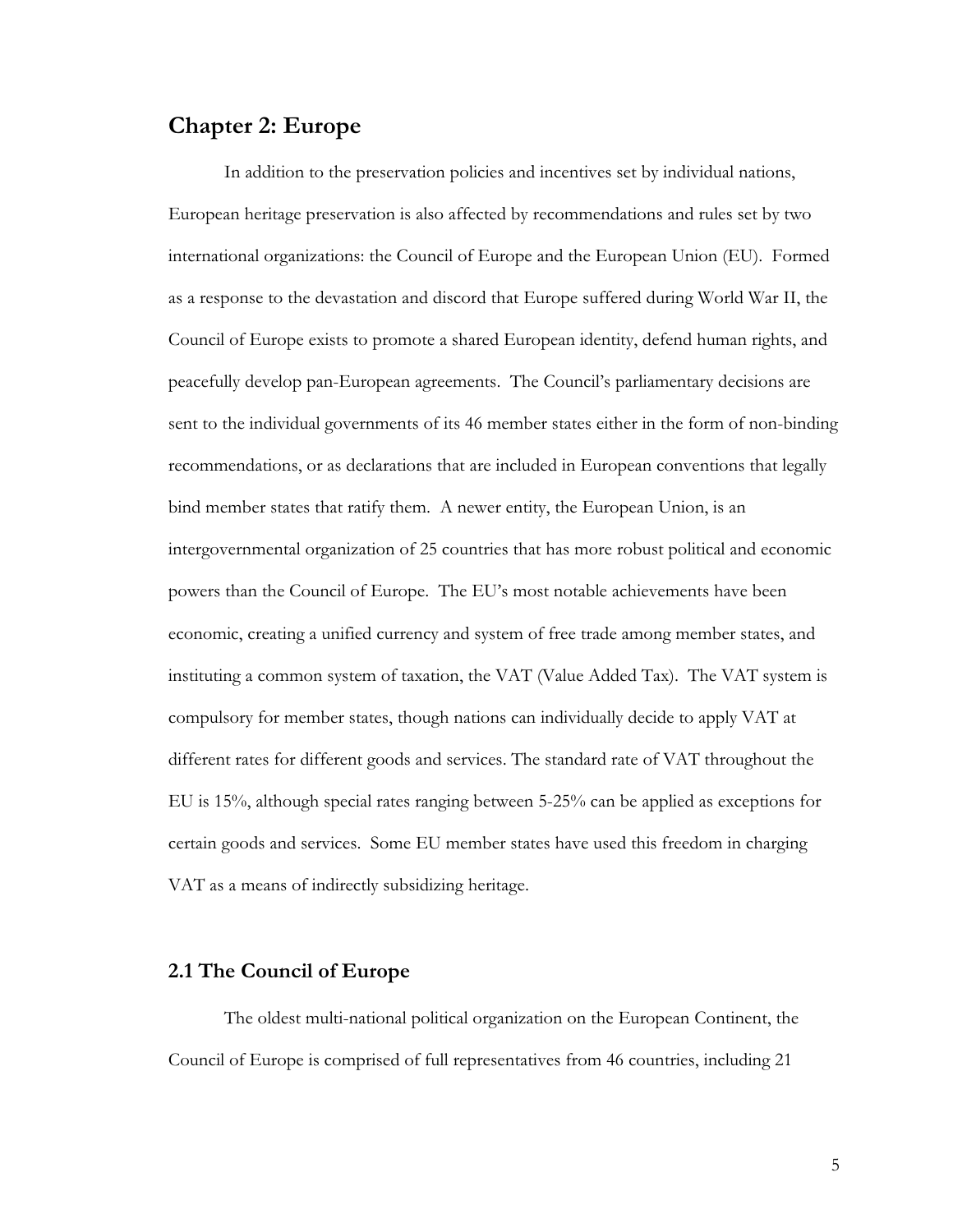countries from Central and Eastern Europe. A precursor to the 25-nation European Union, it shares many of the EU's goals but is politically distinct.

In addition to offering funding for some of the programs and organizations mentioned above, and others throughout the continent, the Council of Europe has on numerous occasions over the last two decades urged member states to offer financial incentives for private heritage conservation. To this end, they have solicited research on what incentive programs exist and function best, culminating in the creation of a comprehensive online database of European heritage policy, the European Heritage Network (www.european-heritage.net). One of the many documents released in light of this research was a set of October 2003 recommendations, which proposed a number of different measures that member nations could adopt to encourage private investment in culture. Based on the most successful programs currently existing, they recommended that:

- Consideration should first be given to income and profits tax concessions. For example when individuals wish to transfer works of art to museums, the transfer could be tax-exempt. Equally, firms that have acquired works of art may be authorised to deduct their value from their taxable profits provided they are exposed in areas accessible to employees and visitors, perhaps with the additional proviso that they should eventually be donated to a public museum or institution.
- Another way of encouraging individual involvement in the art market could be to grant exemptions concerning the payment of death duties. For example, the value of items of artistic or historic significance purchased by individuals could be excluded from the calculation of death duties.
- A third method of encouraging private citizens to invest in heritage protection is to establish special VAT arrangements. For example maintenance work on historic buildings might be liable to a lower VAT rate. The same could apply to various cultural products, such as concert tickets, museum entrance charges, books or records.
- Finally, an original way of increasing cultural funding is to allocate a proportion of national lottery profits to heritage conservation. It has already been tried in several countries, some funds being available with tax concessions (for example in the UK if the receiving cultural organisation is a registered charity.)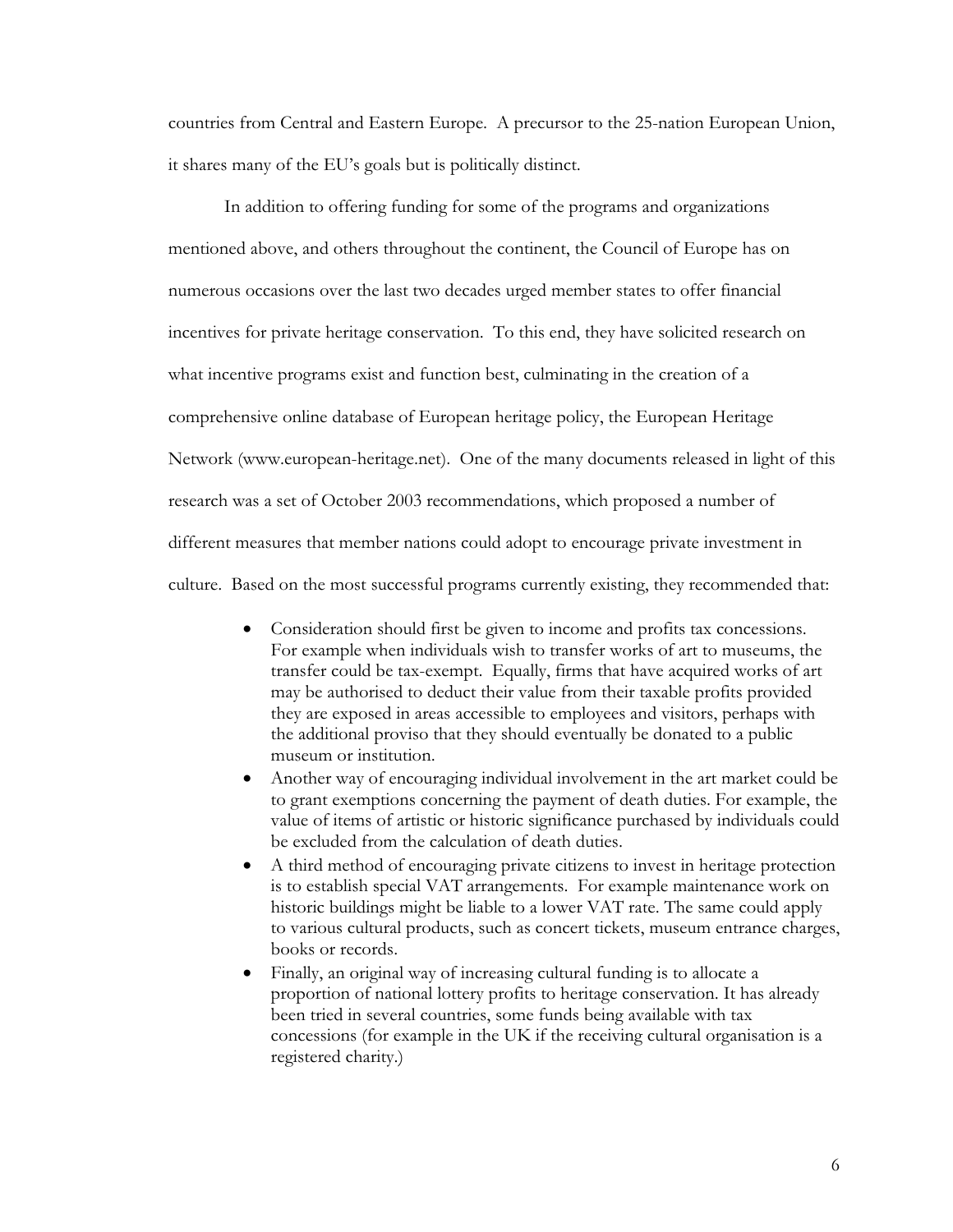## **2.2 Austria**

#### *Tax Incentives*

Austria shows no preference towards heritage in its collection of VAT taxes. VAT rates for construction or maintenance work performed on historic structures and heritagerelated professional services are both 20%, the standard for those types of activities in Austria. There are also no specific concessions for heritage on wealth, inheritance, or gift taxes; however, the outlook for heritage-friendly taxation policies in Austria is not completely bleak. Since the passage of the Tax Legislation amendment (Abgabenanderungsgesetz) in 1989, and the amendment to the Law for the Protection of Monuments in 1990, it has been possible for companies and individuals to deduct the cost of repairs or necessary alterations to income-producing federally recognized monuments (Denkmäler) from their income tax as an anticipatory write-off. Privately owned properties are assumed to have no monumental status unless they are so designated by the Office for Federal Monuments (Bundesdenkmalamt), while publicly owned or religious organization owned properties are assumed to have such status unless the Bundesdenkmalamt finds otherwise.<sup>2</sup>

The costs of rehabilitating these historic properties can be deducted from income taxes much more quickly and easily than would be possible if the buildings had no monument designation, but the time period during which owners can claim the full deduction depends on the way in which income is produced on the property. Owners of monuments used for commercial purposes can deduct 100% of their costs equally over a ten-year period, while owners who rent out their property can deduct equally over fifteen

<sup>2</sup> Franz Neuwirth, "Funding the Restoration of the Architectural Heritage: The Austrian Experience," in *Legal Structures of Private Sponsorship: International Seminar on Legal Structures of Private Sponsorship and Participation in the Protection and Maintenance of Monuments, Weimar, Germany, April 17 to 19, 1997* (Munich: International Council on Monuments and Sites, 1997), 24-25.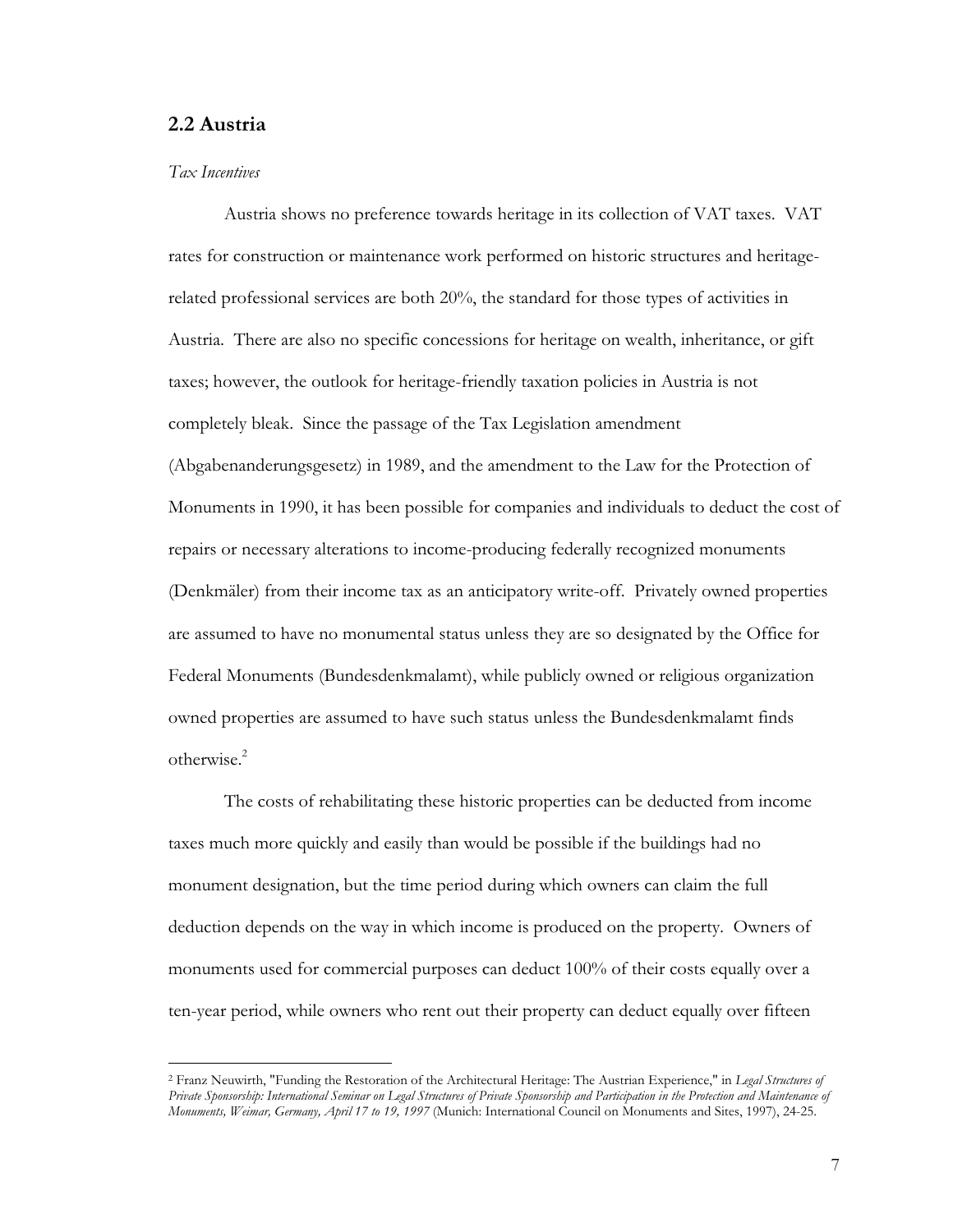years. The Bundesdenkmalamt must certify that deducted costs cover work that was in the interest of preservation.<sup>3</sup>

Austria has one major national property tax concession, whereby all buildings constructed before 1880 are valued at 30% einheitswert (a real estate assessment value, serving as the basis for real estate taxes).<sup>4</sup> The tax value of properties that are important for reasons relating to the arts, history, or science, particularly listed buildings, are also reduced to 30% of their normal value if their average maintenance costs exceed their income.<sup>5</sup>

The Austrian Tax Law also allows donations to the Bundesdenkmalamt to be deducted from the donor's taxable income. The deduction may equal as much as 10 % of the previous year's income. The donations may be general, or donors may explicitly request that their money be targeted at a specific monument. When this is possible, the donation will be transferred to the monument as an additional subsidy. $6$ 

## *Grants and Loans*

Although they have no legal entitlement to federal grant money, owners of federally recognized monuments can apply for subsidies for the maintenance and restoration of their properties. Typically, these federal grants are to be used only for costs exceeding the normal maintenance expenses associated with the upkeep of the monument. Although in special cases higher amounts can be granted, 12% is the average amount of rehabilitation cost that

<sup>3</sup> Ibid, 25, 28.

<sup>4</sup> John Sell, "Brief Note on Taxation and Historic Buildings," Appendix 1 to Council of Europe Parliamentary Assembly "Tax Incentives for Cultural Heritage Conservation," Document 9913, (Strasbourg, France: Council of Europe, 2003). http://assembly.coe.int/Documents/WorkingDocs/doc03/EDOC9913.htm.<br><sup>5</sup> Neuwirth, "Funding the Restoration," 27.<br><sup>6</sup> Ibid, 24-25.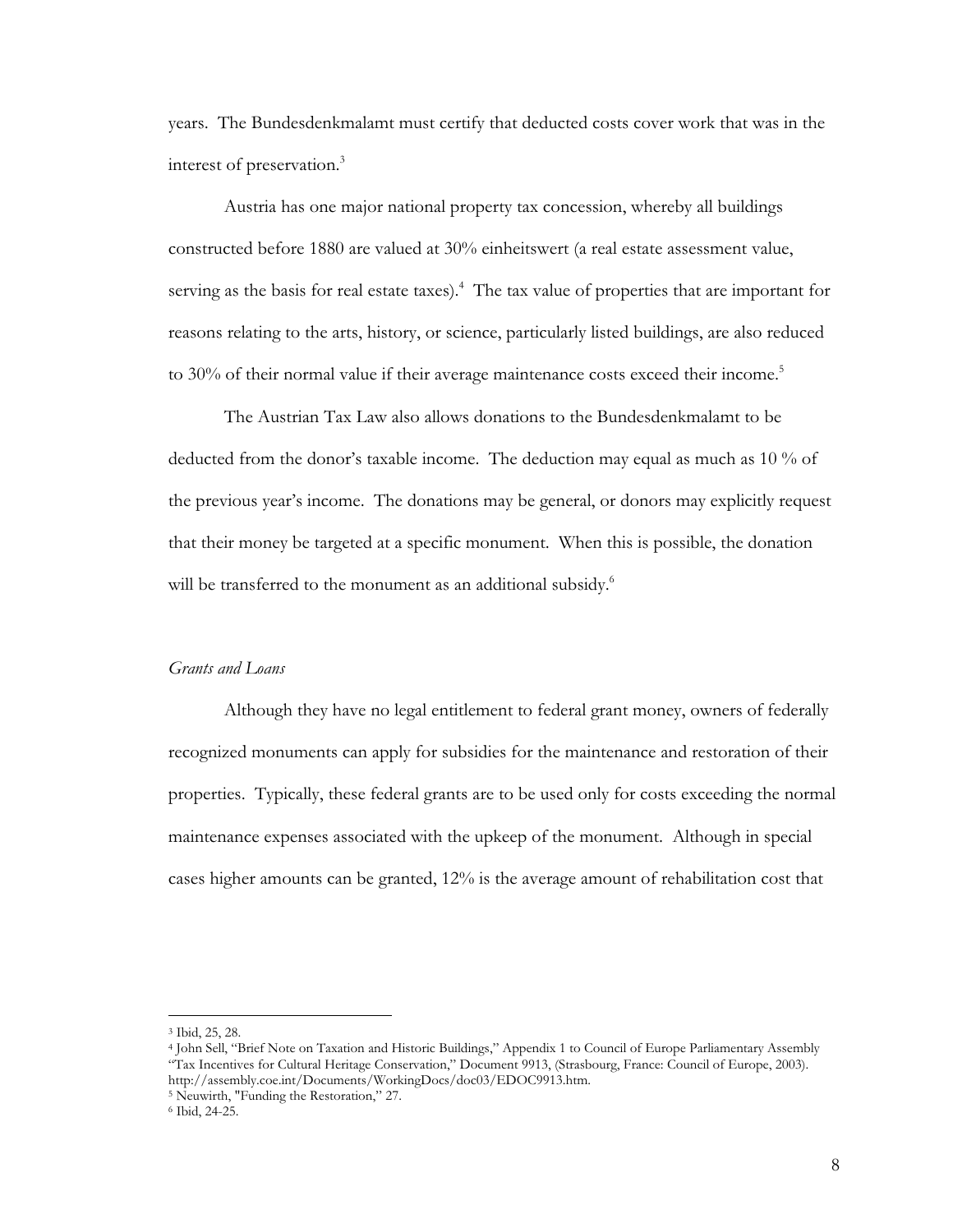may be recovered through government grants.<sup>7</sup> Monument owners can apply for grants through their regional conservation office (Landeskonservatorate).

A nationally-funded program focused on façade restoration

(Fassadenrestaurierungsaktion) and townscape preservation has also been instituted by the Federal Ministry for Education and Cultural Affairs and supported by all levels of government. The program allows for the reimbursement of 30-60% of eligible costs for the preservation of prominent village and town façades, with the aim of improving monuments and their surroundings. The eligible façades are chosen by the local community and approved by the Bundesdenkmalamt. This program complies with a campaign of the Council of Europe advocating the preservation and maintenance of the rural architectural heritage. Franz Neuwirth of the Ministry for Education and Cultural Affairs believes that:

 Façade Restoration Campaigns proved successful and have been in many cases the decisive initiative towards townscape preservation and the sensitizing of the inhabitants. They must not lead to mere cosmetic treatment of façades with new construction behind. Such "Potemkin villages" are not the aim of support. In contrary, they are thought as an initiative for improvement of townscape and ensemble.<sup>8</sup>

Austrian law also includes other initiatives and programs that have the effect of encouraging private investment in heritage properties, though that result is not the primary focus of the law. Many of these incentives stem from efforts to improve and rehabilitate affordable housing units for low and middle-income residents, particularly apartment dwellers. One such program is the Federal Law on Housing for Young Families (Startwohnungsgesetz), which offers some incentives that could finance the rehabilitation of historic properties. The law states that persons younger than 30 years old with an income below a certain threshold can collect interest free loans to obtain adequate, modern housing

<sup>7</sup> Ibid.

<sup>8</sup> Ibid, 27.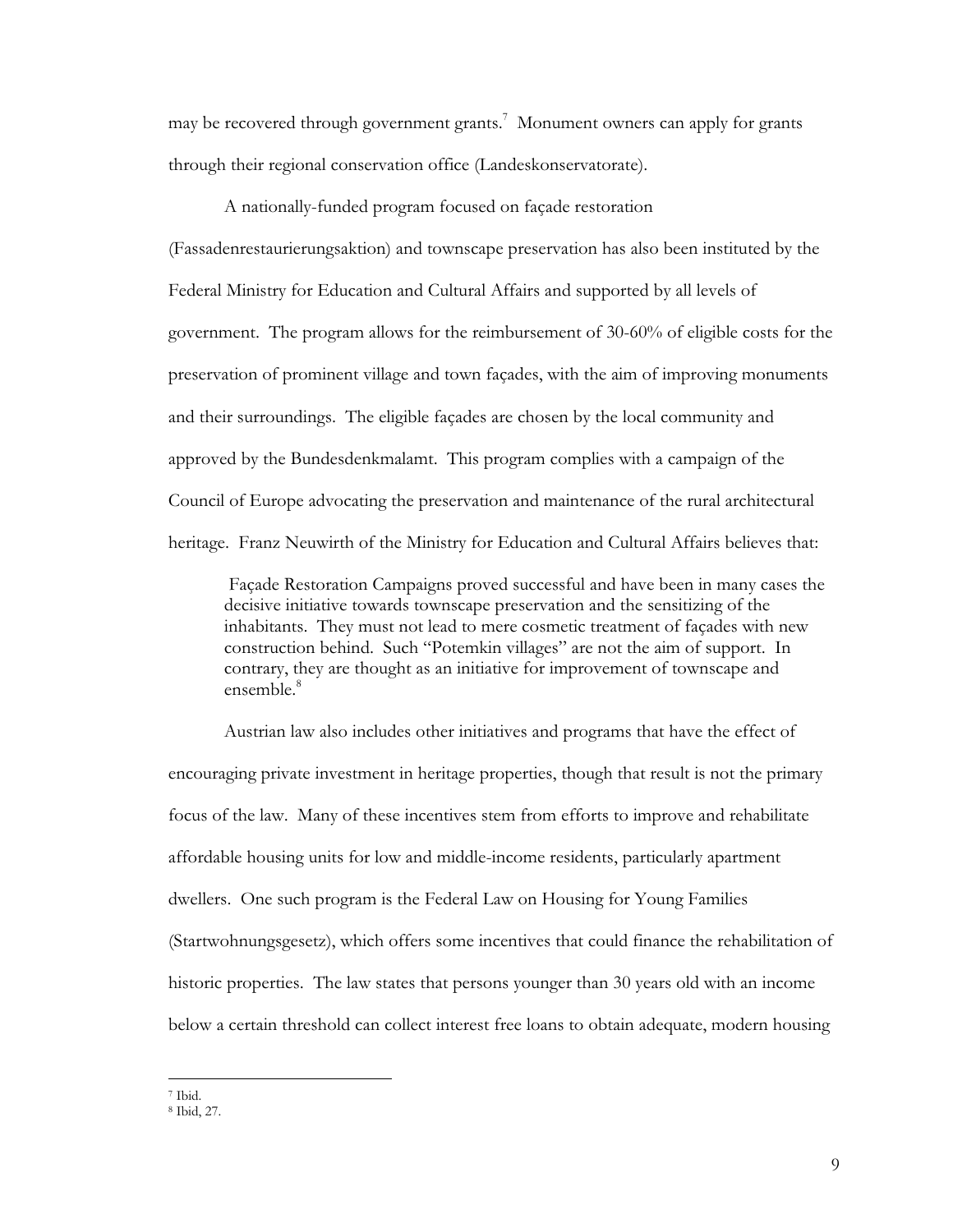conditions in rental apartments. Eligible apartments must have been constructed prior to 1945, and cannot exceed a maximum of 90 square meters. The amount of loan funding may be as much as the actual cost of restoration and repair work, and the period of the loan can be as long as  $25$  years.<sup>9</sup>

The Federal Improvement Law for Housing (Wohnungsverbesserungsgesetz) supports the improvement of housing and plumbing facilities in housing units over 20 years old and smaller than a certain size. Housing Improvement grants are funded through a number of measures, including joint federal and provincial loans, annuity interest, lodging allowances, and suretyship. Landlords, owners, and tenants may apply, and depending on applicable provincial laws, the type of work carried, and the resources of the applicant, grants may equal the entire cost of work. In some cases, tenants who cannot afford rent increases resulting from such renovations can also receive government rent subsidies to remain in their apartment. The only additional conditions for these loans stipulate that the costs of improving the apartment do not exceed the cost of creating a comparable new apartment, and that the rent after the improvement is "economically reasonable."<sup>10</sup> Neuwirth indicates that, "such grants are given for practically all measures for improvement and restoration."<sup>11</sup>

#### *Other Programs*

Another housing program which is relevant to but not necessarily focused on preservation can be found in the amendments to the Austrian Rent Law (Mietengesetz), which regulates the tenancies of small and medium sized apartments. The foundations of

<sup>9</sup> Ibid.

<sup>10</sup> Ibid, 26.

 $11$  Ibid.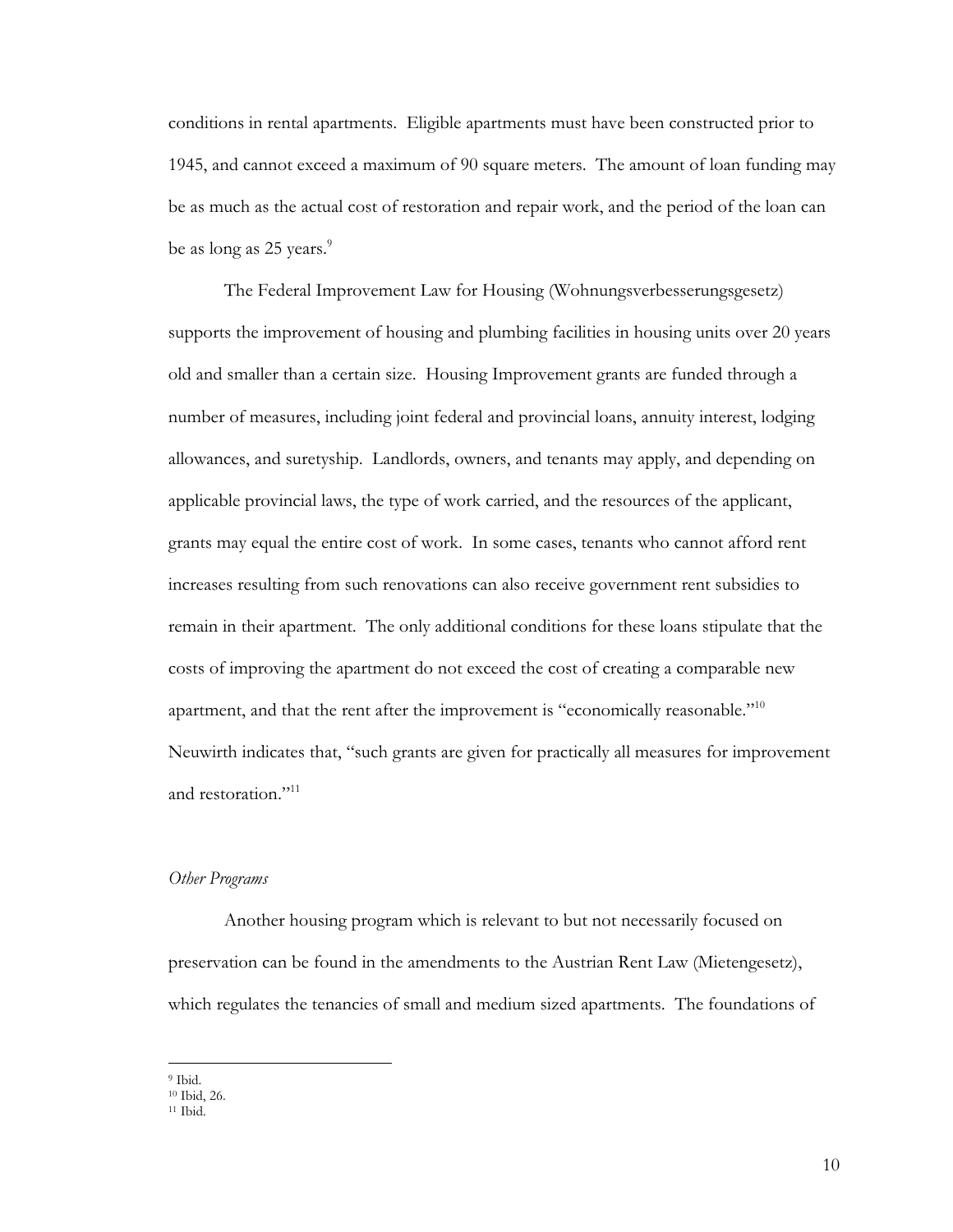Austria's strong Rent Law date back to the World War I era, when it was passed to protect tenants from the skyrocketing inflation and economic ruin that gripped Austria in the period between the two World Wars. The strong rent controls that the law required eventually drove down some buildings' profits to such an extent that there was little incentive for landlords to perform necessary maintenance, and many older buildings suffered from neglect. In light of this situation, amendments to the Rent Law permitted the suspension of rent controls for recognized historic or culturally important buildings if their owners made a considerable investment in the restoration of the building. This development prompted new interest in rehabilitating and investing in historic rental properties. $12$ 

#### *Provincial Programs*

 In addition to these grants, historic properties may be eligible to receive considerably higher public subsidies from regional and local authorities.<sup>13</sup> Austria operates on a federal system, and, for most of its history, the provincial governments have been solely responsible for regulating the construction and rehabilitation of buildings. Until the passage of a 1978 amendment to the Law for the Protection of Monuments, the federal government was largely unable to participate in the protection of privately owned heritage properties. As a result, provinces and towns carried out most preservation activity, with different laws and incentives represented in each area. One such program is Vienna's Historic Town Center Preservation Fund (Altstadterhaltungsfonds), adopted in 1972 after an amendment to Vienna's provincial building regulation. The Fund can be disbursed as loans, interest payments, securities, or grant aid for preservation work within certain protected historic

<sup>12</sup> Ibid, 27.

<sup>13</sup> Ibid, 24-25.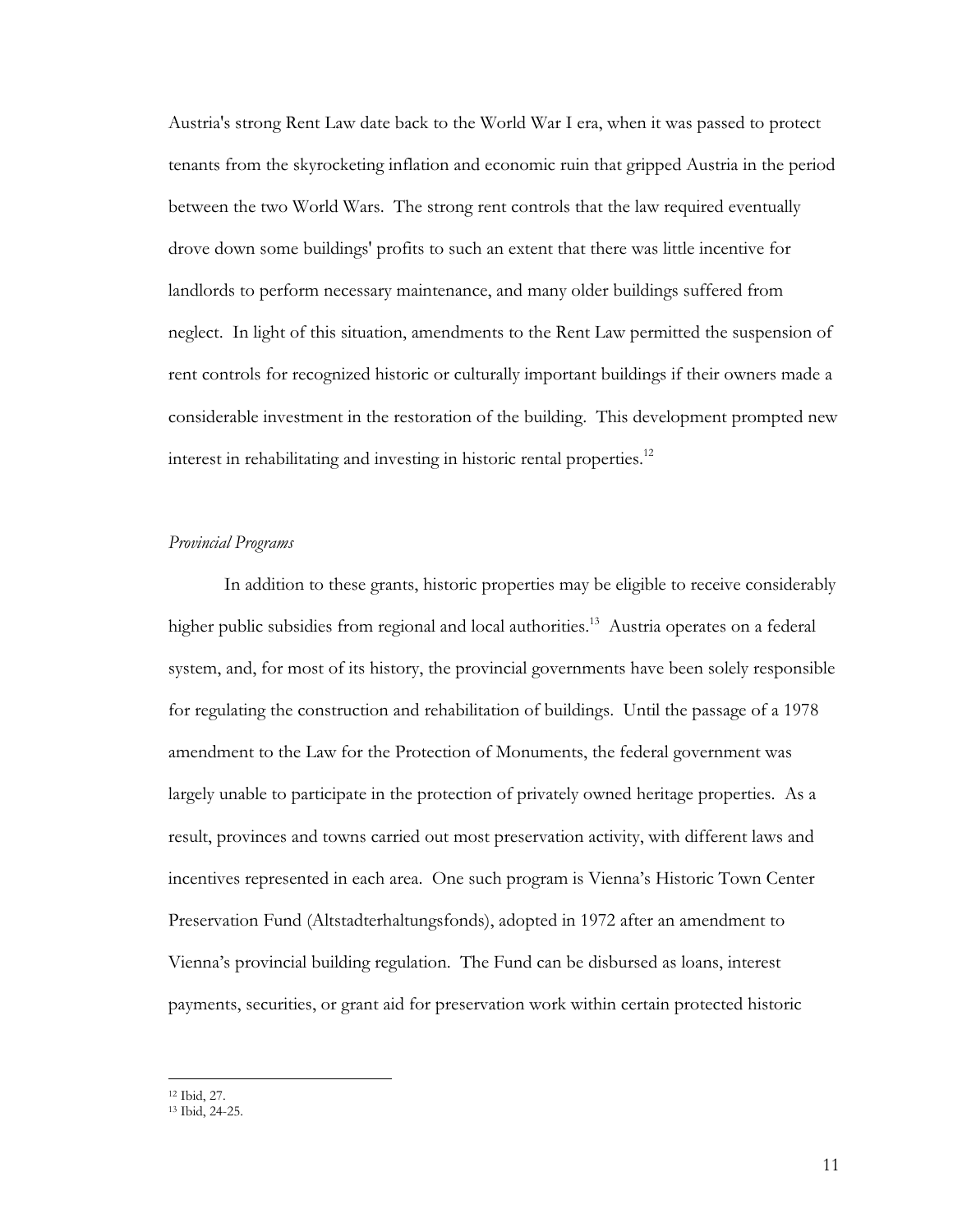zones. Eligible projects must be beyond the financial means of the owner, and must not be eligible for financial assistance through other city or federal programs.<sup>14</sup>

 Similar programs exist in the Cities of Salzburg and Gratz, and the Provinces of Salzburg, Tyrol, Styria, and Carinthia. Regional laws establish protection zones in each town's center, and owners of property within those zones have access to grants and other subsidy assistance from a Historic Town Center Preservation Fund. Funds are replenished through town and province appropriations, loan repayments, investment proceeds, donations, and, in Vienna, Salzburg, and Graz, a 10% tax on television and radio license fees. <sup>15</sup> This program is appealing in the way that it combines the "stick" and the "carrot" in one law – an owner's property rights diminish because of inclusion in the historic zone, but that negative impact is mitigated by the fact that he has gained access to a pool of money that would have been otherwise unavailable.

The town of Krems in the Province of Lower Austria has also established a grant program and a revolving loan fund for rehabilitation in its historic town center. The town's commitment to regulating construction, demolition, renovation, and alterations in its historic center has been longstanding – in 1959 the town began offering grants to help owners with the cost of renovating their historic buildings. Subsequently, the community also established a revolving fund for private building owners, offering them interest free loans for façade restoration work. Krems' revolving fund is the only example in Austria where a loan fund is so well-established that it is replenished mostly by repayments.<sup>16</sup>

The Federal Law on Housing Promotion (Wohnbauforderung), advocating the development and extension of buildings, is funded and administered through Austria's

<sup>14</sup> Ibid, 25.

<sup>15</sup> Ibid, 26.

 $16$  Ibid.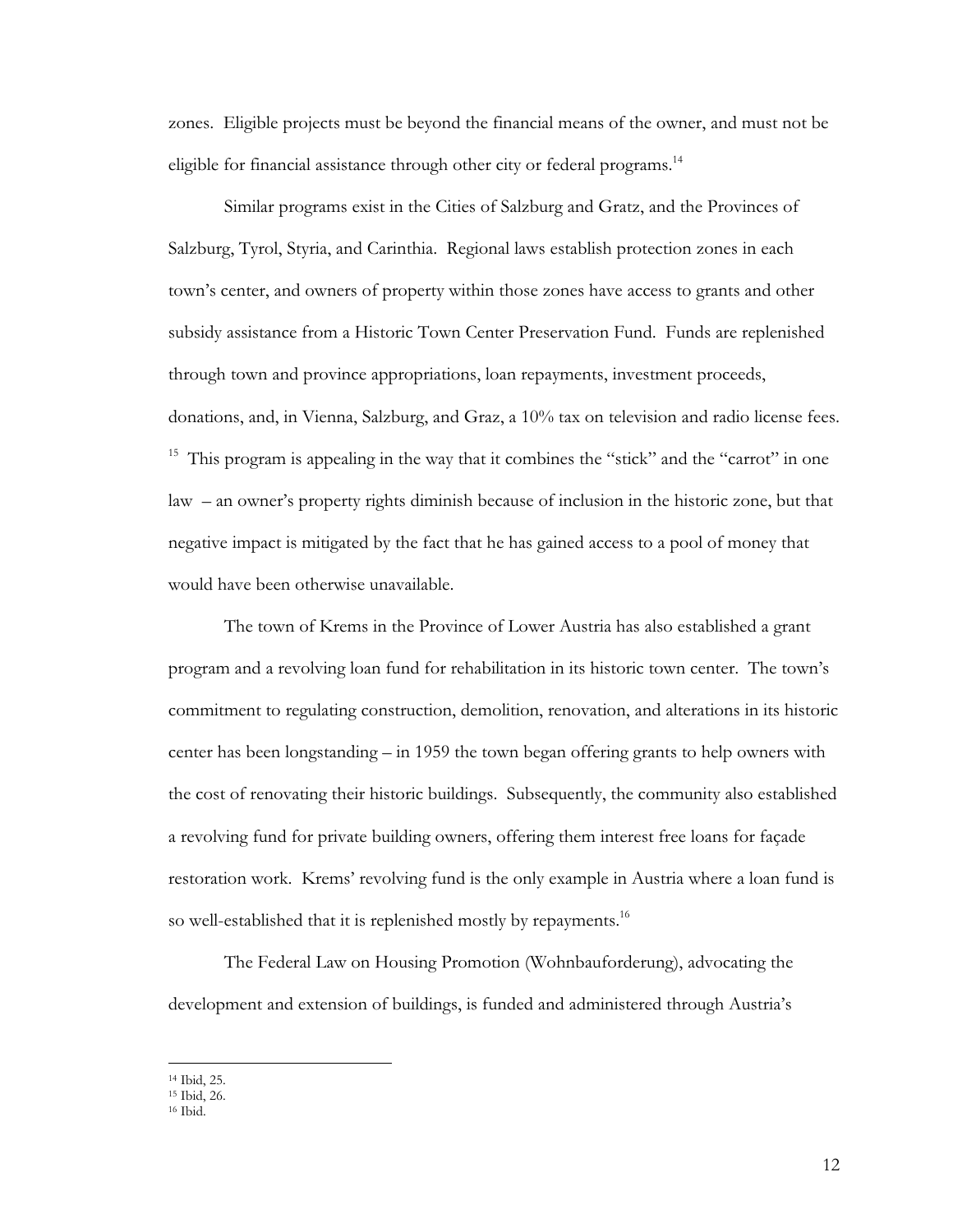provinces. It states that the provinces must subsidize the creation of small and mediumsized apartments constructed through changes to existing buildings. These changes could include the development and extension of federal monuments or provincially protected buildings. Although this provincial funding introduces the possibility that heritage buildings could be altered in a manner unsympathetic to their historic fabric, it also provides an opportunity for buildings that would otherwise remain vacant to be adapted and reused. The apartments created with these funds must be below a maximum size (ranging between 130-150 square meters), or for families below a certain income threshold. For the most part, only landlords and property owners may apply for these funds, though in some provinces there are instances when tenants may be eligible for funds for the renovation of attic and loft spaces. These funds may be disbursed as loans, annuity and interest allowances, or suretyship. Neuwirth opines:

This law has proved to be an important support for the revitalization of monuments and old structures which mostly need additional space by development and extension in order to meet the new requirements and to gain a financial balance of the project.<sup>17</sup>

Although each is based on the Federal Urban Renewal Law

(Stadterneuerungsgesetz), the various provincial urban development programs created under the legislation differ substantially from each other. Lower Austria's program is barely used, but Vienna's program finances some part of most of the renovations that take place in the province. For the most part, these programs establish designated urban renovation districts and improvement corridors, in which grants and loans are provided for property renovations. Grants may equal as much as 70% of the total project costs, and loan interest rates may be as low as 7.75% (normal bank interest averages 16%) and have repayment periods as long as 12 years. In addition to renovation expenses, funds from this far-reaching

 $17$  Ibid.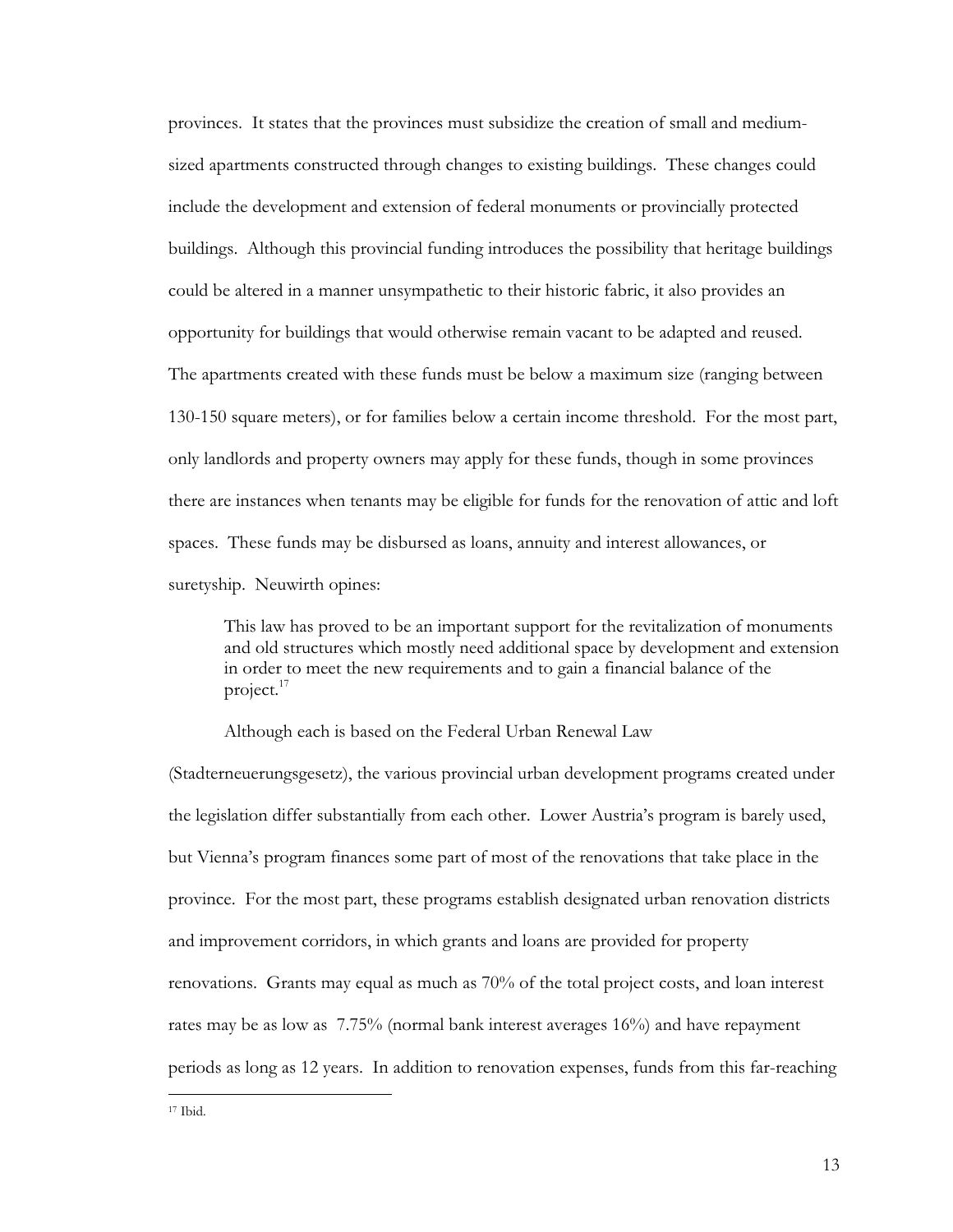program can also be applied towards expenses associated with preparatory building investigations, architectural competitions, reports, public communications, temporary tenant relocation, and other special expenses. Some properties that are deemed to be of particular interest to the local townscape may receive 100% funding for their renewal projects.<sup>18</sup> This program also has some tax benefits which are similar to those offered under the Law for the Protection of Monuments, in that costs stemming from projects required by the law can be deducted from certain kinds of taxes.<sup>19</sup>

## **2.3 Belgium**

 Belgium is divided into three federal "regions" (the Flemish Region, the Walloon Region, and the Brussels Capital Region) and several legally defined linguistic and cultural "communities," each with distinct roles, customs, and responsibilities with respect to cultural heritage. As a result, the preservation framework and incentive programs in Belgium may seem particularly convoluted to the outside observer. The federal government has largely abdicated the duties associated with maintaining Belgium's national architectural heritage. The country's various regions and communities have primary responsibility for it, but some of the federal tax laws are relevant to historic property preservation.<sup>20</sup> Belgium assesses VAT at a rate of 6% for work associated with the construction, renovation, rehabilitation, improvement and repair of dwellings which have been in use for more than fifteen years. The same rate applies to other work and professional services performed for such dwellings.<sup>21</sup> The standard rate of VAT of  $21\%$  is applicable for goods and services

<sup>18</sup> Ibid, 26-27.

<sup>19</sup> Ibid.

<sup>20</sup> Council of Europe, *European Heritage Network* database, http://www.european-heritage.net/sdx/herein. 21 Sell, "Brief Note on Taxation."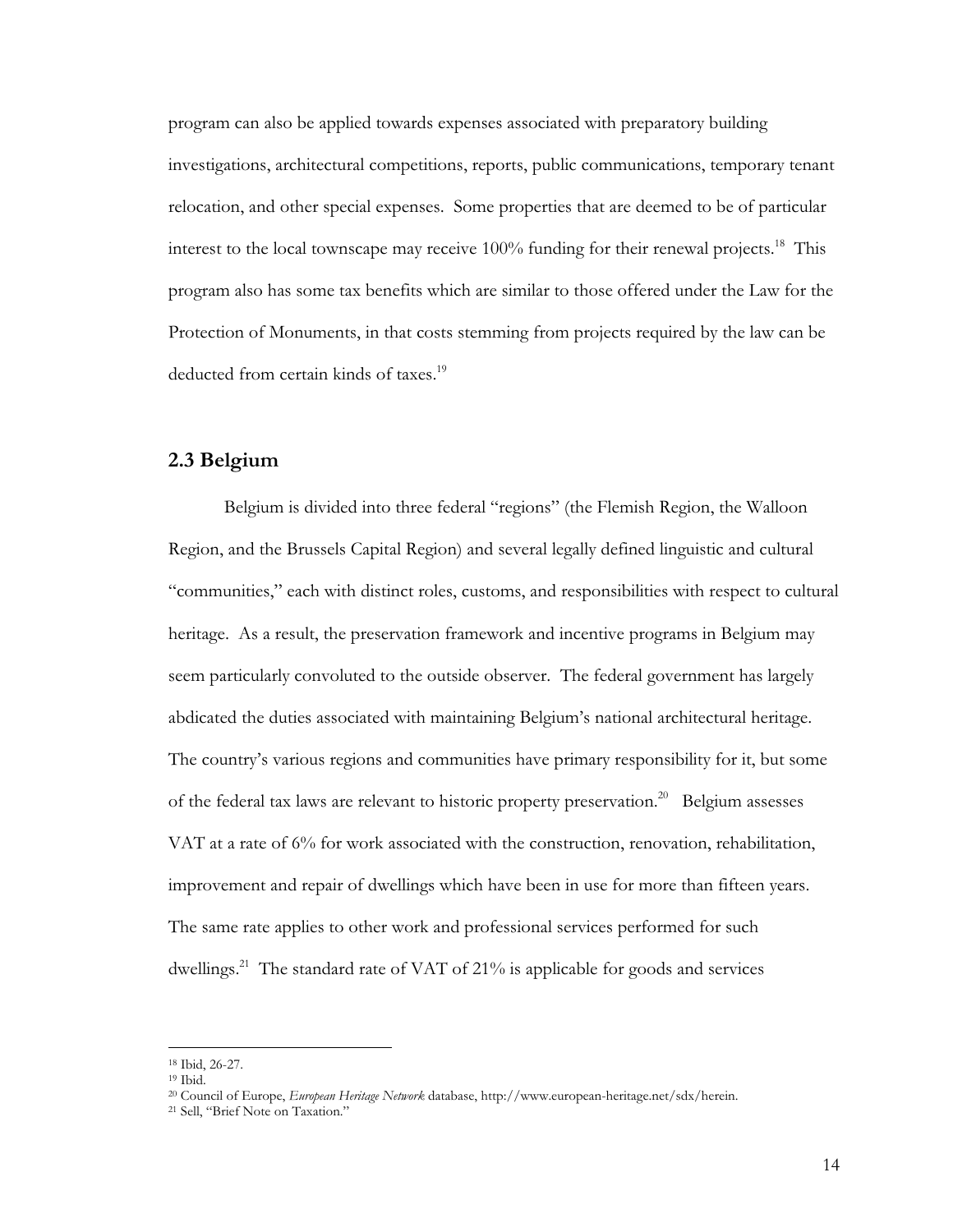associated with all other types of historic buildings.<sup>22</sup> The aforementioned regions and communities administer all other government preservation funding.

#### **The Brussels Capital Region**

In 2000, the Brussels Capital Region government spent F30 million on subsidies to associations and BEFö368 million restoring or maintaining "private" property. These figures represent a 30% and 348% percent increase, respectively, over the previous year's amounts. In contrast, the amount that the regional government spent on works for "public" property in that same period decreased by 52%, from Belgian Fr415 million to Belgian Fr200 million.<sup>23</sup> Belgium ratified a new constitution in 1993, and the national legislature passed many new laws immediately afterwards with the aim of forming a comprehensive heritage protection policy, and a complete inventory for the Region. With those efforts mostly complete, the Region has now turned its attention more towards actual restoration work.

## *Tax Incentives*

 The regional government offers heritage property owners a few basic incentives, as established by the Ordinance on the Conservation of the Built Heritage adopted in 1993. "Income from unlet listed property is exempt from property  $\text{tax}^{\prime\prime24}$ , and owners of listed buildings who open their properties to the public can deduct certain maintenance costs from their income taxes; and, if located within the Region, listed property willed to the Region is exempt from inheritance tax. The Council of Europe's European Heritage Network reports that Capital Region minister responsible for sites and monuments is planning to extend

<sup>22</sup> Sell, "Brief Note on Taxation."

<sup>23</sup> *European Heritage Network.*

 $24$  Ibid.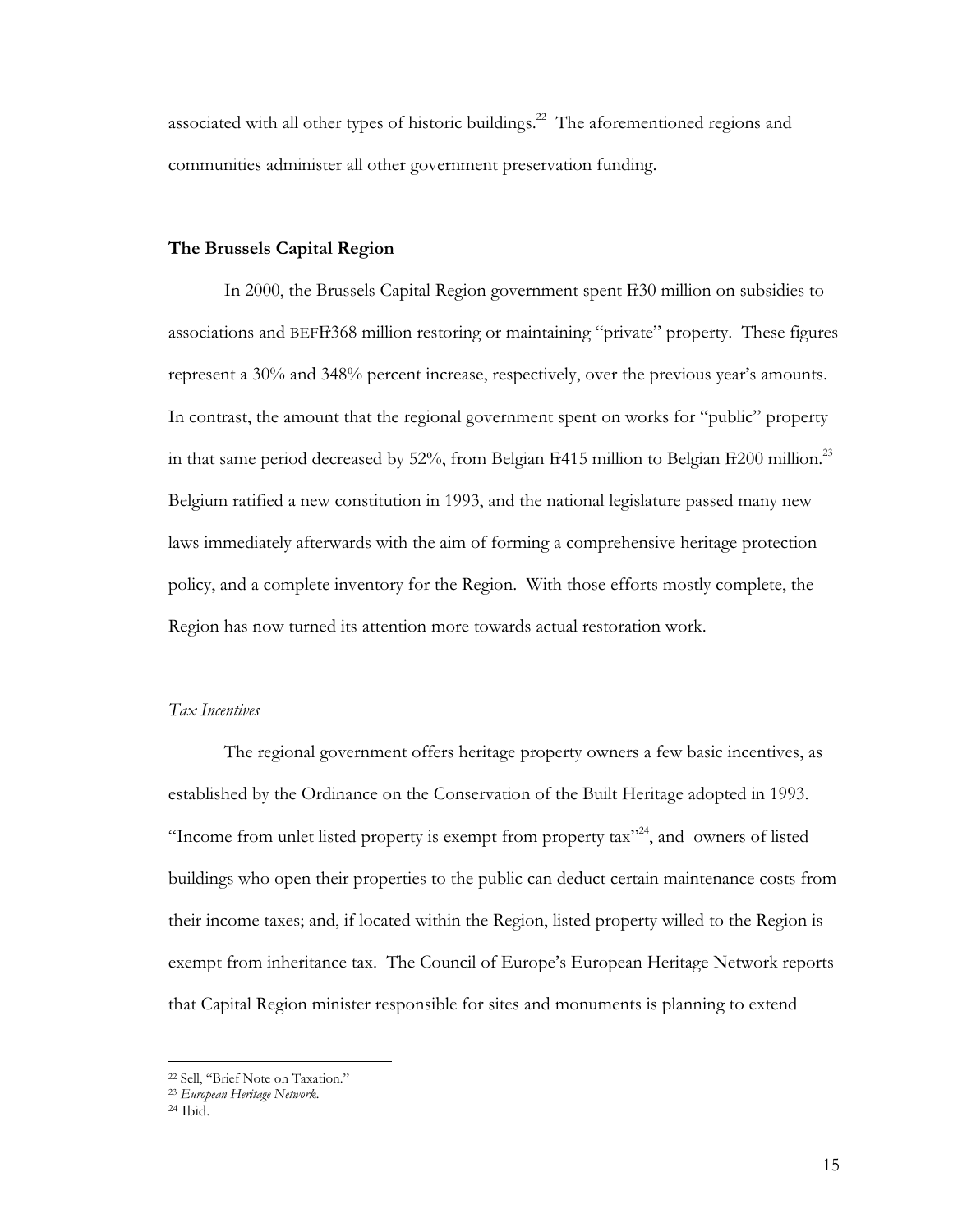some of these tax exemptions, and is considering tax concessions for businesses that renovate their buildings.<sup>25</sup> Both the property tax and income tax benefits listed here are only extended to sites that are not used as rental properties.

#### *Grants*

 The Sites and Monuments Department of the Capital Region provides grants to owners of listed heritage properties. Preliminary preservation work is subsidized at a rate of 25%, maintenance work at 40% of allowable costs, and restoration work at rates of 25% or  $40\%$ , depending on circumstances.<sup>26</sup>

#### *Municipalities*

In practice, almost all heritage activity is on the regional level, as few municipalities have a heritage policy or budget. The lone exception is Brussels, which does have an alderman for heritage. If a municipality does choose to subsidize restoration or conservation work for a listed property within its territory, the amount of the subsidy cannot exceed 15% of allowable project costs.<sup>27</sup>

#### **The Flemish Region**

 In 2001, the Flemish Regional Government's budget for heritage conservation totaled €52 million, 91% of which was spent on restoring protected monuments and 5% of which was spent on preventive maintenance. 1% of the total budget funded protected landscapes.

<sup>25</sup> Ibid.

<sup>26</sup> Ibid.

<sup>27</sup> Ibid.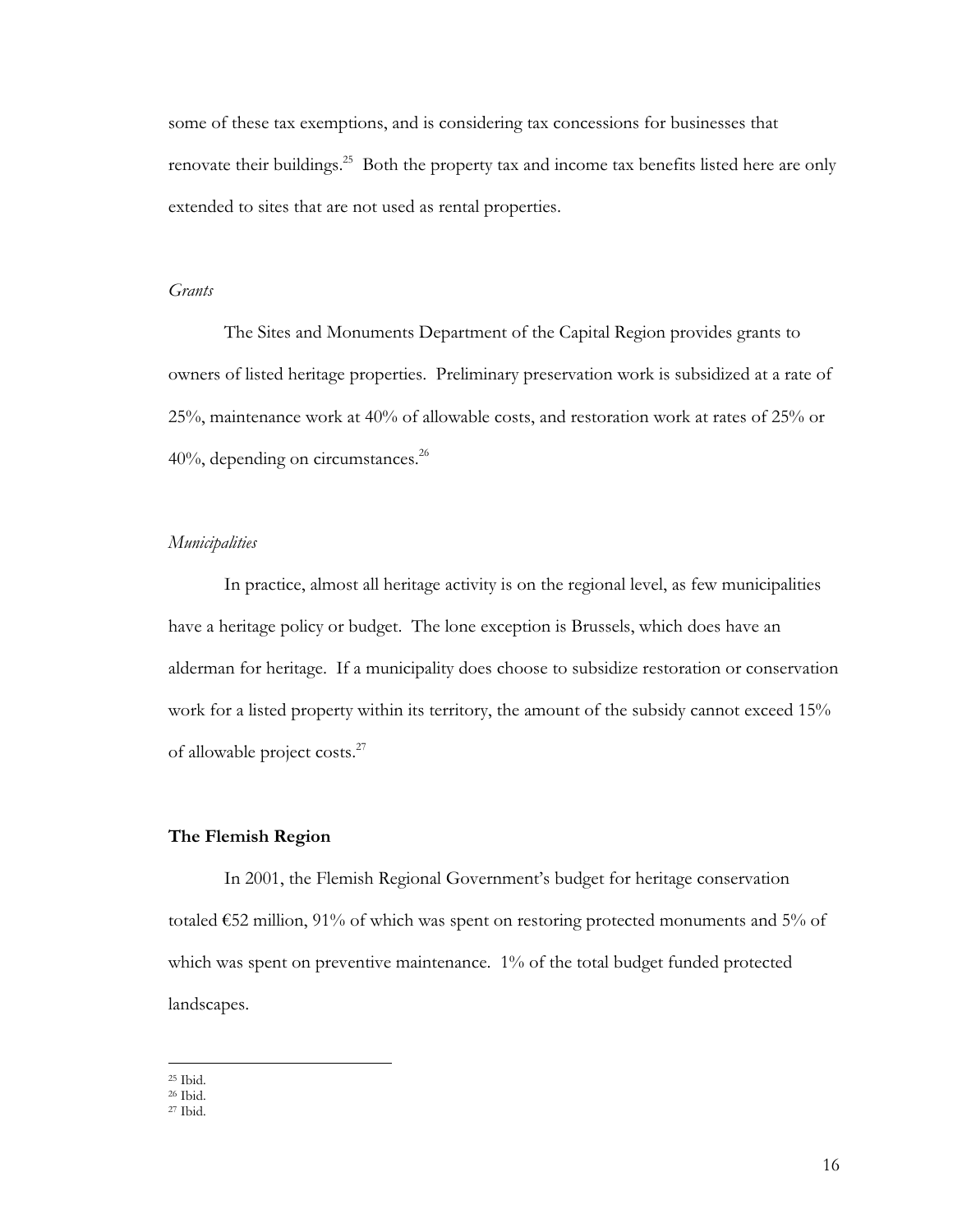#### *Tax Incentives*

In the Region, many of the costs of maintaining and restoring monuments and landscapes qualify for government grants. Those projects that do not, including work performed on locally protected sites that are not recognized as monuments, may benefit from tax relief. Tax relief is extended to sites only if they are protected, accessible to the public, and not used as rental properties. 50% of these rehabilitation expenses are taxdeductible, with a maximum deduction of €27,500.

Donations of  $\epsilon$ 30 or more to qualifying heritage non-profits are tax deductible. The most prominent of these organizations is Flanders' Heritage. The number of organizations approved to accept tax-deductible donations is rising, and may eventually include all organizations belonging to the Flemish Forum of Heritage Associations.<sup>28</sup>

#### *Grants*

 The Flemish Government provides several grants for maintenance and preservation of protected monuments. The first of these, the Maintenance Grant, disburses 40% of the maintenance expenses for a listed monument within the Flemish Community. The total amount of the expenses must fall between  $\epsilon$ 1,000 and  $\epsilon$ 30,000, resulting in a grant of  $\epsilon$ 400 to  $\epsilon$ 12,000.<sup>29</sup> Although the Flemish government strongly stresses the importance of preventative maintenance over repairs and restoration, it also administers another grant program that provides money for monument restoration projects. Restoration Grant funds are contributed primarily by the Flemish Community, but are supplemented with money from the province or community where the monument is located. Like Maintenance Grants,

<sup>28</sup> Ibid.

<sup>29</sup> Joris Scheers, *De Onderhoudspremie voor Beschermde Monumenten*, ([Antwerp]: Afdeling Monumenten en Landschappen, 2004), 6, http://www.monument.vlaanderen.be/aml/nl/wet\_pdf/brochure\_onderhoudspremie\_er.pdf.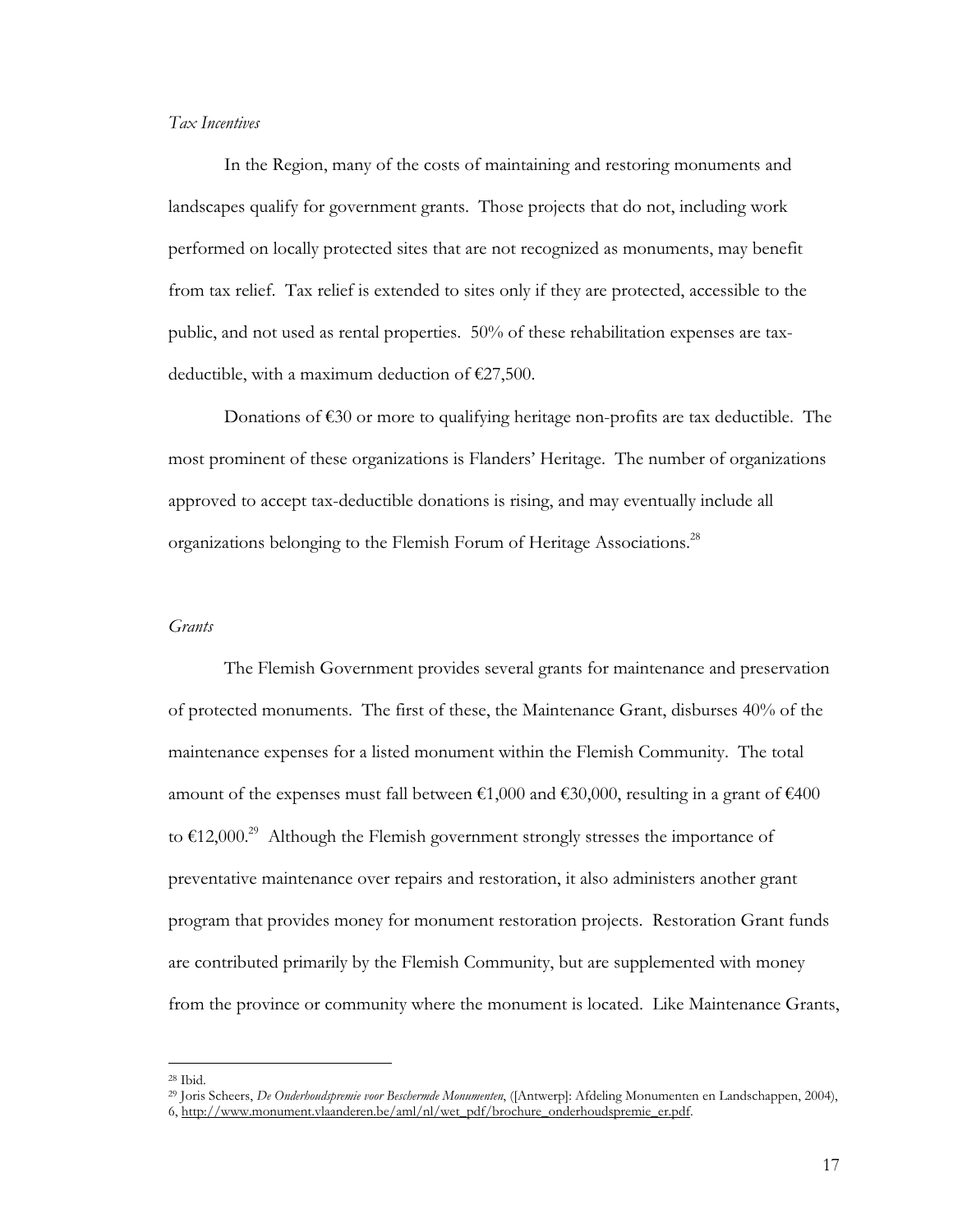Restoration Grants equal 40% of the costs of work for privately owned monuments, but unlike the Maintenance Grants, they can be used for publicly owned monuments, in amounts that vary between 60% and 90%. The program also offers 80% grants for mills and monuments "with no economic benefit."<sup>30</sup> Neither the Maintenance Grant nor the Restoration Grant can be applied to monuments located in protected city and town sites. The newest grant offered by the Flemish Region is a grant for protected landscapes that provides 40% funding towards the preservation, maintenance, repair, and management of permanently protected landscapes.<sup>31</sup> The funds can also be used to advance landscape research, public access, and public awareness activities.

The Flemish Region also supplies financial aid to a number of "governmentsupported organizations" that offer preservation related services to the public, including Flanders' Heritage, the Flemish Forum for Heritage Associations, and Monument Watch (Monumentenwacht). Monumentenwacht is an umbrella organization for five provincial non-profits, which receives half of its funding from the regional government. Primarily devoted to providing regular maintenance services to historic structures, the Flemish model of Monumentenwacht is based on a similar organization created in the Netherlands in the 1970s.<sup>32</sup> In 1998 only 10% of the service's income was generated by subscription and inspection fees, making the Flemish organization far more dependent on government funding than the Netherlands Monumentenwacht.<sup>33</sup>

<sup>30</sup> *European Heritage Network.*

<sup>&</sup>lt;sup>31</sup> Ibid.<br><sup>32</sup> See description of Monumentenwacht Netherlands below for more detailed information.

<sup>&</sup>lt;sup>33</sup> Binst, Stefan, "Monument Watch," in *Taking Stock of Our Ecclesistical Heritage*, (Kilkenny, Ireland: the Irish Heritage Council, 1997), http://www.heritagecouncil.ie/publications/ecclesiastical/monwatch.html.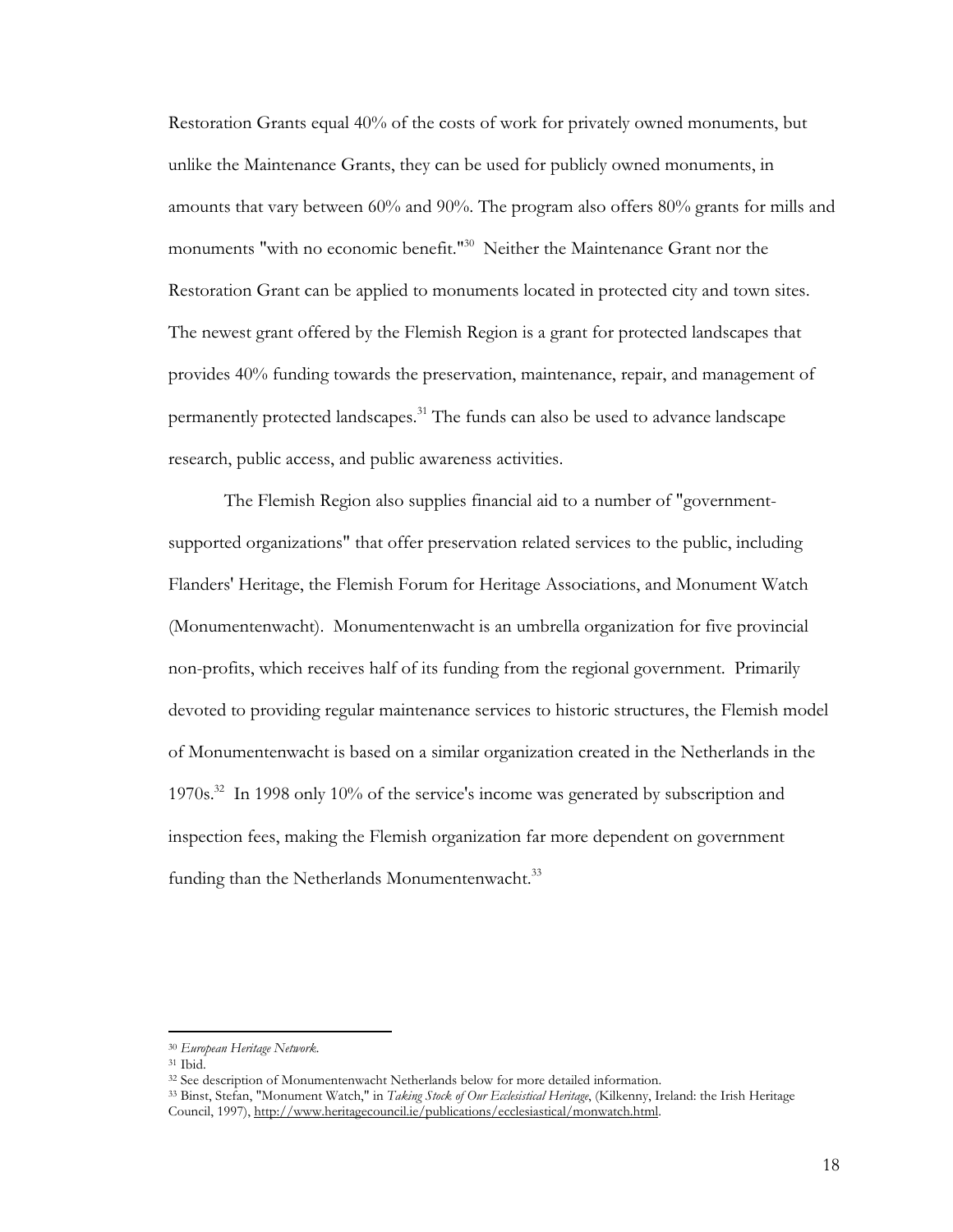#### *Provincial Programs*

Provinces and municipalities are legally obligated to pay a fixed percentage of the costs of restoration for protected monuments, and in 2001, they collectively contributed approximately €8 million towards the Restoration Grants for privately owned monuments. They collectively contributed about  $\epsilon$ 9 million towards the Restoration Grants for publicly owned monuments, and €15 million for the restoration of religious buildings. In addition to these required funds, provinces and municipalities may also make supplementary grants on their own accord, which in 2001 amounted to about  $\epsilon$ 13 million.

#### **The Walloon Region**

 Statements released by the Walloon Region's Department of Heritage to the European Heritage Network stress the importance of equality in the protection of the Region's heritage properties. The Department seeks to preserve Walloon heritage properties based on their historic and cultural significance, not based on the status or economic resources of their owners. In 2000, the budget of the Department of Heritage amounted to approximately €33 million, €31.5 million of which is devoted to archaeology and monument restoration.<sup>34</sup>

#### *Tax Incentives*

Under certain conditions, the owners of officially recognized properties can receive a tax deduction for their properties' development and maintenance costs. To qualify, the owner must be subject to the personal income tax, the property must not be rented out and must be made accessible to the public, and the work performed must be authorized and

<sup>34</sup> *European Heritage Network.*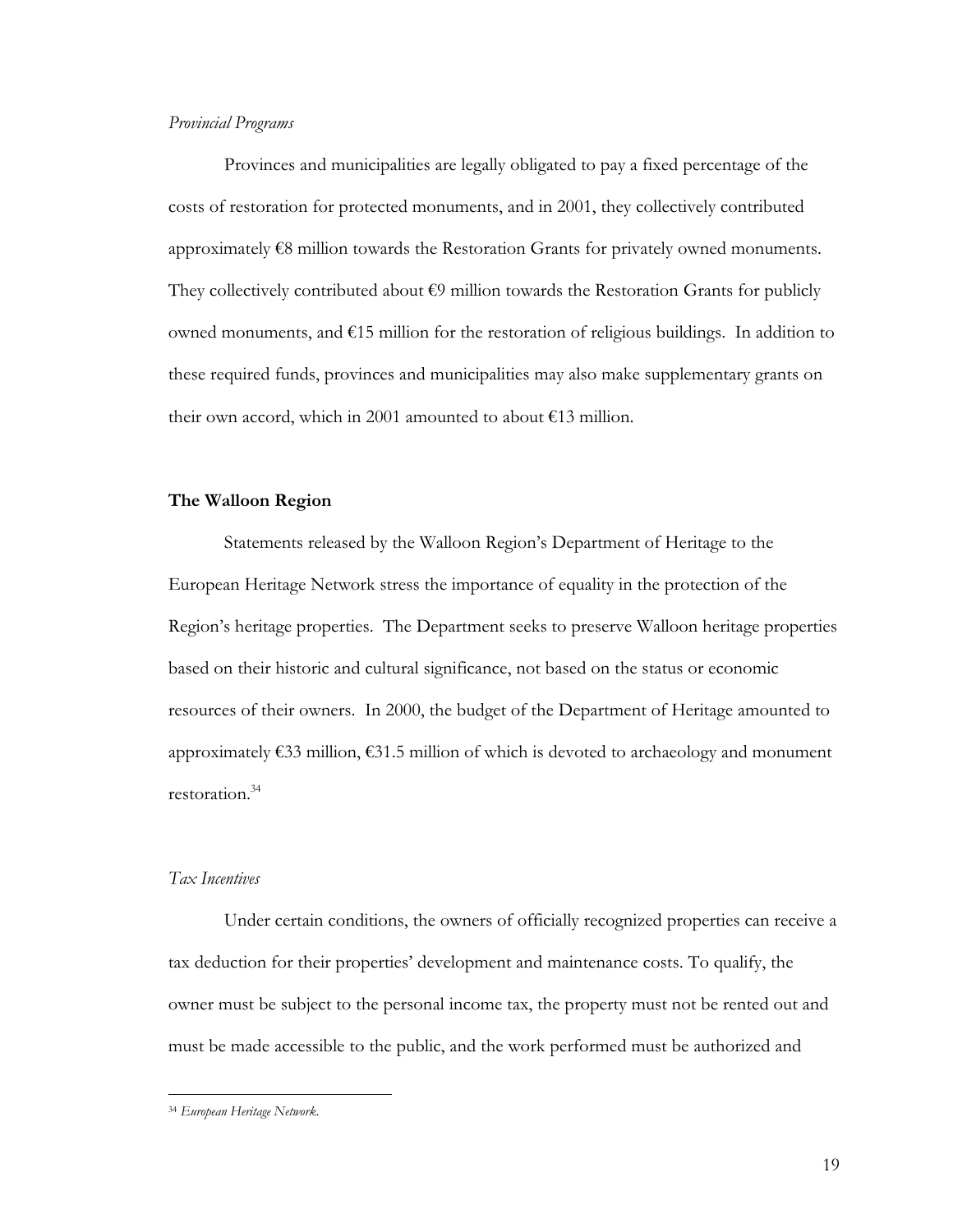conform to certain preservation standards. The eligible deduction will equal 50% of the costs of maintenance and development not already covered by subsidies. The maximum deduction is slightly less than €25,000 (VAT included).

#### *Grants*

 Three primary pieces of legislation establish the financial role that the Walloon regional government plays in the rehabilitation of private heritage properties: a 1993 law providing subsidies for conservation work on listed monuments, a 1998 law making available subsidies for the restoration, valorization, and development of local heritage properties, and a 1999 law generally relating to the conservation and the protection of heritage.

The 1993 law subsidizes conservation work on listed monuments and sets the maximum amounts of government grants available for the restoration of Walloon heritage monuments, including 60% subsidies for most projects, 80% subsidies for certain projects in the public interest, and 95% subsidies for projects on monuments listed as "exceptional heritage of the Walloon Area." 100 % of the costs of supplies and manpower are subsidized if the conservation work is carried out by the property owner or other volunteers.

 The 1998 law granting subsidies for the restoration, valorization, and development of local Walloon heritage properties states that a maximum subsidy of approximately €6,000 can be granted for maintenance activities on these properties, and a subsidy of about  $\epsilon$ 2,500 can be granted for activities that raise awareness of these local heritage properties.

The 1999 law relating to the conservation and the protection of heritage outlines the respective roles of the regional, provincial, and municipal governments in heritage preservation, and their responsibilities for supplying funds for heritage. It also gives scenarios of how governments could collaborate with building owners to fund the

20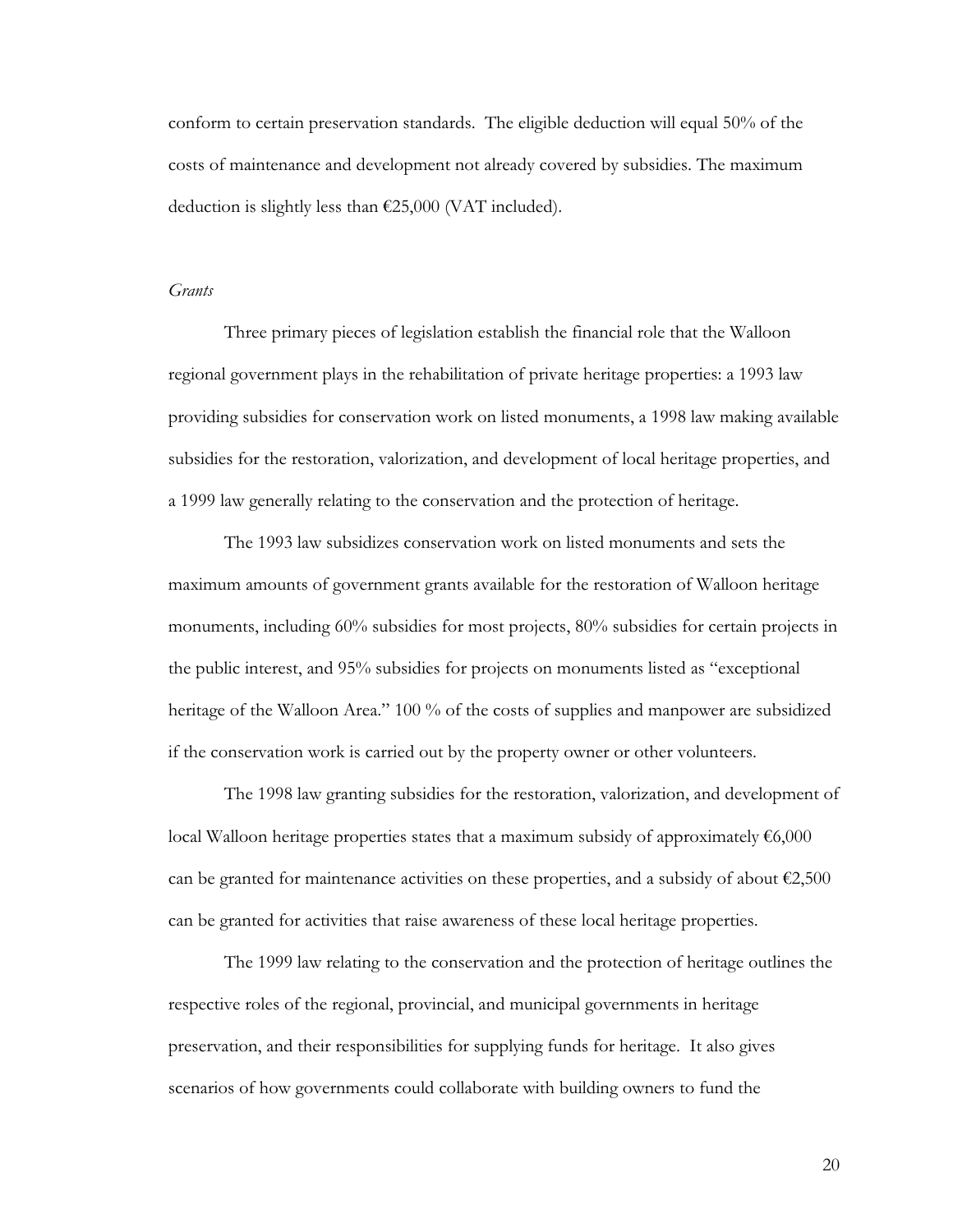restoration of Walloon Region heritage properties. Although this law gives possibilities for the ways that provinces and municipalities could fund heritage, it does not mandate specific rates of financial support, so the individual governments may therefore determine their own levels of cooperation.

### **2.4 Bosnia and Herzegovina**

 The State of Bosnia and Herzegovina has a historic buildings law that dates from 1986 and applies, where possible, to the entire nation. The nation is comprised of ten provincial cantons, each with its own separate tax laws. The canton capable of supplying the most stable and reliable information about its heritage incentive programs is the Canton of Sarajevo.<sup>35</sup> Owners of historic buildings there must perform repairs and property maintenance primarily at their own expense. If the costs of repairs exceed the income generated by the property, then the Canton will cover the expense. Bosnia and Herzegovina levies 10% inheritance and gift taxes, which are waived when a property is given to either a governmental body or a religious community.<sup>36</sup>

## **2.5 Bulgaria**

 Bulgaria is a nation still transitioning from being a strongly centralized socialist state to being a democratic republic with a viable private sector and a market economy. During its communist period, the State was ultimately responsible for the preservation of all heritage property, but since 1990 the private sector has gradually claimed greater ownership and involvement in the preservation of the nation's cultural resources. Now, in a sweeping shift

<sup>35</sup> Sell, "Brief Note on Taxation."

 $36$  Ibid.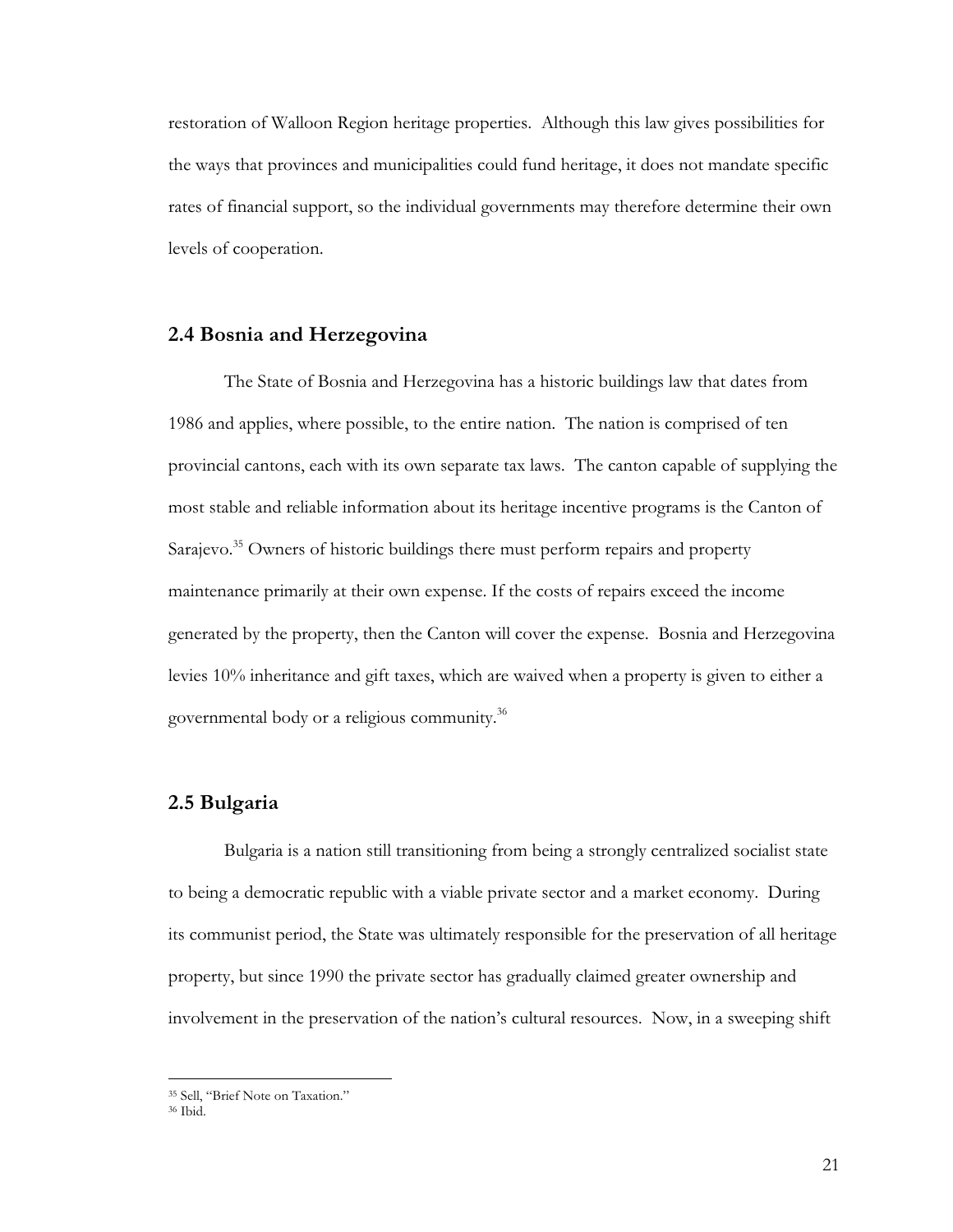from communist days, individual private owners of historic monuments are primarily responsible for the maintenance and upkeep of their own properties.

Bulgaria's national budget includes funds for the preservation of immovable cultural monuments, which can be allotted in a variety of ways and for several different types of projects. The government's budgetary allotment for heritage projects in 2002 amounted to BGN450,000, of which BGN416,000 was allocated for monuments of worldwide importance, and BGN34,000 was allocated for monuments of national importance. Because of the still seriously strapped financial state of the Bulgarian government, monuments whose owners are able to provide some additional funding for their preservation have a better chance of receiving limited state preservation subsidies than those that do not.

#### *Tax Incentives*

 Currently, Bulgaria makes only one tax concession for historic properties, stemming from the Local Taxes and Fees Act which states that listed national monuments are exempt from building taxes if they are not used for economic purposes. Bulgarian officials anticipate that additional incentives may be adopted in the future through the New Monuments of Culture Act. Drafts of this not yet enacted legislation have included provisions for additional financial incentives, including tax breaks for those who invest in and make donations to monuments, and low interest and interest free loans subsidizing their restoration and maintenance.

#### *Grants*

Bulgaria's Monuments of Culture and Museums Act requires monument owners to properly maintain their properties, and to finance all repairs and improvements. If

22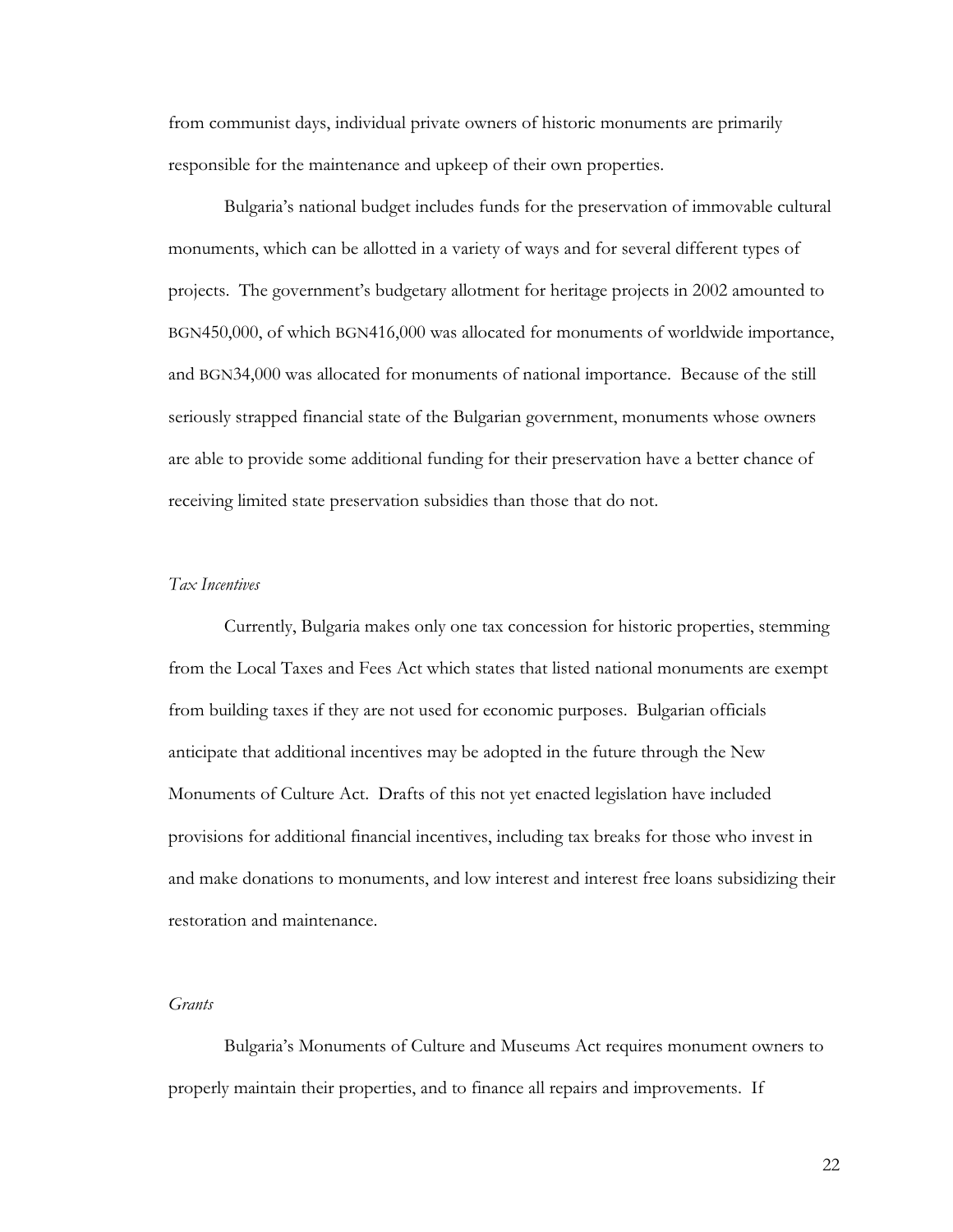monument owners are not able to afford any urgently needed repairs or maintenance, then those costs can be supplied by loans from the municipality or the state secured by a mortgage on the property. Bulgaria's national Ministry of Culture began operating a National Culture Fund as part of the 1999 Culture Protection and Development Act (CPDA), as a means of raising money for the implementation of national cultural policies. The Fund is capitalized in a variety of ways (through fines, fees, donations, revenue from exhibitions, etc.), but there is no indication that it has or can be used to subsidize the preservation of privately owned heritage. The Fund provides capital for other preservation programs, most notably the "Beautiful Bulgaria" program which trains and employs jobless workers in projects to improve urban areas and tourist sites. Although the vast majority of properties aided by this program appear to be publicly owned, a few could be private property, including tourist facilities such as the "Kamburov Inn and Popnikolova House" in Elena, and a few houses identified only by their street address.<sup>37</sup> Between 1997and 2003, the Beautiful Bulgaria program fully or partially refurbished 1,235 sites, 421 of which were listed monuments.<sup>38</sup>

## **2.6 Denmark**

 Denmark, makes allowances for historic buildings with neither its VAT, nor its wealth, inheritance, or gift taxes, but a portion of building repair costs can be deducted from income based on a specific formula that assesses the property's rate of "decay per year" based on what type of heritage building it is. The government indexes these allowances to account for inflation and allows them to be claimed on future tax returns. In total, special

<sup>&</sup>lt;sup>37</sup> Beautiful Bulgaria Project, http://www.beautifulbulgaria.com/ (accessed 4-5-2005).<br><sup>38</sup> Ibid.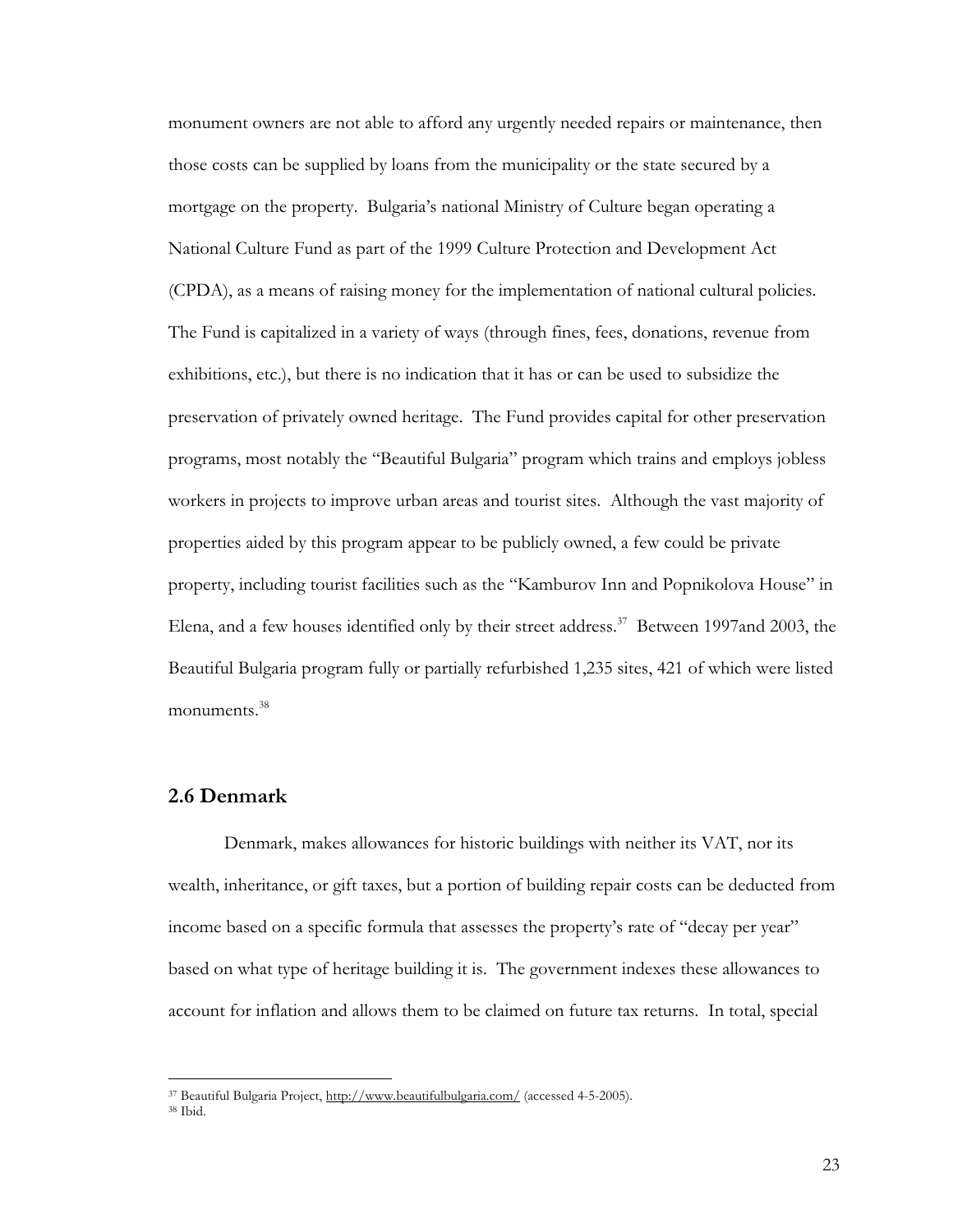tax deductions such as these supply Danish historic property owners with approximately 35 million DKK per year.<sup>39</sup>

Historic buildings gain significant tax benefits through the suspension or reduction of property taxes,  $40$  resulting in a subsidy of approximately 90 million DKK per year.  $41$ Roughly equivalent to the German and Austrian assessment formulas utilizing the notion of einheitswert, the Danish assessment unit known as "ejensdomværdi" can also result in reduced assessments and lower property taxes for older buildings.<sup>42</sup>

Owners of listed buildings are also entitled to grants compensating them for maintenance and repair expenses exceeding the "normal" costs associated with non-listed buildings. A building's rate of "decay per year" is used to calculate the value of its grant, ranging from  $20-50\%$  of the repair costs.<sup>43</sup> Direct subsidies for projects such as this total 65 million DKK per year.<sup>44</sup>

Approximately 50 million DKK per year are spent on town and urban renewal, a portion of which goes directly towards building conservation.<sup>45</sup> The Danish government also offers special subsidies for the conservation of churches which total 18 million DKK per year.<sup>46</sup> In total, Denmark's official preservation subsidies total 258 million  $\zeta$  per year.<sup>47</sup>

<sup>39</sup> Hjorth-Andersen, Christian, "The Danish Cultural Heritage: Economics and Politics," Discussion Paper, (Copenhagen: Institute of Economics, University of Copenhagen, 2004), 22-24, http://www.econ.ku.dk/wpa/pink/2004/0433.pdf. 40 Sell, "Brief Note on Taxation."

<sup>41</sup> Hjorth-Andersen, "Danish Cultural Heritage," 24. 42 c

<sup>43</sup> National Incentives Taskforce for the Environment Protection and Heritage Council of Australia, *Making Heritage Happen: Incentives and Policy Tools for Conserving Our Historic Heritage*, (Adelaide: EPHC, 2004), 16, http://www.ephc.gov.au/pdf/EPHC/Making%20Heritage%20Happen.pdf.

<sup>44</sup> Hjorth-Andersen, "Danish Cultural Heritage," 22-24. 45 Ibid, 24.

<sup>46</sup> Ibid, 22-24.

<sup>47</sup> Ibid, 24.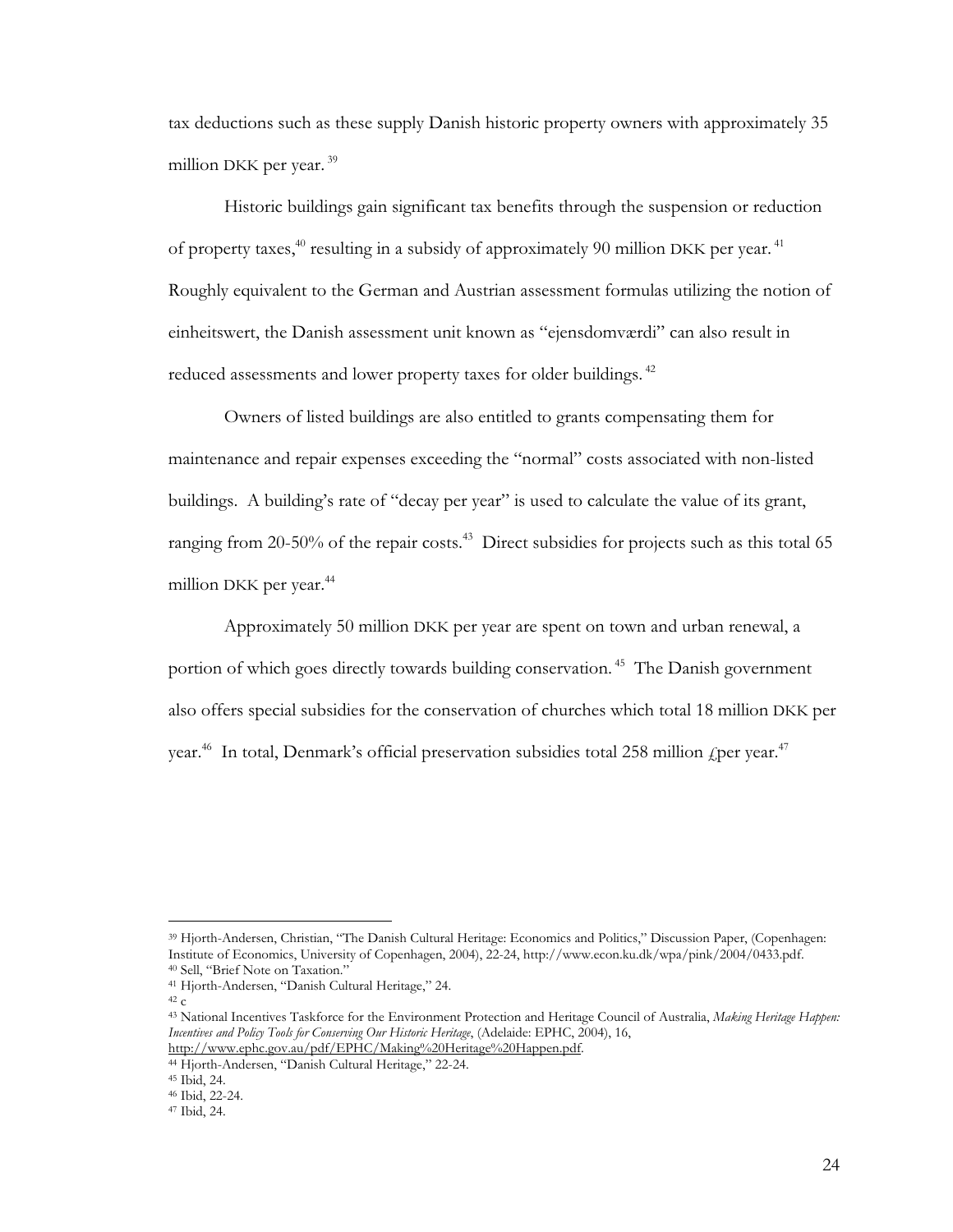## **2.7 France**

France's robust and extensive network of interrelated preservation incentives offers significant benefits to historic property owners and non-profits. Overall, the French government budgeted about  $F1.6$  billion ( $E247$  million) on monuments and heritage in 1998, consisting of Fr645 million ( $\epsilon$ 98.3 million) for state owned monuments and Fr859 million  $(6131$  million) for monuments not in state ownership, with the remaining funds going towards, archaeology, studies, and other costs.<sup>48</sup>

#### *Tax Incentives*

France's most significant preservation tax incentives permit historic property owners to claim income tax deductions for maintenance expenses for their buildings. This deduction takes a number of forms, depending on the building's status and use, and how it has been designated. For buildings that have been neither listed as historic monuments, registered in the supplementary inventory of historic monuments, nor granted ministerial approval because of their historic or artistic characteristics, owner-occupiers may deduct not only restoration and maintenance expenses for the property, but also loan interest, property tax payments, and other expenses. The percentage of expenses that is deductible depends on the precise designation of the property. Registered or listed historic monuments that are open to the public can deduct 100% or their expenses, while such properties not open to the public can deduct 50%. Properties that have only been granted ministerial approval (a lesser designation that can only be given to properties that are open to the public) can claim a 50% deduction.

<sup>48</sup> *European Heritage Network.*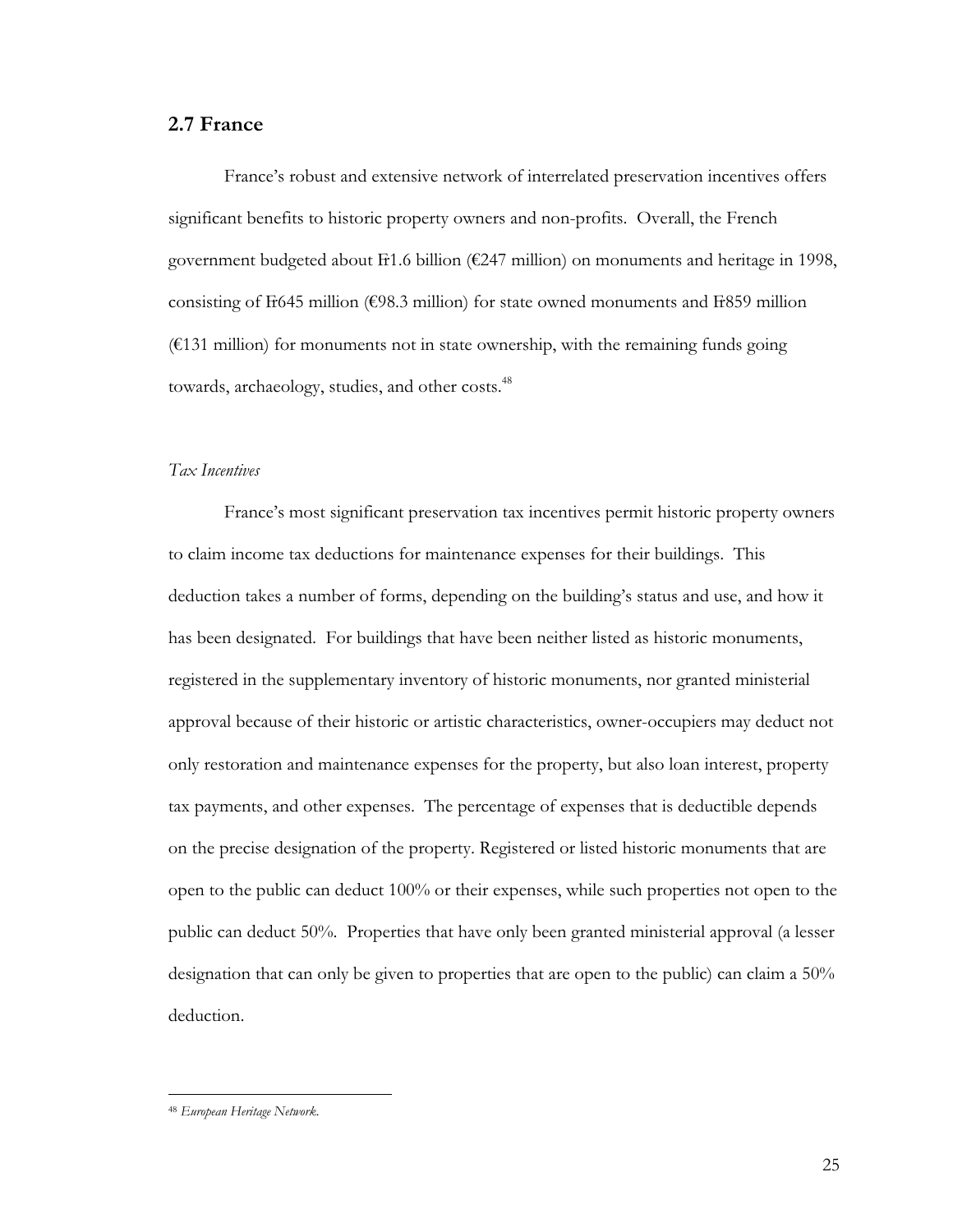In instances where the registered, listed, or ministerially-approved building is rented out rather than owner-occupied, the owner may offset his property expenses against any rental income received. If these expenses create a net loss, the loss may be set against the owner's overall taxable income, without any restrictions. Rental properties that are not considered historic are also eligible for this concession; however, they are subject to restrictions. Typically, losses (excluding loan interest) may only be used to offset income from property over a ten-year period, and within a limit of  $\epsilon$ 10,700 per year.<sup>49</sup>

In cases where an owner does not occupy the historic building and the public may have access to it for an entrance fee, deductible expenses also include costs related to opening the building to the public. These owners can opt to deduct a fixed amount (set at  $\epsilon$ 2,290 for those properties with parks or gardens and  $\epsilon$ 1,525 for those without) which requires no proof of his expenses, if such a deduction would not result in a loss.<sup>50</sup>

In addition to these allowances for registered, listed, and approved properties, additional tax incentives are available for historic buildings located in designated conservation areas. The Malraux Act of 1962 allows owners of historic or aesthetically interesting buildings in these areas to deduct the costs of demolition, intensive exterior reconstruction, and residential conversion, if such activities are permitted by the area's conservation scheme. Membership fees paid to owners' associations founded as a part of such conservation schemes are also deductible. If a financial loss results from construction work conducted as part of a conservation scheme, any part of the loss not resulting from loan interest can be deducted from the owner's overall taxable income. But, this deduction

<sup>49</sup> French Senate's Division of Comparative Legislative Studies, "Taxation of Private Individual Owners of Old Buildings," memorandum, Appendix 2 to Council of Europe Parliamentary Assembly "Tax Incentives for Cultural Heritage Conservation," Document 9913, report from the Committee on Culture, Science and Education, (Strasbourg, France: Council of Europe, 2003). 50 Ibid.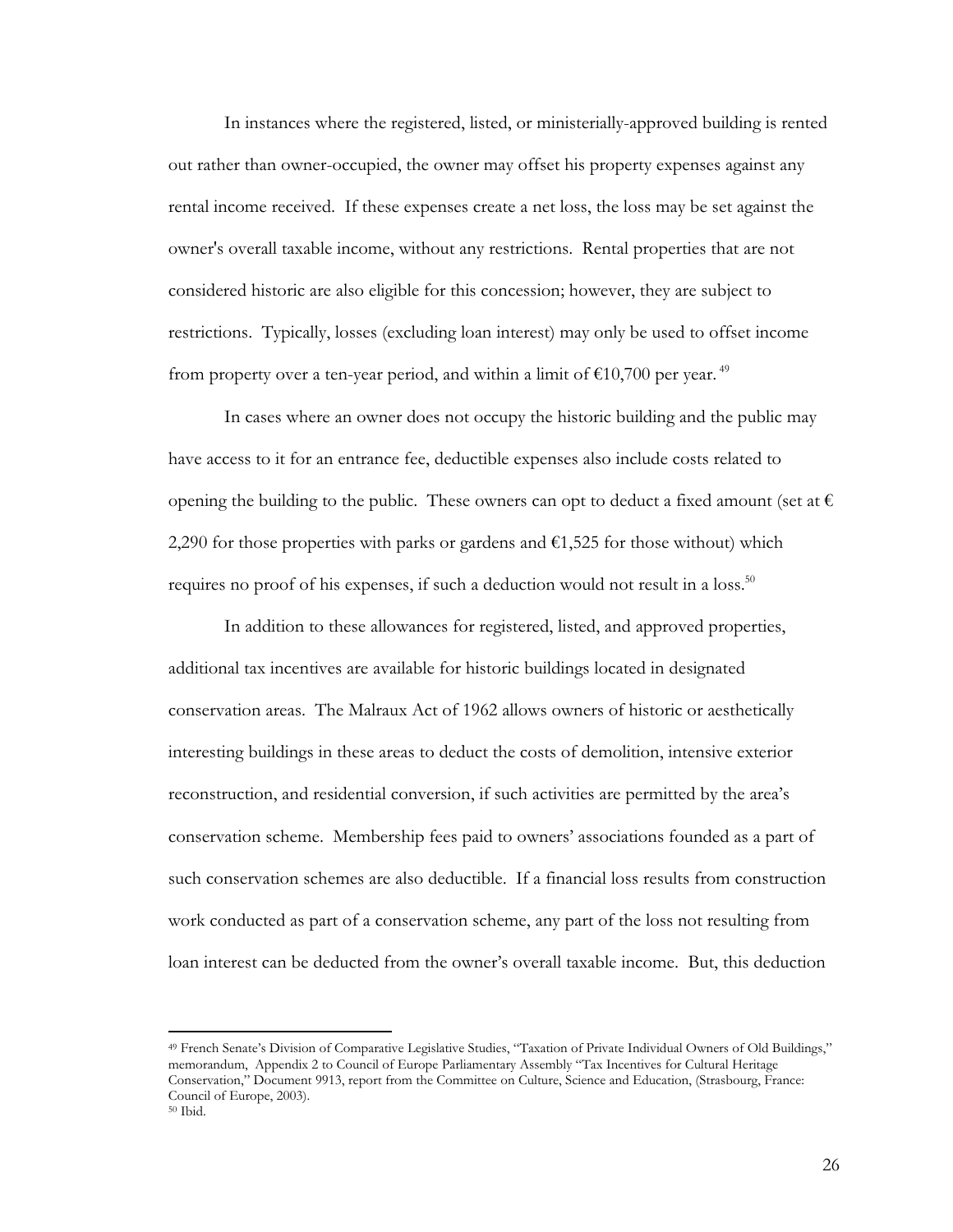can only be collected if, within twelve months of completing the construction work, the owner leases the restored property unfurnished as a primary residence for a six-year term.

Owners of properties awarded the Heritage Foundation seal of approval (a relatively recent designation created for non-listed, unregistered heritage) may deduct some of their preservation project expenses from their taxable income. Eligible projects must be publicly visible, either from the road, or from the property itself if the building is non-residential and open to the public. If the owner has received grants for at least 20% of the project costs, 100% of his personal expenses are tax deductible, while only 50% of his own expenses are deductible if project grants equaled less than  $20\%$  of the project's total cost.<sup>51</sup>

In addition to these income tax incentives, a number of other tax concessions have been made to fund historic preservation. If a historic building's maintenance costs are particularly high, its assessed value may be lowered to reduce its owner's wealth tax liability. If the heir or recipient of a listed or registered monument makes it open to the public in perpetuity at a certain level of frequency (typically 80 days per year), inheritance or gift tax on the property can be abated.<sup>52</sup> And finally, France assesses a greatly reduced VAT of 5.5% on repairs, maintenance, and professional services for dwellings more than two years old (the standard rate of VAT is 20.5%).

#### *Grants*

The French government also makes different types of restoration and maintenance grants, depending on whether the monument has been designated as being "listed" or "registered." Projects involving registered monuments can receive a maximum grant of 40% of certain eligible costs (usually equaling less than 20% of the total project costs); while listed

<sup>51</sup> Ibid.

<sup>52</sup> Sell, "Brief Note on Taxation."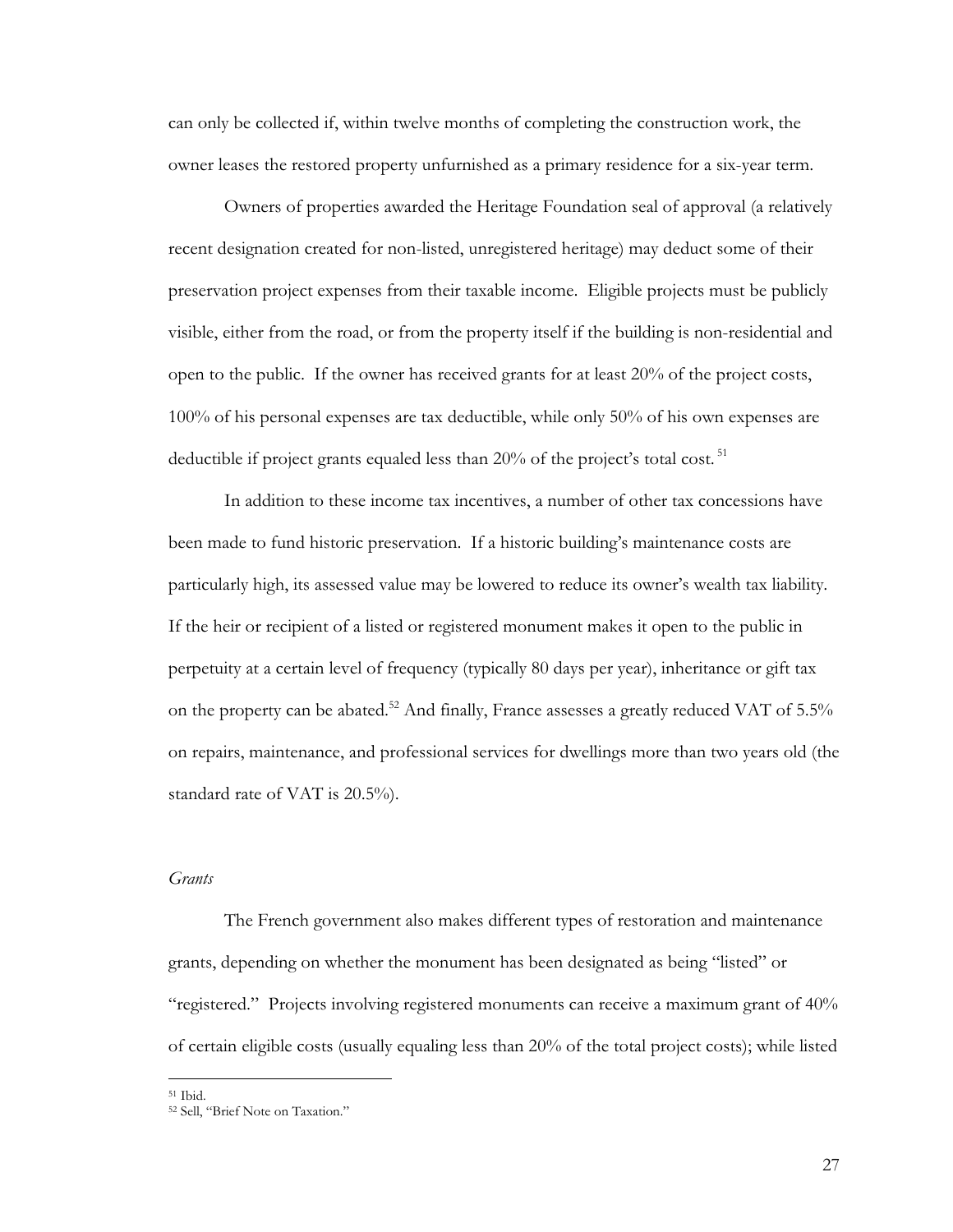monuments generally receive unrestricted grants equaling 40-45% of their total project costs.53 Regional and local governments also supply significant amounts of funding for restoration projects conducted by non-profit organizations. Non-profits can typically expect to receive as much as 25-35% of their overall project costs from local and regional governments.<sup>54</sup>

## **2.8 Germany**

With policies similar to Austria in some respects, Germany operates on a federal system in which the national government passes legislation relating to heritage conservation, but it is primarily the responsibility of the individual federal provinces (Länder) to institute and implement, with different states employing different methods to select their protected heritage properties. There are an estimated one-million non-archaeological heritage properties in Germany, and between 1991 and 2002 (the post-reunification period), more than  $\epsilon$ 1.9 billion were spent directly on federal heritage programs.<sup>55</sup> Because many heritage properties located within Eastern Germany emerged from the Cold War severely neglected after decades of perpetually deferred maintenance (in some extreme cases still sustaining unrepaired damage from World War II), only  $\epsilon$ 100 million of that  $\epsilon$ 1.9 billion was spent in Western Germany during this period.<sup>56</sup> In 2003,  $\epsilon$ 125 million were budgeted as direct funding for heritage properties.<sup>57</sup>

<sup>53</sup> Bonnie Burnham, "Heritage Conservation in the United States: Law as an Incentive for Private Initiative," in *Legal Structures of Private Sponsorship : International Seminar on Legal Structures of Private Sponsorship and Participation in the Protection and Maintenance of Monuments, Weimar, Germany, April 17 to 19, 1997*, ([Munich]: ICOMOS, Journals of the German National Committee, 1997), 87.

<sup>54</sup> Ibid.

<sup>55</sup> *European Heritage Network.*

<sup>56</sup> *European Heritage Network.*

<sup>57</sup> *European Heritage Network.*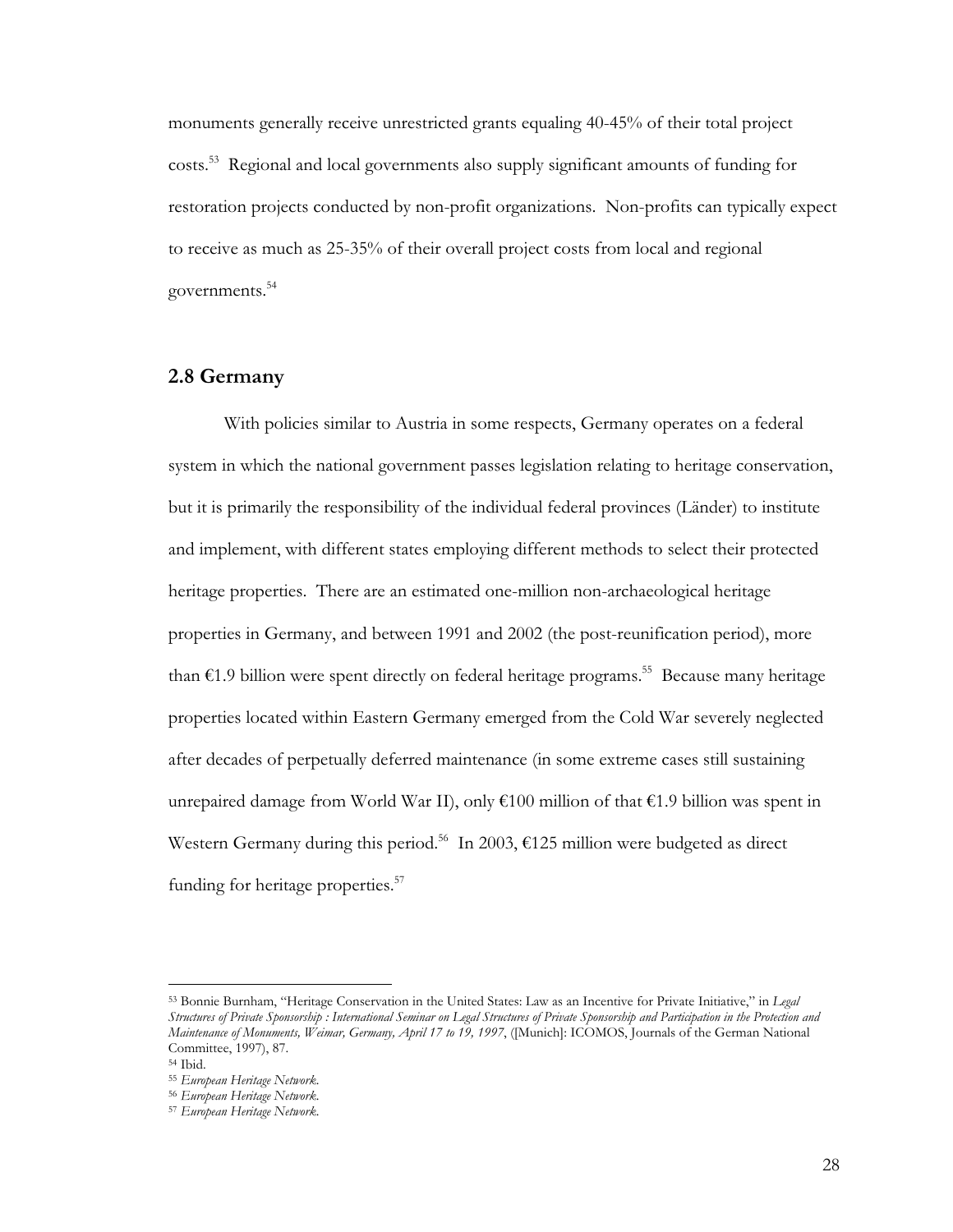#### *Tax Incentives: Income Tax*

 Sections 7h, 7i, and 10f of Germany's federal Income Tax Law (Einkommenssteuergesetz) establish policies which in 2001 indirectly provided  $\epsilon$ 85 million for private heritage properties in income tax deductions for conservation expenses alone. Owners of non-income producing protected buildings may deduct 100% of their eligible maintenance and rehabilitation expenses from their taxable income at a maximum rate of 10% per year. To be eligible, the preservation project must be deemed necessary by the Department of Cultural Affairs, and owners may not receive any other tax benefit for the same project. Owner-occupied properties are eligible for this deduction not only if they are protected by provincial laws, but also if they have been locally certified by municipal authorities.

The costs of rehabilitation of historic buildings (designated at the local or provincial level) can also be depreciated on an accelerated basis of 10% per year over a ten year period. In comparison, non-designated buildings built before 1925 depreciate at an annual rate of 2.5% over 40 years. This accelerated rate of depreciation is also available to non-historically designated buildings located in urban redevelopment zones.

Expenses related to the maintenance of income-producing heritage properties are tax deductible, but rehabilitation costs are not. Tax authorities define rehabilitation costs as "those which lastingly enhance the value of the property, whereas other maintenance expenses relate to general upkeep of the building." Generally, building expenses not in excess of  $\epsilon$ 2,000 would not be considered as rehabilitation.<sup>58</sup> Owners of protected rental properties also benefit from the ability to carry forward their maintenance deductions over a 2-5 year period, whereas ordinarily such expenses are deductible only for the year in which

<sup>58</sup> French Senate, "Taxation of Private Individual Owners."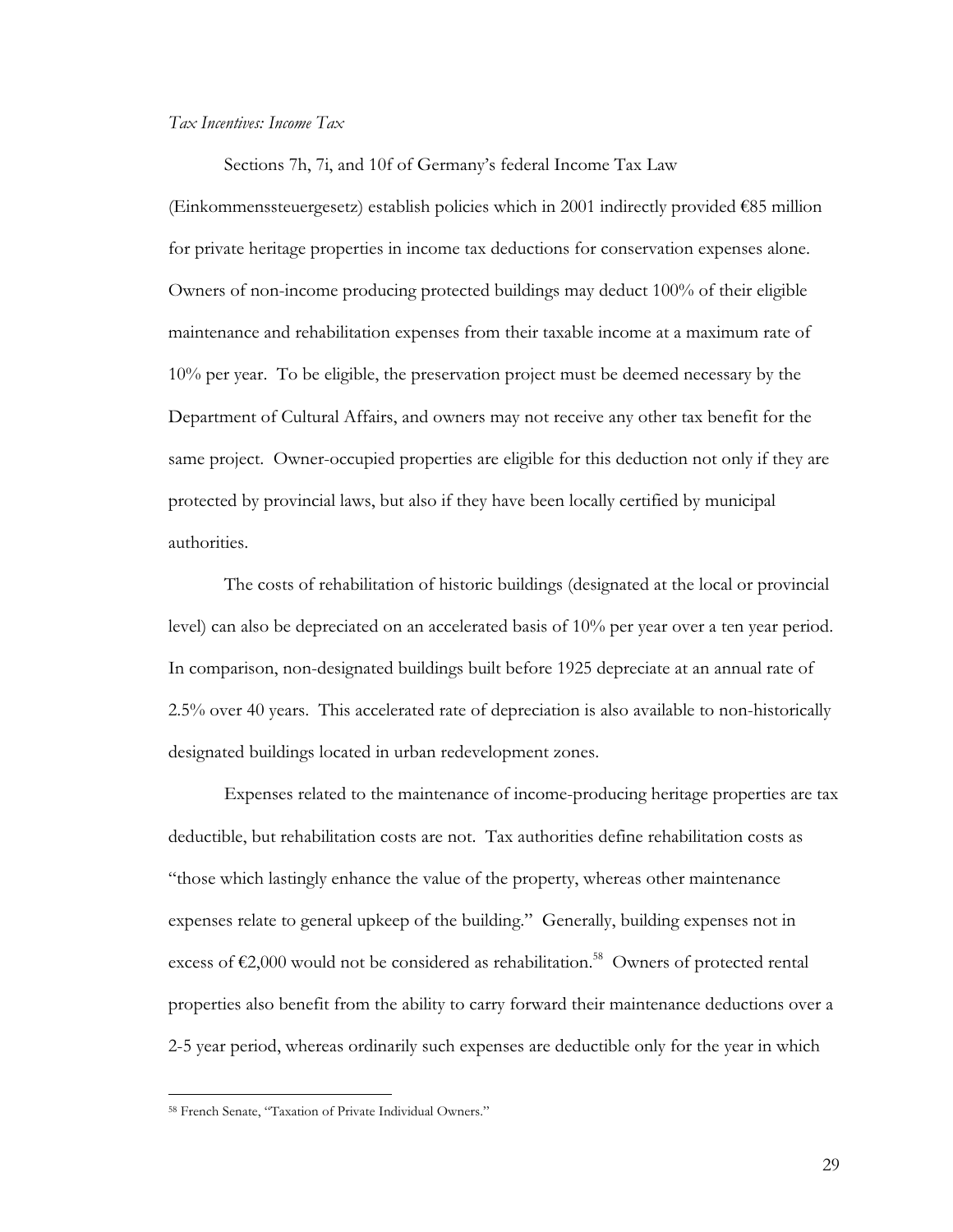the maintenance occurred. A loss for property tax purposes can be offset against other income and possibly carried forward for several years, but not in full when it exceeds €51,500. 59

 Donations made for the conservation and restoration of architectural heritage are also tax deductible as broadly defined in the 2000 Law for Tax Relief for Foundations (Gesetz zur Weiteren Steuerlichen Förderung von Stiftungen) stipulated in the laws of the various Länder The deduction for these donations cannot exceed 10% of total income. Tax expenditures resulting from donations to foundations, including heritage organizations, equal around  $\epsilon$ 760 million per year. Some of the major heritage-related recipients of these donations include the German Foundation for the Promotion of Heritage Protection (Deutsche Stiftung Denkmalschutz), the German Federal Environmental Foundation (Deutsche Bundesstiftung Umwelt), the Wüstenrot Foundation (Stiftung Wüstenrot), and the Baden-Württemberg Heritage Foundation (Denkmalstiftung Baden-Württemberg) which focuses on the federal Land of Baden-Württemberg.

## *Tax Incentives: Other Taxes*

In Germany, Federal law requires municipalities to excuse from property tax any building which holds artistic, historic, or scientific interest for the public if the costs of operating the building exceed its income.<sup>60</sup> This mandate gives municipalities little reason to recognize buildings in this way, so, in practice, historic property owners must present their municipalities with a certificate from the department of cultural affairs recognizing their eligibility for the exemption.

<sup>59</sup> Ibid.

<sup>60</sup> Ibid.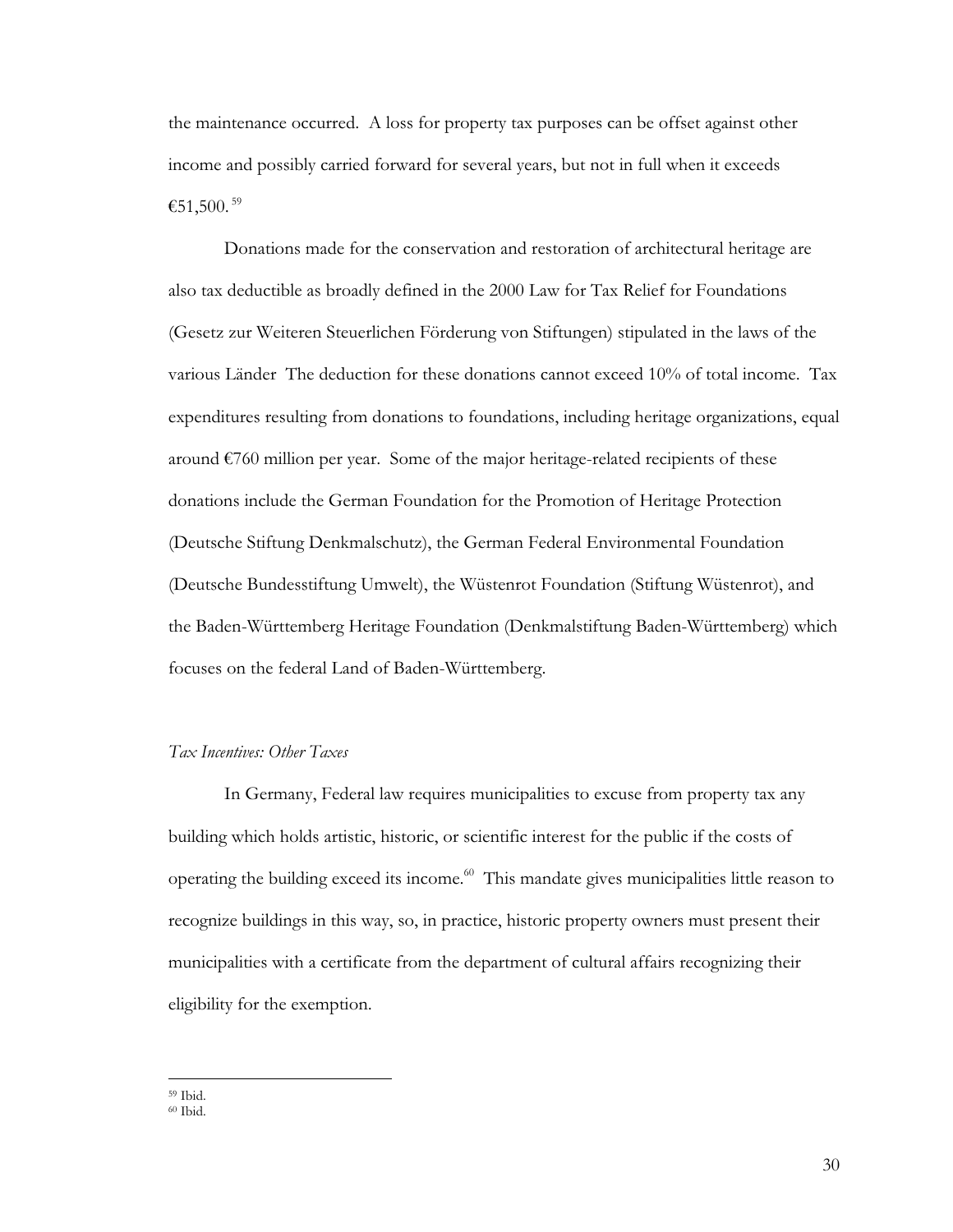When heritage buildings are not completely exempted from property tax, their taxes may still be reduced. As in Austria, the valuation basis for property in Germany is einheitswert, which compensates owners for the additional restrictions placed on historic buildings by typically placing their property tax assessments at about  $20\%$  of market value.<sup>61</sup>

 Historic buildings also enjoy exemptions or reductions on some other taxes, such as the inheritance and gift taxes. Some historic buildings qualify for a full exemption from these taxes, while others qualify for just  $60\%$  exemptions. <sup>62</sup> Exemptions can be granted if conservation of the building is thought to be in the public interest and the property's expenses exceed its income. An exemption can be withdrawn if the building changes ownership within ten years, or otherwise fails to meet the necessary legal criteria. Properties are eligible for the full exemption if they have been made freely open to the public, are provincially protected, and have remained in the same family for at least 20 years. The 60% exemption requires that in addition to meeting the criteria named above, the historic building's owners have made the building accessible to researchers or other members of the public. Inheritance and gift taxes are also calculated using einheitswert, which can further reduce the tax on protected buildings by  $5\%$  and  $10\%$ .<sup>63</sup>

For the most part, capital gains taxes on historic buildings sales receive no special considerations. However, if an owner has utilized a provision for accelerated depreciation, or any deduction for maintenance expenses, the improvement expenses calculated for the property will be reduced by the amount of the deductions already allowed.<sup>64</sup>

<sup>61</sup> Ibid.

<sup>62</sup> Ibid.

<sup>63</sup> Ibid.

<sup>64</sup> Ibid.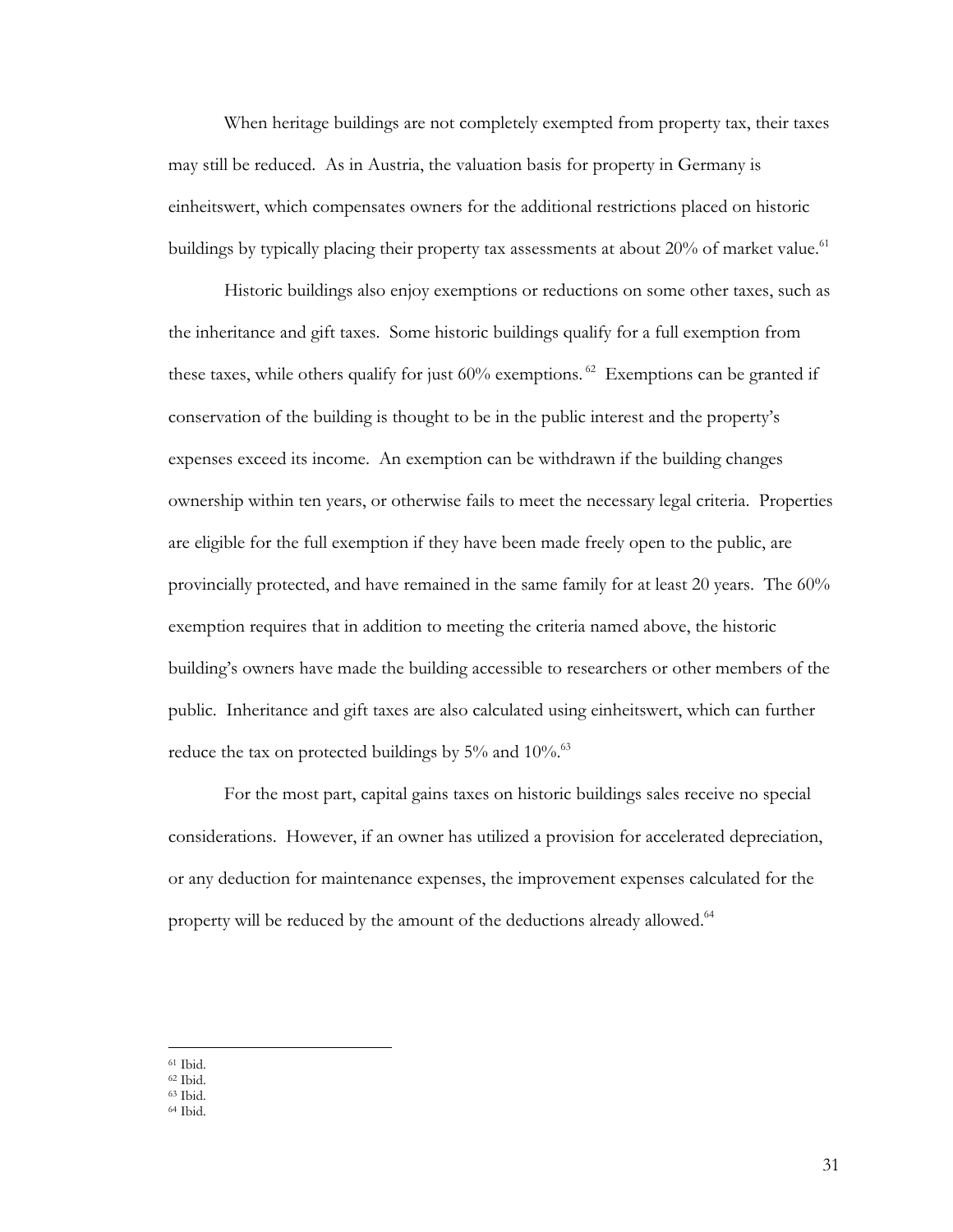### *Grants and Loans*

 The Cultural and Media Affairs Commissioner and the Federal Ministry of Transport, Building, and Housing are the federal agencies primarily responsible for directly funding the government's many programs for heritage. Some funding is available to private property owners, while some programs are clearly directed at publicly or religious community owned structures. The Cultural and Media Affairs Commission administers the "Conservation of Cultural Heritage Sites of National Importance" program, the "Dach und Fach" maintenance program for Eastern Germany, the "Cultural Highlights in Eastern Germany" program, the "Culture in Eastern Germany" program, and the German National Committee for Monument Protection (Deutsche Nationalkomitee für Denkmalschutz.) The Federal Ministry of Transport, Building, and Housing administers the "Urban Architectural Heritage Protection in Eastern Germany" program which preserves historic city centers in Eastern Germany, and the "Historic Cities Support Program" which funds urban renewal and conservation throughout Germany. Few of the funds disbursed through these programs appear to be specifically earmarked for privately owned structures, perhaps because the extensive tax incentive system provides funds for those properties, and because the still distressed state of major public monuments in Eastern Germany has acted as a drain on finances for smaller, privately owned projects.

#### *Subsidized Organizations*

Federal and provincial money is used to support some private non-profit heritage foundations, such as the Baden-Württemberg Heritage Foundation, which has received up to €25 million from the Land per year.  $45%$  of the heritage properties aided by this foundation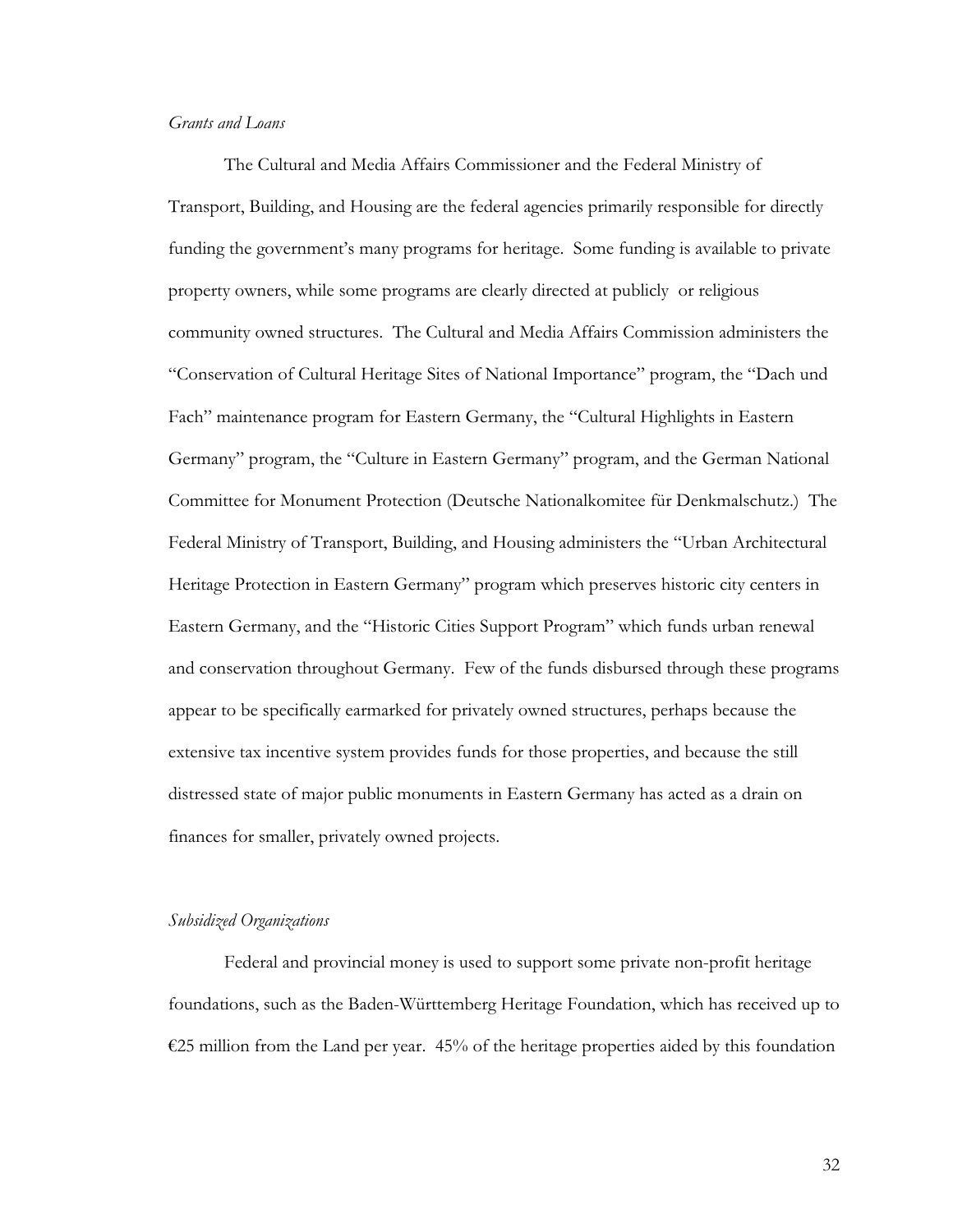are privately owned, and another 25% are owned by citizens' action groups or other private associations.

Different levels of government also support private heritage non-profits through their sponsorship of national or provincial lotteries. Funding for monument preservation is collected from a specified percentage of the proceeds of several lotteries, including the national "GlucksSpirale" run on public television.<sup>65</sup> Since 1991, the national non-profit Protection of Monuments Fund has received money from the GlucksSpirale. However, these funds have not been adequate, and the oversubscribed fund could only approve one out of four grant applications in 1996. The total number of projects supported in that year included 68 town residences.

#### *Provincial Programs*

 Many programs instituted or run on the federal level are administered or mirrored by the Länder and even municipal governments. Various Länder administer lotteries that benefit heritage, subsidize heritage non-profits, provide tax relief, and offer direct grants to private owners of heritage properties.

# **2.9 The Netherlands**

 The Netherlands has one of the most complete and multi-faceted systems for financing private heritage preservation in Europe, consisting of tax incentives, grants, loans, and publicly funded non-governmental organizations (NGOs) primarily based on the national level. Monument owners are well-represented by almost 350 NGOs, who are in

<sup>65</sup> Pohl, Karl Wilhelm, "The German Foundation for the Preservation of Monuments," in *Legal Structures of Private Sponsorship : International Seminar on Legal Structures of Private Sponsorship and Participation in the Protection and Maintenance of Monuments, Weimar, Germany, April 17 to 19, 1997*, ([Munich]: ICOMOS, Journals of the German National Committee, 1997), 47.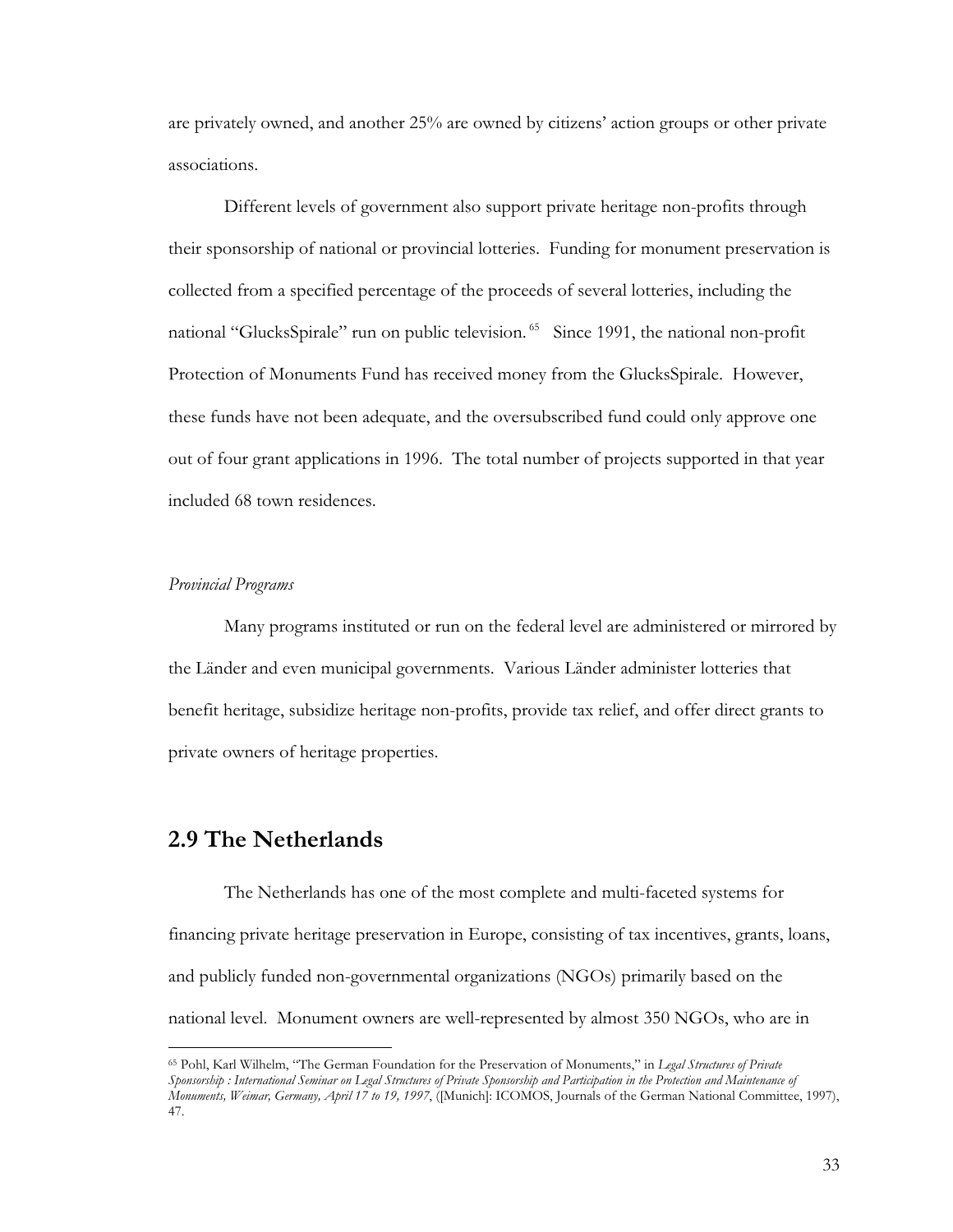turn each members of the National Contact Monuments Foundation (Stichting Nationaal Contact Monumenten). These organizations represent the needs and concerns of private owners and heritage agencies to governmental authorities. Many of the Netherlands programs have been created pursuant to the Historic Buildings and Ancient Monuments Act.

#### *Tax Incentives*

Owners of nationally-designated monuments can deduct some property expenses, such as repairs, maintenance, and replacement costs from their income taxes.<sup>66</sup> Property improvements and changes are not deductible, even if the changes replicate an original feature of the monument which has since been lost. Before tax-deductible work projects begin, the Tax and Customs Administration gives monument owners personalized estimates of possible deductible expenses in their project. If owners also receive a grant or subsidized loan for the project, then only the maintenance costs for which no subsidy was received are deductible. The total amount of the deduction is variable depending on whether or not the monument is the owner's primary residence. If it is the owner's primary residence, then in addition to the full deduction for project costs (minus any subsidy amount), depreciation and fixed owner charges such as taxes and insurance may also be deducted.

Monuments that are open to the public are exempted from wealth tax, and when monuments are given as gifts or bequests to certified social and cultural organizations, they do not incur inheritance or gift taxes. $67$  The regular rate of VAT in the Netherlands is

<sup>66</sup> Belastingdienst Netherlands, "Als U Werkzaamheden aan Uw Monumentenpand Gaat Verrichted," ([Amsterdam]: Belastingdienst, 2001), http://www.belastingdienst.nl/common/dl/ib152\_2002.pdf.

<sup>67</sup> Sell, "Brief Note on Taxation."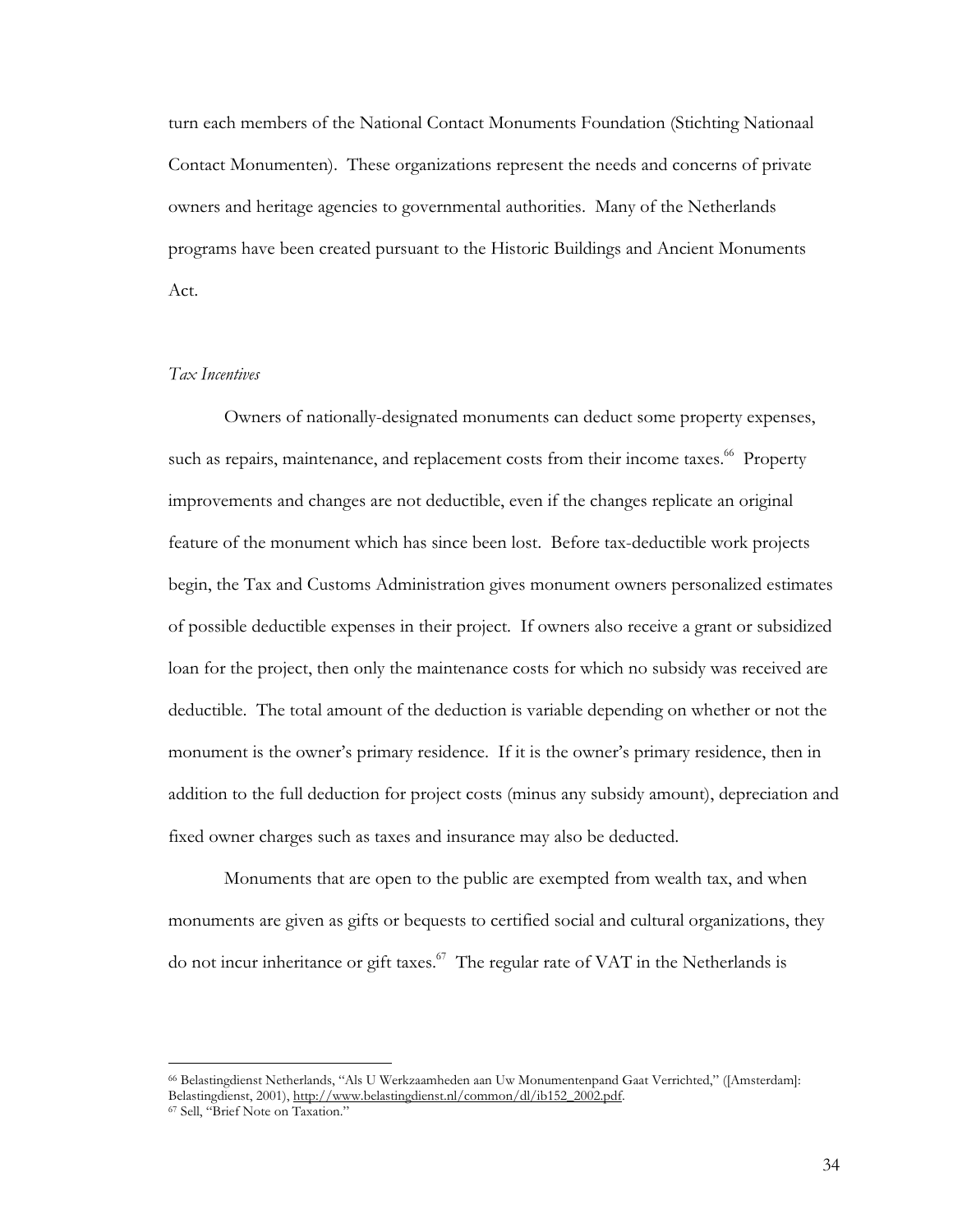17.5%, but for painting and stucco work that is performed on dwellings over 20 years old, VAT is reduced to 6%.

#### *Grants and Loans*

The Department of Conservation (RDMZ) provides grants for 20-70% of maintenance and restoration costs to a pool of 48,000 eligible listed properties.<sup>68</sup> The value of the grant depends on the type of building and circumstances of the building work being carried out. Projects on houses can receive grants for as much as 50% of their costs, while churches and charities can receive as much as 70%. The budget for this program is large enough (approximately 80 million guilders in 2001/02) to allow a 70% success rate for applications, almost making it an entitlement grant program.<sup>69</sup>

#### *Subsidized Organizations*

As mentioned earlier, many NGOs and limited partnership companies dedicated to historic building preservation exist in the Netherlands. Income derived from the activities of these non-profit organizations is used primarily to maintain historic buildings. Foremost among these government-sponsored non-profits is the National Restoration Fund, a private foundation established in 1986 by a government initiative, which receives an annual budget from the State, pays all the RMDZ's subsidies, and acts as a kind of departmental cashier. In addition to the national grant programs, the National Restoration Fund administers its own revolving fund which provides low interest loans and completely financed restoration mortgages. Eventually, the interest derived from these programs should allow the fund to

<sup>68</sup> EPHC, *Making Heritage Happen*, 38-39. 69 Ibid, 11.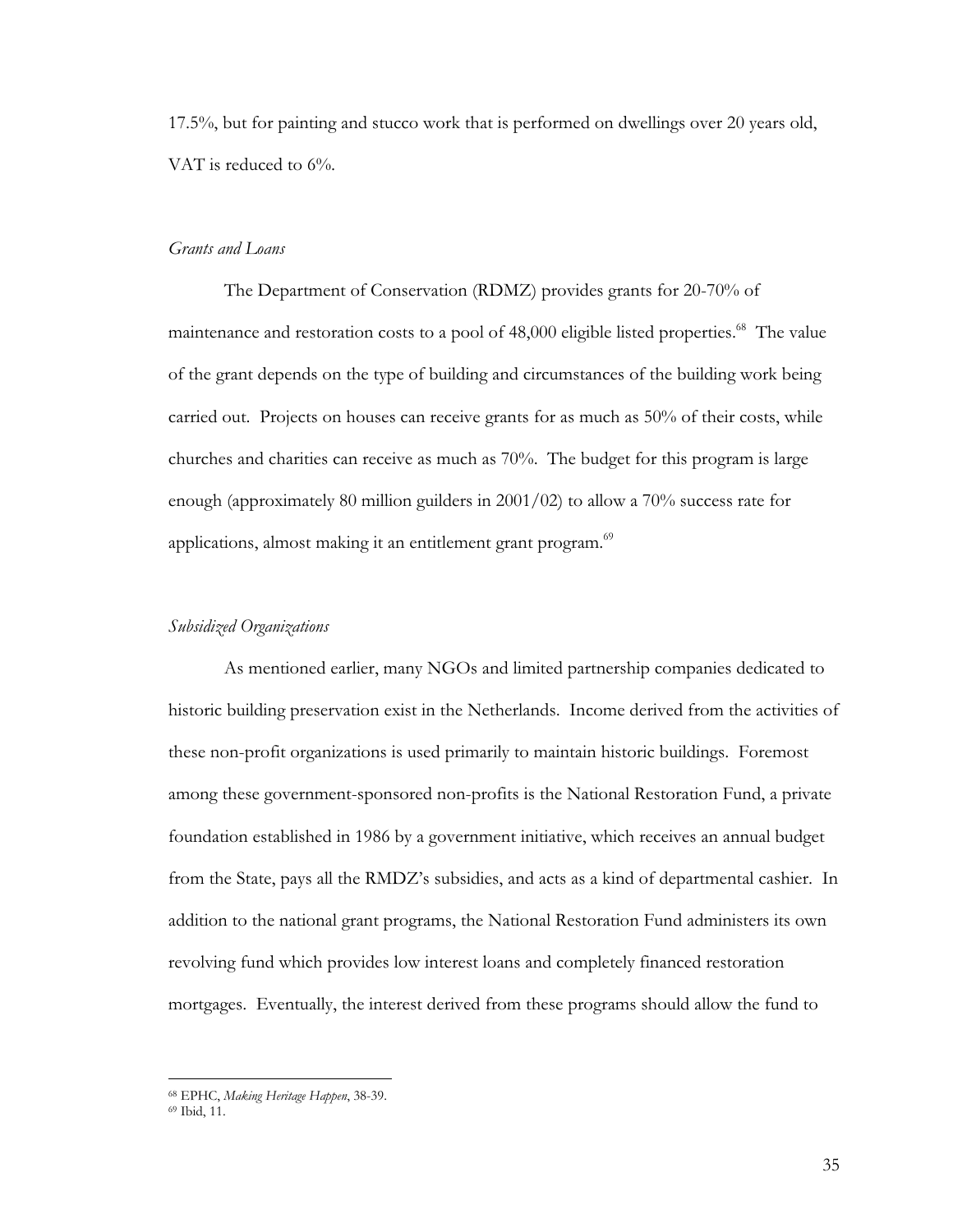become largely self-replenishing, but currently it still fed by government subsidy.<sup>70</sup> Loans from the fund cover as much as 30% of eligible restoration costs, in addition to the 20-70% grants that monument owners are eligible for.  $71$ 

 Monumentenwacht (Monument Watch) is a simple but rather inspired organization represents a group of 11 regional non-profits with refreshingly pragmatic solutions to the need for ongoing monument care. A privately operated but government-funded heritage restoration, Monumentenwacht developed in the Netherlands in the 1970s, based on the idea that regular maintenance, rather than major rehabilitation or disaster remediation, should be the primary means of preserving heritage properties. Its goal is to prevent neglect and expensive damage to heritage properties by regularly inspecting them for common maintenance problems. Historic property owners buy subscriptions to their inspection services, and receive regular maintenance visits and reports by Monumentenwacht employees. In 1998, the service inspected 12,500 properties, including public buildings, industrial, farms, castles, and private houses. Low subscription fees are critical to the project's goals of encouraging regular low-cost maintenance among property owners, and about half of the cost of the entire project is provided the government on the national and provincial level.<sup>72</sup> Considered highly successful, this program was later copied in Belgium (see above), and the possibility of creating UK and pan-European versions of the program have also been discussed.

<sup>70</sup> Netherlands Nationaal Restauratiefonds, "National Restauratiefonds" website, http://www.restauratiefonds.nl/site/nlnl/home/default.htm (accessed 3-02-05).<br><sup>71</sup> Diedrick Van Asbeck, "Legal Possibilities of Organizing Sponsorship in the Field of Heritage and its Realizations in the

Netherlands," in *Legal Structures of Private Sponsorship : International Seminar on Legal Structures of Private Sponsorship and Participation in the Protection and Maintenance of Monuments, Weimar, Germany, April 17 to 19, 1997*, ([Munich]: ICOMOS, Journals of the German National Committee, 1997), 69.

<sup>72</sup> Veronica Vaillancourt and Maryvonne Boucher, translated by Maryvonne Boucher, *Lightening the Burden: Taxation, Regulation and Heritage Propery; Summaries of Conference Papers, The Heritage Canada Foundation Conference 1997 Annual Conference, October 16-18, 1997, Ottawa, Ontario*, (Ottawa, Canada: Heritage Canada Foundation, 1998), 11.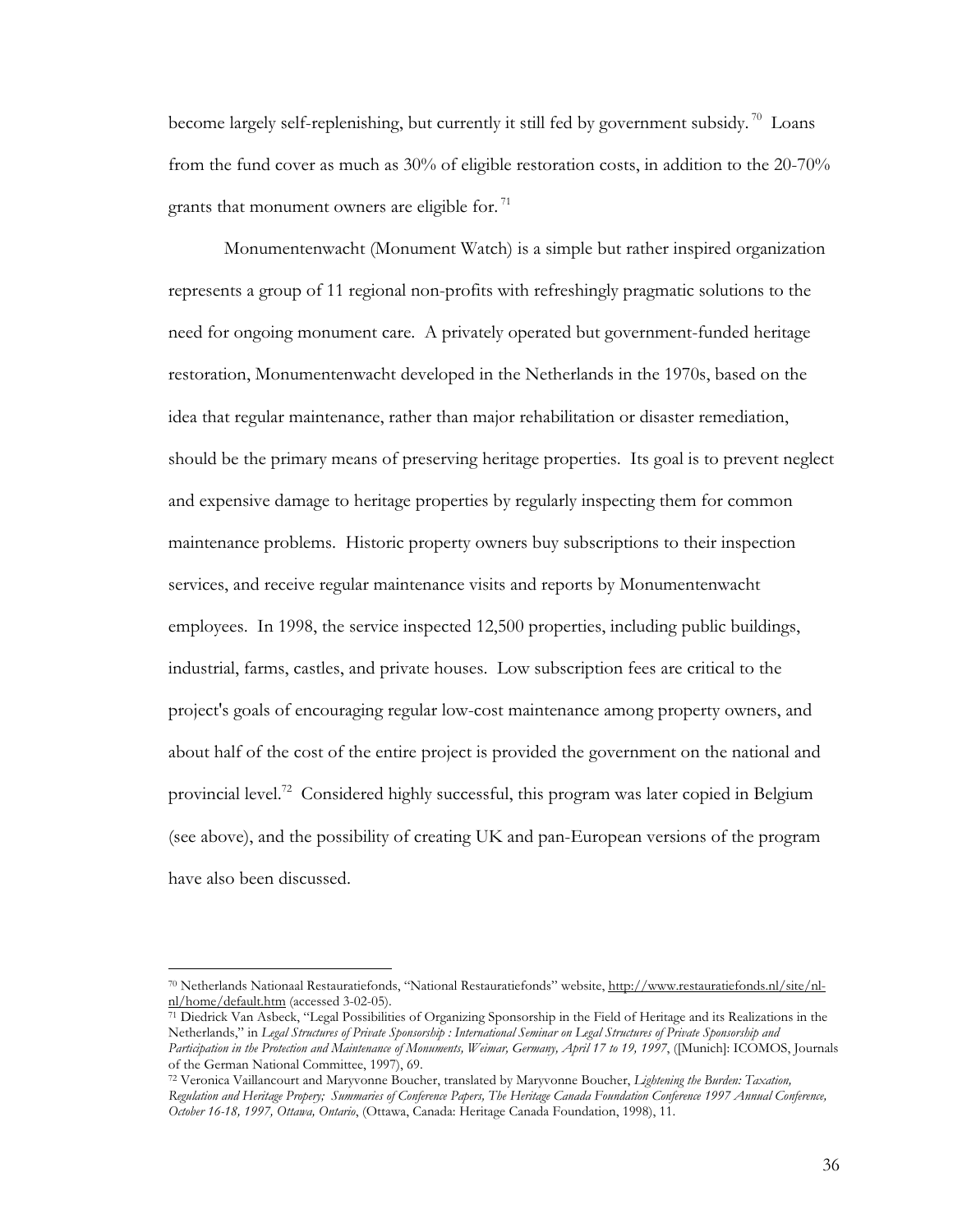#### *Municipalities*

 Dutch municipalities have the authority to designate properties to their own heritage registries; however, these buildings do not have the same entitlement to tax breaks and national subsidies that national monuments enjoy. Municipalities can provide their own subsidies and support for their designated monuments, but they have no obligation to do so. 73

### **2.10 The United Kingdom**

In the UK, there are two primary (not mutually exclusive) classifications for protected historic buildings: scheduling (for the most significant, ancient monuments) and listing, which is conferred on more typical heritage properties based on a number of factors, including age. Listed buildings are formally chosen by the Secretary of State based on the advice of public national heritage agencies such as English Heritage (see below). Listed buildings are further subdivided into grades of I, II, or III (though these grades differ in Scotland and Northern Ireland). The primary administrative goal for scheduled monuments is complete protection, while for listed buildings the main emphasis is on continued use. In cases where a building is both scheduled and listed, the rules applicable to scheduling take precedence.<sup>74</sup>

 About 500,000 designated heritage properties and 8,600 designated heritage districts exist in England alone. A late 1990s study of these buildings indicated that nearly one-fifth were at risk because of neglect or disrepair, despite a wide variety of available subsidies. Only 6% of the buildings had made use of available repair grants for "buildings of outstanding interest."

<sup>73</sup> Belastingdienst, "Als U Werkzaamheden."

<sup>74</sup> French Senate, "Taxation of Private Individual Owners."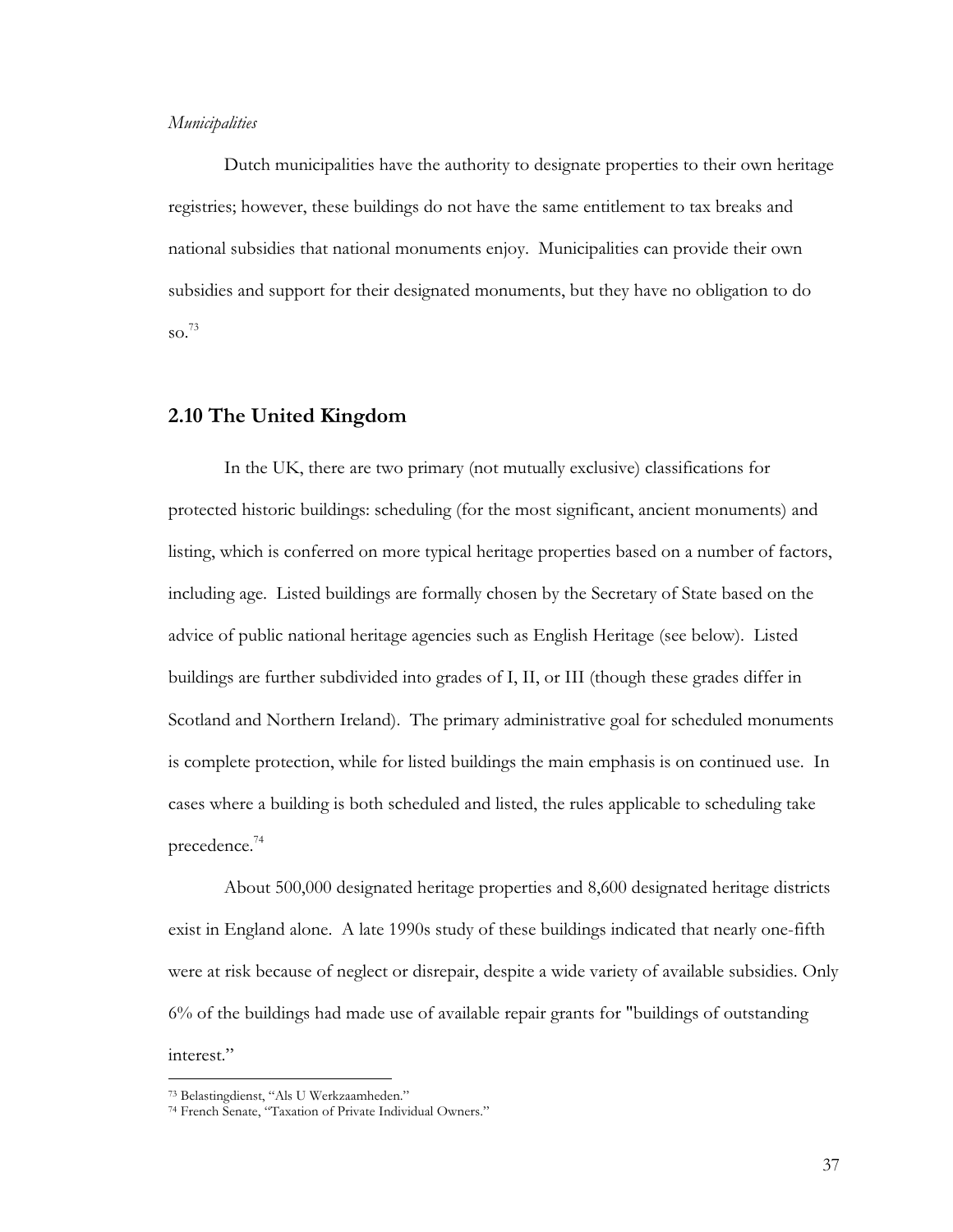#### *Tax Incentives*

 In the UK, huge amounts of heritage subsidies are generated through tax policies favorable to historic buildings, but unlike many other countries, for the most part those subsidies do not focus on income tax credits and deductions. Instead, most tax incentives are delivered through relief from VAT and capital taxes.<sup>75</sup> The areas in which heritage policy becomes involved in income tax law are primarily limited to charitable organizations, such as the National Trust, which are exempt from income tax and corporation tax. Charities are also exempt from insurance surcharges, and have the advantage of paying lower stamp duties. 76

#### *Tax Incentives: VAT*

The UK assesses the normal VAT rate of 17.5% for repairs and maintenance to historic buildings, however, protected dwellings, churches, and charitably owned buildings are exempt from paying VAT on some more intensive construction projects, such as approved alterations, improvements, reconstructions, and residential conversions. The residential conversions exemption extends to the sale or long-term rental of apartments created by the reconfiguration of a non-residential, protected building, such as a warehouse. To be eligible, the project must either get approval by the Department of Cultural Affairs on work equaling at least 60% of the project cost, or must preserve only the outside walls of the building. In some situations then, these VAT exemptions could act as an disincentive to preservation, since they support reconstruction rather than repairs, and conversions that

<sup>75</sup> Paul Kerns, "Monuments in the Law of Trusts," in *Legal Structures of Private Sponsorship : International Seminar on Legal Structures of Private Sponsorship and Participation in the Protection and Maintenance of Monuments, Weimar, Germany, April 17 to 19, 1997*. ([Munich]: ICOMOS, Journals of the German National Committee, 1997), 23-24. 76 Ibid.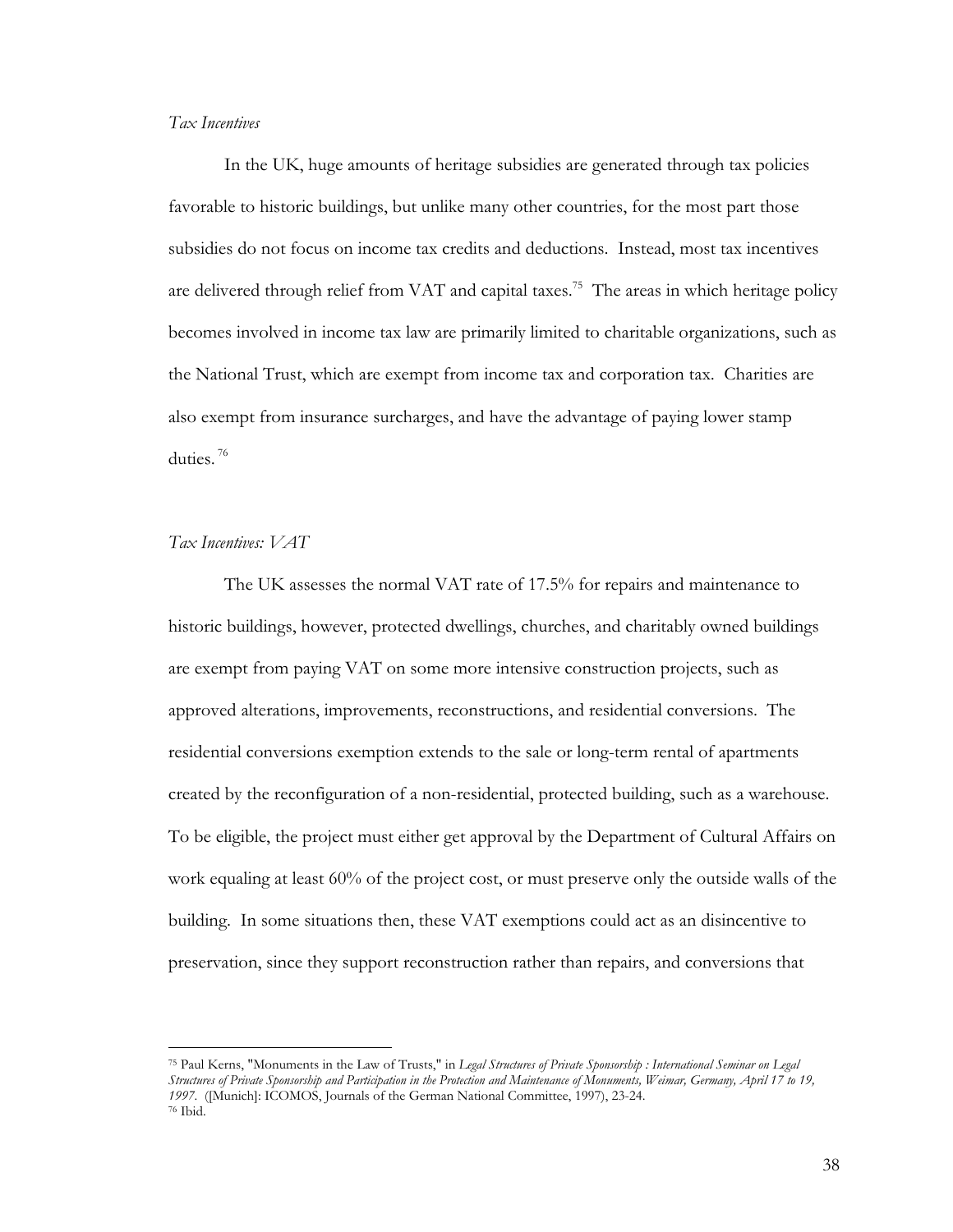retain none of the building's interior structure, possibly motivating owners to retain less than they otherwise would.<sup>77</sup>

 Fortunately, one VAT incentive does reward property owners for responsible ongoing maintenance, although it is a very specialized, temporary measure. Since 2001, a "Listed Places of Worship" grant scheme has allowed protected religious buildings to receive in grant aid a rebate on the amount of VAT paid on eligible repairs and maintenance. Although previously the scheme refunded only 12.5% of the VAT assessed for repair costs, it currently refunds 100%. The government's eventual goal is to charge no VAT on repairs and maintenance for listed places of worship, but currently doing so would violate existing European Union rules. The "Listed Places of Worship" Scheme is scheduled to continue until March 31, 2006, or until the EU rules are changed to allow for a VAT exemption, whichever comes first.<sup>78</sup>

#### *Tax Incentives: Inheritance Tax and Other Capital Taxes*

The Inheritance Tax Act of 1984 established that the transfer of any qualified heritage property is potentially exempt from inheritance tax and capital gains tax (collectively called "capital taxes").<sup>79</sup> Qualification is determined by Her Majesty's Revenue and Customs, the Inland Revenue, based on the opinion of Government heritage advisory agencies. To obtain the exemption, owners must agree to care for and allow some level of public access to the property.<sup>80</sup> Exemption from capital taxes is also available in instances where qualifying heritage assets are transferred to government authorities, a university, a charity such as the

<sup>77</sup> French Senate, "Taxation of Private Individual Owners."

<sup>78</sup> United Kingdom Department for Culture, Media and Sport, *Listed Places of Worship Grant Scheme*, ([London]: Department for Culture, Media and Sport, 2003), http://www.lpwscheme.org.uk/.

<sup>79</sup> United Kingdom Department for Environment, Food, and Rural Affairs, *A Guidance Note on Environmental Stewardship for Heritage Properties Designated Under the Inheritance Tax Act 1984,* ([London]: Department for Environment, Food and Rural Affairs, 2005), http://www.defra.gov.uk/erdp/pdfs/es/guidance/es-inheritance-tax-heritage.pdf.

<sup>80</sup> Her Majesty's Revenue & Customs, *Tax-exempt Heritage Assets* database, http://www.hmrc.gov.uk/heritage (accessed 4- 10-05).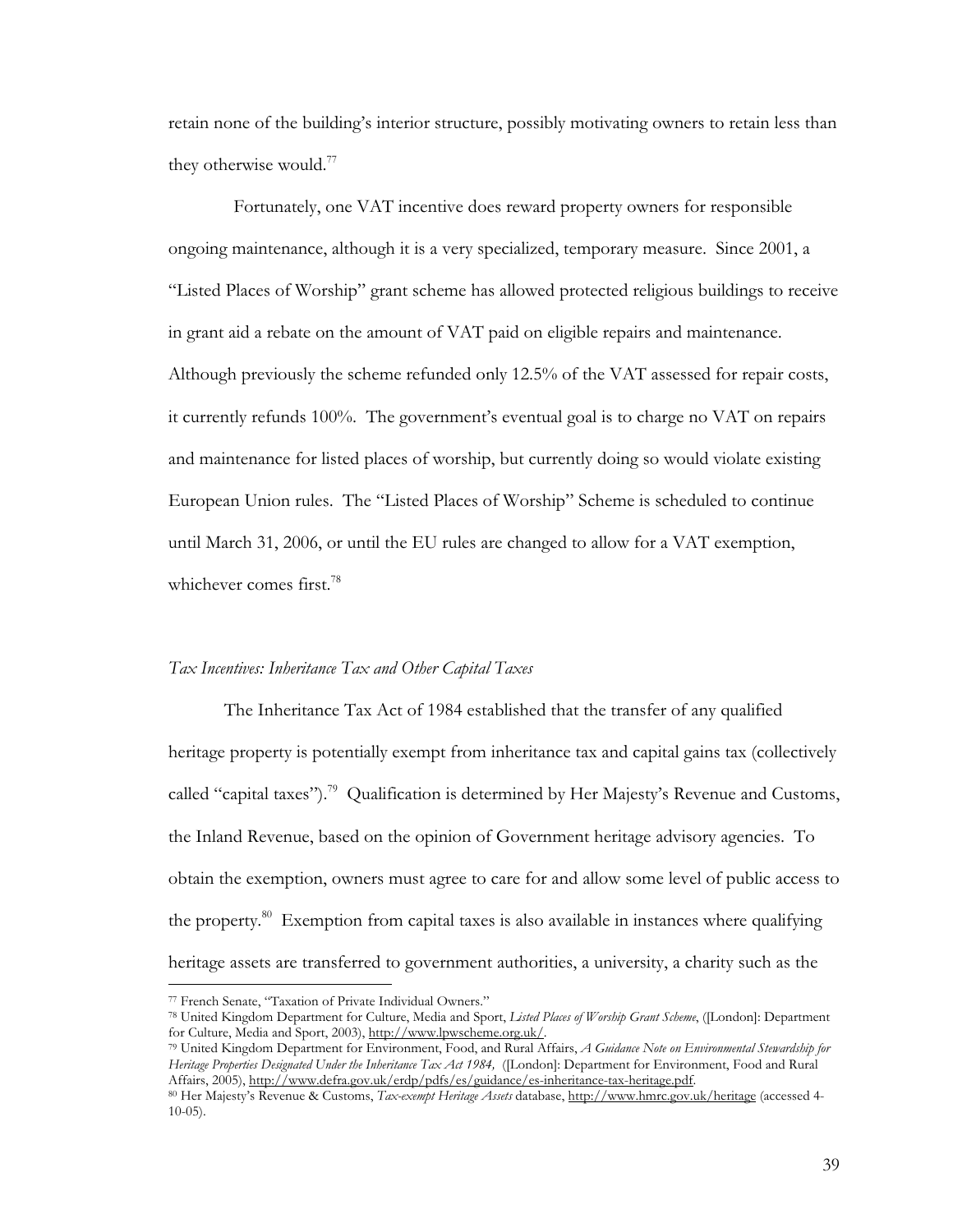National Trust, or to a trust established to provide maintenance funds for outstanding properties. Similarly, transfer taxes can be eliminated or partially reduced in situations where non-profit organizations buy, lease, or buy shares in a property. The value of these exemptions is considerable, as rates for inheritance tax in the UK can be as high as 40%, and the amounts of money and property donated to UK heritage non-profits are truly staggering. In 2001/02, donations to English Heritage totaled  $\ell$  654 million, while the following year, National Trust donations exceeded  $f$ , 3.3 billion.<sup>81</sup>

#### *Grants*

There are a great number of public and private heritage agencies and organizations in the UK, many of which are long established, and some of which have characteristics that blur the line between public and private, and non-profit and for-profit status. For example, the colossal non-profit National Trust also engages in for-profit activity, and although it is a private charity, it was created through a public legislative act, and has been given unique powers over its properties by the Parliament. A great many of these heritage organizations collaborate on projects and programs, and many trace their money to the same sources (much of it coming from the national government). For that reason, investigations into how much different heritage organizations contribute to different conservation programs has yielded some confused results, possibly because inconsistent definitions are used among different agencies or in different publications, and some programs or monetary amounts administered by several organizations may have been counted multiple times. The importance of these programs is, however, undeniable. The national government has reported to the Council of Europe that grants given by heritage organizations such as

40

<sup>81</sup> EPHC, *Making Heritage Happen*, 10.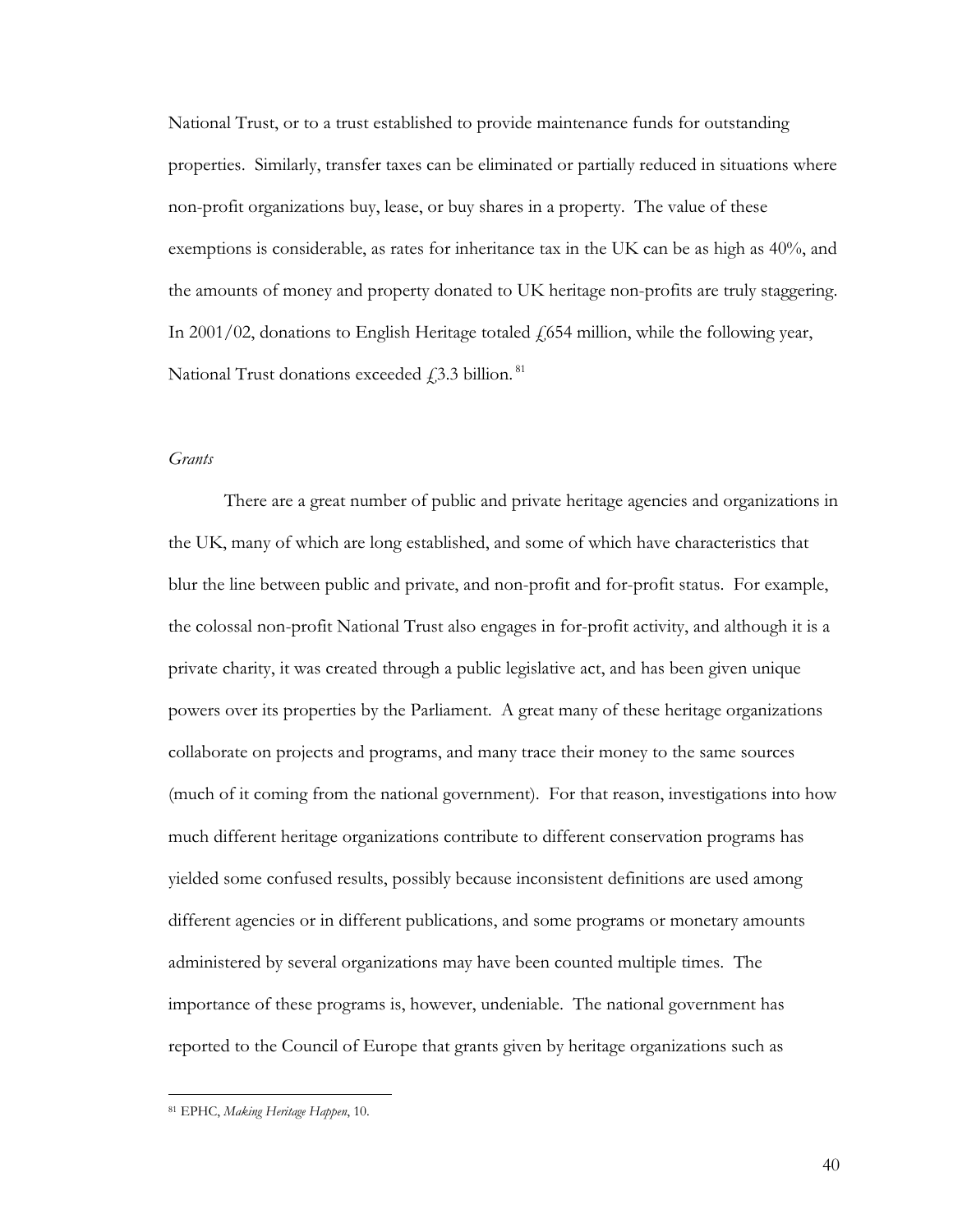English Heritage usually fund between 20% and 95% of the total costs of rehabilitation projects.<sup>82</sup>

The Heritage Lottery Fund is the largest heritage grant program in the UK, offering  $\frac{17}{4}$ 742 million per year in England alone. For every pound spent on lottery tickets in the UK, 4.66 pence is allotted to the Fund. As of 2004, more than 9,000 discretionary grants had been made with Lottery Fund money, totaling over  $\zeta$ 2 billion. The grants are issued primarily for architectural conservation and urban rehabilitation in England, assisting with building repairs, conservation work, property acquisition and access improvements. To receive lottery funds, an organization that owns a significant building must obtain matching funds from other sources, and must either have professional conservators on staff, or have the funds to hire outside experts. The lottery fund covers a stock of 30,200 Grade I and Grade II listed buildings, and reports a success rate for applications of 62%, indicating an oversubscription ratio of only 1.6:1.<sup>83</sup>

 State funding for heritage in England is the responsibility of the Department for Culture, Media, and Sport, which fulfills much of its commitment through its sponsorship of a non-departmental public body known as English Heritage, established in the National Heritage Act of 1983. English Heritage receives most of its funding from the government, and with the remainder either donated by benefactors such as the Heritage Lottery Fund or the European Union, or earned from historic properties and other services. In 2002/03, its public funding was approximately  $\mathcal{L}$ 115 million, and its income from other sources totaled about  $\frac{1}{38}$  million. In 1997/98, English Heritage disbursed approximately  $\frac{1}{100}$  million to property owners for repair grants.<sup>84</sup> English Heritage-sponsored grant programs take a

<sup>82</sup> *European Heritage Network.*

<sup>83</sup> EPHC, *Making Heritage Happen*, 17, 39; and Burnham, "Heritage Conservation in the United States," 88. 84 *European Heritage Network.*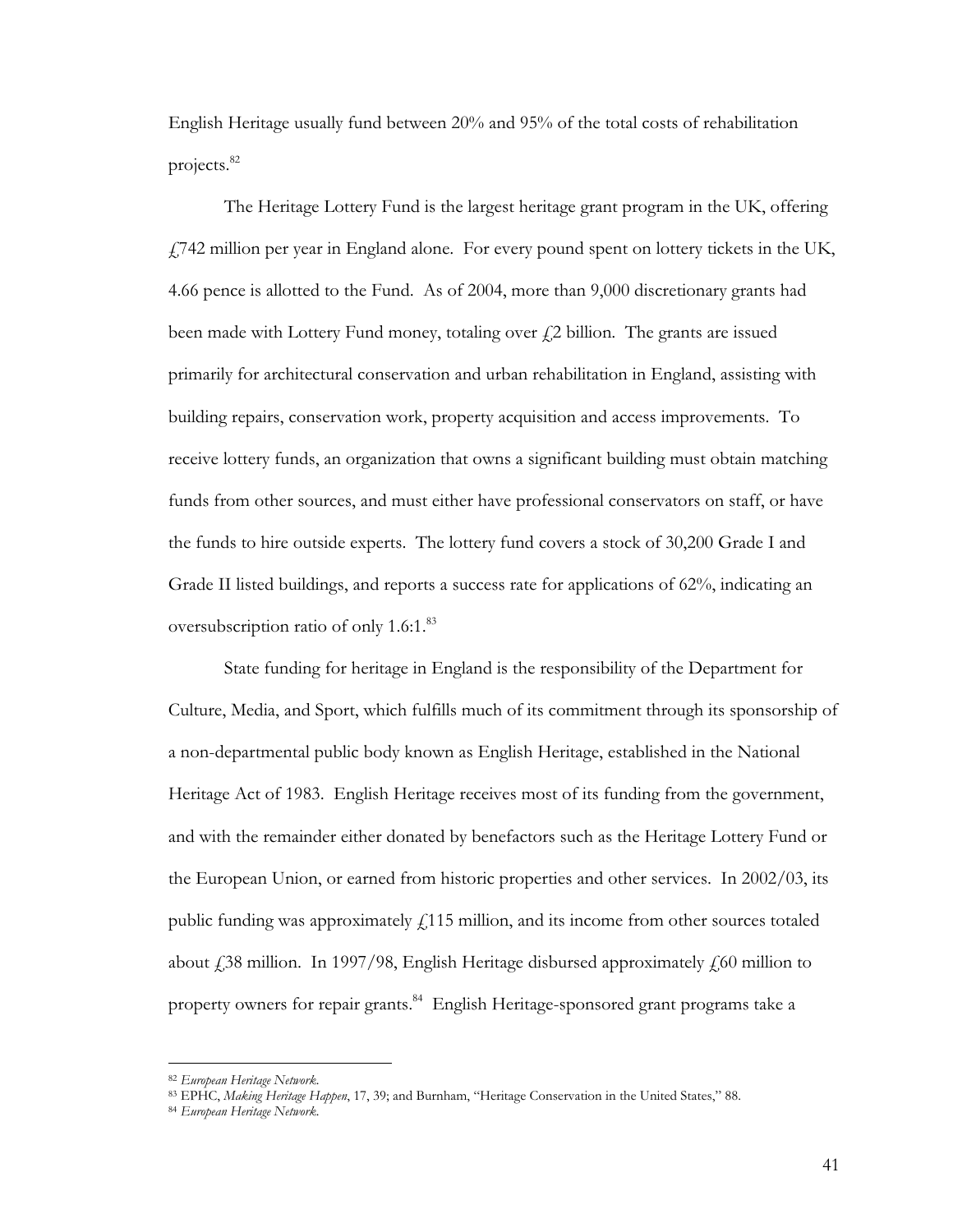variety of different forms, including Heritage Economic Regeneration Schemes, grants to underwrite urgent works, Townscape Heritage Initiatives, the Joint Scheme for Places of Worship, different grants for London, Heritage Economic Regeneration Scheme (HERS) grants, and Conservation Area Partnership Scheme (CAPS) grants. CAPS Grants are provided through English Heritage to fund heritage projects that will encourage larger private-sector investment in cities, towns and villages. Recent research indicates that every  $£10,000$  of English Heritage's investment leverages  $£48,000$  in additional funding from public and private sector sources.<sup>85</sup>

 The success of two of these plans, the Conservation Areas Partnership Scheme (CAPS grants) and the Heritage Economic Regeneration Scheme (HERS grants) was evaluated by outside economic consultants in 1994 and 2002. They found that:

> Conservation-led regeneration works...using the same indicators as those used by Government to measure the impact of regeneration programs, we found that our investment is achieving high economic returns as well as enhancing the fabric of our villages, towns and cities...but above all, conservation-led regeneration works because people like it and popularity brings prosperity.<sup>86</sup>

Although English Heritage is by far the largest public heritage body in the UK, it has counterparts in Wales, Scotland, and Northern Ireland. Cadw, the official guardian of the built heritage in Wales received  $\angle$  10 million from the National Assembly in 1990/2000, of which about  $\zeta$ 3 million was provided in grant aid towards historic buildings and ancient monuments. Historic Scotland, the official guardian of the built heritage of Scotland, spent about  $\frac{1}{4}$ 49 million on heritage in 1998/99, of which about  $\frac{1}{4}$  million was spent on properties assisted through the Historic Buildings Repairs Scheme. Northern Ireland's official heritage guardian, the Built Heritage directorate of the Environment and Heritage

<sup>85</sup> Ibid.

<sup>86</sup> EPHC, *Making Heritage Happen*, 17, 36, 39.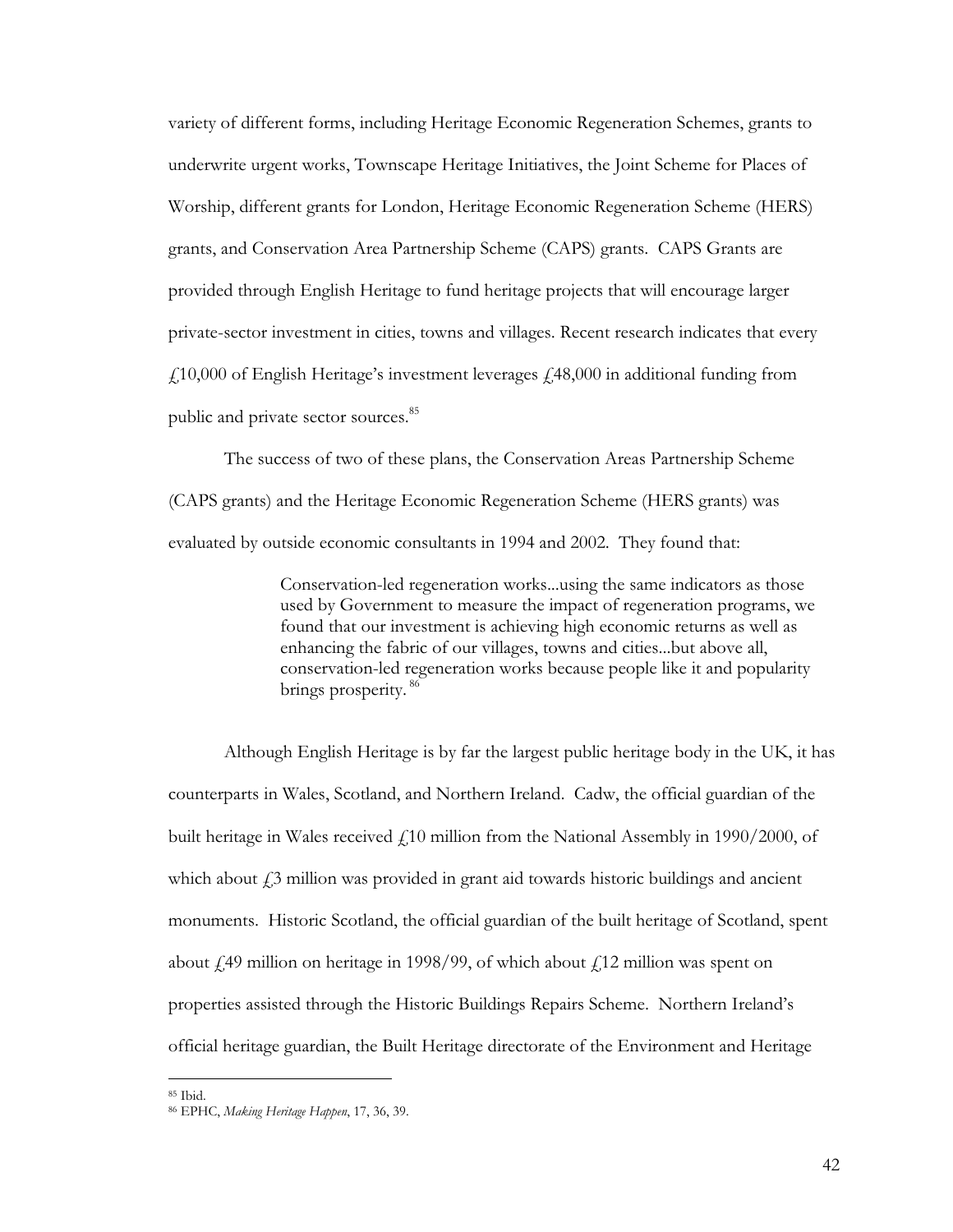Service Agency spent about  $f_1$ 5 million on monument maintenance, management agreements, archaeology, and historic buildings grants.<sup>87</sup>

## *Subsidized Organizations*

About 169 Building Preservation Trust revolving funds exist in the UK, ranging from small local organizations to national operations. Their primary source of funding is the Architectural Heritage Fund, an independent national charity and revolving fund with an endowment of  $f(9)$  million. Between 1976 and 1998 the Fund financed 337 projects, making loans totaling  $f(23)$  million to various trusts. Additional centralized financial support is provided by the UK Association of Preservation Trusts.<sup>88</sup> Charitable organizations such as these are eligible for a variety of tax concessions on income, inheritance tax, VAT, etc. (see above). By far the largest preservation trust in the UK is the National Trust, formally established by an act of Parliament in 1907. It is primarily concerned with the acquisition and management of land and buildings, but it can also acquire covenants over land, and enforce them against the property's owner or his successors in perpetuity. In 1997 there were 2.4 million members of the National Trust, making it one of the largest membership organizations in the world. Although it has special powers given to it by Parliament and acts as an advisor for heritage matters in the UK, it receives no government funding. It owns more than 1% of the property in The UK (excluding Scotland, which has its own equivalent), and continues to be the primary model for preservation trusts throughout the world.

<sup>87</sup> *European Heritage Network.*

<sup>88</sup> EPHC, *Making Heritage Happen*, 23.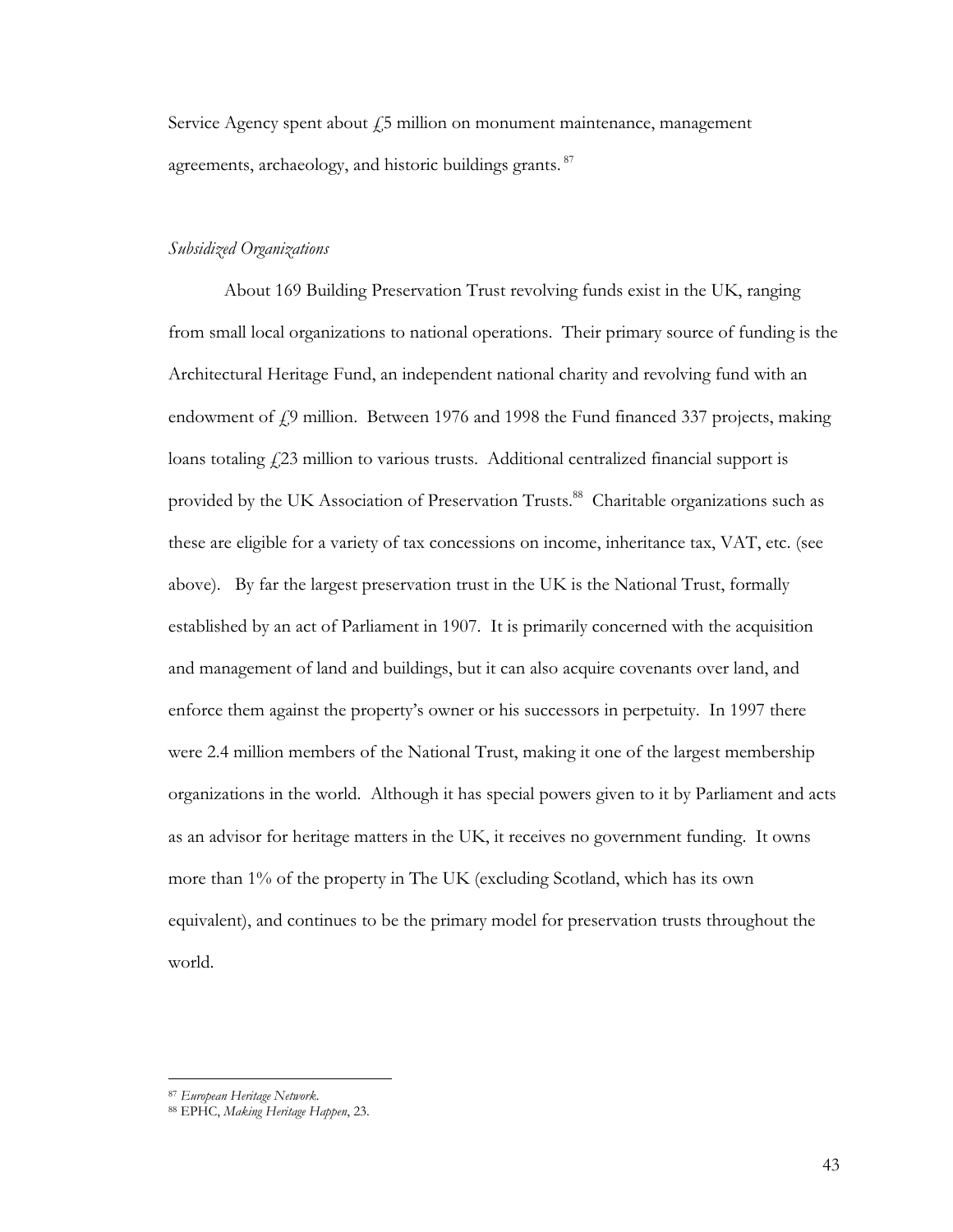#### *Local and Regional Programs*

In addition to this complicated matrix of public and private money, local and regional agencies also offer preservation funding for private owners. Some Regional Development Agencies provide grants to owners in rural areas. The agencies provide grants equaling 25% of the cost of converting or rehabilitating a building that is unused, or unsuitable for business use (to a maximum of  $\text{\textsterling}75,000$ ).<sup>89</sup>

The Local Heritage Initiative (LHI), a  $f<sub>i</sub>10$  million partnership between the Countryside Agency, the Heritage Lottery Fund, and the Nationwide Building Society, was launched in February of 2000 and will run for ten years. It provides grants between  $\text{\textsterling}3,000$ and  $\text{\emph{f}}(25,000)$  for a variety of cultural projects, including caring for local landscapes or landmarks. In addition to these two nationwide efforts, individual local authorities may also decide to excuse charities from required local duties, such as property taxes.<sup>90</sup>

<sup>89</sup> Ibid, 17.

<sup>90</sup> Kerns, "Monuments in the Law of Trusts," 23-24.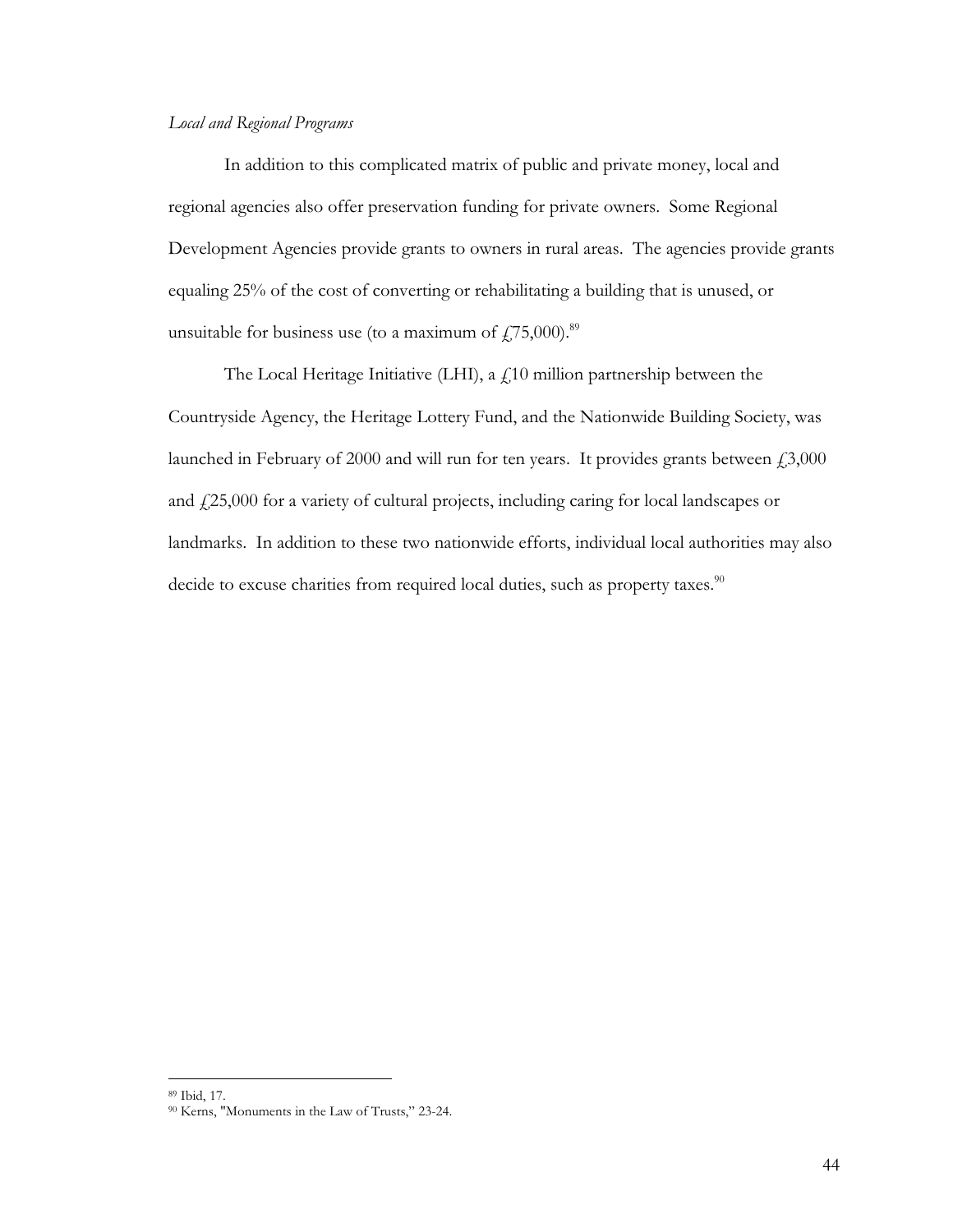# **Chapter 3: Australia**

 With a federal structure similar to that of the United States, the Commonwealth of Australia has a minimal amount of organized governmental preservation activity on the national level, with much more fully developed incentive programs at the state and municipal levels of government. Unlike the United States, many of the national programs that do exist are temporary or pilot programs, which have start and end dates only a few years apart, or are cancelled not long after they have begun.

#### *Tax Incentives*

Since the year 2000, property given or bequeathed to an eligible nature-conservation organization has been exempt from capital gains tax.<sup>91</sup> In addition, any taxpayer who donates property valued at AUD\$5,000 or more to a registered environmental organization may deduct the value of the donation from his income taxes. Deductions may be spread out over five years so that tax benefits are not lost when a donor's income in a single year is less than the value of the gift. Amendments to the tax law in October 2001 also allow owners to claim a deduction for any decrease in land value as a result of entering into a conservation covenant.

Unfortunately, heritage properties are not given the same treatment as natural lands in the tax laws. A register of cultural organizations to which tax deductible donations may be given does exist, but heritage properties are specifically excluded from the types of donations that are tax deductible. Donations to government heritage funds are also not tax

<sup>91</sup> EPHC, *Making Heritage Happen*, 12.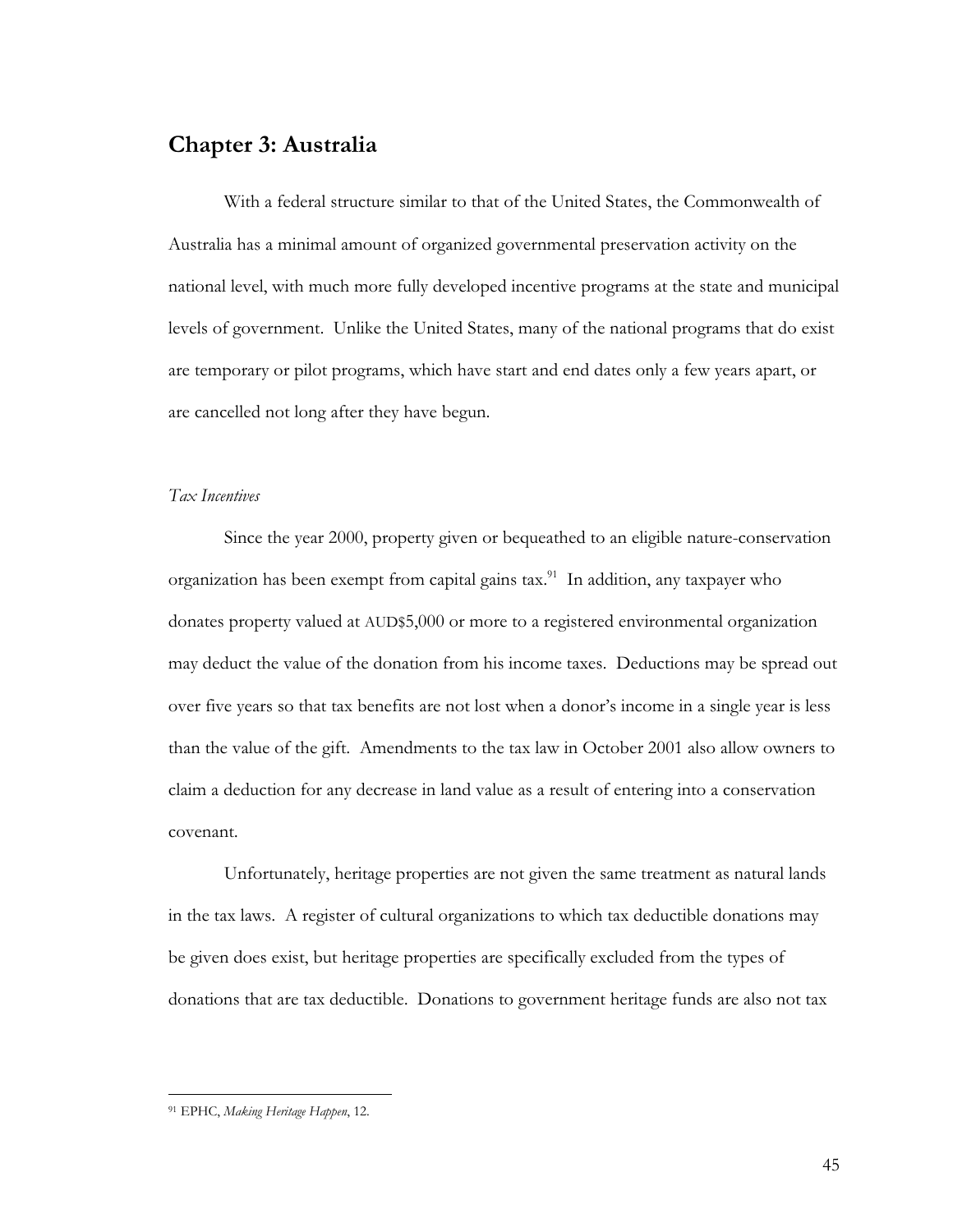deductible.<sup>92</sup> Tax deductible heritage property donations can be made, however, to State and Territory National Trusts, prompting some State National Trust offices to conduct appeals on behalf of other registered organizations for churches, cemeteries and community buildings.<sup>93</sup> Recently, the Commonwealth agreed to enact a legislative definition of charity that would include "the advancement of culture" (including historic heritage), as a recognized charitable activity.

 Between 1994 and 1999 an Australian tax incentive plan did exist, called "Tax Incentives for Heritage Conservation" (TIHC), but it was discontinued because of a perceived lack of success, and an overall policy shift against offering tax incentives. It offered a 20% income tax rebate to applicants performing rehabilitation projects, capped at a total of AUD\$2 million, and allowed applicants two years to complete the work and claim the rebate.<sup>94</sup> As it was not an entitlement program, owners needed to apply for the grant, and by its third year the program was oversubscribed at a rate of five applicants for every one rebate. The scrapped program was replaced by a new system of grant funding. A 2004 report by the National Incentives Taskforce for the Environmental Protection and Heritage Council recommended that the TIHC program be reinstated, with improvements, to provide taxpayers with the same level of heritage funding hat existed in the late 1990s. The Commonwealth, however, does not support the reinstatement of the program, because, "(a) such schemes still require application-assessment processes and therefore may be more efficiently, effectively and transparently delivered through grant programs, and (b) grant

<sup>92</sup> Ibid, 10.

<sup>93</sup> Ibid, 7.

<sup>94</sup> Ibid.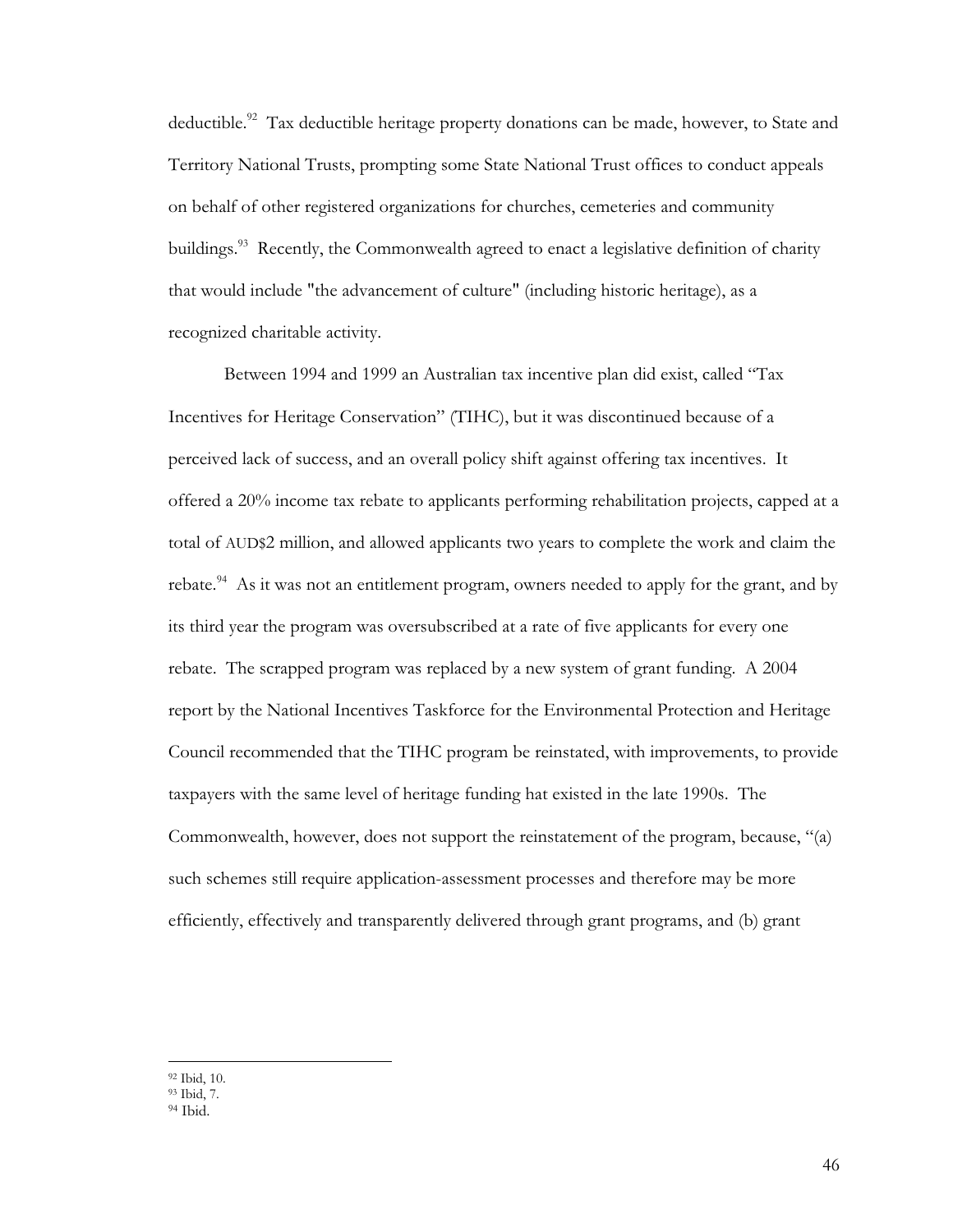programs allow taxpayers funds to be better targeted at heritage conservation projects that are of highest priority."<sup>95</sup>

#### *Grants*

 With extremely limited tax incentives, the majority of Australian heritage incentives come from direct grants and loans, at the national and the state/territory levels. Most grant and loan programs in Australia are oversubscribed, leaving property owners uncertain if their preservation projects will receive any funding. This uncertainty can diminish the impact of the grant, as fewer applicants take the time to make requests and fill out paperwork because they believe they will not receive funding. The State of Western Australia's AUD\$1 million grant program was oversubscribed at an average rate of 7:1 for the years 1997-2001, and the number of applicants subsequently fell by over  $50\%$  in size.<sup>96</sup> The Australian Heritage Commission reported an oversubscription of 12:1 in the 1997/98 National Estates Grants Program, and the New South Wales Heritage Assistance Program is typically oversubscribed by 12:1. $\frac{97}{2}$  Because oversubscription to this degree deters some owners from applying, the National Incentives Taskforce suggested that a suitable minimum amount of grant money would be AUD\$2.5 million for every 1,000 places on a state register, resulting in an oversubscription ratio of less than 3:1.<sup>98</sup>

Created in 1999 after the demise of the TIHC program, the Cultural Heritage Projects Program (CHPP) is an ongoing program of grants that offered a total of AUD\$3.6 million in 2001/02. Funding is available on a competitive basis from the Commonwealth Department of the Environment and Heritage. 10-15,000 properties are eligible for the

<sup>95</sup> Ibid, 8.

<sup>96</sup> Ibid, 37. 97 Ibid.

<sup>98</sup> Ibid.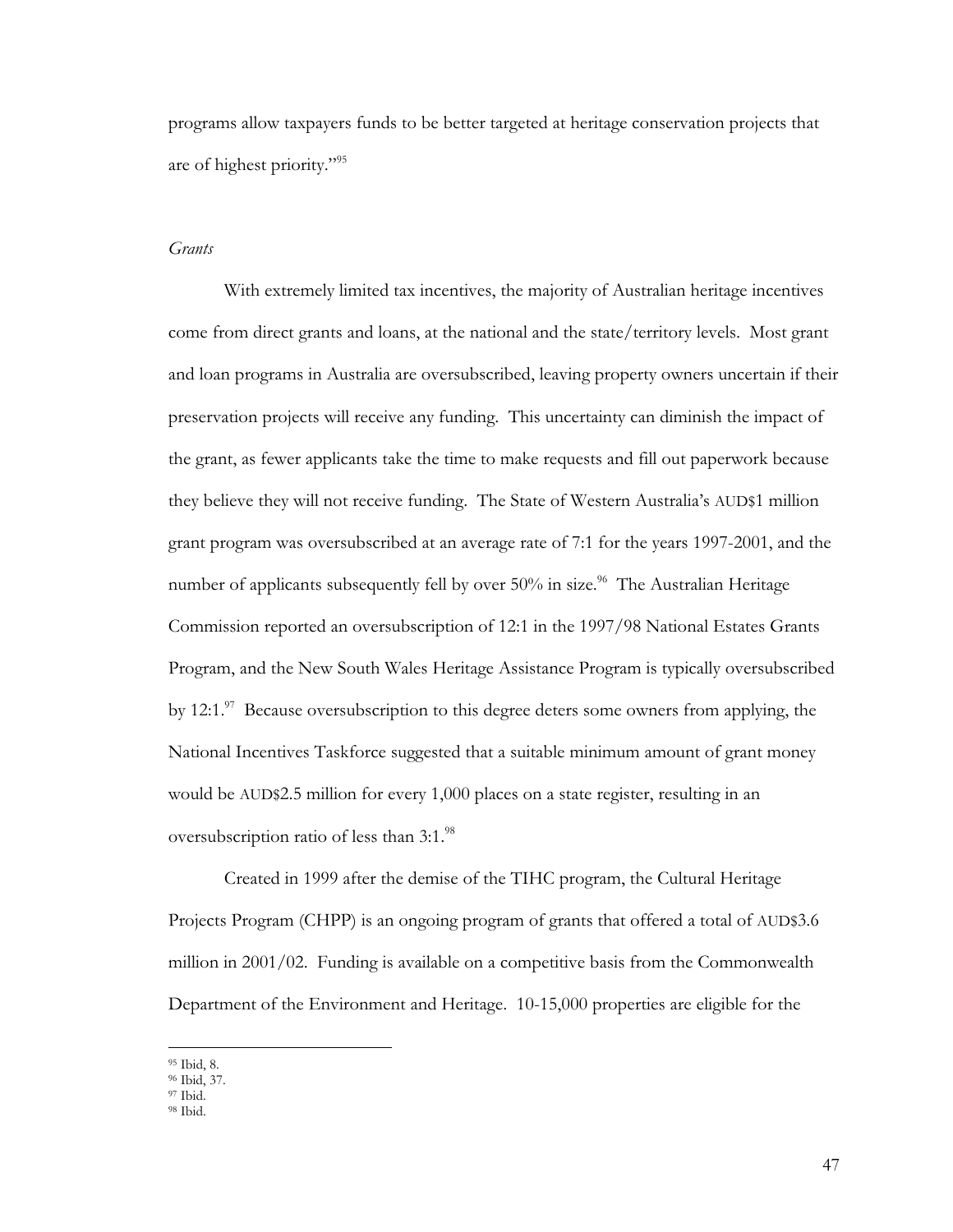grant, and 13% of grant applicants received the funds requested by their owners in 2001- 2002.<sup>99</sup> Private owners, local government authorities, and non-profit organizations are all eligible to receive the grant which supports the conservation of listed places of national significance and the identification of indigenous places of significance.

Two temporary programs, the Rural Hotels Program and the Federation Fund briefly administered grants for specific purposes, but are now defunct. In 2001, the Rural Hotels Program offered AUD\$5 million in funds, with an applicant success rate of 36%. To be eligible, hotels needed to be more than 50 years old and have local historical significance. A 50% matching contribution was expected for any grant funding received. The Federation Fund operated from the late 1990s until the centenary celebration of Australia's federation in 2001, offering grants totaling AUD\$7 million and an applicant success rate of 5%. The goal of the program was to mark the Centenary of Federation through lasting infrastructure improvements. The program provided funding for a wide variety of heritage projects, including the conservation and adaptive re-use of some of Australia's most important historic buildings.<sup>100</sup>

Introduced in 2003, the Distinctively Australian Program is operated by the Commonwealth Government to support the conservation of nationally significant historic, natural and indigenous heritage.<sup>101</sup> The project's 2003 budget of AUD\$1.3 million is expected to be raised to AUD\$4.8 million in  $2006/07$ .<sup>102</sup> The Indigenous Heritage Program began being administered by the Department of the Environment and Heritage in 2004 after its original department, the Aboriginal and Torres Strait Islander Commission (ATSIC) was

<sup>&</sup>lt;sup>99</sup> EPHC, *Making Heritage Happen*, 12.<br><sup>100</sup> Australian Department of the Environment and Heritage, *Australian Heritage* website, "Environment Australia Annual Report 1999-2000" page, <u>http://www.deh.gov.au/about/annual-report/99-00/append4.html</u> (accessed 2-1-05).<br><sup>101</sup> EPHC, *Making Heritage Happen*, 13. <sup>102</sup> *Australian Heritage website, "Grant Programs and Funding" page*,

http://www.deh.gov.au/heritage/programs/index.html (accessed 2-1-05).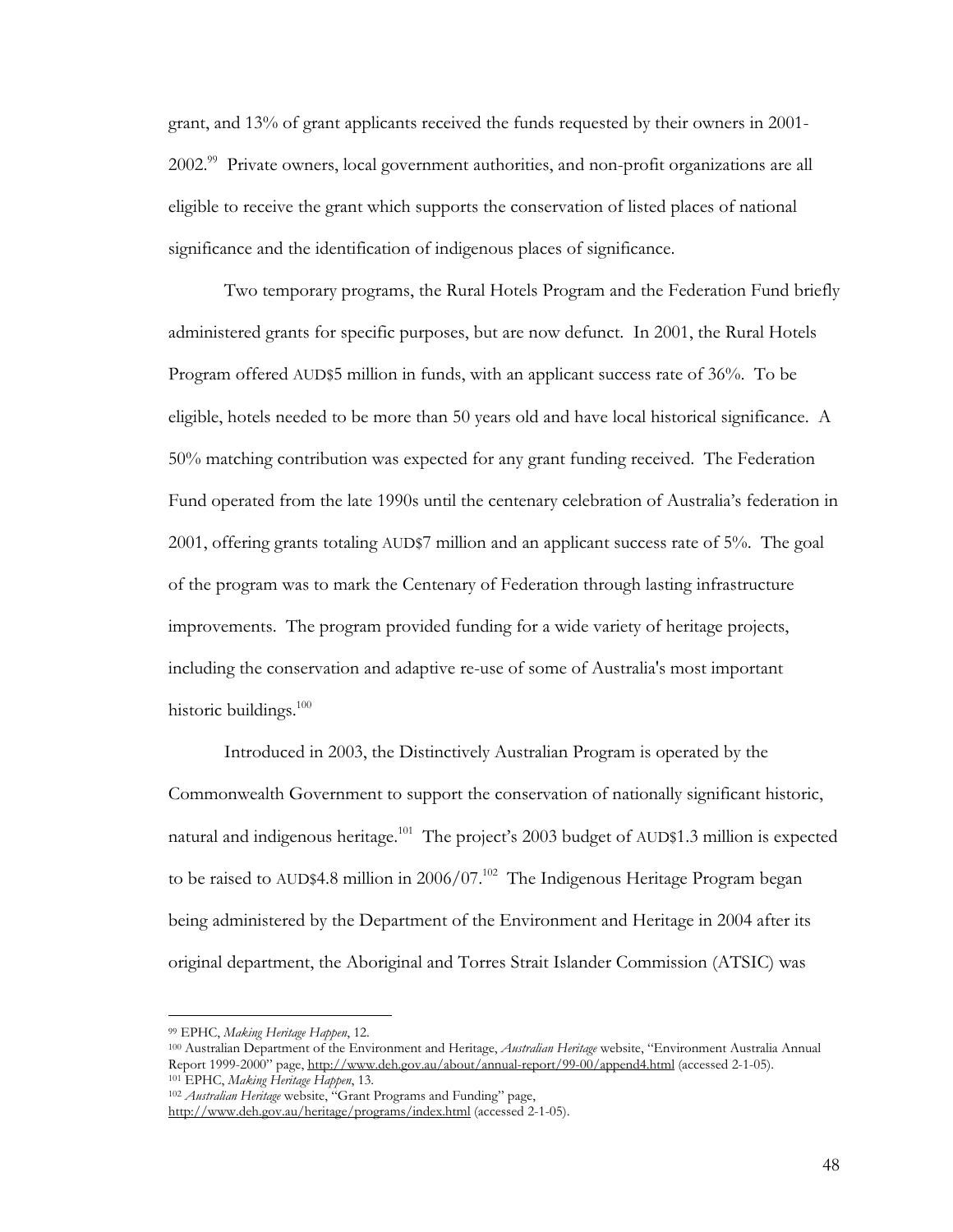dismantled. The project's 2005/06 budget of AUD\$3.3 million generates grants to support projects that identify, conserve and promote the Indigenous heritage values of places. These projects could consist of the conservation of places of Indigenous significance, but might not necessarily conform to standard Western models of rehabilitation projects. The program provides Indigenous organizations with up to AUD\$100,000 each, and individual Indigenous applicants with up to AUD\$5,000.<sup>103</sup>

 Other nationally-funded heritage programs exist, however they focus exclusively on heritage information and education ("Sharing Our Stories" program), or movable objects (the "National Cultural Heritage Account"), or other cultural projects outside the scope of this inquiry.

#### *Subsidized Organizations*

The Commonwealth government funds the Australian National Trust(s) at the Commonwealth and state/territory levels, but the government-sponsored funds equal less than AUD\$800,000 per year. The grants support activities that "increase public awareness, understanding and appreciation of Australia's cultural heritage; enhance and promote its conservation; and assist the Trust to advocate and work for the preservation and enhancement of the national estate."<sup>104</sup> As mentioned above, the Commonwealth also indirectly subsidizes the National Trust by making it eligible to accept tax deductible donations.

<sup>103</sup> Ibid. 104 *Australian Heritage* website, "Environment Australia Annual Report 1999-2000" page.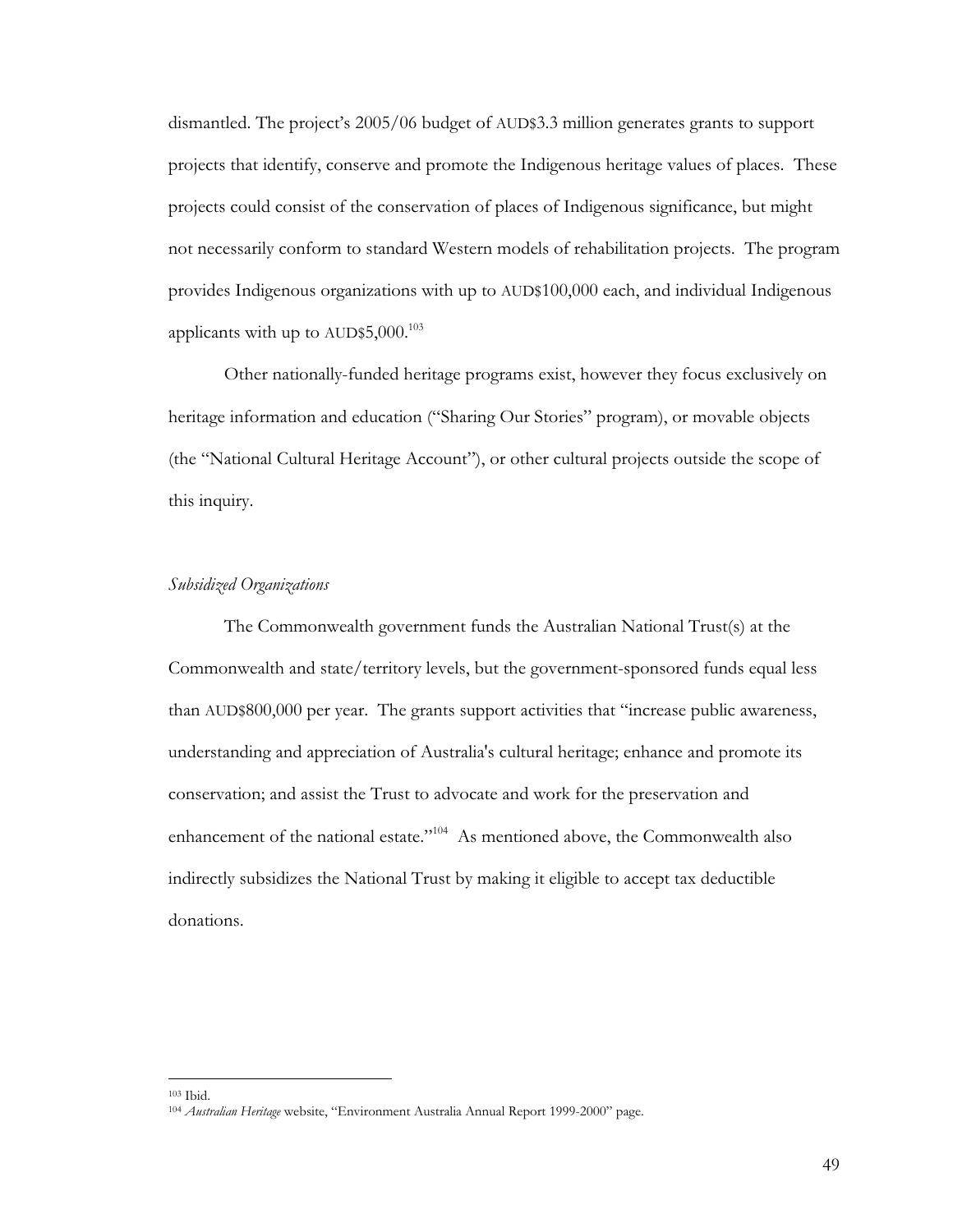#### *State/Territory Taxes*

 Although the Commonwealth's incentives are decidedly underwhelming, greater support for preservation is given on the state and territory levels. Legislation in most Australian states and territories (including New South Wales, Victoria, South Australia, Northern Territory, Queensland, Tasmania, and Western Australia) allows the values of heritage listed properties to be recalculated on the basis of actual use rather than 'highest and best' use, which can lead to a reduced land tax assessment.<sup>105</sup> In the Northern Territory, all owners of declared heritage places are entitled to property tax rate rebates equaling 75% for residential properties and 25% for commercial properties. In Victoria and Western Australia, the state heritage agency can grant land tax and rate remissions for places included in the register. However, the administrative procedures stipulated in the legislation are complex, and the tool has only been used in a limited number of cases.<sup>106</sup>

#### *State/Territory Grants and Loans*

Every state and territory in the Commonwealth offers incentives for preservation projects with its borders, many of which come in the form of recurring grant or loan subsidies. In 2001/2002, grants for conservation work and/or survey and planning, ranged from AUD\$250,000 (Tasmania) to AUD\$5.2 million (Victoria). More specifically, most state Government heritage agencies operate grant programs for owners of registered heritage places. Western Australia's program for private property owners provided AUD\$1 million per year from 1997-2001 (now reduced), South Australia's program offered AUD\$250,000 per year, and Victoria's offered AUD\$300,000 per year. The New South Wales Heritage

<sup>105</sup> More complete accounts of Australian state and territory tax policies can be found in the Environment Protection and Heritage Council National Incentives Taskforce's 2004 policy document, *Making Heritage Happen: Incentives and Policy Tools for Conserving Our Historic Heritage*.

<sup>106</sup> EPHC, *Making Heritage Happen*, p. 6.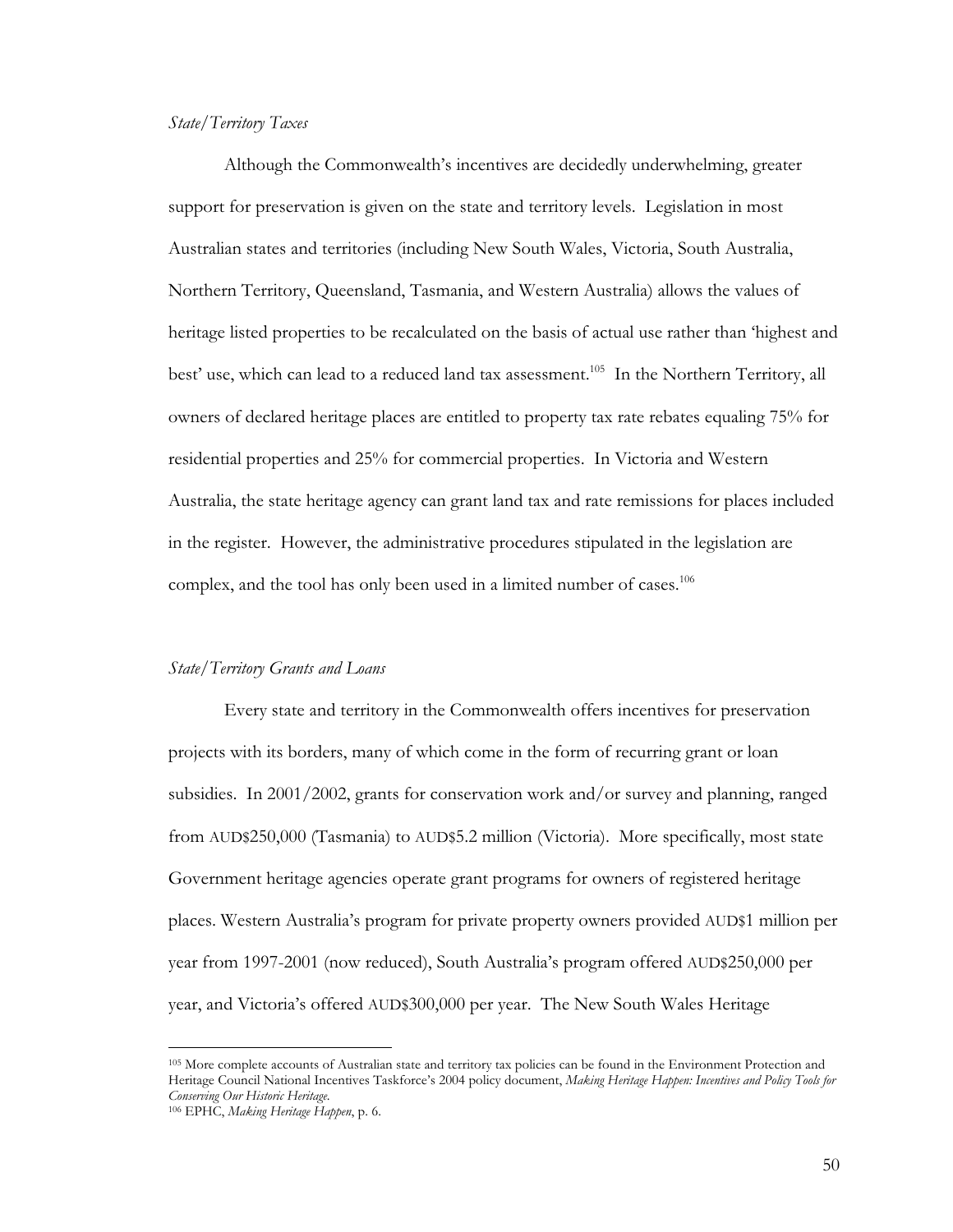Assistance Program has been particularly generous, averaging AUD\$1.5 million in recent years.<sup>107</sup> In 2001/2002, applicants for New South Wales' grants enjoyed a success ratio of only 8%. Over 20,000 listed properties were eligible for the AUD\$1.5 million in funding. Victoria offered AUD\$4.5 million for 80,000 listed properties, and South Australia offered grants totaling AUD\$1.7 million for almost 6,000 listed properties, while Western Australia offered AUD\$500,000 for 16,000 listed properties, resulting in an application success rate of 12%.<sup>108</sup> Western Australia raises some of its grant money from the State Lottery, which disburses a fixed percentage of the profit from each lottery to several public programs and organizations, including a direct grants program for heritage.<sup>109</sup>

The Western Australia Loan Subsidy program jointly sponsored by the Heritage Council of Western Australia, the Statewest Credit Society, and 18 local governments offers a variety of loan options, including personal loans, long-term secured personal loans, and mortgage-based loans. Funds of as much as AUD\$50,000 are lent by the Credit Society to approved borrowers for conservation work at a rate of 3% below the prevailing market rate. The 3% difference in interest is supplied to the Credit Society by the Local Government Association and Heritage Council. Most loans plans in Australia have been limited by the small amount of funds available, but subsidized interest programs such as this eliminate the need for large amounts of capital from government sources, and create more broadly-based networks for heritage financing. In several such programs, including one conducted by the Victoria Heritage Council, a small amount of money supplied by the government is used to leverage larger amounts of private investment.<sup>110</sup>

<sup>107</sup> Ibid. 108 Ibid, 40. 109 Ibid, 32. 110 Ibid, 19.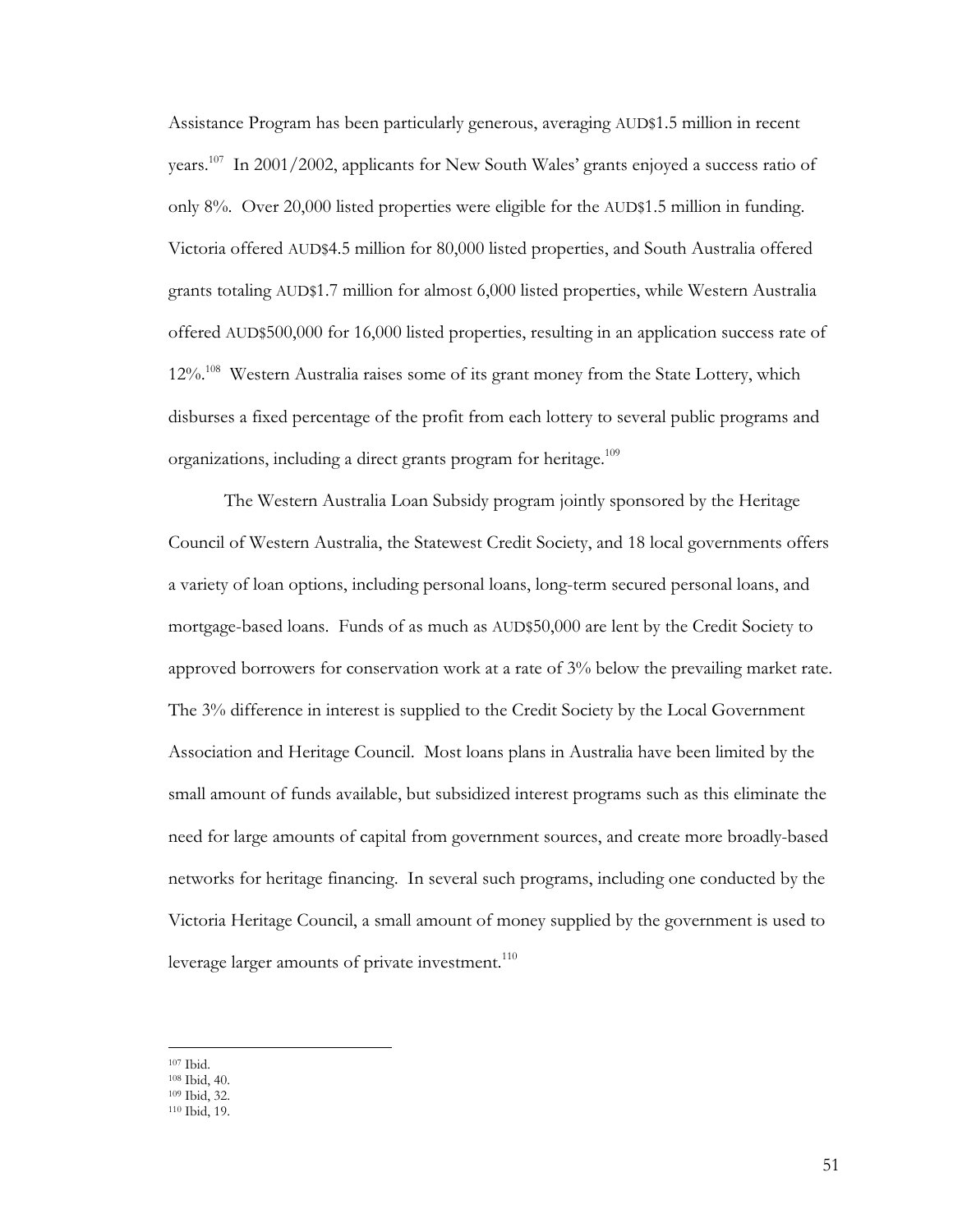#### *State/Territory Easements*

Known as "heritage agreements" or covenants in Australia, the tax-deductible donation of preservation easements is possible in many states and territories. Run by the state or territorial government, this tool has been used extensively amongst conservationists since the 1970s. After the pre- and post- easement values are assessed by a licensed professional, individual or corporate heritage property owners may claim the reduction in the value of their property as a tax deduction, in exchange for their agreement that they will fulfill a certain obligation with regards to the property, such as never altering a prominent façade. The Heritage Council of Western Australia holds the greatest number of agreements, with around forty-six currently in place and an equal number being negotiated. Six heritage agreements are in place in South Australia, made possible under the Heritage Act of South Australia. Most of the restrictions put into place by the agreements have been successfully enforced, but in one case required conditions have not been met and the property has fallen into neglect. The state has not taken legal action because of the expenses that such proceedings would entail, and because of the negative publicity that might ensue. However, this case calls the utility of heritage agreements sharply into question.

#### *Local Programs*

 Building on the strength of state and territorial incentive programs, local government offer a variety of grants and loans and tax concessions for heritage. In the State of Victoria, relatively large loan and/or grant programs exist in Melbourne, Greater Geelong, Manningham, and Moyne. Greater Geelong's program has provided over 50 loans since 1990 averaging AUD\$5,000 each. The Melbourne Restoration Fund is a larger loan plan established in 1988 with funding from the State Government, the City of Melbourne, and

52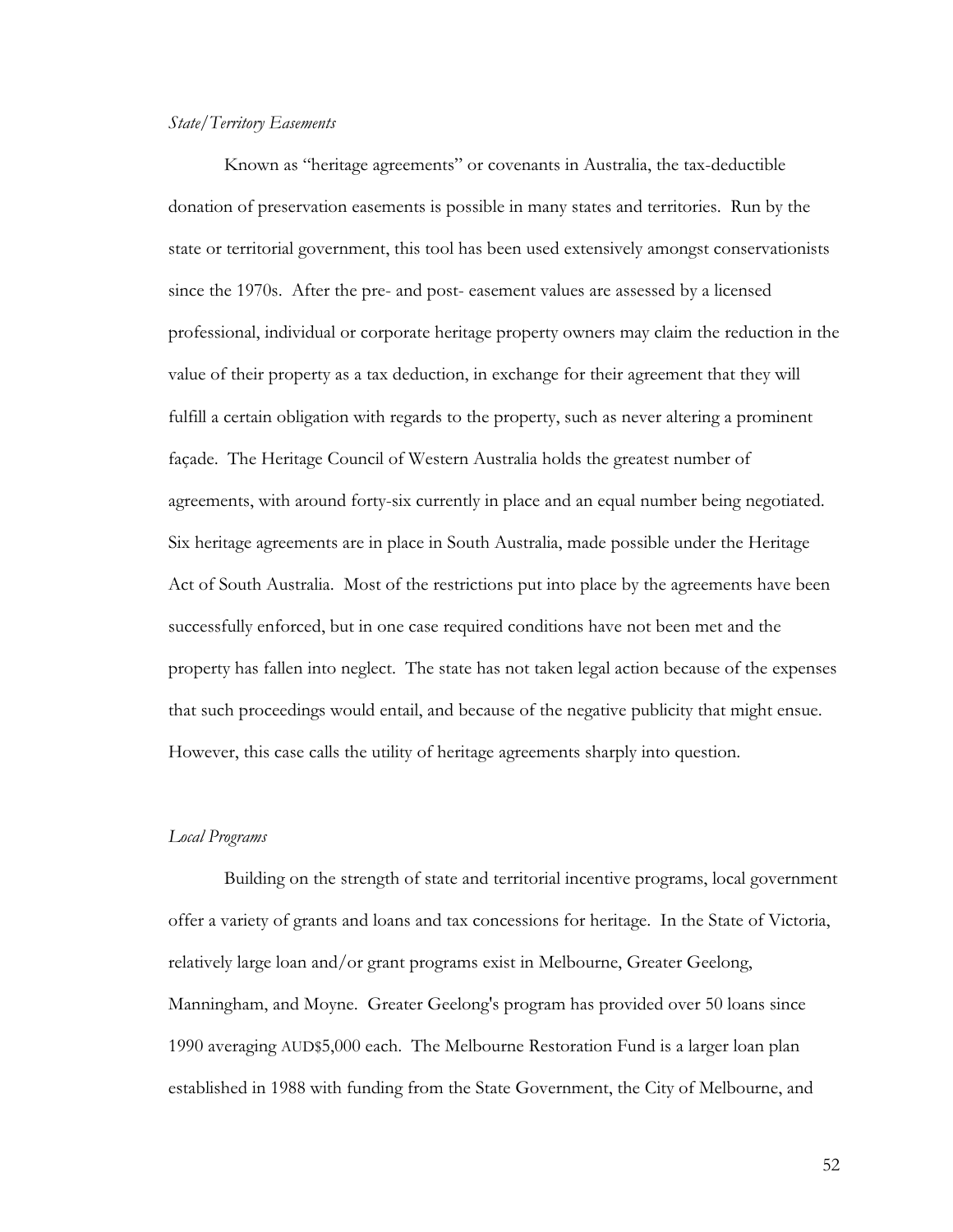the Bicentennial Program. Loans are repayable over five years for amounts less than AUD\$50,000, and over three years for amounts greater than AUD\$50,000. The interest rate is set at half of the prevailing Commonwealth Bond Rate (recently between 0% and 3%). Eight other local governments had small loan schemes, but in 2004 they were mostly inactive. In Western Australia, large grant programs exist in Kalgoorlie-Boulder and Perth, while AUD\$250,000 in loan money is available from the Western Australia Local Government Association, an affiliation of 18 local governments. South Australia has five grant programs, including a fund equaling AUD\$1 million in the City of Adelaide, by far the largest amount disbursed by any local government. The Adelaide Heritage Incentive Scheme has operated since the 1980s, offering owners up to AUD\$1 million a year in discretionary grants, with the maximum grant capped at 20% of the cost of a restoration project. Two local governments in Queensland offer grant programs, while in Tasmania, the only local government that had a loan or grant program was the town of Hobart, which offered AUD\$10,000 per year in grants, with an average award of AUD\$2,400.<sup>111</sup>

The greatest numbers of local incentive programs operate in New South Wales, where about 70 rural local governments operate heritage funds. Part of the heritage funding programs provided for statewide use include significant amounts of money for locallyadministered rural and regional programs. The AUD\$2.5million statewide Heritage Incentives Program has a particular focus on rural and regional areas. Two-thirds of all heritage spending takes place in these areas of the state; with up to AUD\$50,500 every three years made available to all rural councils. These funds are spent on heritage surveys, advisory services and local heritage funds, providing small grants and/or loans that are generally co-funded by the New South Wales Heritage Office. Total grants are typically not

<sup>111</sup> Ibid, 13-15; and Adelaide City Council, "Heritage Incentive Scheme (HIS)" webpage, http://www.adelaidecitycouncil.com/heritage/incentives\_scheme.htm (accessed 1-15-05)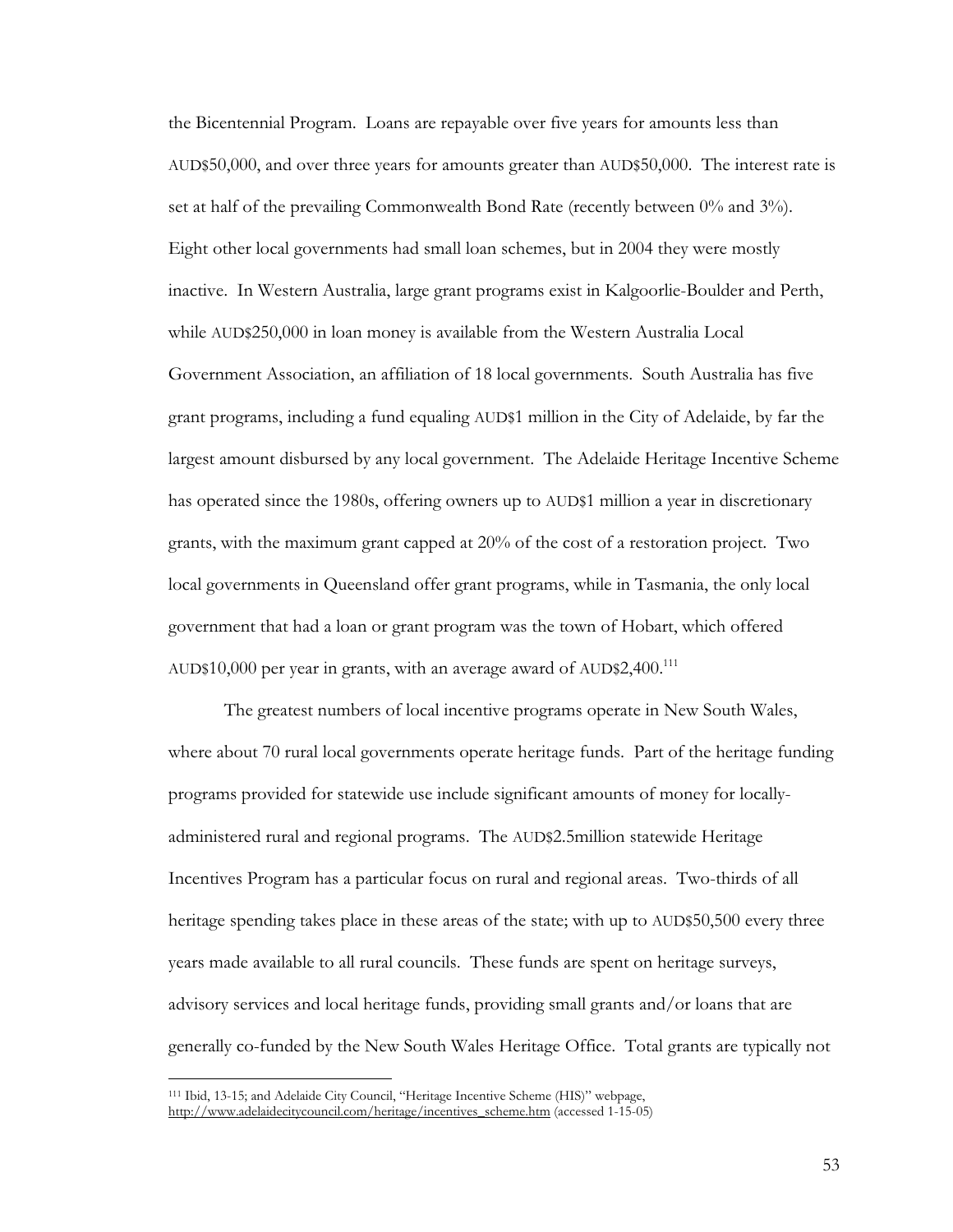greater than AUD\$10-15,000 per year, while the total fund is generally less than AUD\$150,000. In 2001/2002 New South Wales had 67 local governments with preservation grant programs in place. One of those governments, Broken Hill City, also had a loan program. Broken Hill provides small loans of up to AUD\$15,000 over three years, with an interest rate which is half the prevailing commercial rate.<sup>112</sup>

 Although tax incentives for preservation could legally be adopted by municipalities in Australia, the Environmental Heritage and Protection Council National Incentives Taskforce stated in a 2004 report that, "Local Governments in Australia have traditionally been reluctant to offer municipal rate abatements out of concern for erosion of their revenue base, and to a lesser extent because of concern at being seen to 'play favourites.'" The taskforce advocated the adoption of incentives by municipal and state governments, noting that the strong multiplier effect associated with increased preservation activity could offset any loss of revenue.<sup>113</sup>

<sup>112</sup> New South Wales Heritage Office, *NSW Heritage Office* website, "Funding" page, http://www.heritage.nsw.gov.au. http://www.heritage.nsw.gov.au/02\_index.htm. 113 EPHC, *Making Heritage Happen*, p. 6.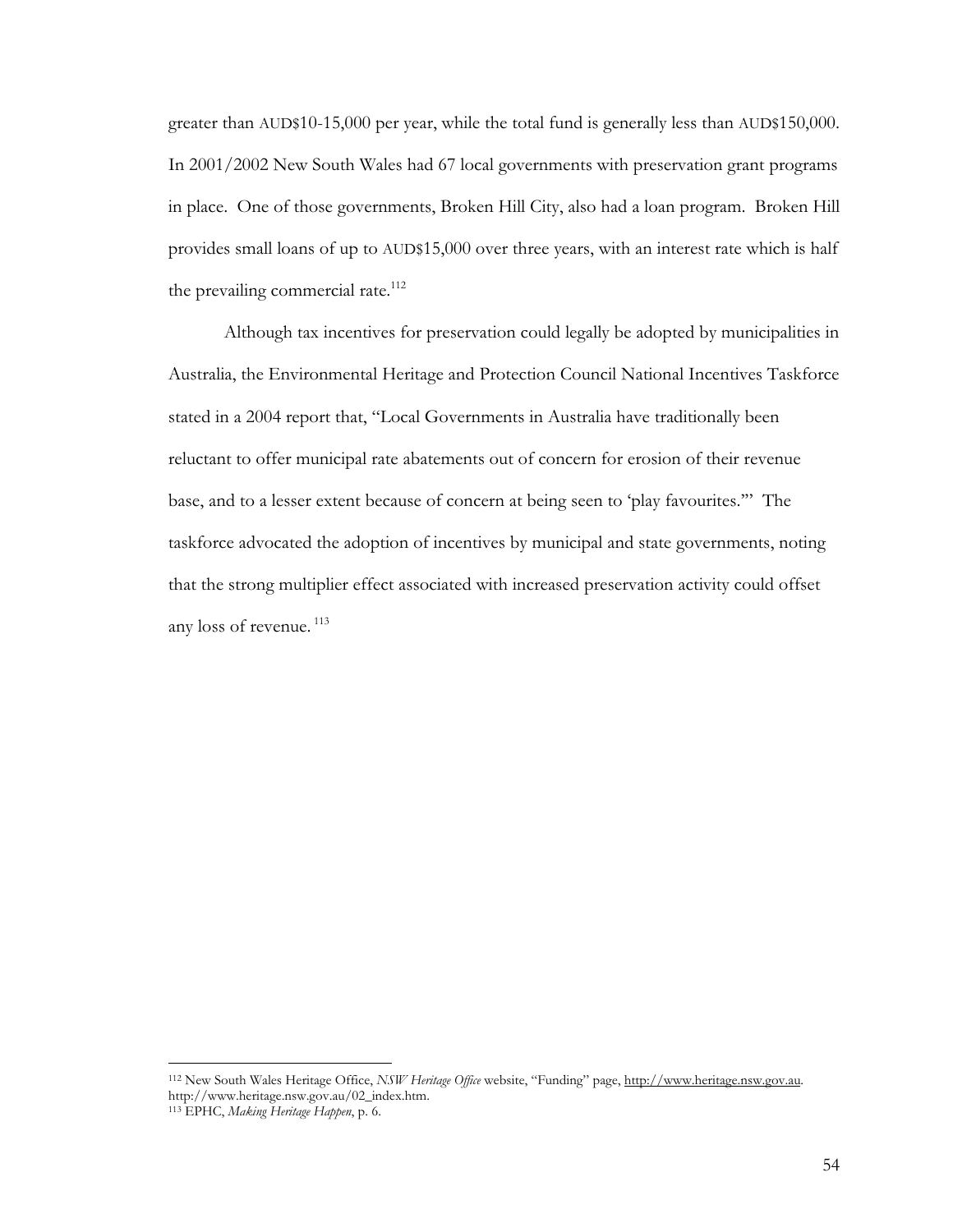# **Chapter 4: Asia**

## **4.1 Japan**

The Japanese national governmental body responsible for heritage is the Agency for Cultural Affairs (Bunkachoo). The Agency gives subsidies for structures, sites, living national treasures, groups of historic buildings, and other cultural resources that have been given a variety of special designations, ranging from "significant cultural property" to "a national register." Religious structures, if they are so designated, can also receive subsidies, and many shrines and temples do. Prefectural governments and some local governments also have similar programs that designate and subsidize cultural property. Compared to the United States, a high percentage of Japan's historic structures are undesignated, unprotected, and ineligible any subsidies, though the buildings that are subsidized are preserved to a very high standard. Unfortunately, many in Japan are under the impression that preservation cannot take place without financial help from the public sector, and a lack of government funds is often cited as a reason to allow a historic structure to be demolished.<sup>114</sup>

#### *Tax Incentives*

A considerable number of tax concessions to finance private historic preservation are available in Japan, but they are enmeshed in a highly complex set of rules, conditions, qualifications, and exceptions. Most of the benefits relate to the transfer of money and property earmarked for preservation, or the regular duties associated with property ownership rather than deductions or credits based on rehabilitation projects. Tax rules

<sup>114</sup> Email from Chester Liebs, Professor at University of New Mexico, author of "Listing of Tangible Cultural Properties: Expanded Recognition for Historic Buildings in Japan," in Pacific Rim Law & Policy Journal, Volume 7, No. 2, 1998, dated 1-19-2005.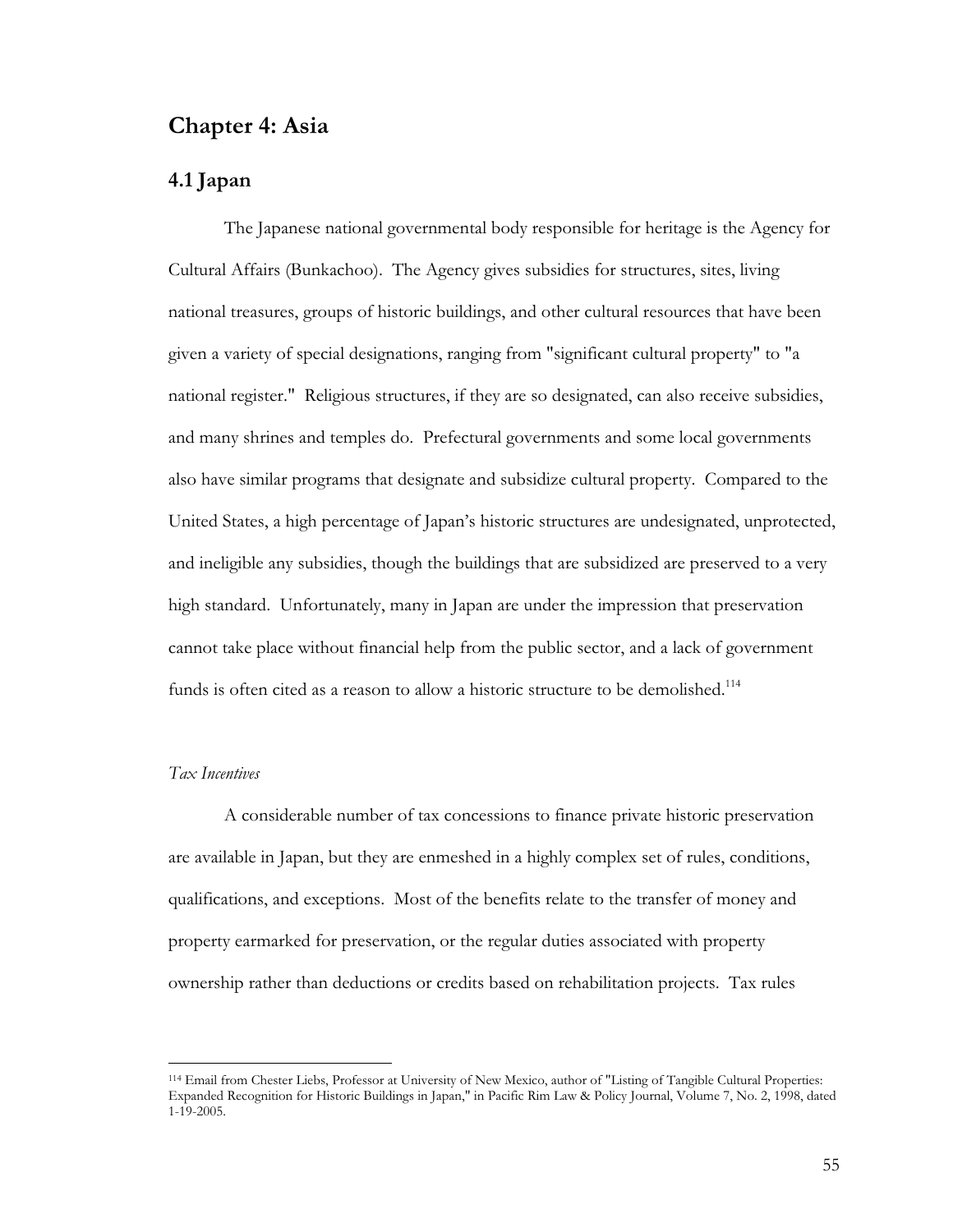relating to the ownership or donation of cultural property vary widely, and are primarily based on the recognized status of the property, the donor, and the accepting body.<sup>115</sup>

Donations to public benefit corporations are tax deductible. Corporate donations to the State or to recognized public charities (including those dedicated to the protection of cultural heritage) are wholly tax deductible, while donations to other organizations are tax deductible up to .5 x (the amount of the donor's capital x  $.002 +$  its annual income x  $.025$ ). For example, for an enterprise whose capital is ¥3 million and income is ¥1 million, donations up to ¥15,500 would be tax deductible. Tax benefits for donations by individuals are more restrictive. If an individual inherits an Important Cultural Property as a residence, he may claim a 60% deduction of the assessed value for inheritance tax purposes. If he inherits an asset and donates it to a public charity within six months, the donation is wholly tax deductible and free from inheritance tax. Other donations to the State or public charities are deductible up to a certain limit (donor's annual income  $x$  .25 -  $\text{\textless }10,000$ ). All other individual donations are not tax deductible at all. Outside of these situations, when an individual donates real estate or sells it at a fraction of its value, it is considered to be a regular market price sale.<sup>116</sup>

In 1998, the Japanese national legislature passed a law allowing non-profit organizations to incorporate, but donations to non-profits did not become tax deductible until 2001. To be eligible for tax-deductible donations, non-profits must meet a number of government criteria, for example, at least 80% of their total expenditures must be spent on non-profit activities, and more than one-third of total revenues must come from donations and grants. Because of these restrictions, the majority of currently incorporated non-profits

<sup>115</sup> Bunkachoo (Japanese Agency for Cultural Affairs), *Administration of Cultural Affairs in Japan*, part I, "Building a Society that Values Culture," (Tokyo: Bunkachoo, 2004), http://www.bunka.go.jp/english/2002-index-e.html.

<sup>116</sup> Toshijuki Kono, "The Public Benefit Corporation and Taxation in Japanese Law," in *Legal Structures of Private Sponsorship : International Seminar on Legal Structures of Private Sponsorship and Participation in the Protection and Maintenance of Monuments, Weimar, Germany, April 17 to 19, 1997*. ([Munich]: ICOMOS, Journals of the German National Committee, 1997), 59-62.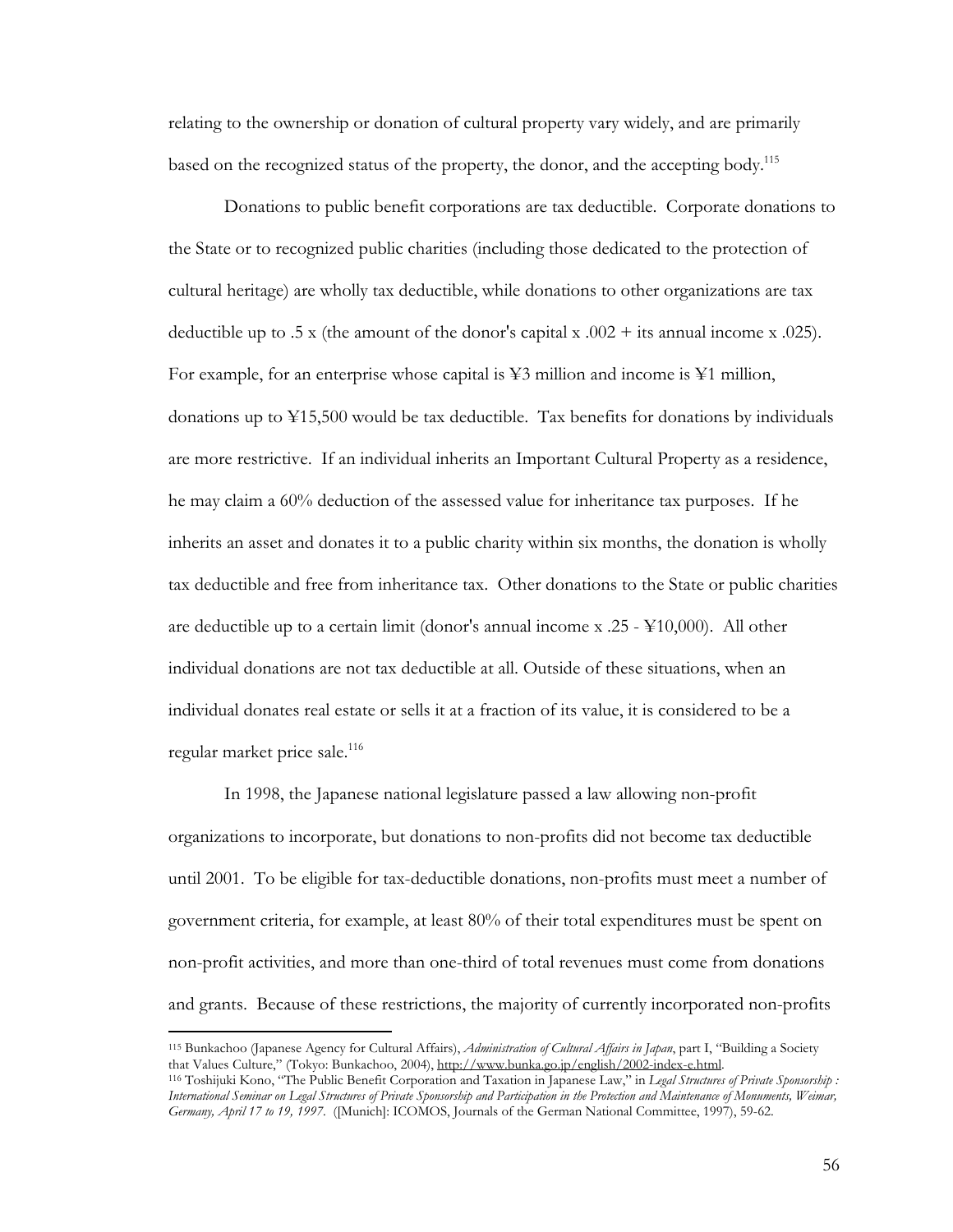are not eligible to receive tax-deductible donations, $117$  but their incorporation has had a major, mobilizing effect on the heritage sector of the Japanese economy. The Research Institute of Economy, Trade, and Industry (RIETI) estimated that in the year 2000, the market-based domestic production of non-profits whose activities focused on education, culture, and sports equaled  $456.2$  billion.<sup>118</sup>

#### *Grants*

The Law for the Protection of Cultural Properties administered by the Agency for Cultural Affairs mandates that conservation repair work on an Important Cultural Property is to be carried out by the property's owner. However, financial support to cover expensive repairs can be granted by the national government. The Agency for Cultural Affairs also provides subsides for historic property owners to install or repair fire-prevention facilities and other required disaster prevention systems.<sup>119</sup>

In fiscal year 2001, the Agency for Cultural Affairs devoted ¥845 million from its total budget to subsidize owner-led conservation work on and disaster-prevention system installation for Important Cultural Properties. That same year, the Agency allotted almost ¥5 billion for projects that preserved and repaired historic sites, installed and maintained disaster-protection facilities, and placed a priority on public access to sites. Some of these projects included the "Comprehensive Development Project for Core Historic Suites in Local Areas" and the "Project to Promote the Servicing and Use of Historic Roads." 120

<sup>117</sup> Japan Center for International Exchange, "New Tax Bill Gives Partial Victory to NPOs," in JCIE *Civil Society Monitor*,

<sup>118</sup> Daisuke Takayanagi, Mutsuharu Takahashi, and Seiji Imase, "Quantifying the Economic Benefits of the Non-profit Organization in Japan – Setting the Non-profit Performance to the I-O Table (Summary in English)," RIETI Discussion Paper Series 02-J-010, (Tokyo: RIETI, 2002), http://www.rieti.go.jp/en/publications/summary/02110004.html. 119 Bunkachoo, *Administration of Cultural Affairs in Japan*, part IV, "Preserving and Utilizing Cultural Properties." 120 Kono, "Public Benefit Corporation" 63.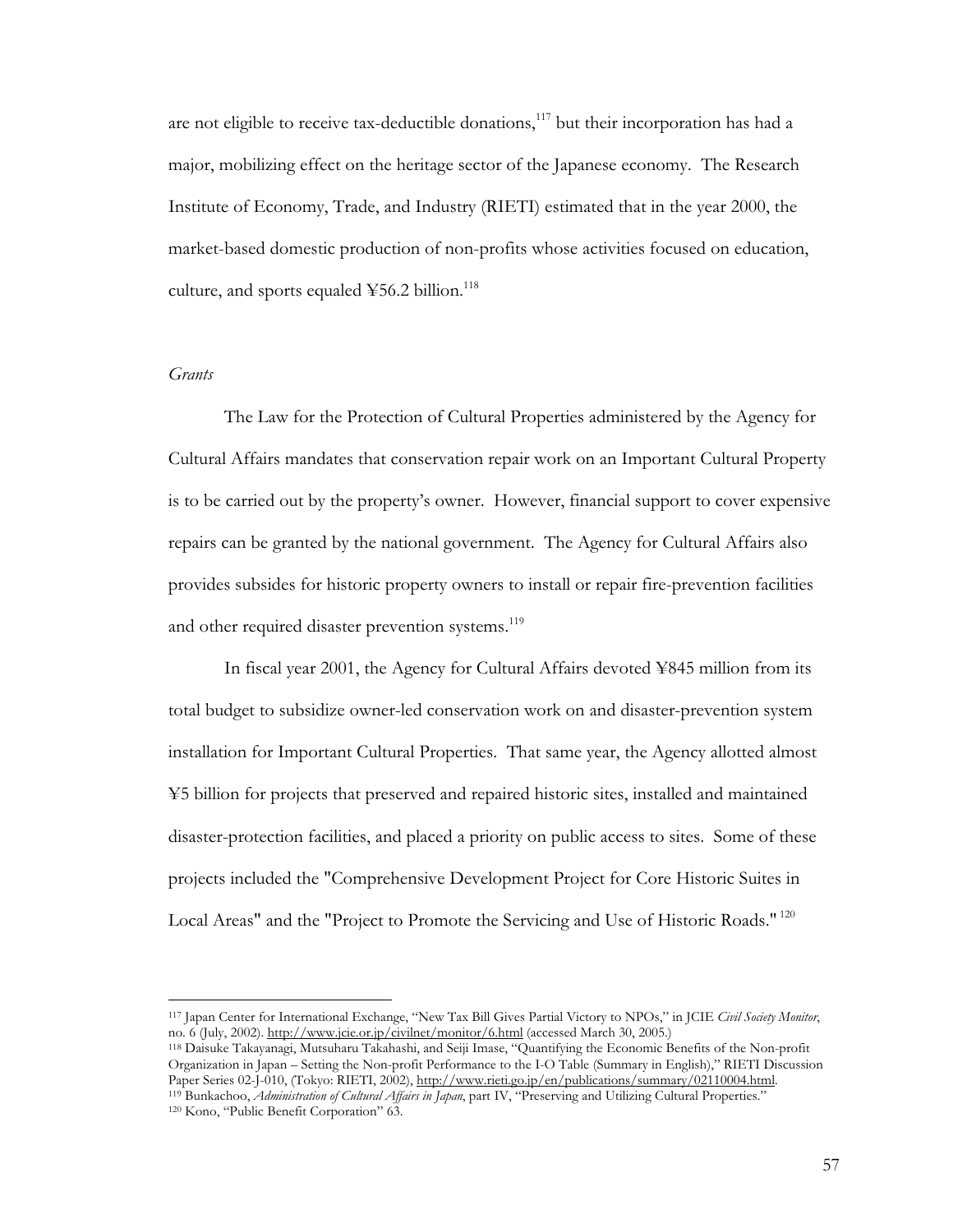#### *Subsidized Organizations*

Until 1998, Japanese law did not allow for the incorporation of non-profit organizations, only "public benefit corporations," dedicated to public interests such as religion, charity, and science, which must gain the approval of the Ministry of Finance and meet extensive criteria in order to incorporate. Approximately 230,000 public benefit corporations existed in Japan between 1994 and 1996. They are exempt from property tax, consumption tax, and resident tax, and any income generated by their public benefit activities is not taxable. If a public benefit corporation engages in activities that generate forprofit business income (roughly equivalent to "unrelated business income" in the United States), it must pay corporate income tax, but at a lower rate than is collected from for-profit businesses. As of 1997, the public benefit corporation income tax rate was 27%, while the for-profit rate was 37.5%. If a foreign corporation operating in Japan is judged to be equivalent to a Japanese public benefit corporation, the Minister of Finance may decide that it is eligible for the same tax privileges as a Japanese public benefit corporation.<sup>121</sup>

#### *Local Programs*

 On the local level, all important cultural properties and historical sites are exempt from fixed asset taxes, special property taxes, and city planning taxes. Historic buildings that are in preservation districts can earn variable tax reductions on fixed assets taxes and city planning taxes, while residential buildings designated as registered tangible cultural properties receive reductions of up to 50% on fixed assets taxes.

 Municipal grants for preservation are actually locally distributed national funding, and the grant process is not initiated by private property owners. Municipalities have the

<sup>121</sup> Ibid, 59-62.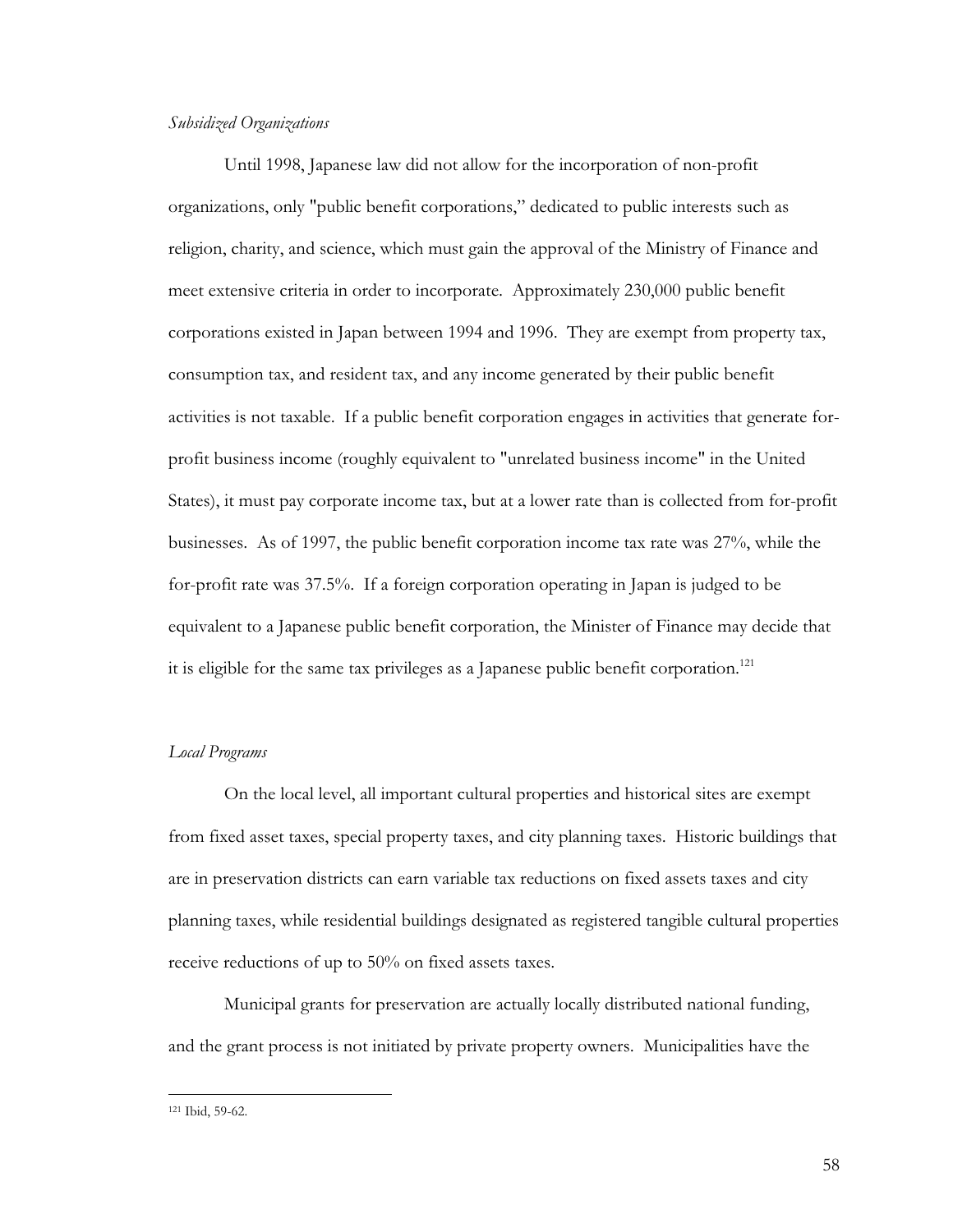authority to designate certain local areas as "Preservation Districts for Groups of Historic Buildings" based on nationally-generated regulations. The national government can then classify the Districts of highest value as "Important Preservation Districts for Groups of Historic Buildings," and is able to provide financial support to municipal preservation projects on those Districts. The national government can then also grant subsidies for the purchase and repair of listed Historic Buildings and Structures within those areas. Additional grants can be issued for improvements to non-listed buildings and structures in an attempt to harmonize the latter with the surrounding historical and natural features. The Commissioner for Cultural Affairs and Prefectural boards of education can also provide municipalities with grants to install risk-preparedness facilities where necessary.

# **4.2 Singapore**

 The primary public preservation incentive in Singapore is a program operated by the national Preservation of Monuments Board which allows tax deductible donations to privately owned, non-commercial monuments. To date, Singapore's Preservation of Monuments Act has designated only 54 building, consisting of various religious, civic, institutional, and commercial structures. Perhaps because there are so few eligible properties, the "Tax Exemption Scheme for Donations to National Monuments," established in 2002, takes a very hands-on approach, allowing owners to raise money, issue tax-exempt receipts for donors, and use the donated funds to perform restorations. Under this program, monument donors are entitled to a "double-tax exemption" (twice the donation value) for monetary donations made on or after 1 January 2002. The donated funds may be used for almost any aspect of the restoration project. Repairs to facilities surrounding the monument could be eligible for the funds, if "they form an integral part of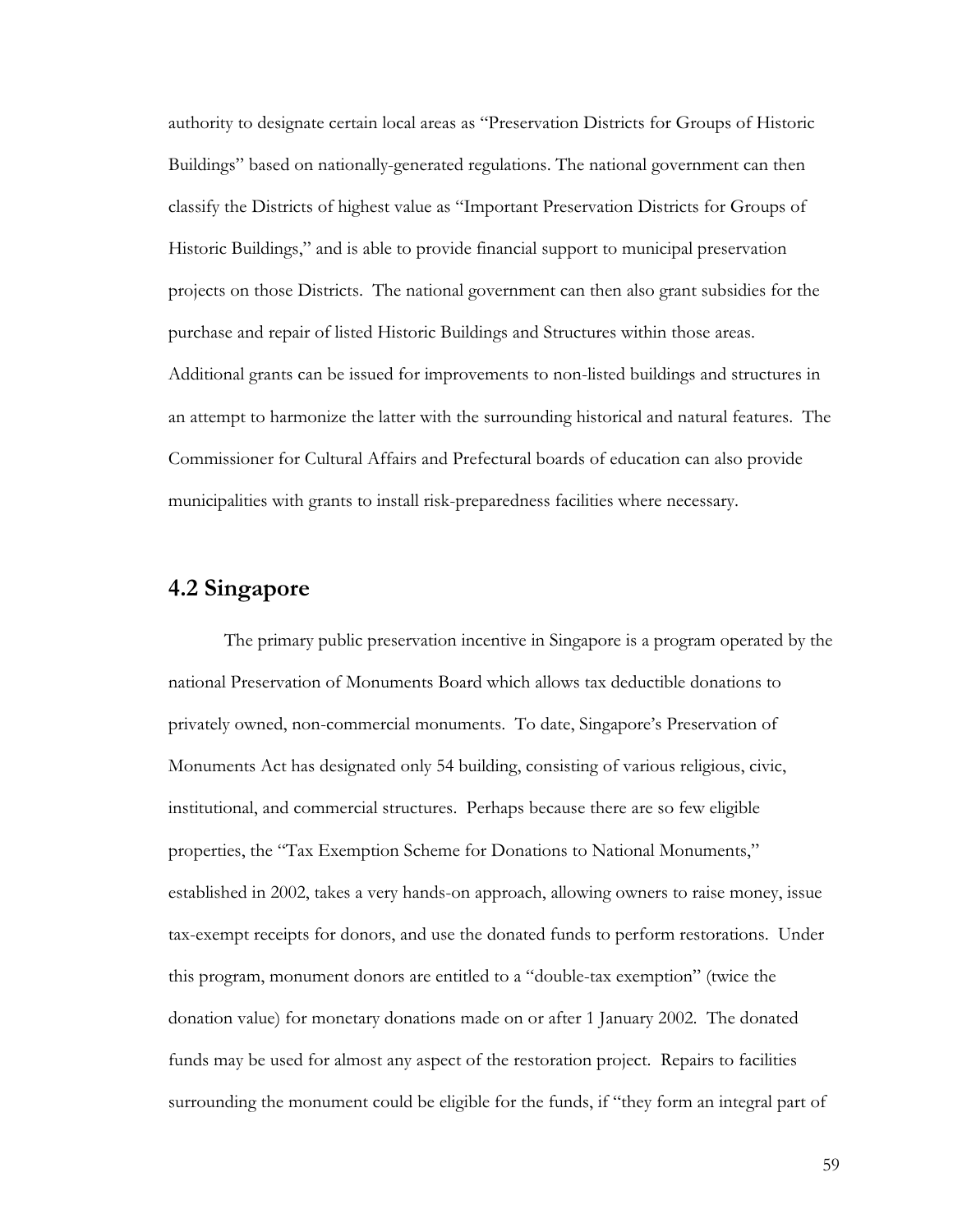the concept and design of the monument, for example, the ablution area in a mosque. New extensions and repair work, for example, to toilets or kitchen, grass cutting and window cleaning, do not qualify." $122$ 

 Specifically, the program permits the Preservation of Monuments Board to open a bank account for each monument for the deposit of all public donations, and provide owners with a receipt book for issuing receipts to donors. When a sufficient amount of donations have been confirmed by the bank and the Monuments Board, the work may commence and project costs begin to be released to the owner. Currently, six monuments have been enrolled in the program, all of them religious buildings. They are: Siong Lim Temple, St George's Church, Sri Mariamman Temple, Sri Perumal Temple, Abdul Gaffoor Mosque, and Thian Hock Keng Temple<sup>123</sup> Donations to the Preservation of Monuments Board are also fully tax deductible. In 2003, the Board received over SGD\$288,000 in donations.<sup>124</sup>

### **4.3 Turkey**

In Turkey, heritage properties are completely exempted from property taxes.<sup>125</sup> The Directorate for the Conservation of Cultural and Natural Heritage acts with a network of seventeen autonomous Regional Preservation Councils to decide what sites should be added to the national inventory and made eligible for tax exemption. The Directorate also approves the conservation of privately owned buildings. Autonomous users of state owned historical properties (such as universities, state offices, hospitals, municipalities, high schools,

<sup>122</sup> Singapore Preservation of Monuments Board, Ministry of Information, Communications, and the Arts, "Tax Exemption Scheme for Donations to National Monuments in Singapore," (Singapore: Preservation of Monuments Board, 2004), http://www.mica.gov.sg/PMB-tax.pdf.<br><sup>123</sup> Ibid.

<sup>123</sup> Ibid. 124 Singapore Preservation of Monuments Board, Ministry of Information, Communications and the Arts, *Preservation of Monuments Board* website, http://www.mita.gov.sg/aboutus/pmb.html. 125 EPHC, *Making Heritage Happen*, 6.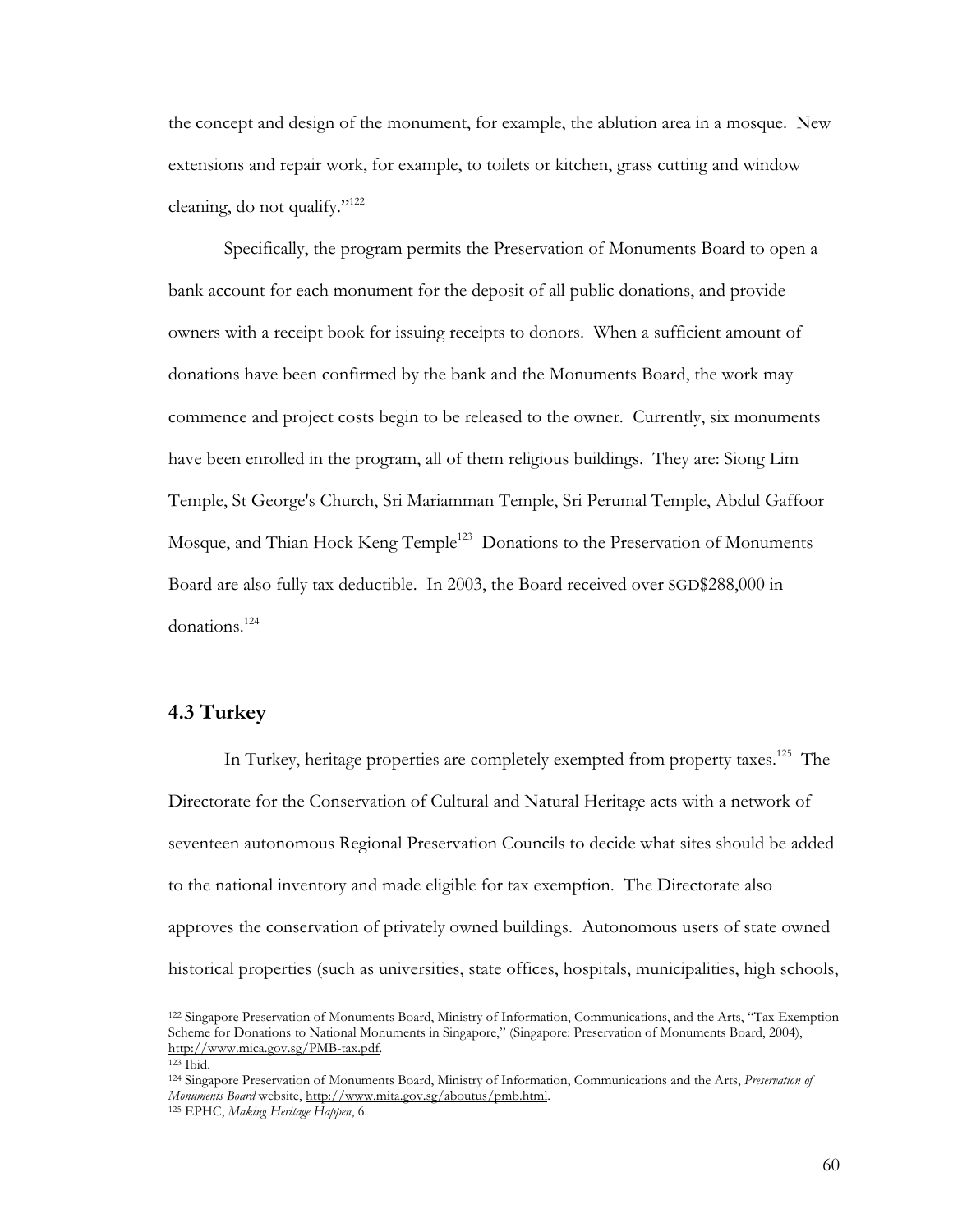etc.) are responsible for their care, maintenance, and restoration. In 2002, there were about 60,000 registered immobile cultural and natural heritage sites that had been inventoried by the Directorate. Outside of Istanbul, those figures represented about 25,000 civic buildings, 5,500 religious buildings, 5,000 cultural buildings, 1,500 administrative buildings, 700 military buildings, 1,500 industrial and commercial buildings, 250 monuments, and 39 protected streets.<sup>126</sup>

 Foundations and associations, many of which own, are housed in, or are devoted to heritage properties, are granted public benefit status and are exempt from income tax and institutional tax. Donations to foundations are also tax deductible. The principal foundations and associations participating in heritage preservation activities in Turkey are:

- The Touring and Automobile Club of Turkey (TTOK), a public benefit association. The Club owns and inhabits a number of historic buildings that have been restored or rehabilitated. Organizational dues have been the main source of funds for the management of their buildings.
- The Foundation for the Protection of Monumental, Natural and Touristic Values of Turkey. Established by the Ministry of Culture and Tourism and focused mainly on Istanbul, it helped finance restorations of seafront houses on the Bosporus, and Istanbul's the city walls.
- The Association for the Protection of Historical Houses of Turkey, an organization with "public benefit status." Established by scholars it focuses on raising public awareness through education, and does not deal with rehabilitation or maintenance.
- The Foundation for the Protection of Environment and Cultural Assets (ÇEKÜL), also an organization with "public benefit status." ÇEKÜL has been very active in providing technical instruction on historic house restoration all over the country, financially supporting the restoration and rehabilitation of Turkey's "most important group of monuments not belonging to the State."<sup>127</sup> Their projects are dependant on the donations they receive from the public.
- The Chamber of Architects of Turkey, a professional association and watch-group that helps creates public opinion and awareness.

<sup>126</sup> Turkish General Directorate of Preservation of Cultural and Historical Heritage, "Inventory of Registered Immobile Cultural and Natural Heritages and Sites at National Scale"<br>http://www.kulturturizm.gov.tr/portal/default\_en.asp?belgeno=798 (visited 4-5-05).

<sup>&</sup>lt;sup>127</sup> İlhan, Nezvat, "Legal Forms – National Approaches in Turkey," in *Legal Structures of Private Sponsorship : International Seminar on Legal Structures of Private Sponsorship and Participation in the Protection and Maintenance of Monuments, Weimar, Germany, April 17 to 19, 1997*. ([Munich]: ICOMOS, Journals of the German National Committee, 1997), 82.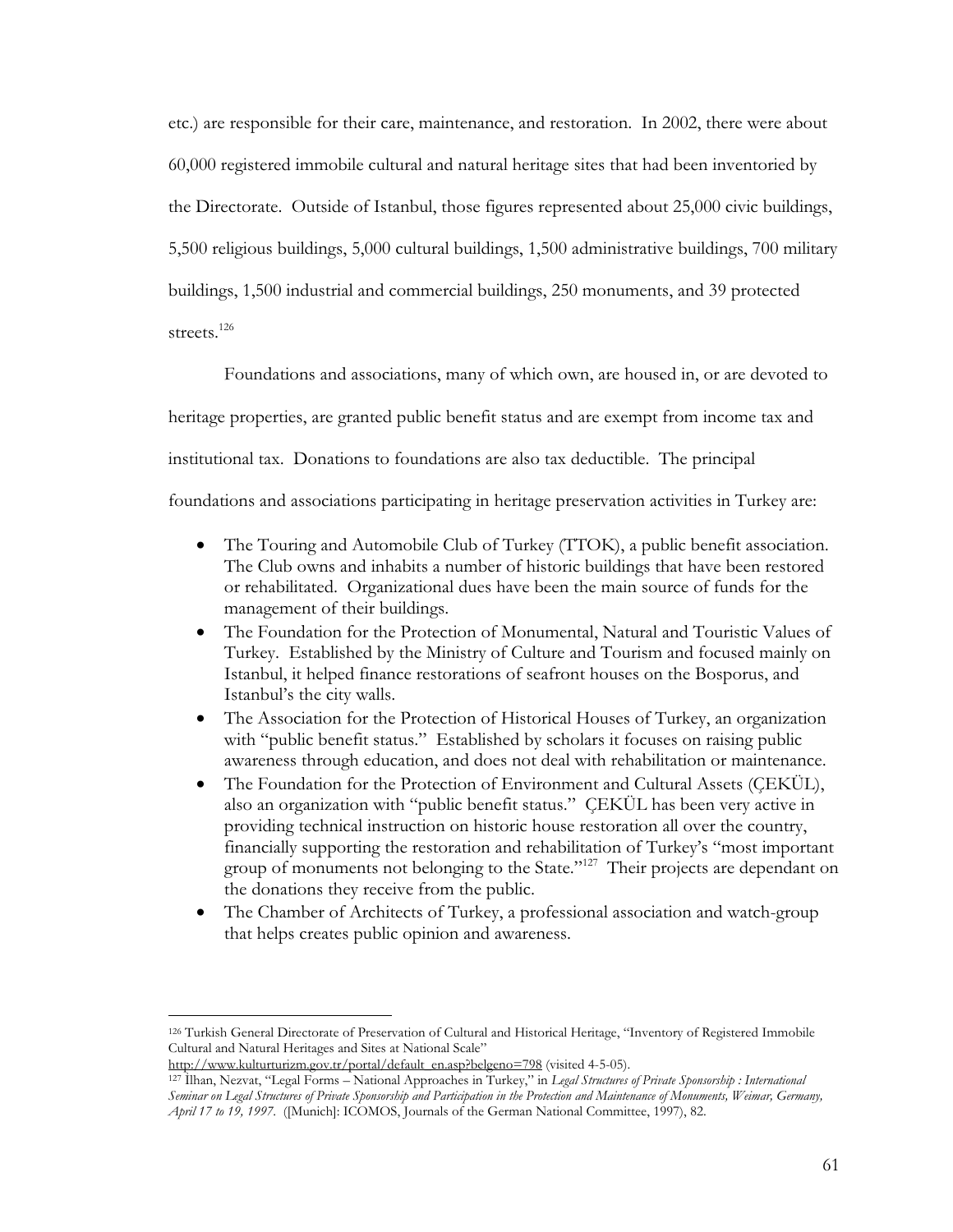# **Chapter 5: North and Central America**

## **5.1 Canada**

#### *Tax Incentives*

 Like the United States and Australia, Canada is a nation that has few national programs encouraging historic preservation, but a variety of state and local incentives in place. Some national unity is provided by the Federal Tax Codes, which, unfortunately may tend to hinder preservation investment rather than encourage it. One area in which Canada's tax laws benefit preservation is the fact that donors who make monetary gifts to registered charitable organizations, including some heritage organizations, receive tax benefits in return. When buildings are donated to registered charities or municipalities, the donors can claim a tax credit or deduction for the donation. Corporate donors receive deductions, while individual donors receive tax credits equal to 17% on the first CAD\$200 donated in the tax year, and receive a credit of 29% on any part of the donation that exceeds CAD\$200.

 Few donations of real estate are made in Canada, largely for tax reasons, because the federal government collects capital gains tax on donated real estate. Replacing an even more stringent capital gains tax policy, legal changes instituted in 1998 now allow donors to deduct 75% of the value of a heritage property donated to the national government or a charity against their net income. A 100% exemption from capital gains tax does exist however on certified movable cultural property.<sup>128</sup> Similarly, the national government's tax policies do not permit deductions for donations made as part of heritage property easements, although deductible easements may be made for nature conservation.<sup>129</sup>

<sup>128</sup> Vaillancourt and Boucher, *Lightening the Burden*, 9. 129 Ibid, 8.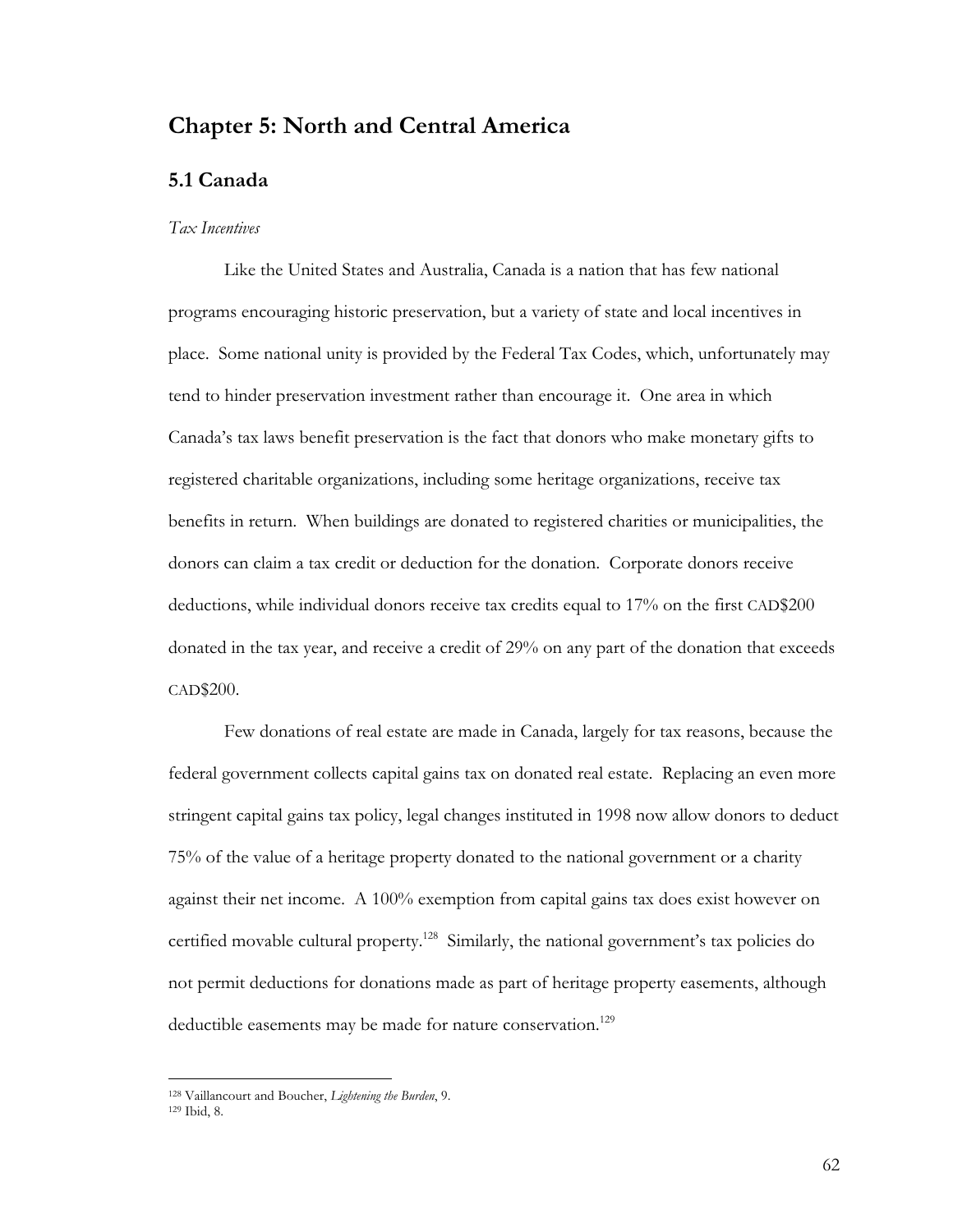Canada's Income Tax Act does not differentiate between heritage properties and any other real estate. The costs of rehabilitating or renovating any commercial property can be evaluated either as a current expense, which is deductible in the current filing year, or as a capital cost, which must be deducted over a number of years (in 1998 a 4% deduction per year was required). The question of whether a project is classified as a current expense or a capital cost is therefore very important to the funding of a renovation, but unfortunately no clear guidelines exist indicating how the Canada Revenue Agency will classify a project. In general, if work or intervention constitutes a "betterment" of the property, such as a replacement roof made of materials superior to the original, it must be capitalized. Routine maintenance such as painting or replacing floor coverings is usually considered a current expense. Many rehabilitation projects easily include both types of work, and because each case is treated individually, owners have little idea of whether they can count on the current deduction when they budget their projects, creating uncertainty, and a detrimental environment for preservation.<sup>130</sup>

 Perhaps the most serious detriment to preservation in Canada's Federal Tax Law is the terminal loss deduction on income tax. This rule "enables property owners to take a deduction on the depreciated value of a building at the time of demolition," giving an immediate tax benefit for building demolitions.<sup>131</sup> The owner of a property can write off 75% of the depreciated value of the property upon demolition, which in itself demonstrates a worsening of an already regrettable situation, since before 1987 the write off was only 50%.132

<sup>130</sup> Ibid, 16.<br><sup>131</sup> Ibid, 5, 13.<br><sup>132</sup> Ibid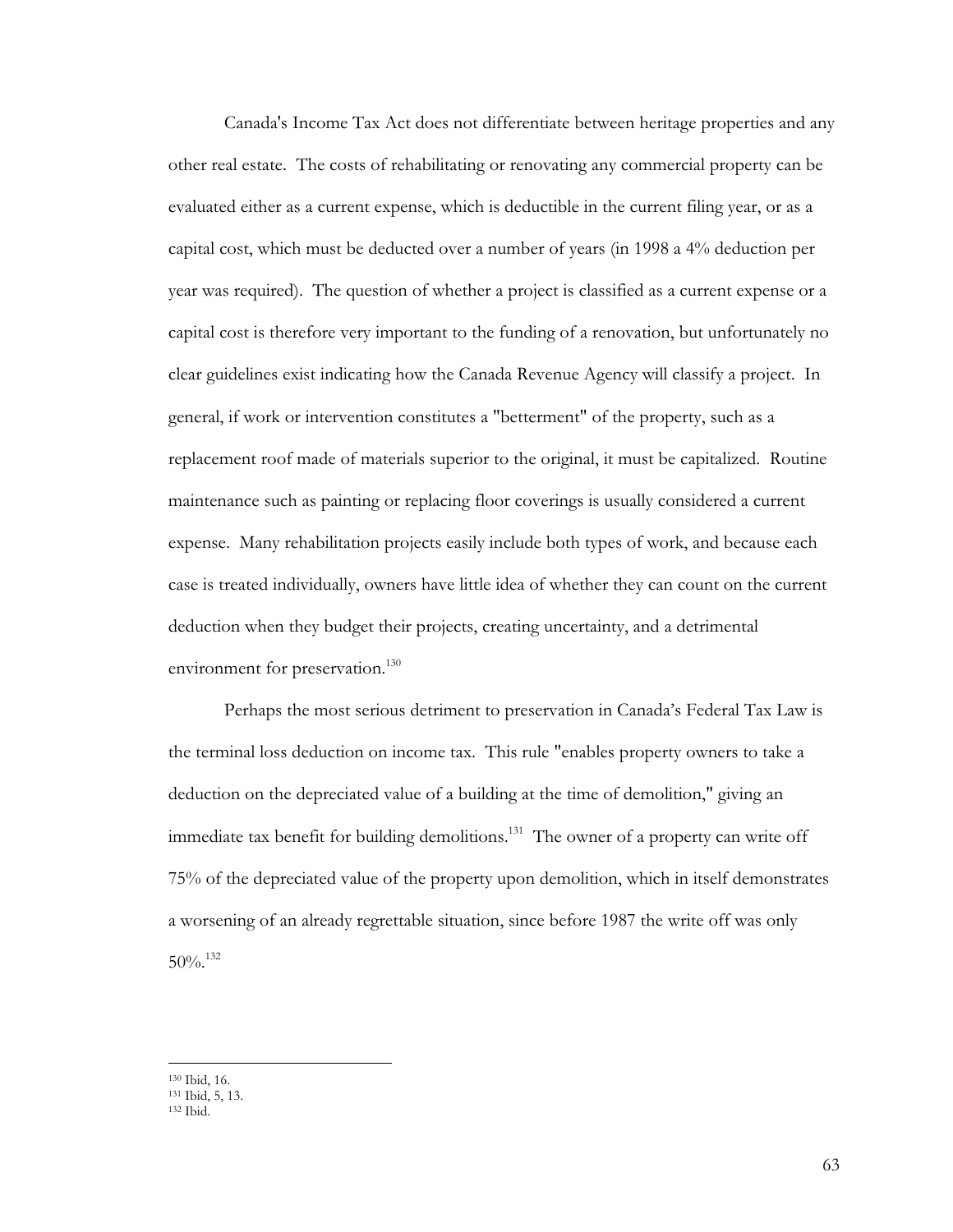#### *Grants*

 The federal government currently offers only one major grant program for heritage conservation, the Commercial Heritage Properties Incentive Fund. The program awards funds to corporations for the rehabilitation of eligible commercial buildings listed on the Canadian Register of Historic Places, covering 20% of total eligible costs, up to a maximum of CAD\$1 million. The building must be used commercially, or be made available for commercial use soon after its rehabilitation. The rehabilitation of the property must be of "substantial magnitude," which is defined as either at least 50% of the most recent depreciated cost base of the property for federal income tax purposes (excluding land), or, in the case of a leased property, at least five years of net rent at the current rate at the time of application.<sup>133</sup> The overall goals of this three-year pilot program are to make heritage property investment more attractive to businesses, and to test whether or not the federal government would be interested in creating other incentive programs in the future. Recent recipients of the funding include the Chinese Times Building in Vancouver, the Gooderham and Worts Distillery in Toronto, and the Leader Building in Regina, Saskatchewan. 134

#### *Provincial/Territorial Programs*

 The heritage policies in each Canadian province and territory are largely determined without federal restrictions or guidance. It has only been within the last few years that Canada has initiated any serious effort to compile a national registry of heritage properties, or create a uniform set of standards for rehabilitation, and this longstanding independence is reflected in the individual incentives available in the states and territories.

<sup>133</sup> Parks Canada, "Commercial Heritage Properties Incentive Fund" webpage http://www.pc.gc.ca/progs/plp-hpp/plphpp2a\_E.asp (visited 4-10-05).<br><sup>134</sup> Ibid.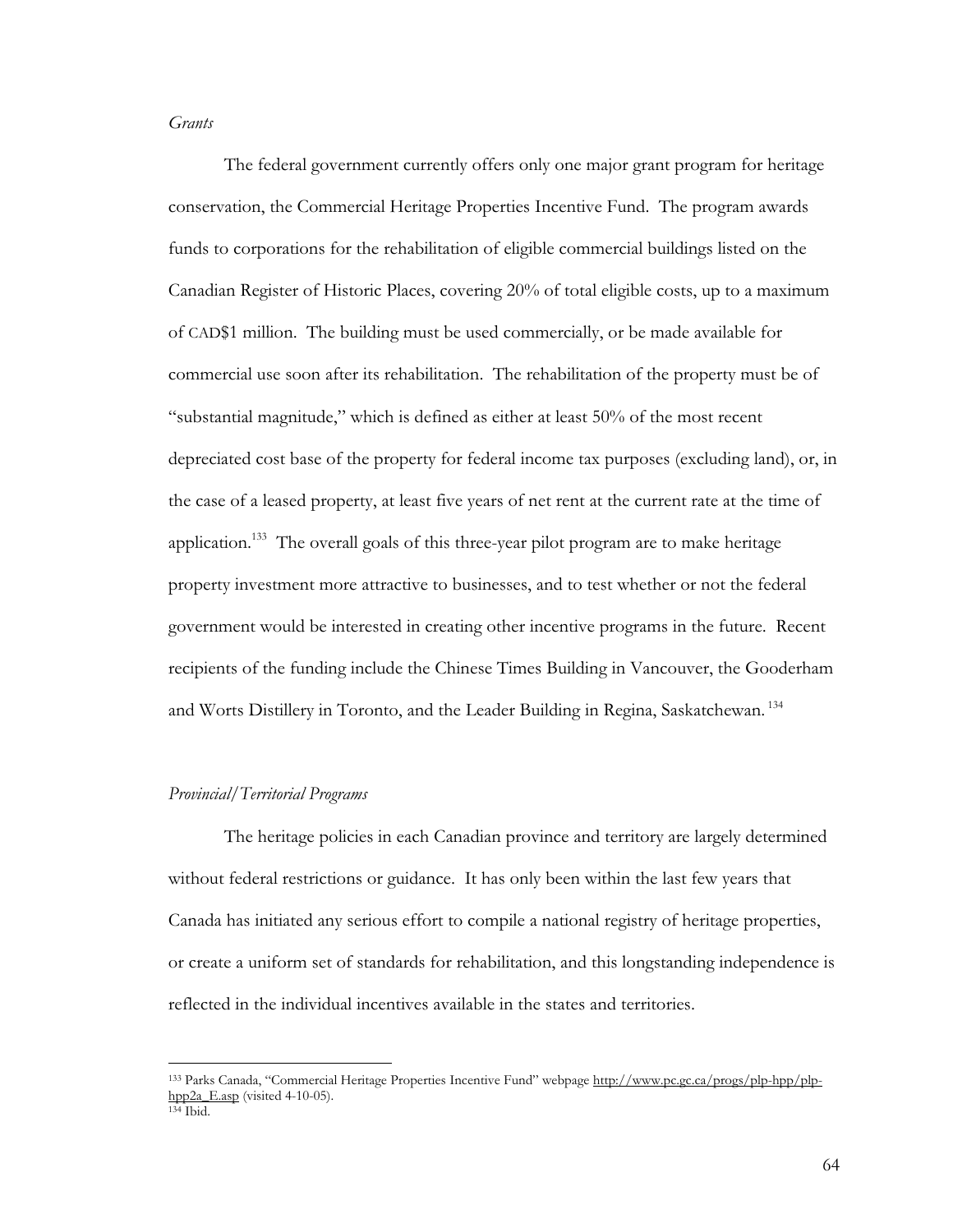Provincial and municipal governments in Quebec provide a variety of intermeshing tax incentives and grants to heritage property owners, which en masse inspire a multilayered, flexible approach to encouraging heritage investment. This kind of collaboration exists between most provinces and municipalities in Canada, as it does in many states, counties, and towns in the United States.<sup>135</sup> Mutually funded by the province and municipality, rehabilitation programs here take place under the Provincial Residential Rental Building Program (PRILL) as a means of stimulating revitalization in larger neighborhoods and areas. two small-scale PRILL revitalization projects in took place in Drummondville, Quebec in the late 1990s. The first was a rehabilitation of three prominent vacant corner residential buildings, which was coordinated by Drummondville's Corporation rues principales (Main St. Corp.) The project required over CAD\$1 million in financing for the renovation of nine units. PRILL awarded over CAD\$80,000 in grants for the project and the City provided tax credits for three years. Ultimately the program was successful, and helped attract residents back to downtown. The second project in Drummondville was the renovation and modernization of a 1943 Art Deco movie theater, which PRILL money transformed into multi-hall cinema. Retaining one of the City's only examples of Art Deco, the renovation prevented the theater from relocating to the City's outer limits. After the renovation was completed, City tax credits helped make the project feasible for the reinhabited building's tenuous first years.

 In Nova Scotia, the provincial government provides owners of duly recognized, noncommercial heritage properties with a sales tax rebate of 53% on building supplies purchased to preserve their buildings. $136$ 

<sup>135</sup> Vaillancourt and Boucher, *Lightening the Burden,* 8.

<sup>136</sup> EPHC, *Making Heritage Happen*, 11, 54; and Vaillancourt and Boucher, *Lightening the Burden,* 14.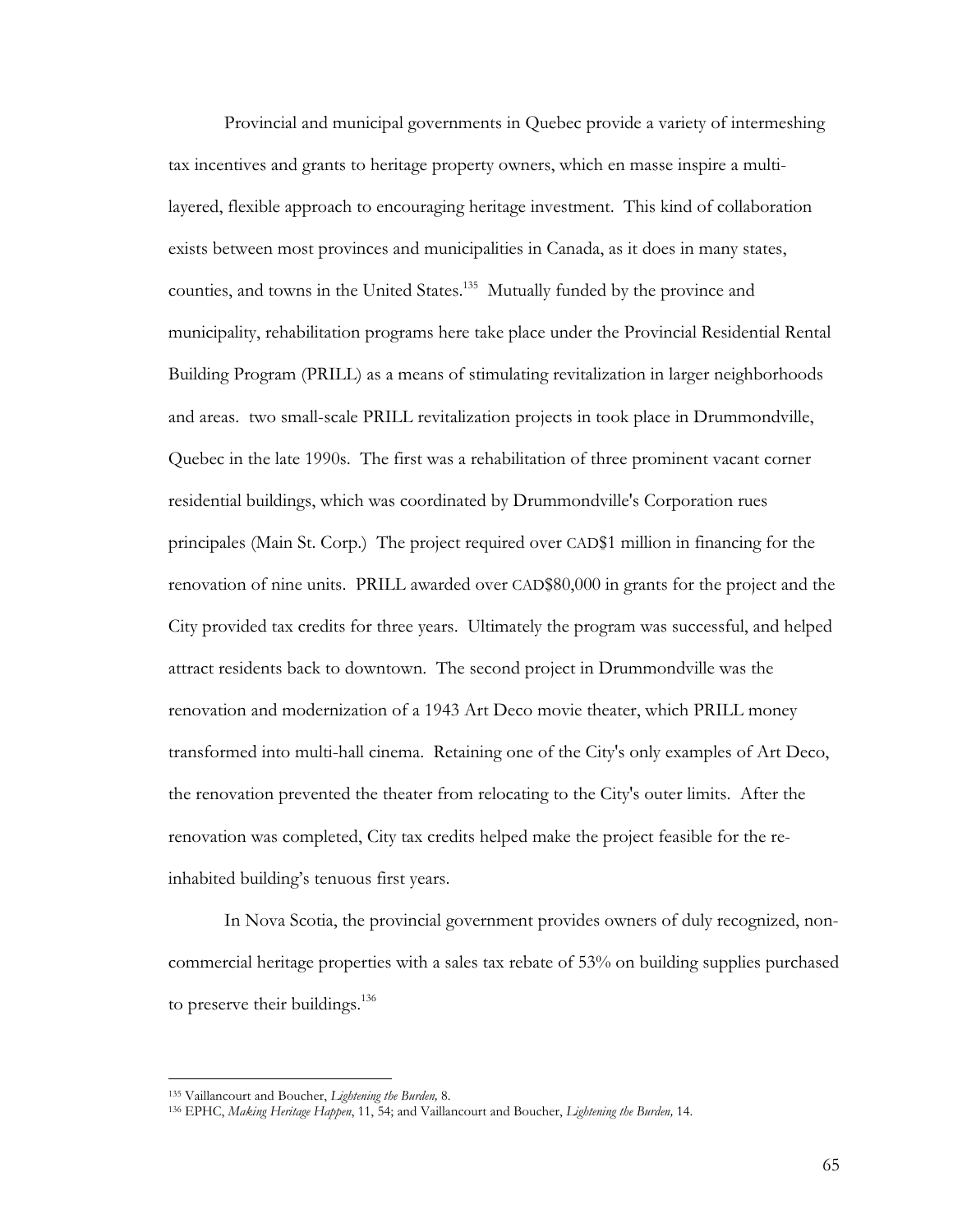#### *Local Programs*

 Edmonton, Alberta, instituted its Heritage Tax Policy in 1988 as a part of its City Historic Resource Management Plan. The policy was instituted to compensate owners for a perceived decrease in their property values after historic designation, so all 438 of the buildings on the local historic register are eligible for the program's municipal tax rebates. The policy has encouraged the rehab of thirteen buildings, as the City spent CAD\$4.2 million to mobilize CAD\$58 million in private spending in construction, resulting in 2,800 jobs. Integrated with the larger plan, the City has a rehabilitation investment fund of CAD\$600,000, and annual appropriations to the fund may be carried over through multiple fiscal years.137 The items eligible for funding are clearly defined, but no set formula exists for determining compensation, and each agreement is individually negotiated. Several levels of compensation exist. Level 1 responds to situations where the building's tax assessment encourages demolition, and is payable for up to five years. Level 2 is designed to lessen the problem of restrictive cash flow during rehabilitation, and provides a two year rebate on building and land tax assessments. Level 3 offsets possible property tax increases after rehabilitation with descending rebates over a five-year period. Level 3a allows payments for certain costs if taxes decrease after rehab. Other planning and zoning requirements can also be relaxed as a means of negotiating compensation, and property owners must sign maintenance agreements to get the funding. The City provides as much as 50% of the value of the preservation project either as a property tax rebate or as a grant (to a maximum level of CAD\$25,000<sup>138</sup> for residential properties and, CAD\$80-250,000 for commercial buildings).<sup>139</sup> CAD\$700,000 per year has been allocated for the incentives, and any unused

<sup>137</sup> Vaillancourt and Boucher, *Lightening the Burden*, 20, 54. 138 Ibid.

<sup>139</sup> Ibid.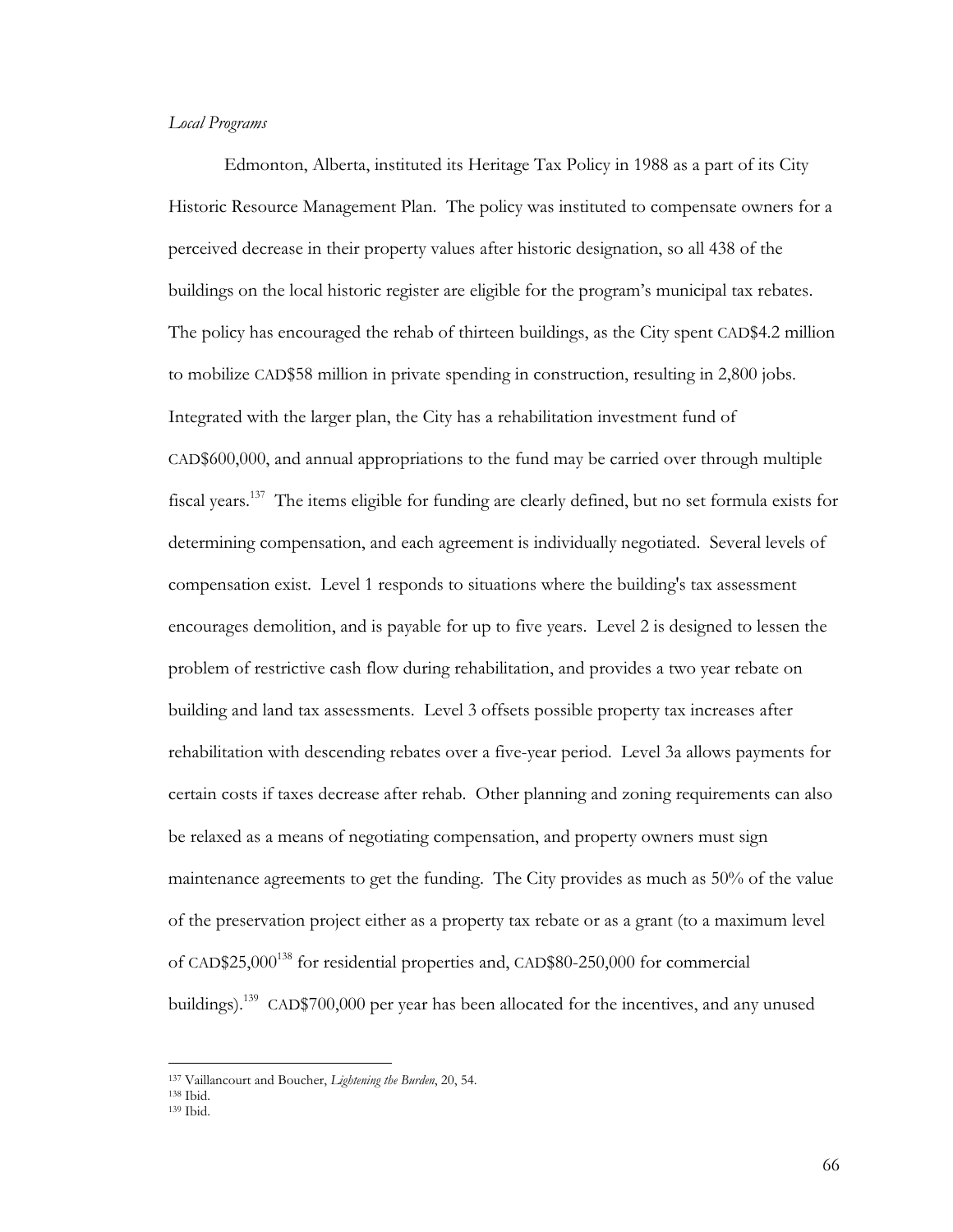funds carry forward into the next fiscal year. Approximately ten projects are approved per year. One recent example was the circa 1910 Union Bank Building which has been converted into a bed and breakfast. The bank owner received about CAD\$206,000 in Level 3a compensation on a total construction cost of CAD\$1.8 million.<sup>140</sup>

 Since 1986 the City of London in Ontario has offered historic property owners interest free loans for conservation work to the exteriors of commercial buildings. The maximum value of the loans is CAD\$30,000, and they can be amortized for a period of up to ten years. The loans can also be transferred to a new owner of the property is sold. Not a loan program alone, the City also freezes a heritage property's tax assessment rate for ten years if it is restored, so that the value of the improvement to the property is exempted from taxes. In addition, the City also has a more general endowed grant fund, and an interest free loan program that makes loans for as much as CAD\$50,000 with a maximum repayment period of ten years.<sup>141</sup>

 In July of 2003, the Vancouver City Council approved a five-year incentive program called the "Façade Rehabilitation Grant Program," to facilitate the conservation and rehabilitation of buildings in three historic neighborhoods: Gastown, Chinatown, and the Hastings Street Corridor. CAD\$2.5 million in total is available for the façade improvements. Each grant awarded will cover 50% of the costs of the rehabilitation project up to a maximum of CAD\$50,000 per principal façade (principal façades are defined as those facing a primary street). Buildings on the Vancouver Heritage Register are automatically eligible for the project, and more buildings may be added to the Register if they fit council criteria. Property owners must accept a covenant (easement) on the restored façade to receive their grant. This program integrates nearly every possible preservation incentive available to

140 Ibid. 141 Ibid, 54.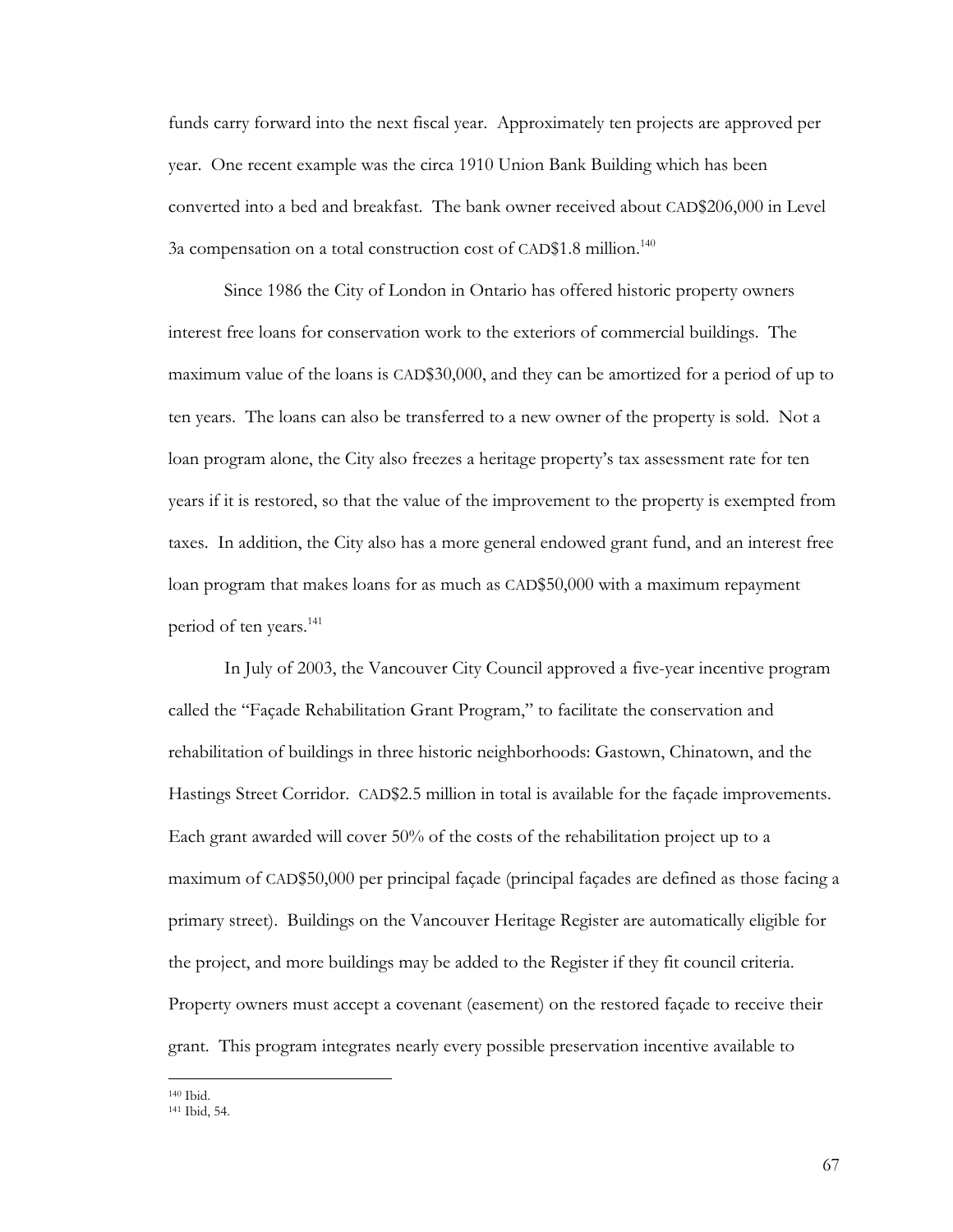create something that could be truly compelling and desirable for a number of property owners.142 In these same three neighborhoods, the City of Vancouver has also instituted a Heritage Building Rehabilitation Program which awards historic property owners property tax exemptions, and zoning density bonuses. The City hopes that these incentives will meet the "shortfall cost" of a major building upgrade. An affiliated Property Tax Exemption Program provides a 100% property tax exemption for up to ten years to cover the shortfall costs for a building upgrade. Applicants will be able to apply for this program only during its five-year pilot period (2003-2008).

 In Quebec City, the Ministry of Culture and Communications has provided 25-50% reductions in assessment rates for an indefinite duration of time, (equaling CAD\$500,000 annually, partially subsidized by the provincial government) to help owners renovate historic properties.<sup>143</sup> In Victoria City, heritage buildings pay no property taxes.<sup>144</sup>

## **5.2 Costa Rica**

 The small Central-American nation of Costa Rica has experimented with some tax incentives for historic preservation projects since at least 1997, when the Legislation for the Protection of Architectural Heritage was passed. Since then, the Ministry of Culture has allowed income tax deductions for donations and investments made for the preservation of cultural heritage, and improvements made by landowners to improve structures that have been declared historic.

 The same legislation also stipulates that no land taxes or luxury taxes will be levied on declared historic buildings. In addition, no stamp tax is required for the approval of

<sup>142</sup> City of Vancouver, Heritage Rehabilitation Programs web page,

http://www.city.vancouver.bc.ca/commsvcs/planning/heritage/incentives.htm, (accessed 1-20-2005). 143 Vaillancourt and Boucher, *Lightening the Burden*, 5, 54. 144 Ibid, 6.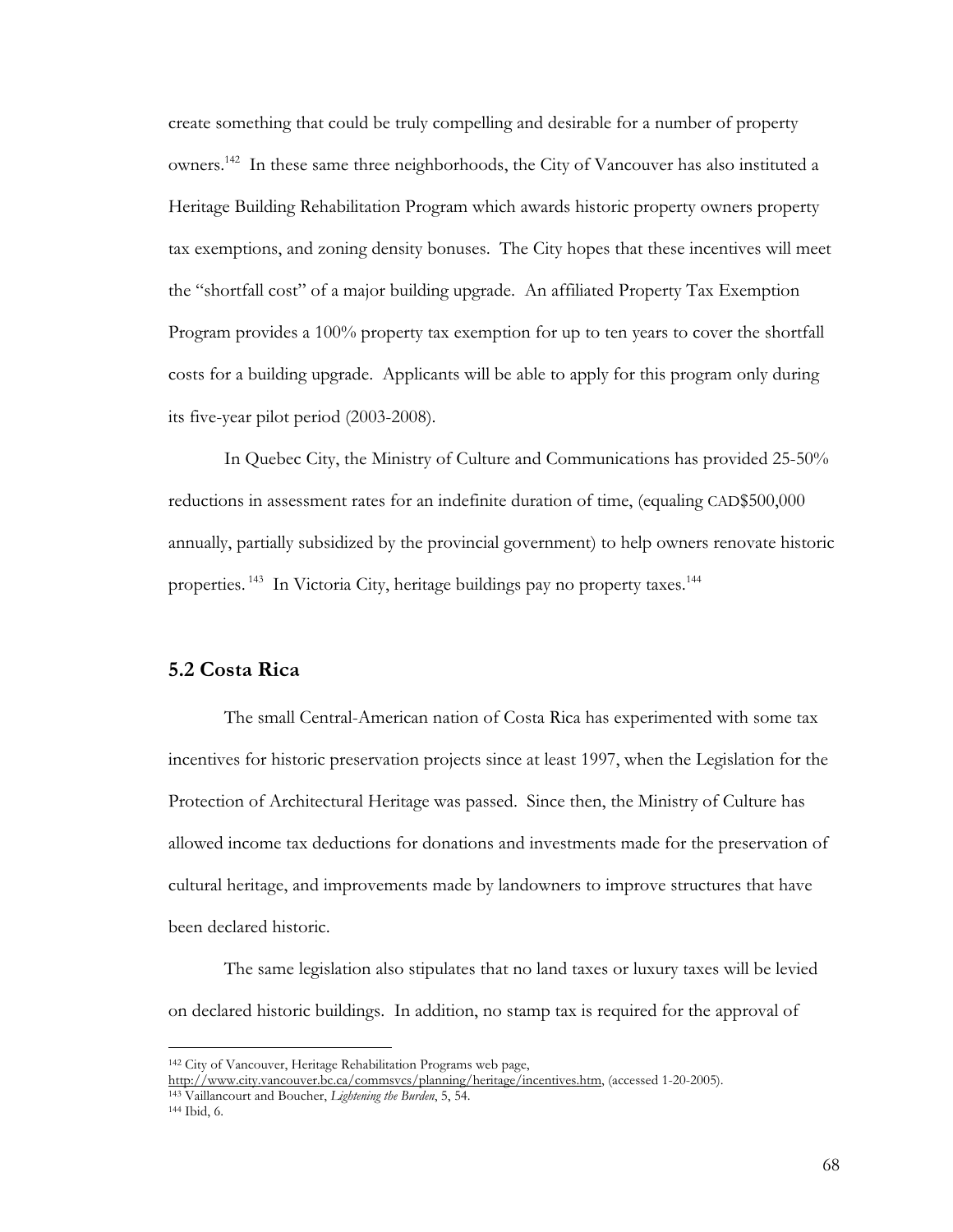construction jobs involving such historic structures.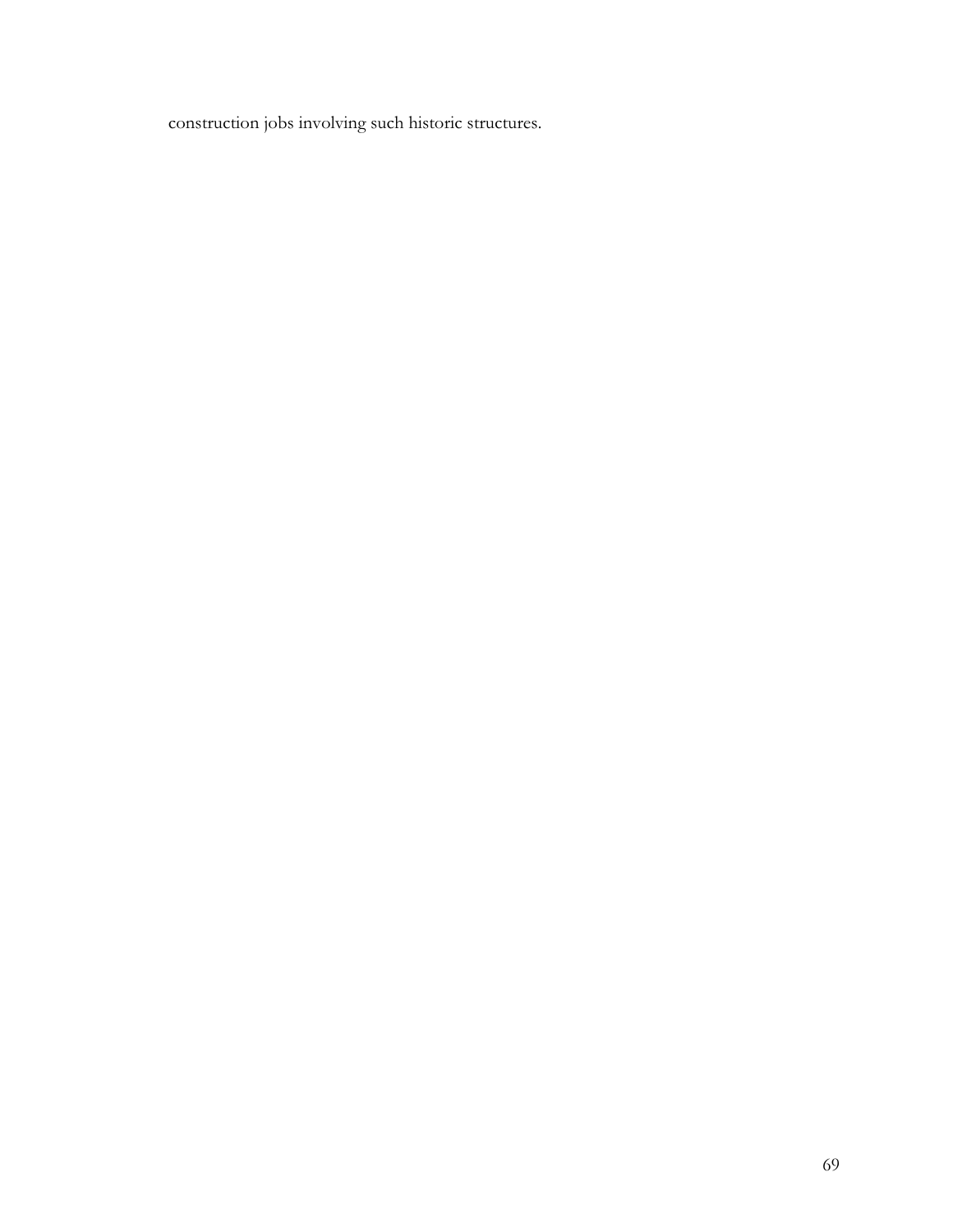# **Chapter 6: South America**

## **6.1 Brazil**

 Brazil's Monumenta Program, launched in 1999 by the Ministry of Culture, is an ambitious part of the nationwide "Plan to Advance Brazil," which has gained some additional funding from the Inter-American Development Bank and UNESCO. A unique program in Brazil's history, it was developed with the goal of creating sustainable conservation strategies for Brazil's historic sites on a national scale. The Monumenta program is now the largest ongoing cultural investment in the country, nearly equaling the budget of the entire Ministry of Culture. In its first five years, the program had a planned budget of US\$200 million, pursuing the goal of monument preservation on many fronts, including funding educational programs, training for craftsmen, intergovernmental programs, tourism, community initiatives, and building conservation.

 The program was first implemented in a few cities, where local governments outlined preservation plans for key districts where heritage conservation and economic revitalization could take place, by restoring listed buildings, repairing infrastructure to halt building deterioration, and improving public spaces. The Monumenta program then granted the municipal government 80% of the project costs, and the improvements were implemented on public and privately owned buildings.

 The program also provides direct incentives to private owners and users of historical sites, including a targeted credit program that finances the restoration of privately owned buildings at very low interest rates. In addition to these loans, low-income groups may also have at their disposal an additional line of credit to adapt houses into small commercial business buildings. Major corporations can get a 70-85% income tax deduction for their contributions to government approved cultural activities that take place in the revitalized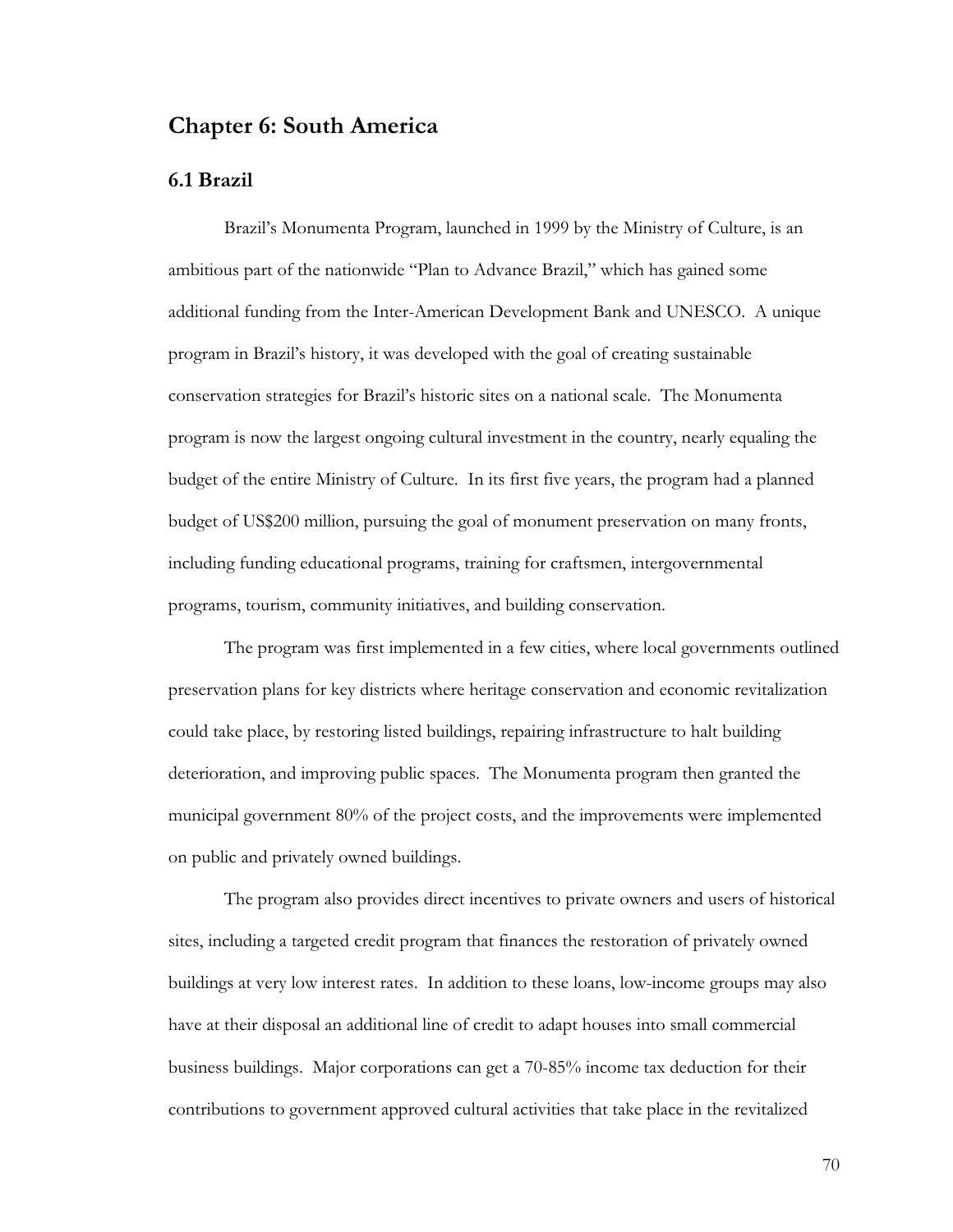Monumenta project area<sup>145</sup> (whereas, outside of the Monumenta program, Brazilian Federal Law (Lei Rouonet) only allows 40% tax deductions for corporate donations to approved cultural programs, equaling no more than  $5\%$  of their total tax debt.)<sup>146</sup>

 In exchange for the project money, the municipality commits to establishing a 20 year Preservation Fund to pay for maintenance of federally listed buildings which cannot generate enough income to be self-sufficient (such as churches and public office buildings). The newly established Restoration Fund then signals a way for the benefits of the project to continue into the future. The agreement between the Monumenta fund and the municipality stipulates a variety of ways in which the fund should be replenished, including through increased revenues from property and commercial service taxes from the revitalized project area. The fund can also be replenished through the repayment of credits made available to the private sector, since amortization and interest from the credits can be deposited into the fund and made available for reuse. Private owners can also rent out or allow usufruct in their newly renovated properties, which would generate revenue, some of which could go back to the Preservation Fund. The sizes of the resulting Restoration Funds are therefore dependent on the success of the initial project.<sup>147</sup>

## **6.2 Paraguay**

 Paraguay's Culture and Tourism Fund (FONDEC) was instituted in 1998 to finance and promote private cultural activities in all of the nation's territories. The Fund sponsors

<sup>145</sup> Arthur Darling, "Brazil's Monumenta Program: Sustainable Preservation of Historic Cities," in Serageldin, Shluger, and Martin-Brown, *Historic Cities and Sacred Sites: Cultural Roots for Urban Futures*, (Washington, DC: The World Bank, 2001), 196, http://www-wds.worldbank.org/servlet/WDS\_IBank\_Servlet?pcont=details&eid=000094946\_01011905315341. 146 Carlos Alberto Vieira, "First Synagogue in the Americas: Kahal Kadosh Zur Israel Synagogue in Recife," in Serageldin, Shluger, and Martin-Brown, *Historic Cities and Sacred Sites: Cultural Roots for Urban Futures*, (Washington, DC: The World Bank, 2001), 127, http://www-

wds.worldbank.org/servlet/WDS\_IBank\_Servlet?pcont=details&eid=000094946\_01011905315341. 147 Darling, "Brazil's Monumenta Program," 196.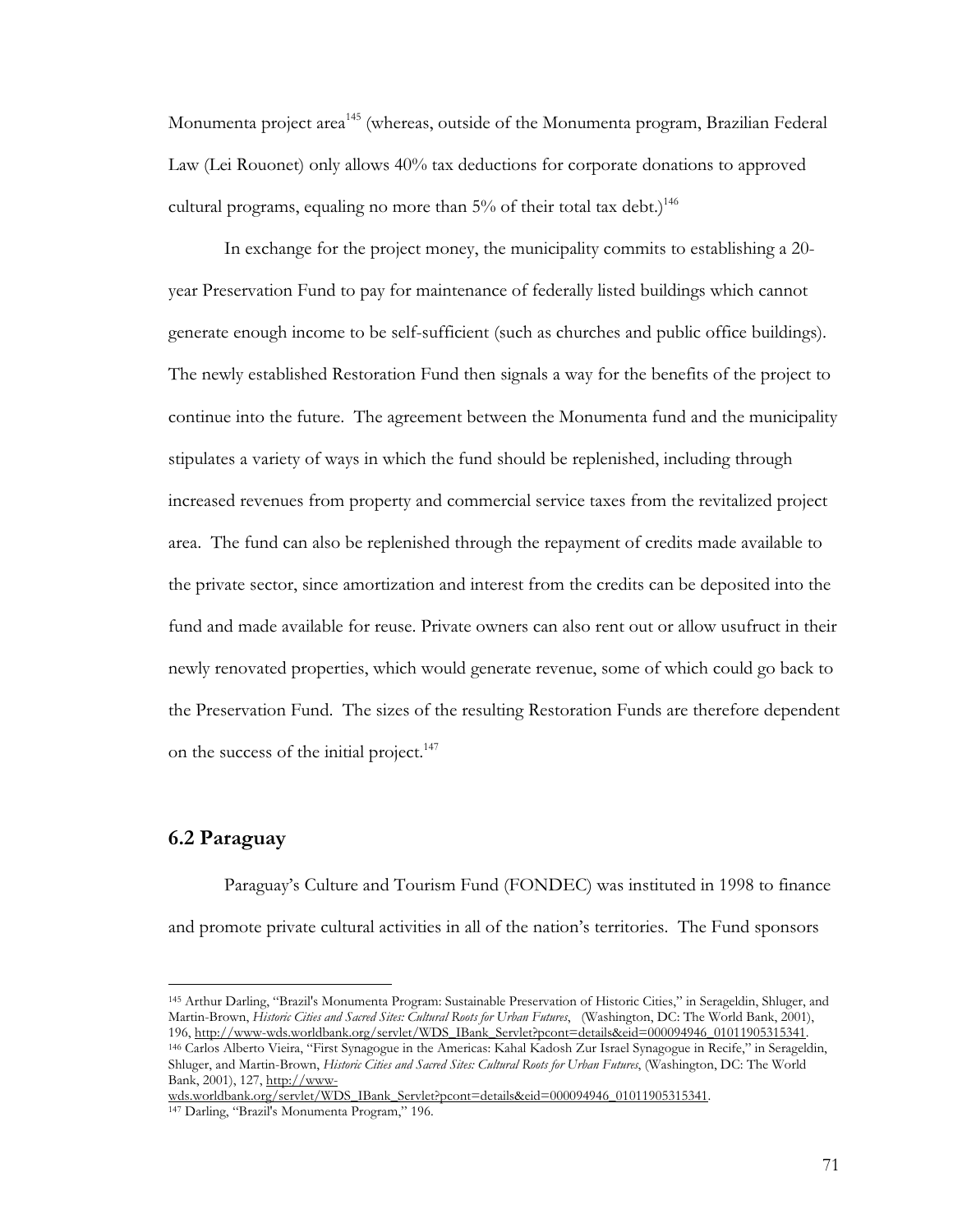culture and heritage by providing financing, some of which does need be repaid and some of which does not, for the acquisition of cultural goods and other cultural investments by private individuals. These investments could include building acquisition costs, construction, reconstruction, or repair costs, or the acquisition of machinery, equipment, and intangible assets that affect artistic and cultural activities.

 The fund was created through an initial investment of PYG 2.5 billion from the state, and is capitalized through annual contributions from the National Treasury. The fund is also replenished through tax-deductible donations, investment of its own funds, and income garnered through the repayment of loans and sales of resources that it helps to finance, creating a revolving fund in some respect. Donations will be deductible from the Rent Tax to a maximum of 5% of the net rent paid, and sponsorship funds will be deductible from the Rent Tax to a maximum of 4% of the net rent paid. In certain cases, and with executive permission, these percentages can be increased. In addition, any public events, raffles, drawings or other public fundraising performed by FONDEC is exempt from municipal taxes.<sup>148</sup>

 The creation of FONDEC builds on a fairly strong commitment to legislate and fund heritage properties in Paraguay. In 1982, the national government passed a law for the "Protection of Cultural Goods," which granted tax exemptions to the owners of properties registered as cultural heritage, and advanced other legal measures to promote private sector involvement in culture. These measures include special funding and tax incentives for organizations that fund cultural projects and heritage preservation programs. Since that time, "objects, publications and activities that are of significant value for cultural

<sup>148</sup> The Paraguayan National Congress, *Paraguayan National Law No 1.299/98, the Creation of the National Culture Fund (FONDEC)*, online resource available at *Legislacion para Todos: Ampila Recopilacion de las Distintas Disposiciones Legates del Paraguay* website, http://www.leyes.com.py/todas\_disposiciones/1998/leyes/ley\_1299\_98.htm.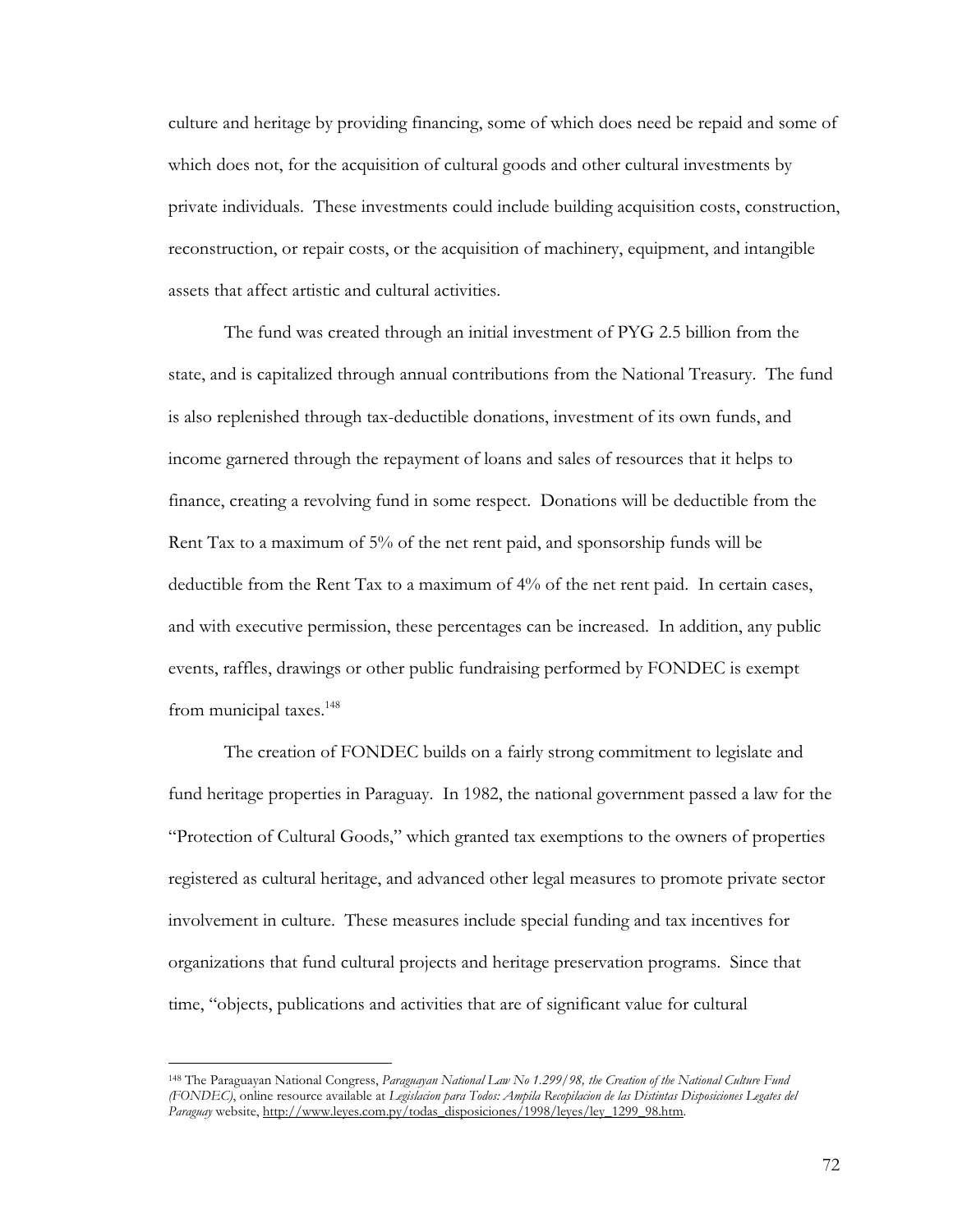dissemination and education" have also been exempted from national and municipal taxes.<sup>149</sup> In 2001, the Patronage Law (Ley de Mecenazgo) was passed to stimulate and encourage private sector participation in the funding of cultural projects, particularly the promotion, protection, preservation and growth of cultural heritage.<sup>150</sup> However, despite these advances, Paraguay's system of cultural incentives is not as strong or stable as some might hope. In 2002, Oscar Centurión Frontanilla, the Cultural Attaché at the Embassy of Paraguay in Washington, DC wrote that, "due to the inadequacies of these laws and the fragility of the present tax system, in addition to the difficulties encountered in carrying out general tax reforms, greater attention must be paid to this issue [of financing cultural heritage]." 151

<sup>149</sup> Oscar Centurión Frontanilla, Oscar, "Funding Culture in Paraguay," in International Council of Musems, *ICOM News*  55, no. 3, (2002), "Tax Incentives," 4, http://icom.museum/tax\_incentives.html.<br><sup>150</sup> Ibid.

<sup>150</sup> Ibid. 151 Ibid.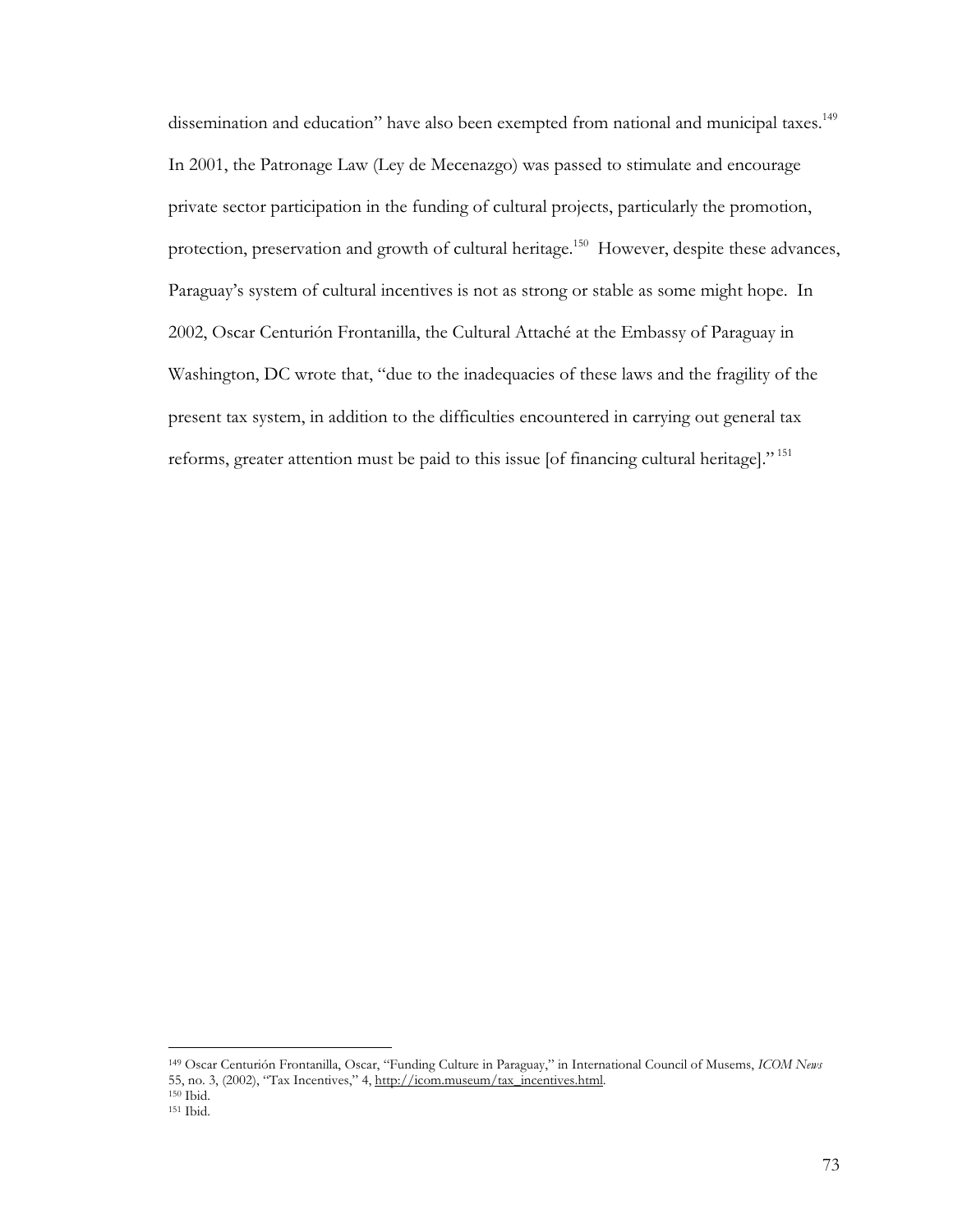# **Chapter 7: Africa**

## **7.1 Overview**

 An examination of reports on and descriptions of African heritage programs, such as the report from the African Cultural Heritage Organization's seminar entitled Legal Frameworks for the Protection of Immovable Cultural Heritage held in Mutare, Zimbabwe in October, 2002, which included participants from Botswana, Gabon, Kenya, Mauritius, Namibia, Nigeria, South Africa, Tanzania, Uganda, Zambia, Zimbabwe, and ICCROM (International Centre for the Study of the Preservation and Restoration of Cultural Property, Rome) Africa, unfortunately indicates that, for the most part, stable, government-sponsored heritage incentives currently do not exist in those nations, largely because their governments lack the legal frameworks and funds to support such programs. With the exception of South Africa, Sub-Saharan nations seem to be currently focused primarily on inventorying heritage properties, creating or updating formal legislation regulating heritage properties, forming statutory bodies and organizations responsible for heritage protection, and cultivating a body of trained professionals to manage and care for significant properties. Much of the heritage legislation currently in place in Africa dates back to the period of European colonization, and does not reflect the social and cultural values of contemporary African societies, or even growing international awareness of the importance of widespread community participation in defining and protecting cultural heritage. Many of the laws currently in place urgently need revision because they reflect outdated Western, academic, monument and date-centric concepts of heritage preservation which do not reflect traditional customary laws that are better understood and more frequently observed by local citizens. Several presenters at the Mutare conference recognized that incentives could be a powerful tool in fostering community-initiated preservation projects while conserving scarce government funds, but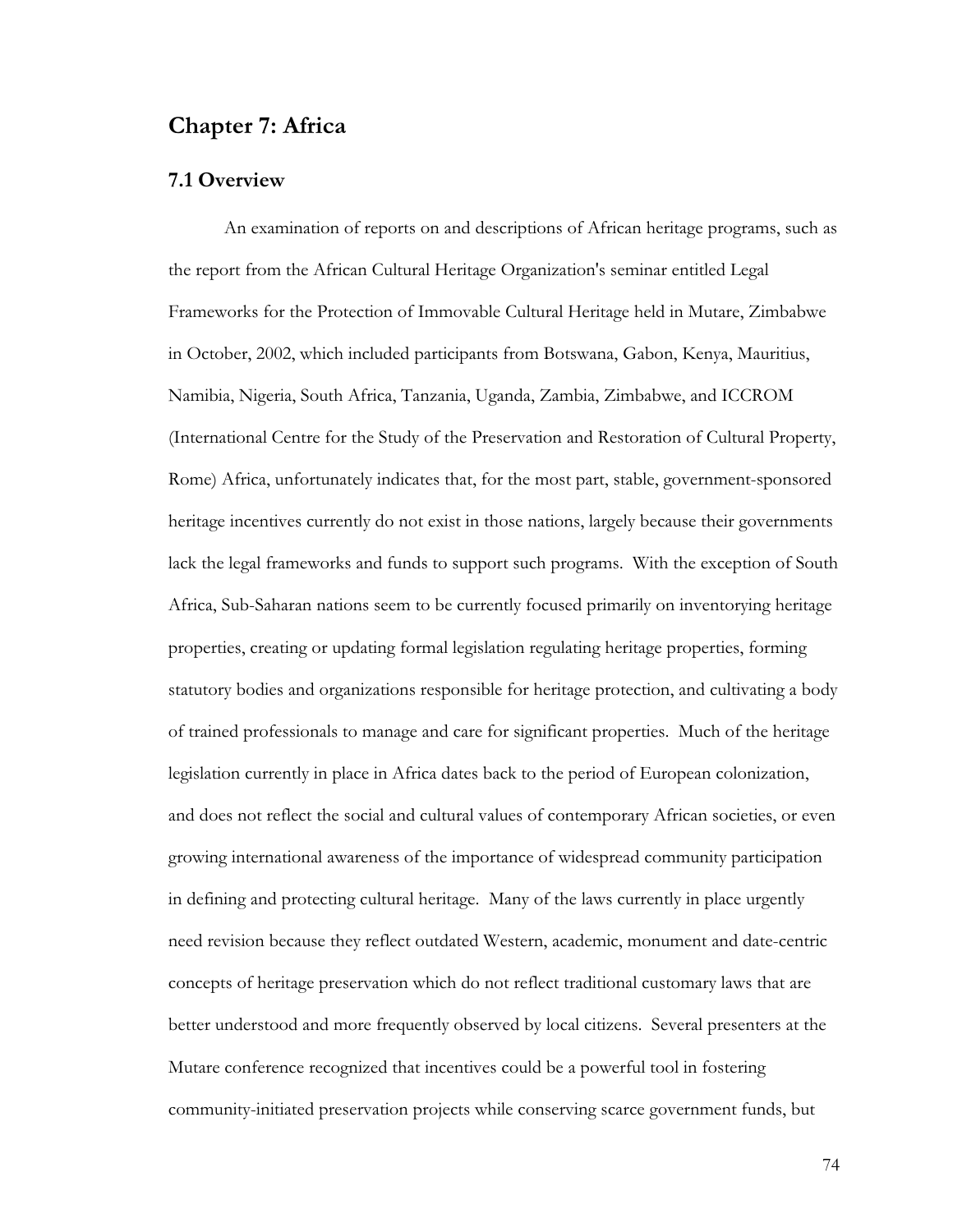stated that legal frameworks currently in place were not capable of stably accommodating such systems. Ultimately, recommendations were formed at the conference that recognized the necessity of allowing local communities to derive socio-economic benefits from heritage resources, expressed interest in finding models and case studies to develop programs, and expressed interest in developing incentives. Several working groups within the conference recognized the importance of "empower[ing] ordinary people to look after their own heritage,<sup>"152</sup> and felt confident that culture could be a resource that contributed to Africa's ongoing development.

#### **7.2 South Africa**

 In 1999, South Africa passed a major new piece of legislation governing heritage protection and programs within the nation. Among other things, the National Heritage Resources Act (No. 25 of 1999) created a new national body responsible for the protection of South Africa's cultural resources, the South African Heritage Resources Agency (SAHRA), and a new major program of financial assistance for heritage projects. The National Heritage Resources Fund (NHRF). The Fund provides grants and loans to organizations and individuals for projects that contribute to the conservation and protection of South Africa's heritage properties. With few conditions or exceptions, the public may apply to SAHRA for a grant for any project that meets that purpose. Reflecting the goals of community empowerment and involvement advocated by the Mutare conference, the government's official language announcing the Fund states that one of its major goals is that:

> Through training and through projects which encourage the participation of members of communities in management and decision-making, community

<sup>152</sup> African Cultural Heritage Organization, *Africa 2009 - 3rd Regional Thematic Seminar: Legal Frameworks for Protection of Immovable Cultural Heritage 2002* ([Mutare]: African Cultural Heritage Organization, 2003), http://www.iccrom.org/africa2009/common/reports/zimb02.pdf, 20.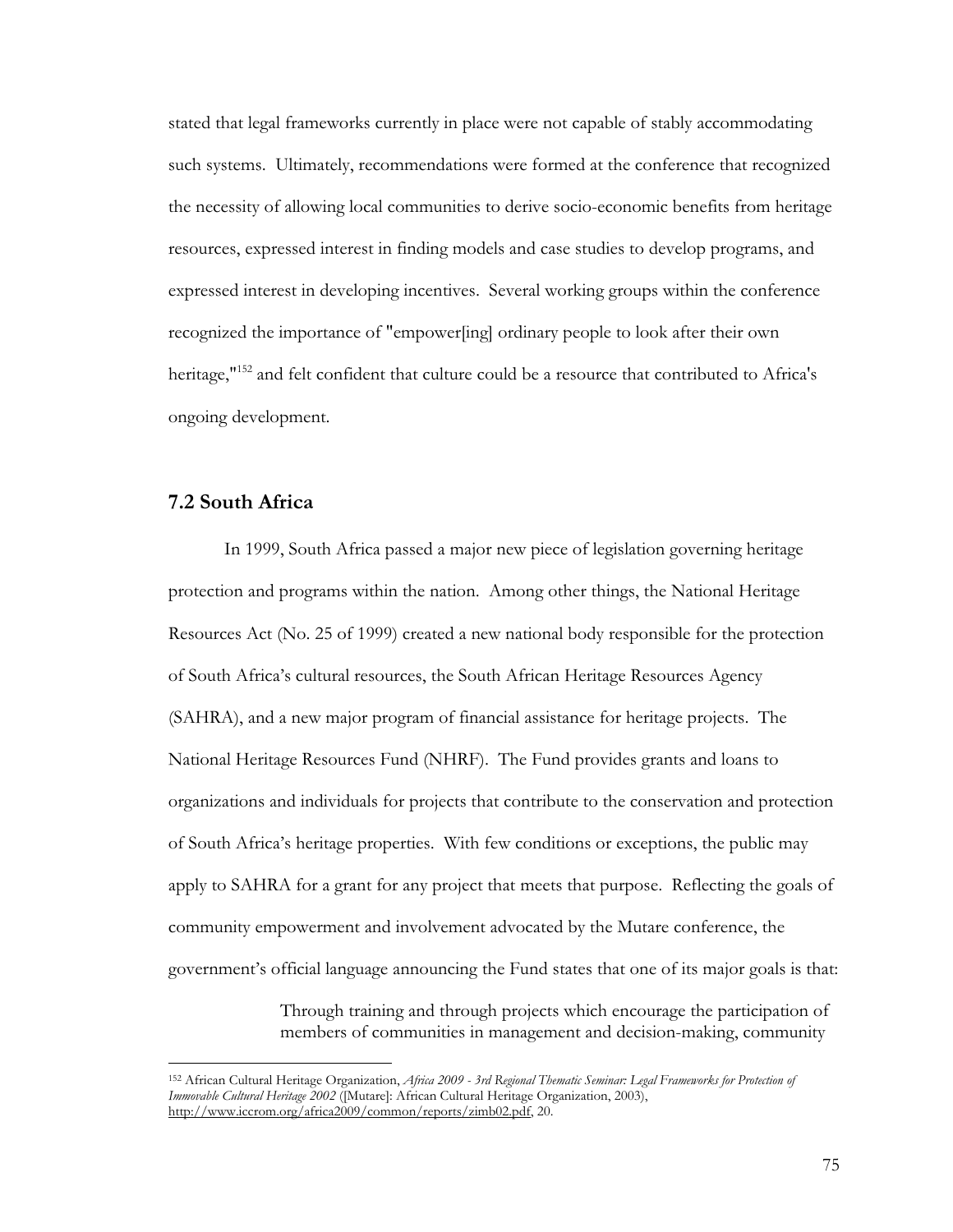organisations will be empowered to contribute to the conservation of the national estate…. Projects must attempt to address the needs of marginalised communities by providing training to members of these communities, so that they are empowered to contribute to the maintenance, management and promotion of the national estate. Projects must encourage the participation of affected communities in management and decision-making, thus promoting the active participation of society in the conservation of the national estate.<sup>153</sup>

 Neil Fraser, the Executive Director of the Central Johannesburg Partnership, a nonprofit company dedicated to the revitalization of the inner-city of Johannesburg, has firsthand knowledge of SAHRA's method for selecting grant recipients. Mr. Fraser believes that although the Fund does provide needed assistance for heritage projects, the process by which sites and projects are selected is "extremely lengthy," and regarding his own grant application, SAHRA instead recommended applying to other public and private sources whose funding might be more accessible and efficiently distributed.<sup>154</sup>

 The South African national government also offers funds directed specifically at urban heritage projects through Urban Development Zone (UDZ) tax incentives, a new program offered through a 2003 amendment to South Africa's tax laws. UDZ incentives are administered by the South African Revenue Service (SARS), and offer every taxpaying, property-owning, individual or entity the right to claim tax allowances for the refurbishment of existing property or the creation of new developments within the inner-city. The allowances permit eligible entities to claim an accelerated depreciation of their investment over a period of five, or seventeen years. The UDZ incentive encourages more inner-city private sector investment than would be possible otherwise, and makes redeveloping of existing buildings more attractive potentially worthwhile option for property owners.

<sup>153 &</sup>quot;South African Heritage Resource Agency, *South African Heritage Resource Agency* website, "National Heritage Resource Fund" webpage, http://www.sahra.org.za/heritage.htm.

<sup>154</sup> Email from Neil Fraser, executive director of the Central Johannesburg Partnership (CJP), an inner city renewal initiative, dated 1-21-2005.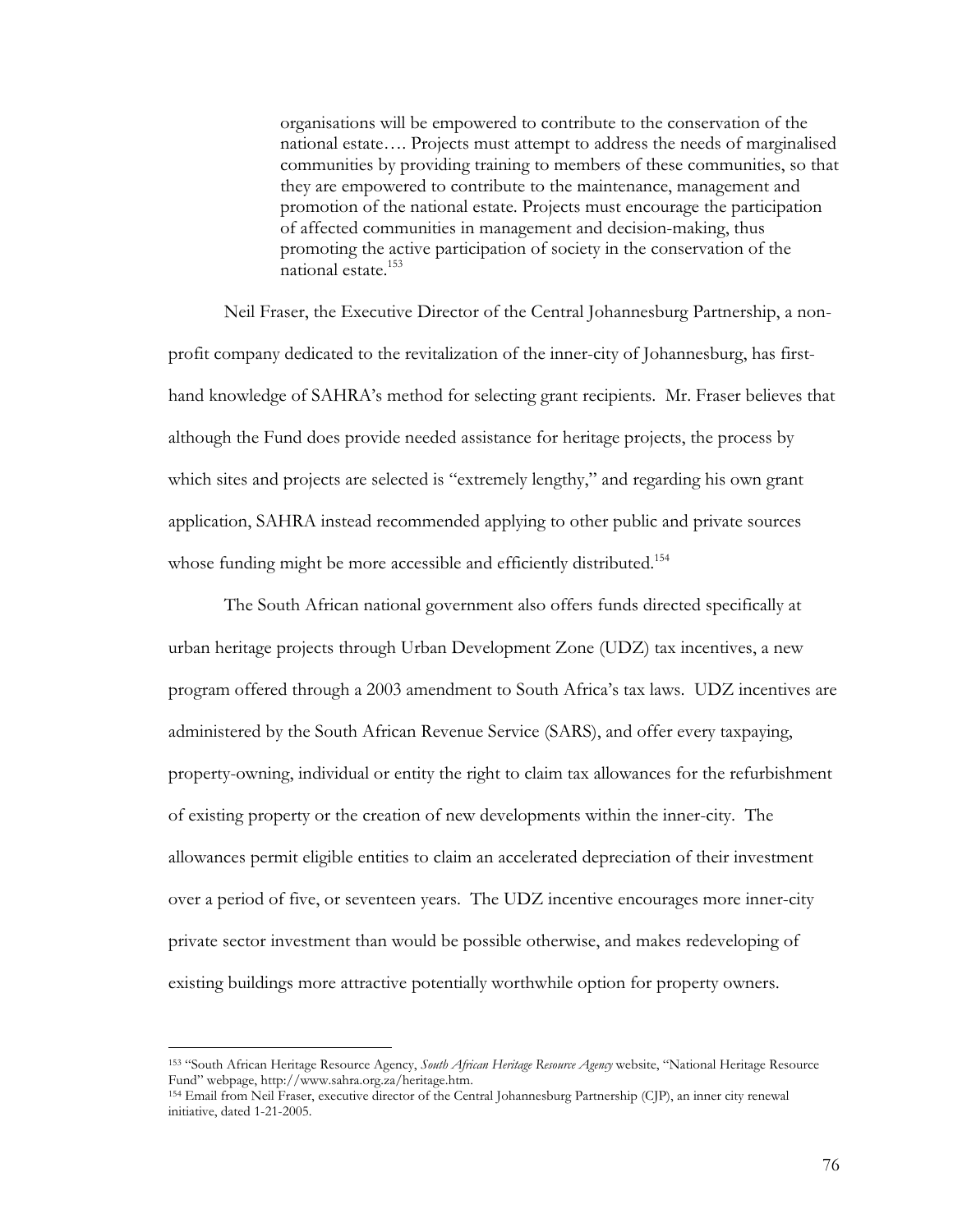Aimed at encouraging urban renewal, the inner-city of Johannesburg is the largest UDZ in the country, and the city government plays a role in administering the program. Any investor must be certified by the city in order to qualify for the incentive, and when the refurbishment is complete, the investor submits his city certification and tax return to SARS to receive the depreciation allowance. Mr. Fraser states that while this incentive is not specifically directed at heritage properties, and only two cities have qualified for the incentive thus far (Johannesburg and Cape Town), "we are hoping that it will be a catalyst for some heritage restoration and are working on promoting its use."<sup>155</sup>

<sup>155</sup> Ibid.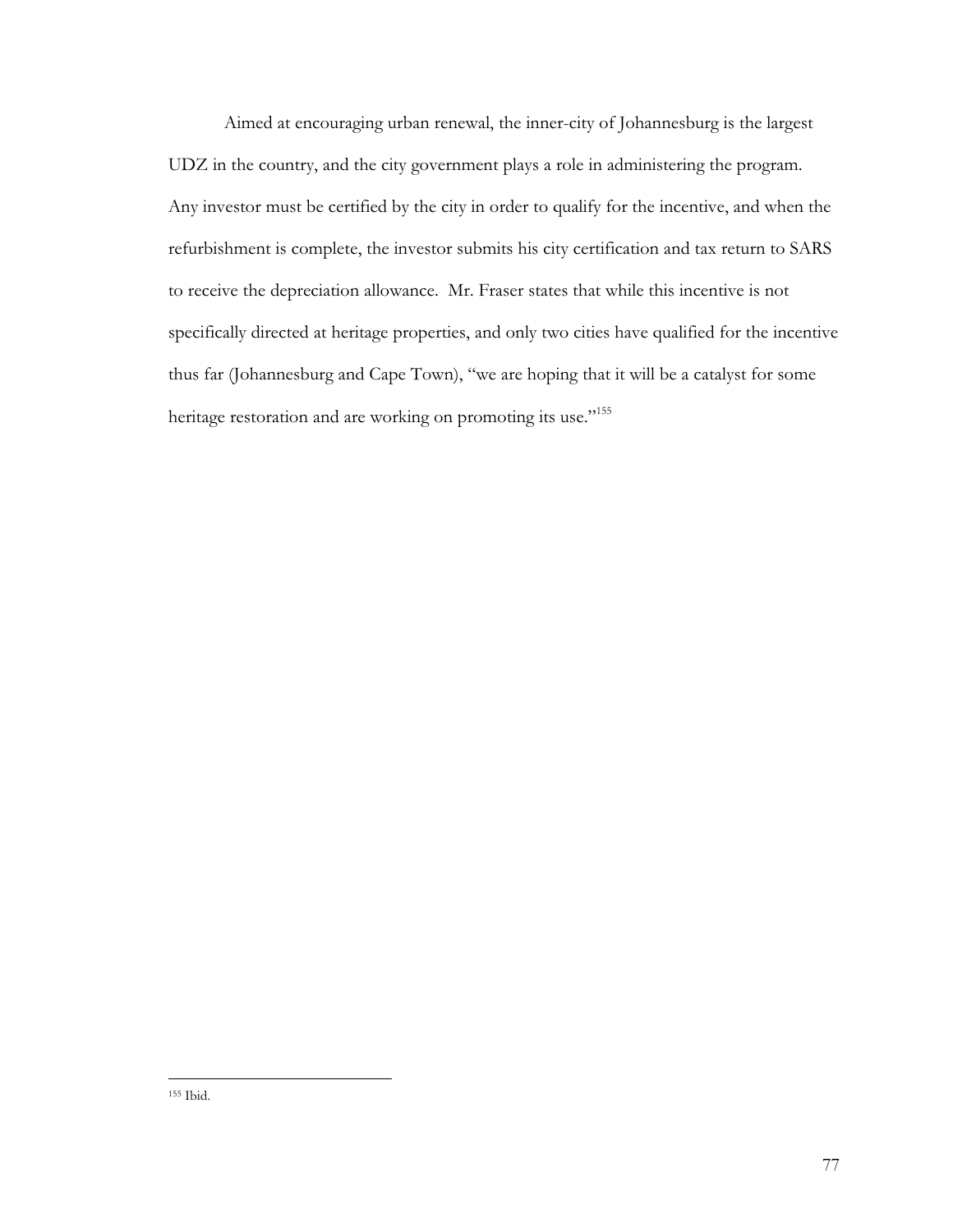# **Chapter 8: Conclusions**

 The conclusions that can be drawn from the information presented herein are manifold. Just as the activities, words, and social interactions of an individual offer insight into his thoughts, values, worldview, and ideas about his role in the social fabric that surrounds him, so do a society's preservation policies reveal its beliefs about its own history, and the relative value that is placed on different aspects of that history. The role that incentives play in preservation policies speak directly to this idea of social values, as incentivizing a behavior in some fashion is the clearest possible social method of recognizing its worth. Each of the national programs outlined here reveals a unique attempt at sorting out the overlapping and intersecting duties of heritage guardianship and responsibility as they are viewed in a particular society, a topic that is inextricably tied to larger questions such as *What is my heritage? Is it national, or is it local, or culturally based?*, *Is it intrinsically mine, or is it something that the government allows me to have, or compels me to defend?*

 The divergent modes of governmental preservation spending illustrated here clearly provide such insights into the beliefs, values, and economic precepts that inform the society. For example, many programs in Australia are temporary or pilot programs, which have start and end dates only a few years apart, or are cancelled not long after they have begun. This type of approach is indicative of a "spot-fixing" mindset, which is not reflective of the fact that preservation is an ongoing activity, and heritage properties require maintenance and funding on an ongoing basis, not simply when, for example, the government briefly sends out a cattle call for preservation projects dealing with a narrow category of buildings (as was seen in the now-defunct grant program for rural hotels). These programs treat preservation like a special event, rather than an ongoing and necessary part of the lifecycle of a building. At the opposite end of the spectrum from this approach are programs such as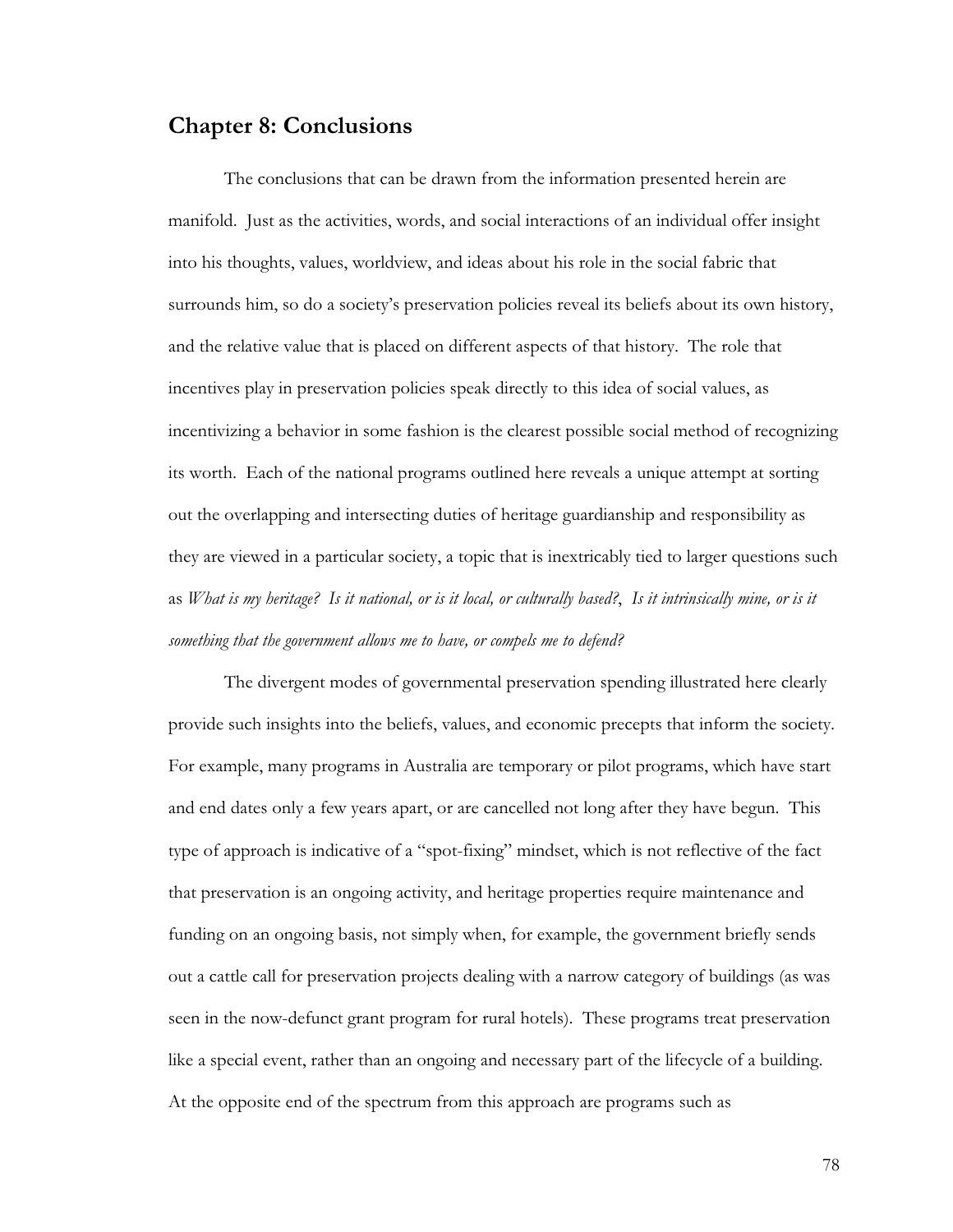Monumentenwacht in the Netherlands and Belgium, which not only provide funding and attention for heritage properties on an ongoing basis, they do so as a form of preventative care before problems even become apparent. A parallel observation can be made about nations whose incentives consist primarily of tax policies, which are predictable, ongoing, asof-right measures integrated with their national body of law, as compared with nations that primarily facilitate private heritage property preservation through grant programs, which are more variable and give governing bodies greater control over what resources deserve to be preserved. Future researchers would benefit from a detailed study isolating the relative economic costs and benefits of these contrasting patterns of preservation expenditure.

 Many programs outlined here offer excellent insight into what foreign governments are doing to advance the cause of heritage preservation among private citizens, but some of these policies may instead serve as a cautionary tale, illustrating mistakes that other governments and preservationists could learn from. One such instance can be seen in the Austrian Rent Law, which unwittingly incentivized neglect and absentee landlordism. In many other cities, heavy rent controls such as those imposed in Austria have also acted as a financial disincentive to private investment in heritage properties, strongly suggesting all governments seeking to implement rent controls as a means of advancing the necessary social good of providing affordable housing, should also be mindful that the negligible profits generated by some rent controlled properties can undermine the ability and desire of landlords to responsibly care for and improve their properties.

 Other patterns emerge in this research regarding how different quantities of funding can affect heritage properties, since in many parts of the world, projects are under funded not because of a lack of interest in heritage, but because of extreme poverty. When heritage preservation is inadequately funded for an extended period of time (as it was in East

79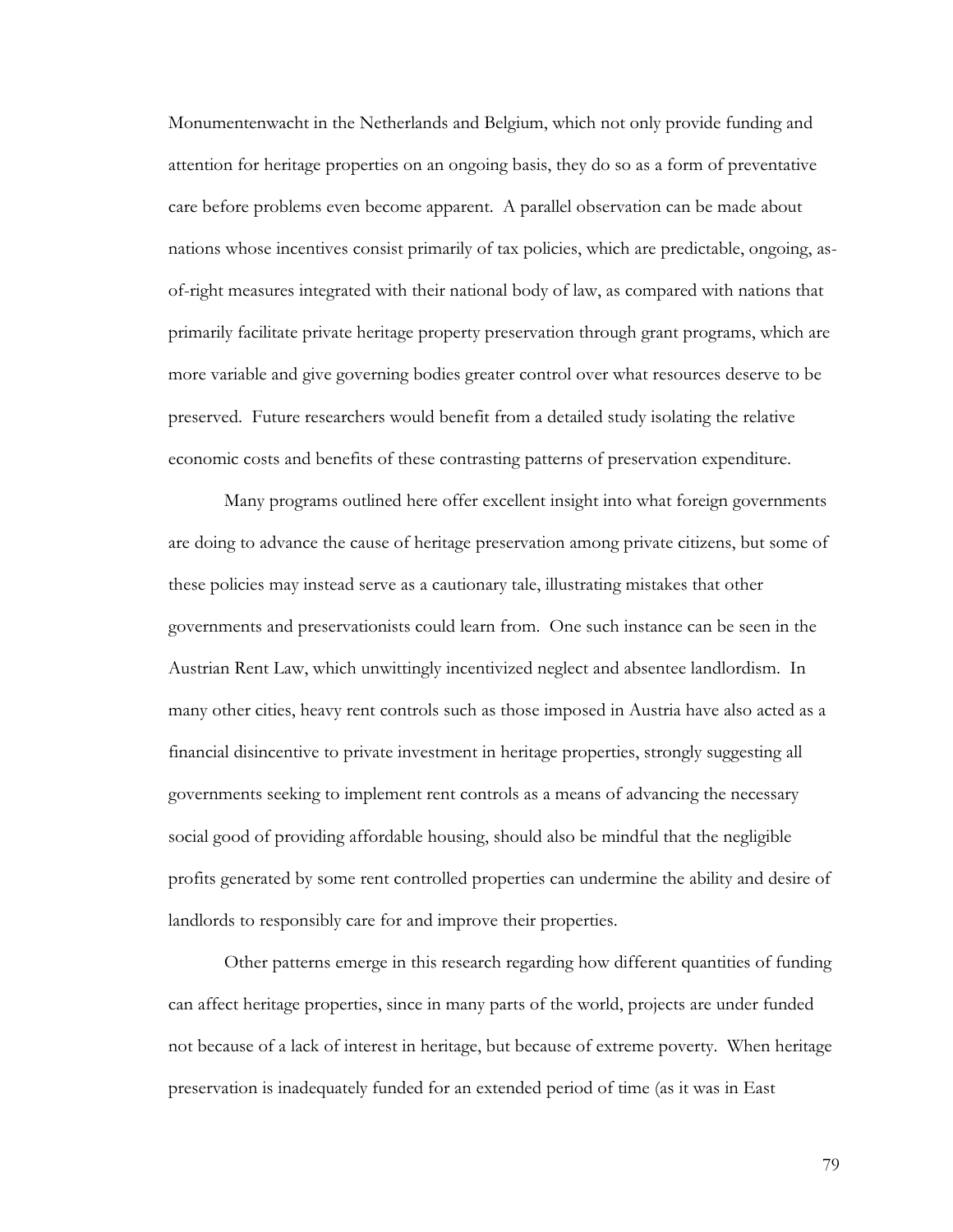Germany during the Cold War, and as it is now in many developing countries), the deterioration and neglect that result can be more long-lasting for privately owned monuments than for those which are publicly owned. When funds do become available, they are spent on the heritage resources judged to be the most significant, the highest profile, and the most in need: the resources whose rehabilitation will likely yield the greatest public benefit. This formula, while completely logical and justified, almost always results in the rehabilitation of government owned, public buildings and sites, and the continued deferral of necessary preservation for private heritage resources. This pattern can currently be seen in Germany, where crisis-management efforts responding to the neglect suffered by the East during the Cold War are still ongoing, and have hindered the nation's development of direct preservation subsidies aimed at private property owners. These smaller, more commonplace properties, such as farmsteads, houses, and city shops, do however constitute the lion's share of existing heritage resources and contribute essential information toward truly understanding any culture.

 Though these programs represent only a fraction of the heritage incentive programs implemented worldwide, they do represent a significant cross-sample of the various tax benefits, grant and loan subsidies, and public-private partnerships sponsored by governmental bodies that assist the world's privately owned heritage properties. When viewed in total, this body of information could be significant to government officials, heritage advocates, and internationally-active preservation professionals, because in addition to acting as a guide map to existing programs and sources of information, these descriptions could offer insight into what programs might be possible in locations where they are not currently in place. Just as several heritage incentive programs described herein represent ingenious modifications of programs originally established in the United States and the UK,

80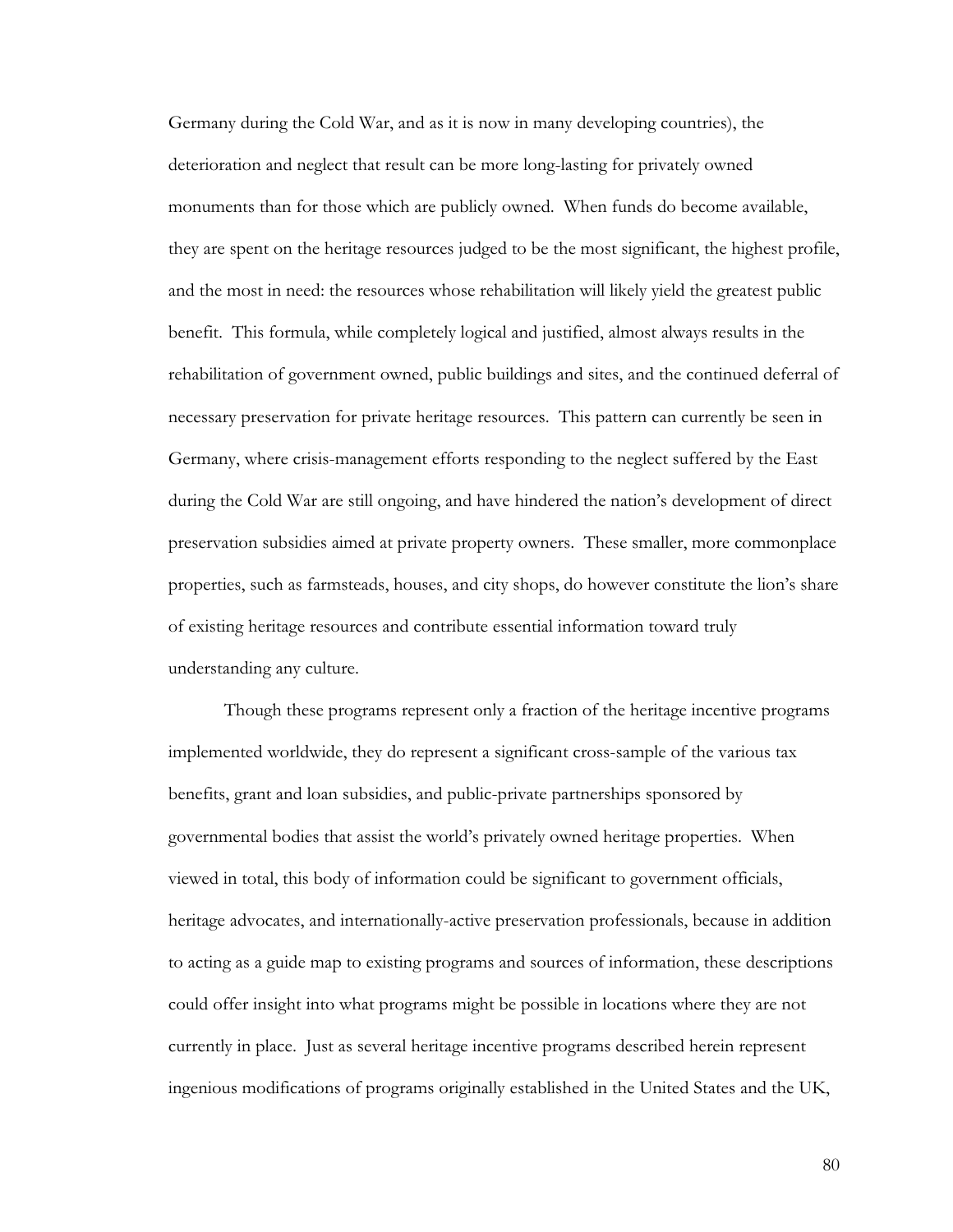they in turn can become models for other burgeoning incentive programs in other parts of the world.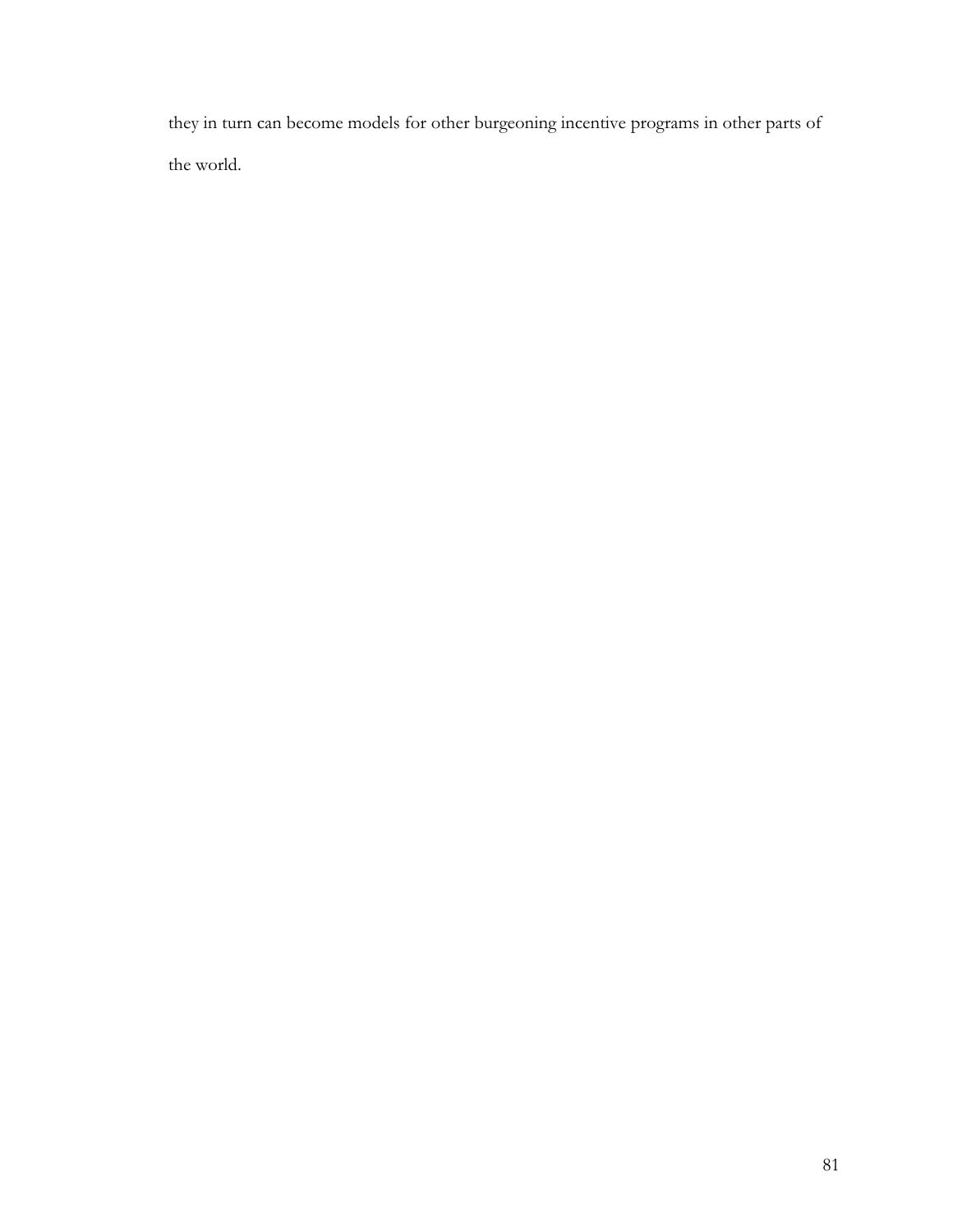#### **Appendix A: Relevant Currency Values**

The figures below equal past and present currency values as compared to the U.S. dollar. Unless otherwise noted, all values come from the "Universal Currency Converter" website, www.xe.com.

1 euro (EUR,  $\epsilon$ ) = 1.2682 USD (as of 4-29-2005).

1 Belgian franc (BEF, ö) = .03189 USD (Fixed rate. Legal tender ended 2-28-2002).

- 1 Australian dollar (AUD, \$) = .78062 USD (as of 4-29-2005).
- 1 British pound (GBP,  $f_n$ ) = 1.9080 USD (as of 4-29-2005).
- 1 Bulgarian lev (BGN) = .65813 USD (as of 4-29-2005).
- 1 Danish kroner (DKK, DDK) = .17283 USD (as of 4-29-2005).
- 1 French franc (FRF,  $F$ ) = .19607 USD (Fixed rate. Legal tender ended 2-17-2002).
- 1 Japanese yen (JPY,  $\angle$ ) = .00954 USD (as of 4-29-2005).
- 1 Paraguayan guarani (GS, PYG) = .00016 USD (as of March 10, 2005)\*
- 1 Dutch guilder (NLG,  $f$ ) = .58353 USD (Fixed rate. Legal tender ended 1-28-2002).
- 1 Singapore dollar (SGD, \$) = .61072 USD (as of 4-29-2005).
- 1 Canadian dollar (CAD, \$) = .79351 USD (as of 4-29-2005).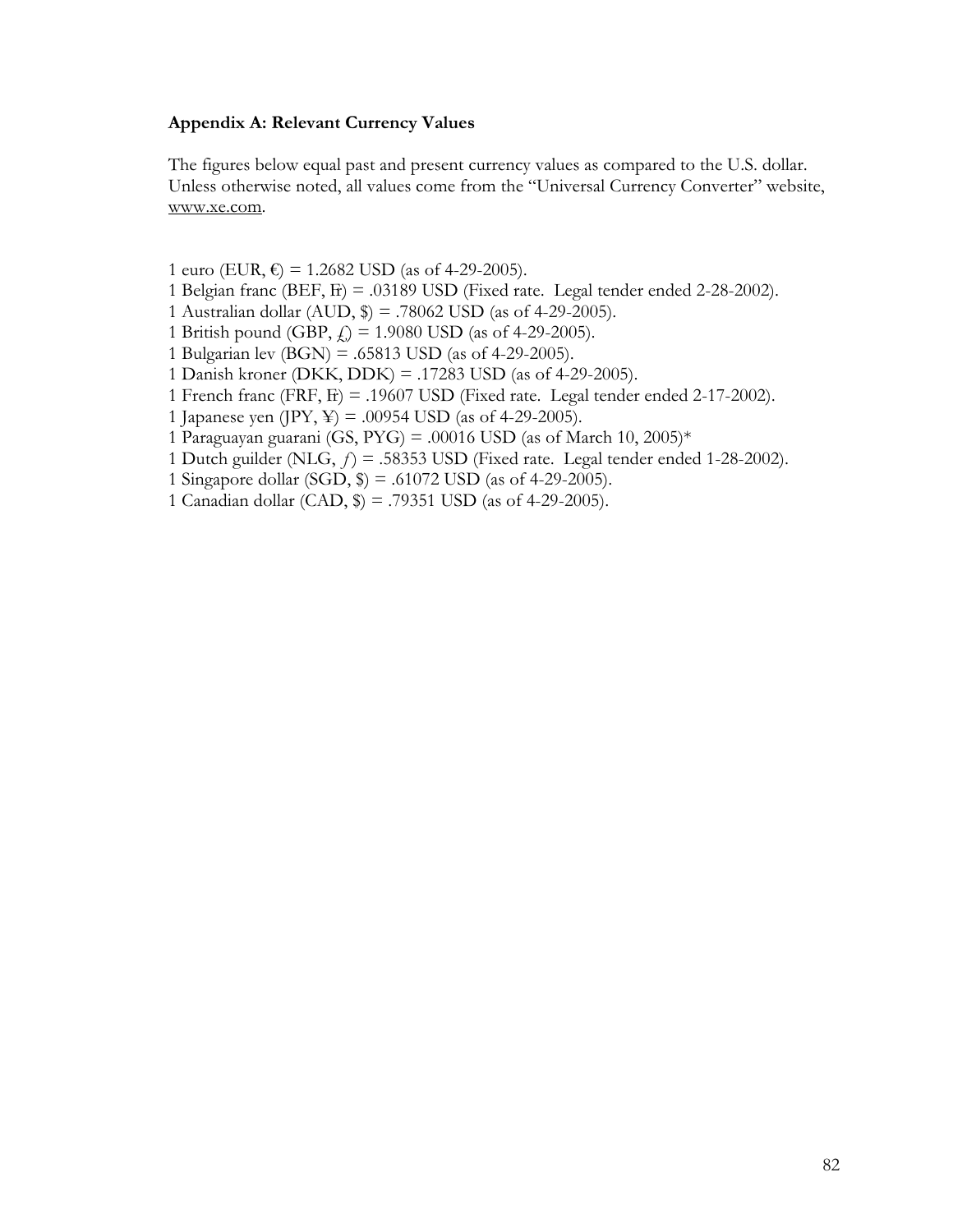# **Bibliography**

Adelaide City Council. "Heritage Incentive Scheme (HIS) Process." Digital document can be downloaded at: http://www.adelaidecitycouncil.com/heritage/publications.htm.

African Cultural Heritage Organization. *Africa 2009 - 3rd Regional Thematic Seminar: Legal Frameworks for Protection of Immovable Cultural Heritage 2002*. [Mutare]: African Cultural Heritage Organization, 2003. Digital document can be downloaded at: http://www.iccrom.org/africa2009/common/reports/zimb02.pdf.

Van Asbeck, Diedrick. "Legal Possibilities of Organizing Sponsorship in the Field of Heritage and its Realizations in the Netherlands." In *Legal Structures of Private Sponsorship : International Seminar on Legal Structures of Private Sponsorship and Participation in the Protection and Maintenance of Monuments, Weimar, Germany, April 17 to 19, 1997*, [Munich]: ICOMOS, Journals of the German National Committee, 1997.

Australian Department of the Environment and Heritage. *Australian Heritage* website. Online resource available at: http://www.deh.gov.au/heritage/index.html.

Australian Heritage Council. *Annual Report 2001-02*. Canberra: Commonwealth of Australia, 2002. Digital document can be downloaded at: http://www.ahc.gov.au/publications/generalpubs/annual-report2002/index.html.

Beautiful Bulgaria. "Beautiful Bulgaria Project" website. Online resource available at: http://www.beautifulbulgaria.com/.

Belastingdienst Netherlands. "Als U Werkzaamheden aan Uw Monumentenpand Gaat Verrichted." [Amsterdam]: Belastingdienst, 2001. Digital document can be downloaded at: http://www.belastingdienst.nl/common/dl/ib152\_2002.pdf.

Binst, Stefan. "Monument Watch in Flanders (and the Netherlands)." In Freda Rountree, *Taking Stock of Our Ecclesiastical Heritage*. Kilkenny, Ireland: Heritage Council, 1997. Online resource available at:

http://www.heritagecouncil.ie/publications/ecclesiastical/monwatch.html.

Budapest Observatory. "Communication from the Commissions of the European Union on Promoting the Role of Voluntary Organisations and Foundations in Europe." On *The Budapest Observatory* website. Online resource available at: http://www.budobs.org/eudonation.htm (visited 1/20/05).

Budapest Observatory. "Tax Incentives for Donors of Culture." On *The Budapest Observatory* website. Online resource available at: http://www.budobs.org/tax.htm (visited 1/20/05).

Budesdenkmalamt Österreich. Budesdenkmalamt Österreich website. Online resource available at: http://www.bda.at/.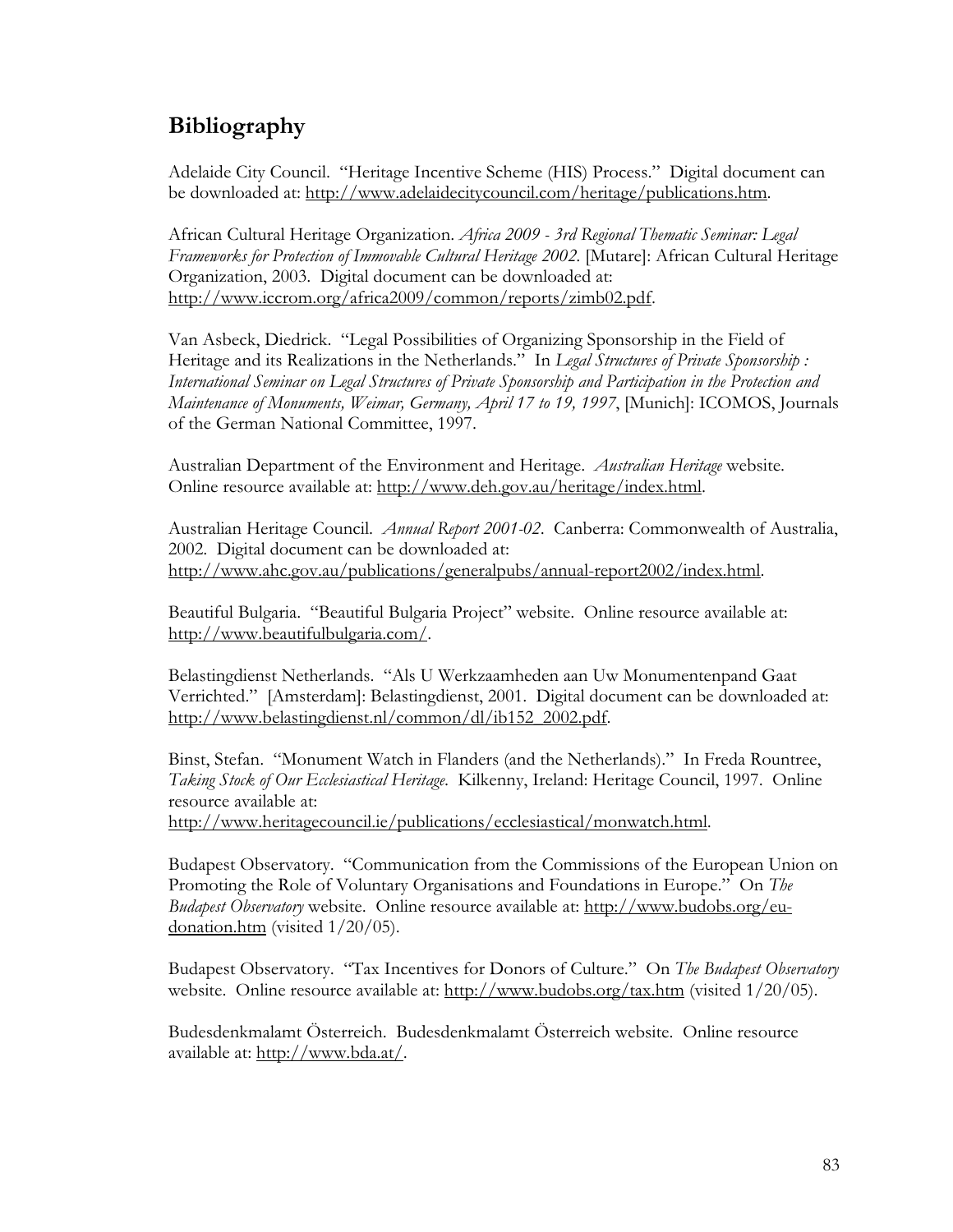Bunkachoo (Japanese Agency for Cultural Affairs). *Administration of Cultural Affairs in Japan*. Tokyo: Bunkachoo, 2004. Digital document can be downloaded at: http://www.bunka.go.jp/english/2002-index-e.html.

Burnham, Bonnie. "Heritage Conservation in the United States: Law as an Incentive for Private Initiative," in *Legal Structures of Private Sponsorship : International Seminar on Legal Structures of Private Sponsorship and Participation in the Protection and Maintenance of Monuments, Weimar, Germany, April 17 to 19, 1997*. [Munich]: ICOMOS, Journals of the German National Committee, 1997.

Canadian Heritage. "Canadian Arts and Heritage Sustainability Program" website. Online resource available at: http://www.pch.gc.ca/progs/pcapc-cahsp.

Centurión Frontanilla, Oscar. "Funding Culture in Paraguay." In International Council of Musems, *ICOM News* 55, no. 3, (2002), "Tax Incentives," 4. Digital document can be downloaded at: http://icom.museum/tax\_incentives.html.

Chisholm, Anthony, H. and I.K. Reynolds. *Heritage Conservation in Australia: An Evaluation of Economic Incentives*. Canberra, Australia: Centre for Resource and Environmental Studies, Australian National University, 1982.

City of Johannesburg. "Joburg's Urban Development Zone" website. Online resource available at: http://www.joburg.org.za/udz/index.stm.

City of Vancouver. "Heritage Building Rehabilitation Program Policies and Procedures for Gastown and Chinatown and Hastings Street Corridor." Vancouver, Canada: City of Vancouver Community Services, 2003. Digital document can be downloaded at: http://www.city.vancouver.bc.ca/commsvcs/guidelines/H009.pdf.

City of Vancouver. "Heritage Façade Rehabilitation Program Policies and Procedures for Gastown and Chinatown and Hastings Street Corridor." Vancouver, Canada: City of Vancouver Community Services, 2003. Digital document can be downloaded at: http://www.city.vancouver.bc.ca/commsvcs/guidelines/H010.pdf.

The Paraguayan National Congress. *Paraguayan National Law No 1.299/98, the Creation of the National Culture Fund (FONDEC)*. Online resource available at: *Legislacion para Todos: Ampila Recopilacion de las Distintas Disposiciones Legates del Paraguay* website, http://www.leyes.com.py/todas\_disposiciones/1998/leyes/ley\_1299\_98.htm.

Council of Europe and European Institute for Comparative Cultural Research. *Compendium: Cultural Policies in Europe* website. Online database available at: http://www.culturalpolicies.net/.

Council of Europe, European Heritage Network. *European Heritage Network* database. Online database available at: http://www.european-heritage.net/sdx/herein/.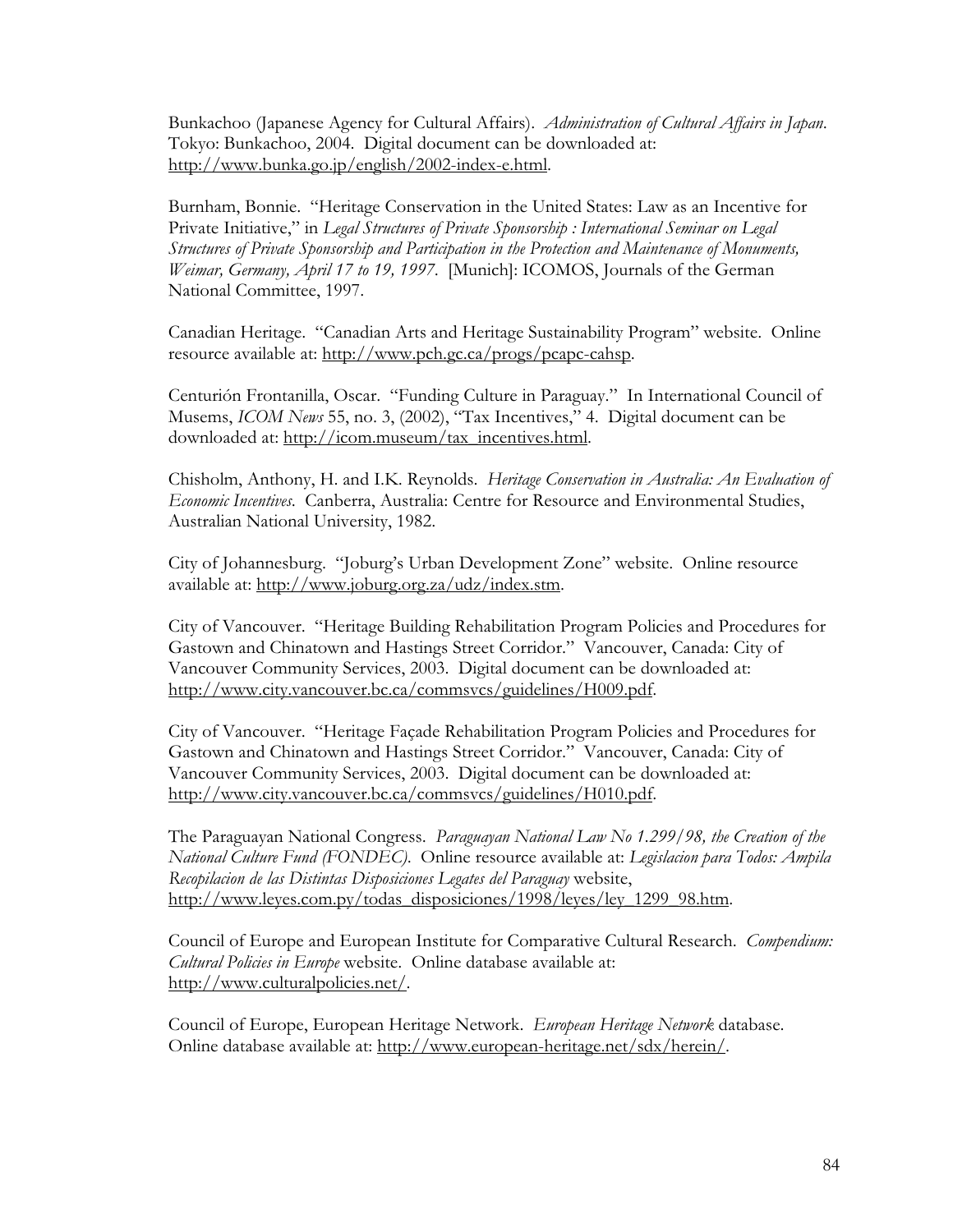Council of Europe Parliamentary Assembly. "Tax Incentives for Cultural Heritage Conservation," Document 9158, July 3, 2001. Online resource available at: http://assembly.coe.int/Documents/WorkingDocs/doc01/EDOC9158.htm.

Council of Europe Parliamentary Assembly. "Tax Incentives for Cultural Heritage Conservation," Document 9913, November 13, 2003. Online resource available at: http://assembly.coe.int/Documents/WorkingDocs/doc03/EDOC9913.htm.

Council of Europe Parliamentary Assembly. "Tax Incentives for Cultural Heritage Conservation," Document 9980, October 15, 2003. Online resource available at: http://assembly.coe.int/Documents/WorkingDocs/doc03/EDOC9980.htm.

Council of Europe Parliamentary Assembly. "Measures Likely to Promote the Funding on the Conservation of the Architectural Heritage," Recommendation No. R(91) 6, November 25, 2003. Online resource available at: http://assembly.coe.int/Documents/AdoptedText/TA03/ERES1355.

Council of Europe Parliamentary Assembly. "Tax Incentives for Cultural Heritage Conservation," Recommendation 1634, November 25, 2003. Online resource available at: http://assembly.coe.int/Documents/AdoptedText/TA03/EREC1634.htm.

Council of Europe Parliamentary Assembly. "Tax Incentives for Cultural Heritage Conservation," Resolution 1355, November 25, 2003. Online resource available at: http://assembly.coe.int/Documents/AdoptedText/TA03/ERES1355.

Denhez, Marc. "Governments Against Competitiveness: A Checklist." In ICOMOS General Assemby, *Economics of Conservation: Papers from the 10th General Assembly of the International Scientific Symposium of the International Council of Monuments and Sites*, 19-28. Colombo, Sri Lanka: Sri Lanka National Committee of ICOMOS, 1993. Digital document can be downloaded at: http://www.international.icomos.org/publications/93sy\_eco.htm.

Darling, Arthur. "Brazil's Monumenta Program: Sustainable Preservation of Historic Cities." In Serageldin, Shluger, and Martin-Brown, *Historic Cities and Sacred Sites: Cultural Roots for Urban Futures*, 195-201. Washington, DC: The World Bank, 2001. Digital document can be downloaded at: http://www-

wds.worldbank.org/servlet/WDS\_IBank\_Servlet?pcont=details&eid=000094946\_01011905 315341.

Elbers, Anne. "Preservation Policies and Financing in the Netherlands." In Serageldin, Shluger, and Martin-Brown, *Historic Cities and Sacred Sites: Cultural Roots for Urban Futures*, 46- 51. Washington, DC: The World Bank, 2001. Digital document can be downloaded at: http://www-

wds.worldbank.org/servlet/WDS\_IBank\_Servlet?pcont=details&eid=000094946\_01011905 315341.

European Union. *Europa – Gateway to the European Union* website. Online resource available at: http://www.europa.eu.int/index\_en.htm.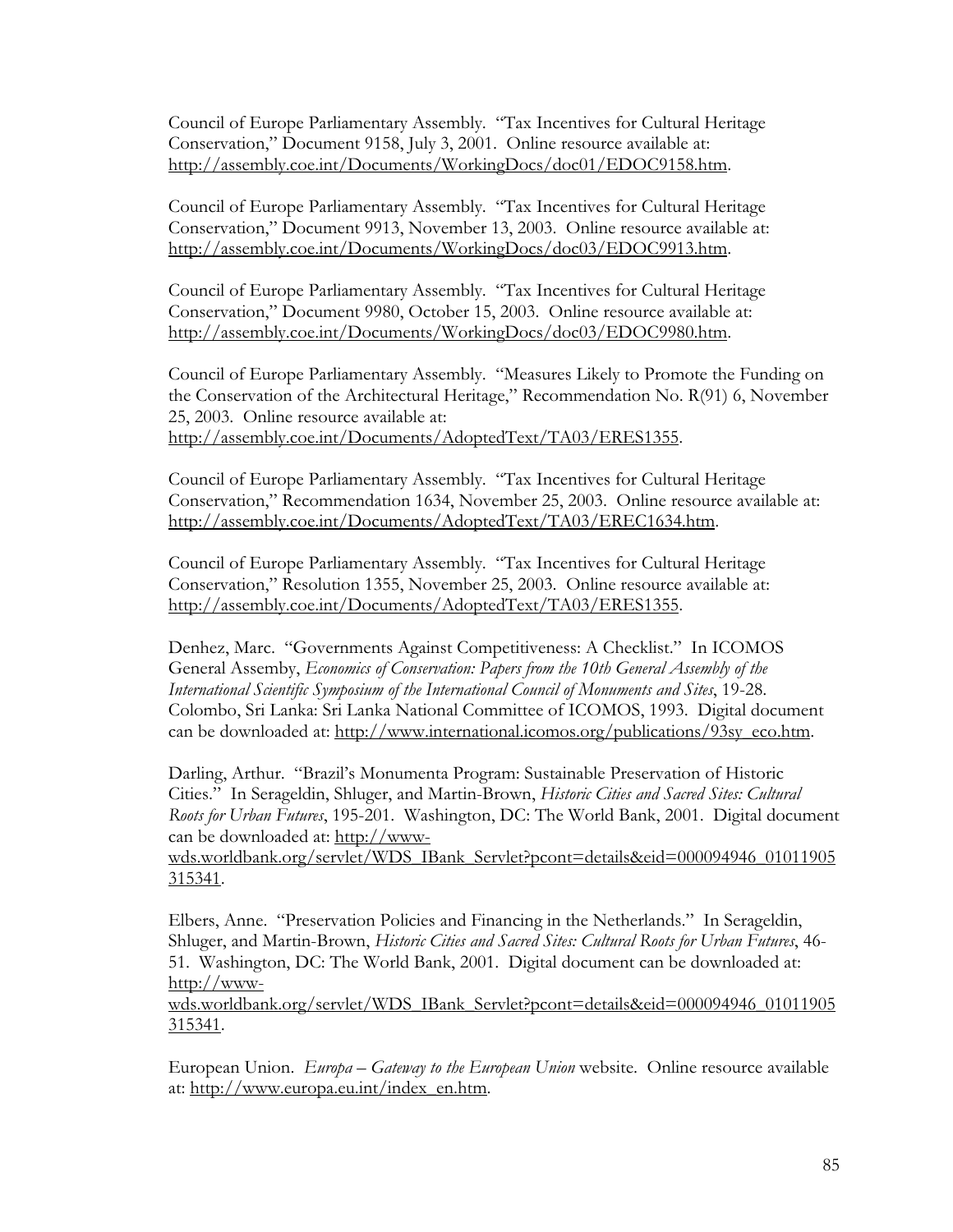French Senate's Division of Comparative Legislative Studies. "Taxation of Private Individual Owners of Old Buildings" memorandum. Appendix 2 to Council of Europe Parliamentary Assembly "Tax Incentives for Cultural Heritage Conservation," Document 9913, report from the Committee on Culture, Science and Education. Strasbourg, France: Council of Europe, 2003. Online resource available at: http://assembly.coe.int/Documents/WorkingDocs/doc03/EDOC9913.htm.

Her Majesty's Revenue & Customs. *Tax-exempt Heritage Assets* database. Online database available at: http://www.hmrc.gov.uk/heritage.

Hjorth-Andersen, Christian. "The Danish Cultural Heritage: Economics and Politics," University of Copenhagen, Institute of Economics Discussion Paper 04-33. Copenhagen: University of Copenhagen, Institute of Economics, 2004. Digital document can be downloaded at: http://ideas.repec.org/p/kud/kuiedp/0433.html.

ùlhan, Nezvat. "Legal Forms – National Approaches in Turkey." In *Legal Structures of Private Sponsorship : International Seminar on Legal Structures of Private Sponsorship and Participation in the Protection and Maintenance of Monuments, Weimar, Germany, April 17 to 19, 1997*. [Munich]: ICOMOS, Journals of the German National Committee, 1997.

Inkei, Péter. "Tax Relief for Business Sponsorship and Donations to Culture: Incentive or Reward (Speech Given by Péter Inkei to the Conference 'Creative Europe – Culture and Business in the 21<sup>st</sup> Century', Innsbruck, 15-18 November, 2001)." On *The Budapest Observatory* website. Online resource available at: http://www.budobs.org/tax-paper.htm (visited 1/20/05).

International Council on Monuments and Sites. *Legal Structures of Private Sponsorship : International Seminar on Legal Structures of Private Sponsorship and Participation in the Protection and Maintenance of Monuments, Weimar, Germany, April 17 to 19, 1997*. [Munich]: ICOMOS, Journals of the German National Committee, 1997.

Japan Center for International Exchange. "New Tax Bill Gives Partial Victory to NPOs." In JCIE, *Civil Society Monitor*, no. 6 (July, 2002). Online publication available at: http://www.jcie.or.jp/civilnet/monitor/6.html.

Kerns, Paul. "Monuments in the Law of Trusts." In *Legal Structures of Private Sponsorship : International Seminar on Legal Structures of Private Sponsorship and Participation in the Protection and Maintenance of Monuments, Weimar, Germany, April 17 to 19, 1997*. [Munich]: ICOMOS, Journals of the German National Committee, 1997.

Kono, Toshijuki. "The Public Benefit Corporation and Taxation in Japanese Law." In *Legal Structures of Private Sponsorship : International Seminar on Legal Structures of Private Sponsorship and Participation in the Protection and Maintenance of Monuments, Weimar, Germany, April 17 to 19, 1997*. [Munich]: ICOMOS, Journals of the German National Committee, 1997.

Monumentenwacht. "Monumentenwacht Netherlands" website. Online resource available at: http://www.monumentenwacht.nl/.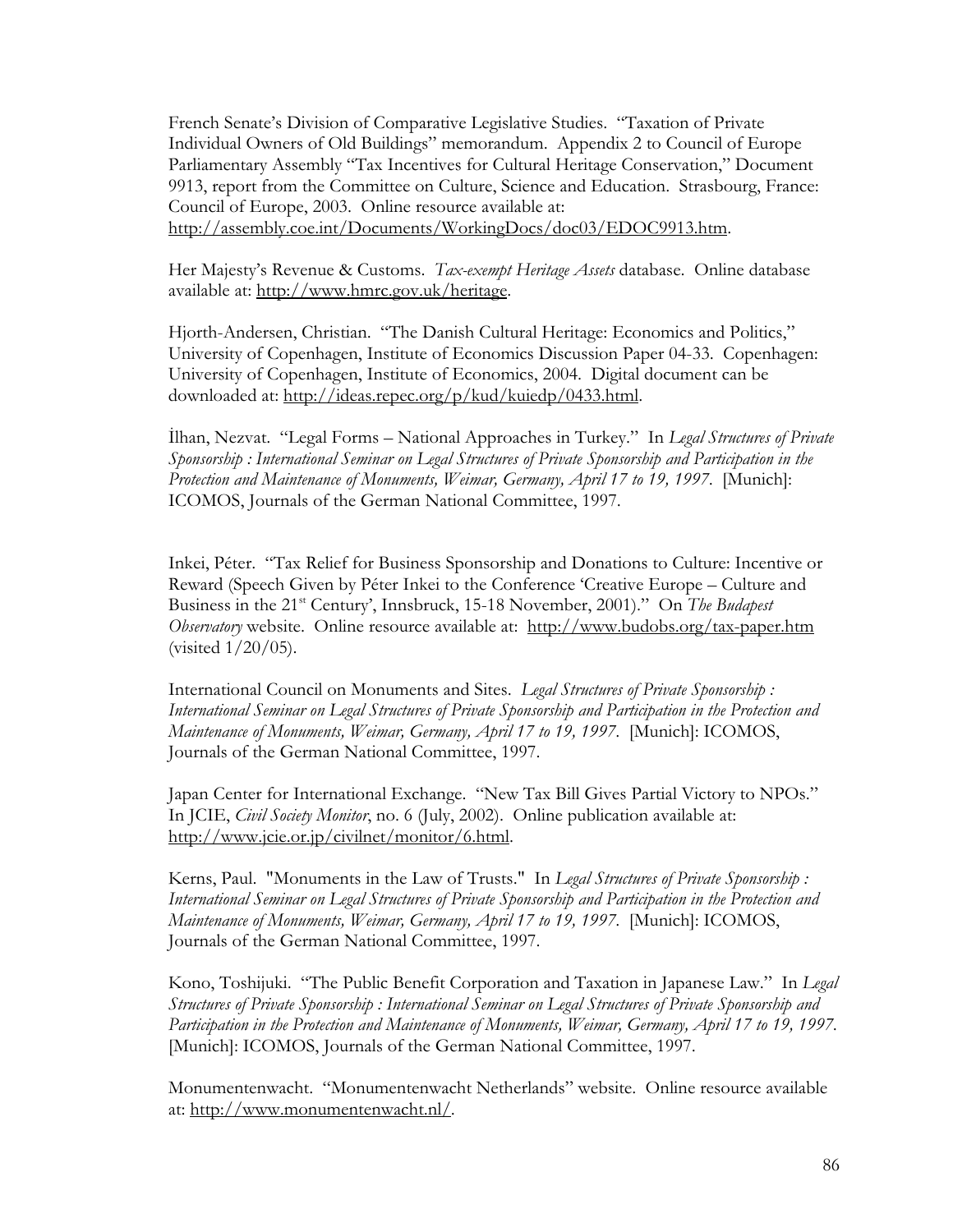National Incentives Taskforce for the Environment Protection and Heritage Council of Australia. *Making Heritage Happen: Incentives and Policy Tools for Conserving Our Historic Heritage*. Adelaide, Australia: Environmental Protection and Heritage Council, 2004. Digital document can be downloaded at: http://www.ephc.gov.au/pdf/EPHC/Making%20Heritage%20Happen.pdf.

National Incentives Taskforce for the Environment Protection and Heritage Council of Australia. *Making Heritage Happen: Incentives and Policy Tools for Conserving Our Historic Heritage – Summary Report*. Adelaide, Australia: Environmental Protection and Heritage Council, 2004. Digital document can be downloaded at: http://www.ephc.gov.au/pdf/EPHC/Summary\_Making%20Heritage%20Happen.pdf.

National Trust of Australia. "National Trust of Australia" website. Online resource available at: http://www.nationaltrust.org.au.

Netherlands Department of Conservation. "Rijksdienst voor de Monumentenzorg" website. Online resource available at: http://www.monumentenzorg.nl/index.html.

Netherlands Nationaal Restauratiefonds. "Nationaal Restauratiefonds" website. Online resource available at: http://www.restauratiefonds.nl/site/nl-nl/home/default.htm.

New South Wales Heritage Office. "NSW Heritage Office" website. Online resource available at: http://www.heritage.nsw.gov.au.

Parks Canada. "Commercial Heritage Properties Incentive Fund" webpage. Online resource available at: http://www.pc.gc.ca/progs/plp-hpp/plp-hpp2a\_E.asp.

Perry, Marilyn. "The Role of the Private Sector in Cultural Heritage Preservation." In Serageldin, Shluger, and Martin-Brown, *Historic Cities and Sacred Sites: Cultural Roots for Urban Futures*, 411-417. Washington, DC: The World Bank, 2001. Digital document can be downloaded at: http://www-

wds.worldbank.org/servlet/WDS\_IBank\_Servlet?pcont=details&eid=000094946\_01011905 315341.

Pohl, Karl Wilhelm. "The German Foundation for the Preservation of Monuments." In *Legal Structures of Private Sponsorship : International Seminar on Legal Structures of Private Sponsorship and Participation in the Protection and Maintenance of Monuments, Weimar, Germany, April 17 to 19, 1997*. [Munich]: ICOMOS, Journals of the German National Committee, 1997. 47.

Republic of South Africa. *National Heritage Resources Act*. Digital document can be downloaded at the University of Capetown *Marine & Shipping Law* website at: http://www.uctshiplaw.com/marleg.htm.

Rojas, Eduardo. "Revitalization of Historic Cities with Private Sector Involvement: Lessons from Latin America." In Serageldin, Shluger, and Martin-Brown, *Historic Cities and Sacred Sites: Cultural Roots for Urban Futures*, 391-400. Washington, DC: The World Bank, 2001. Digital document can be downloaded at: http://www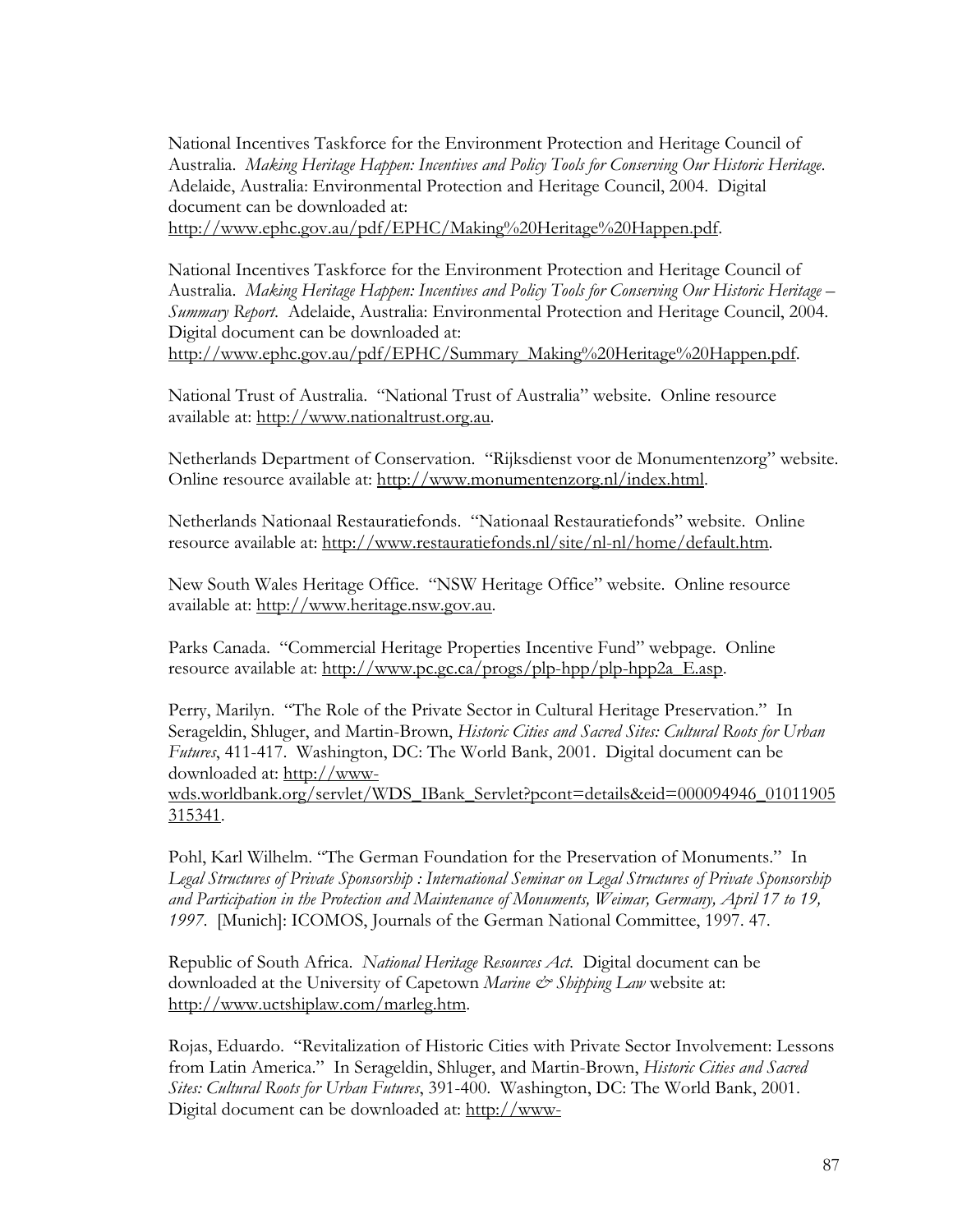wds.worldbank.org/servlet/WDS\_IBank\_Servlet?pcont=details&eid=000094946\_01011905 315341.

Scheers, Joris. *De Onderhoudspremie voor Beschermde Monumenten*. [Antwerp]: Afdeling Monumenten en Landschappen, 2004. Digital document can be downloaded at: http://www.monument.vlaanderen.be/aml/nl/wet\_pdf/brochure\_onderhoudspremie\_er.p df.

Sell, John. "Brief Note on Taxation and Historic Buildings." Appendix 1 to Council of Europe Parliamentary Assembly "Tax Incentives for Cultural Heritage Conservation," Document 9913. Strasbourg, France: Council of Europe, 2003. Online resource available at: http://assembly.coe.int/Documents/WorkingDocs/doc03/EDOC9913.htm.

Serageldin Ismail, Ephim Shluger, Joan Martin-Brown, eds. *Historic Cities and Sacred Sites: Cultural Roots for Urban Futures*. Washington, DC: The World Bank, 2001. Digital document can be downloaded at: http://www-

wds.worldbank.org/servlet/WDS\_IBank\_Servlet?pcont=details&eid=000094946\_01011905 315341.

Serageldin, Mona. "Preserving a Historic City: Economic and Social Transformations of Fez." In Serageldin, Shluger, and Martin-Brown, *Historic Cities and Sacred Sites: Cultural Roots for Urban Futures*, 237-244. Washington, DC: The World Bank, 2001. Digital document can be downloaded at: http://www-

wds.worldbank.org/servlet/WDS\_IBank\_Servlet?pcont=details&eid=000094946\_01011905 315341.

Singapore Preservation of Monuments Board, Ministry of Information, Communications and the Arts. *Preservation of Monuments Board* website. Online resource available at: http://www.mita.gov.sg/aboutus/pmb.html.

Singapore Preservation of Monuments Board, Ministry of Information, Communications, and the Arts. "Tax Exemption Scheme for Donations to National Monuments in Singapore." Singapore: Preservation of Monuments Board, 2004. Digital document can be downloaded at: http://www.mica.gov.sg/PMB-tax.pdf.

South African Heritage Resource Agency. *South African Heritage Resource Agency* website. Online resource available at: http://www.sahra.org.za/default.asp.

Takayangi, Daisuke, Mutsuharu Takahashi, and Seiji Imase. "Quantifying the Economic Benefits of the Non-profit Organization in Japan – Setting the Non-profit Performance to the I-O Table (Summary in English)." Part of the *RIETI Discussion Paper Series 02-J-010*. Tokyo: Research Institute of Economy, Trade, and Industry, 2002. Digital document can be downloaded at: http://www.rieti.go.jp/en/publications/summary/02110004.html.

Toddei Neto, Pedro. "Policies of Historic and Cultural Heritage Preservation in Brazil." In Serageldin, Shluger, and Martin-Brown, *Historic Cities and Sacred Sites: Cultural Roots for Urban Futures*, 41-45. Washington, DC: The World Bank, 2001. Digital document can be downloaded at: http://www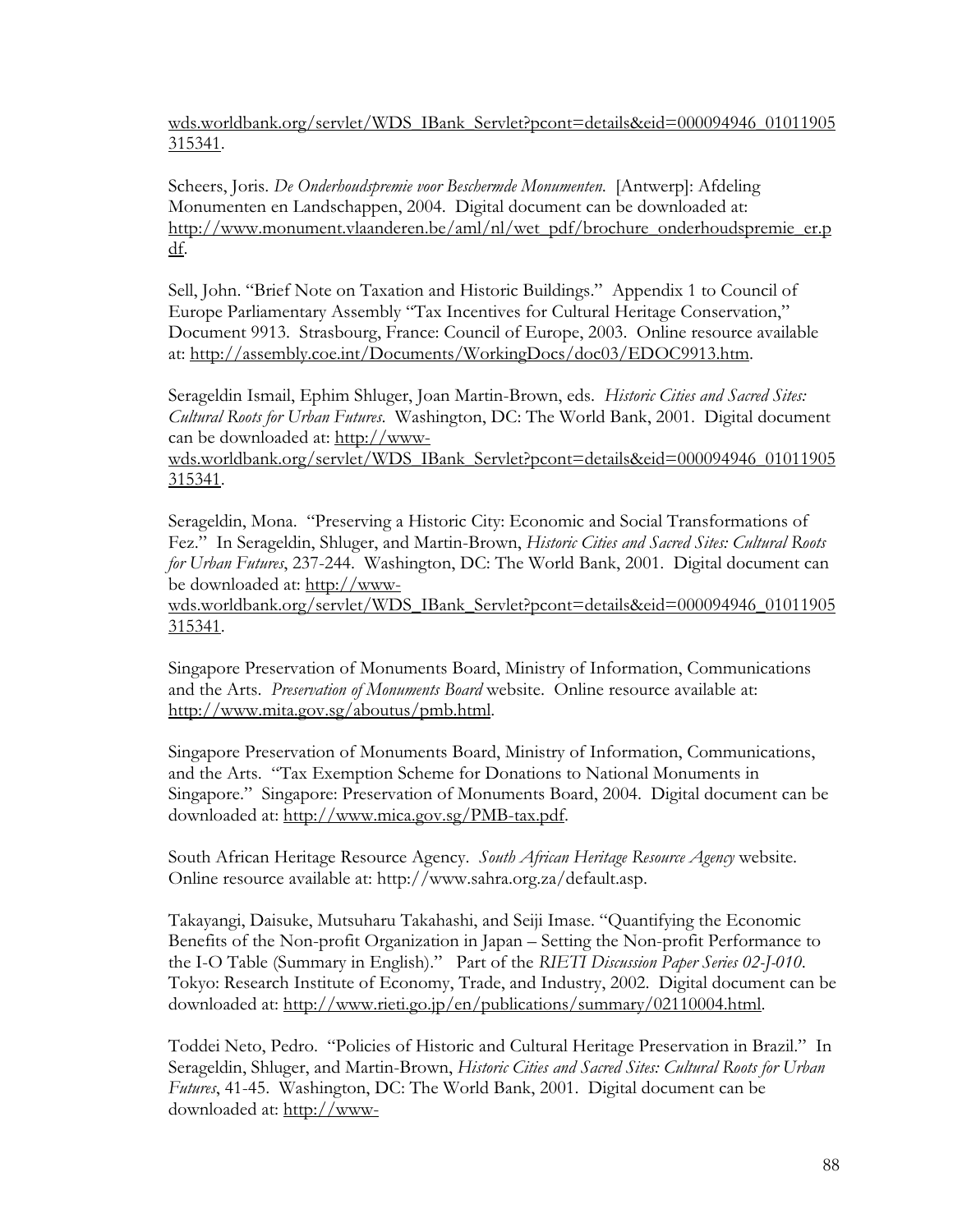wds.worldbank.org/servlet/WDS\_IBank\_Servlet?pcont=details&eid=000094946\_01011905 315341.

Turkish General Directorate of Preservation of Cultural and Historical Heritage. "Inventory of Registered Immobile Cultural and Natural Heritages and Sites at National Scale." http://www.kulturturizm.gov.tr/portal/default\_en.asp?belgeno=798.

United Kingdom Department for Culture, Media and Sport. *Listed Places of Worship Grant Scheme*. [London]: Department for Culture, Media and Sport, 2003. Digital document can be downloaded at: http://www.lpwscheme.org.uk/.

United Kingdom Department for Environment, Food, and Rural Affairs. *A Guidance Note on Environmental Stewardship for Heritage Properties Designated Under the Inheritance Tax Act 1984.* [London]: Department for Environment, Food and Rural Affairs, 2005. Digital document can be downloaded at: http://www.defra.gov.uk/erdp/pdfs/es/guidance/es-inheritancetax-heritage.pdf.

Vaillancourt, Veronica, and Maryvonne Boucher, editors. Translated by Maryvonne Boucher. *Lightening the Burden: Taxation, Regulation and Heritage Propery; Summaries of Conference Papers, The Heritage Canada Foundation Conference 1997 Annual Conference, October 16-18, 1997, Ottawa, Ontario*. Ottawa, Canada: Heritage Canada Foundation, 1998.

Varma, Keshav. "Preservation Involving the People and Municipal Bonds in Development and Preservation in Ahmedabad." In Serageldin, Shluger, and Martin-Brown, *Historic Cities and Sacred Sites: Cultural Roots for Urban Futures*, 210-217. Washington, DC: The World Bank, 2001. Digital document can be downloaded at: http://www-

wds.worldbank.org/servlet/WDS\_IBank\_Servlet?pcont=details&eid=000094946\_01011905 315341.

Vieira, Carlos Albert. "First Synagogue in the Americas: Kahal Kadosh Zur Israel Synagogue in Recife." In Serageldin, Shluger, and Martin-Brown, *Historic Cities and Sacred Sites: Cultural Roots for Urban Futures*, 124-128. Washington, DC: The World Bank, 2001. Digital document can be downloaded at: http://wwwwds.worldbank.org/servlet/WDS\_IBank\_Servlet?pcont=details&eid=000094946\_01011905 315341.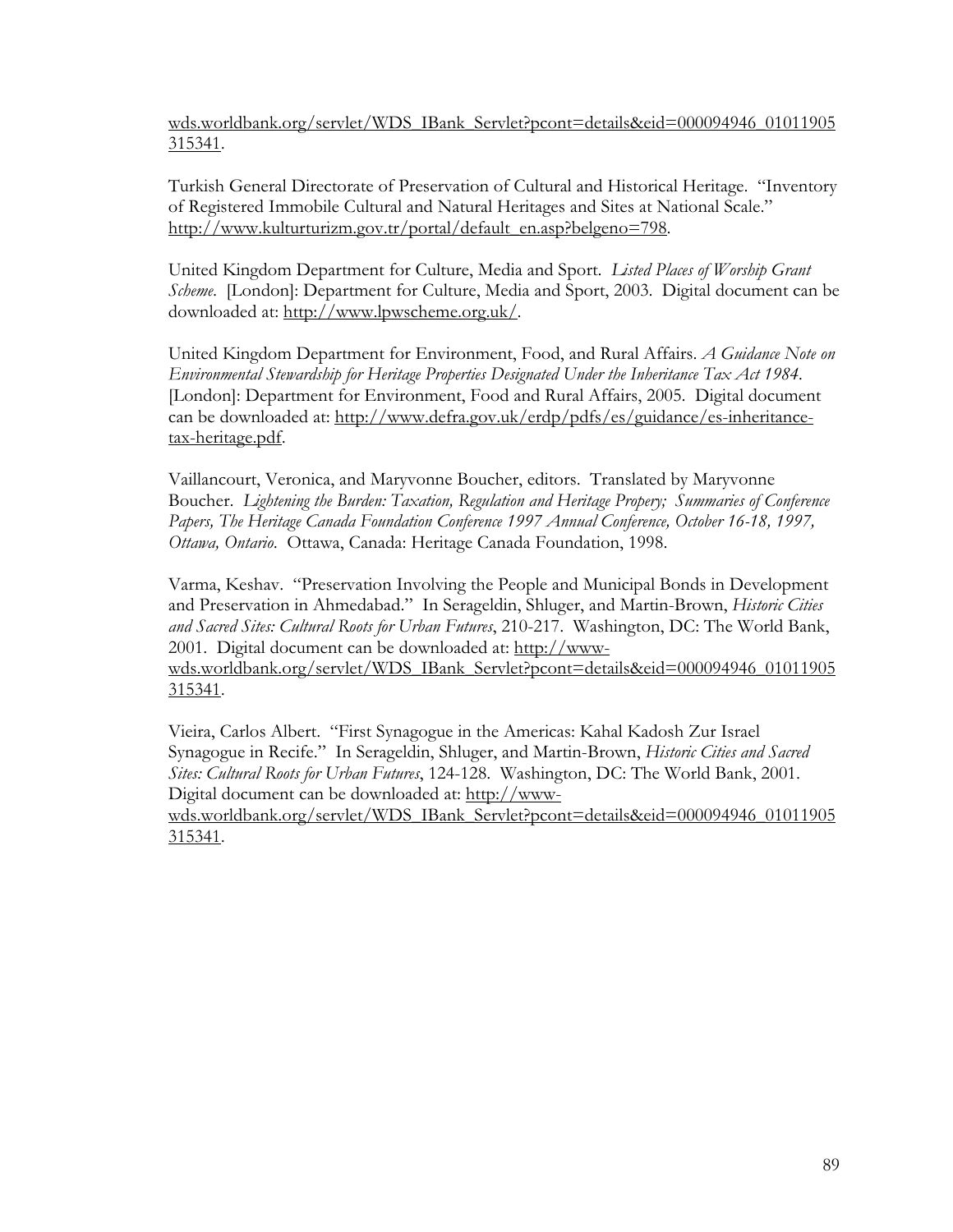# **Index**

Abatements, 2 Africa, 78, 79, 80 America, 1, 4, 72, 74 Asia, 58 as-of-right, 3, 83 Australia, 2, 26, 48, 50, 51, 52, 53, 54, 55, 56, 57, 66, 82 Austria, 8, 9, 12, 13, 14, 30, 33, 83 Belgium, 15, 16, 39, 83 Bosnia and Herzegovina, 22 Botswana, 78 Brazil, 74, 75, 76 Bulgaria, 23, 24, 25 Bundesdenkmalamt, 8, 9, 10 Canada, 39, 66, 67, 68, 69 capital gains, 2, 34, 42, 48, 66 Cold War, 30, 84 Communism, 23 Costa Rica, 72 Council of Europe, 6, 9, 28 credits, 54 deductions, 1, 48 deferments, 2 Denmark, 25, 26 depreciation, 3, 31, 34, 37, 81 discretionary incentives, 3, 44, 56 donations, 2, 9, 18, 32, 48, 59, 62, 63, 64, 76 easements, 2, 55, 72 einheitswert, 9 entitlement, 3, 9, 37, 39, 49 EU, 6, 42 Europe, 4, 6, 7, 9, 10, 16, 17, 28, 36, 44 federalism, 9, 11, 12, 14, 15, 30, 31, 32, 34, 35, 48, 66, 68 Flemish Region, 15, 18, 19 FONDEC, 76, 77 France, 9, 26, 27, 28, 29 Gabon, 78 Germany, 8, 30, 31, 32, 33, 34, 35, 38, 41, 59, 65, 84 ICCROM, 78 income, 2, 7, 8, 9, 10, 14, 17, 20, 21, 23, 25, 27, 28, 29, 31, 32, 33, 36, 40, 44, 46, 48, 49, 59, 61, 64, 66, 67, 68, 73, 74, 75, 76 Income Tax, 1, 31, 67 inheritances, 2, 8, 17, 23, 25, 29, 33, 37, 42, 46, 59 interest-rates, 3 Japan, 58, 59, 60, 61 Kenya, 78